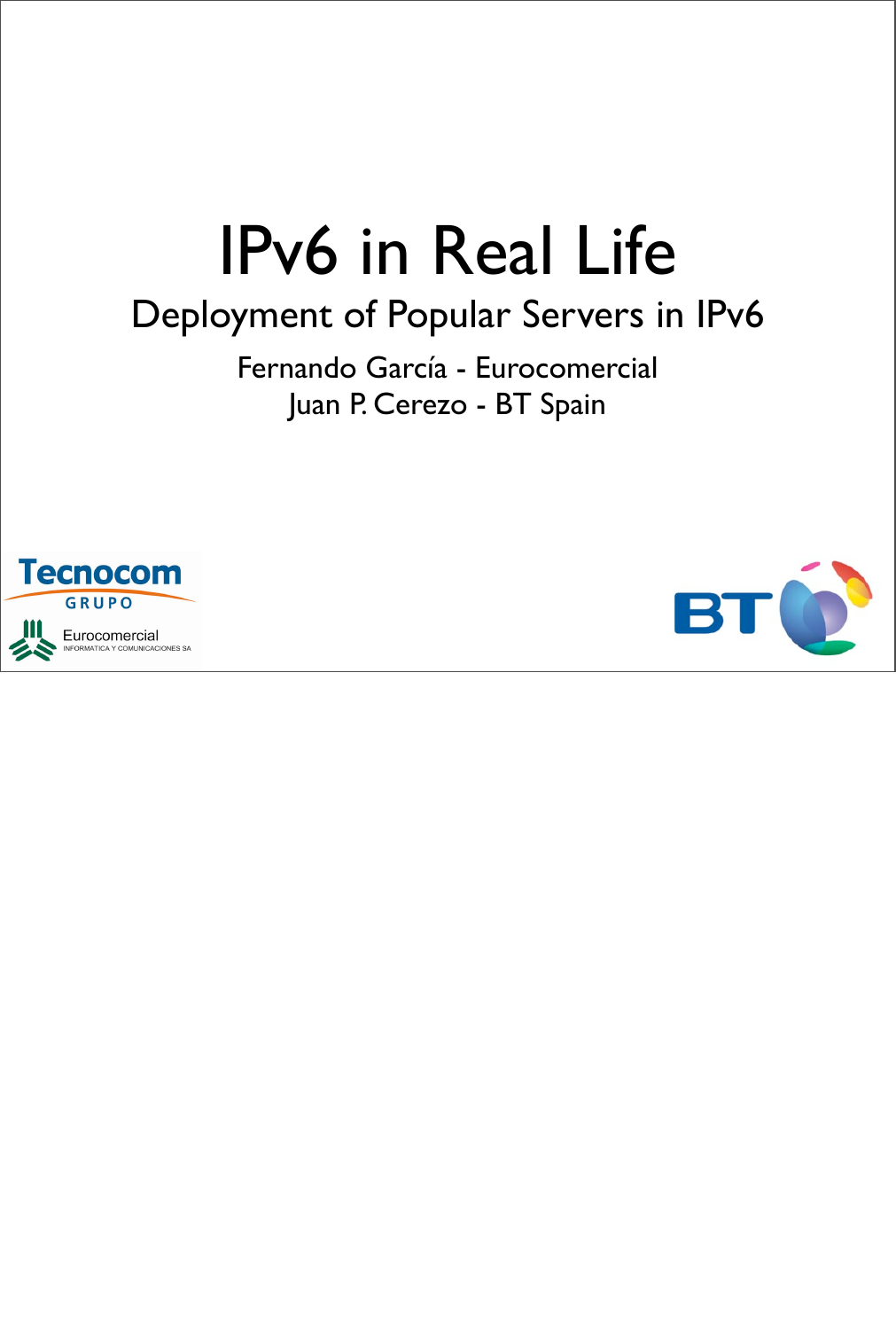## The objetive?

- If my wife would have a computer with only IPv6 connectivity, what she would see?
- N.B. My wife is a lawyer with no computer literacy



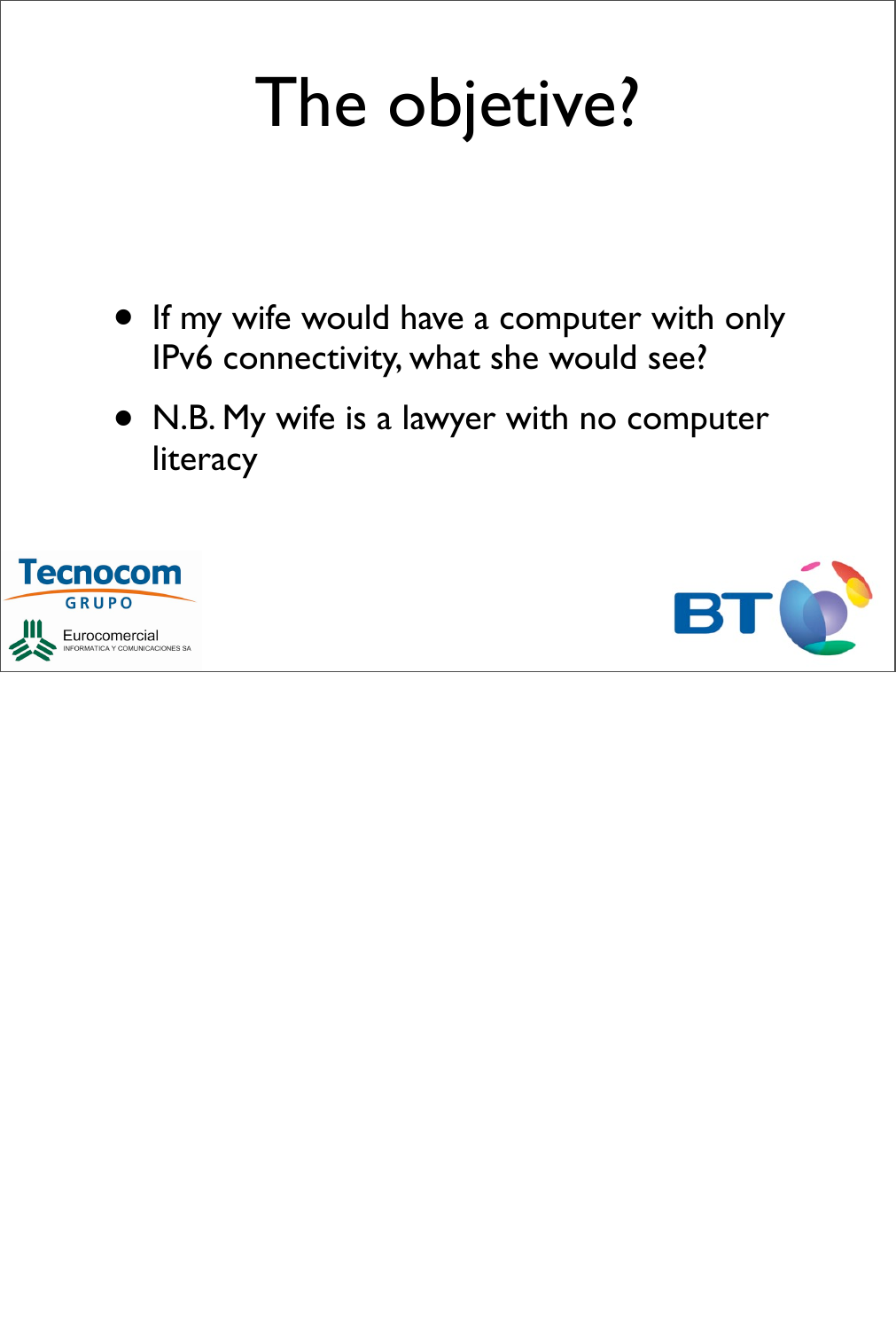## Why?

- Everybody is telling that IPv4 space is finishing
- Everybody is telling that we must migrate to IPv6
- But... is there life in IPv6 ?
- AKA "Does IPv6 encapsulates in something more than PowerPoint?"



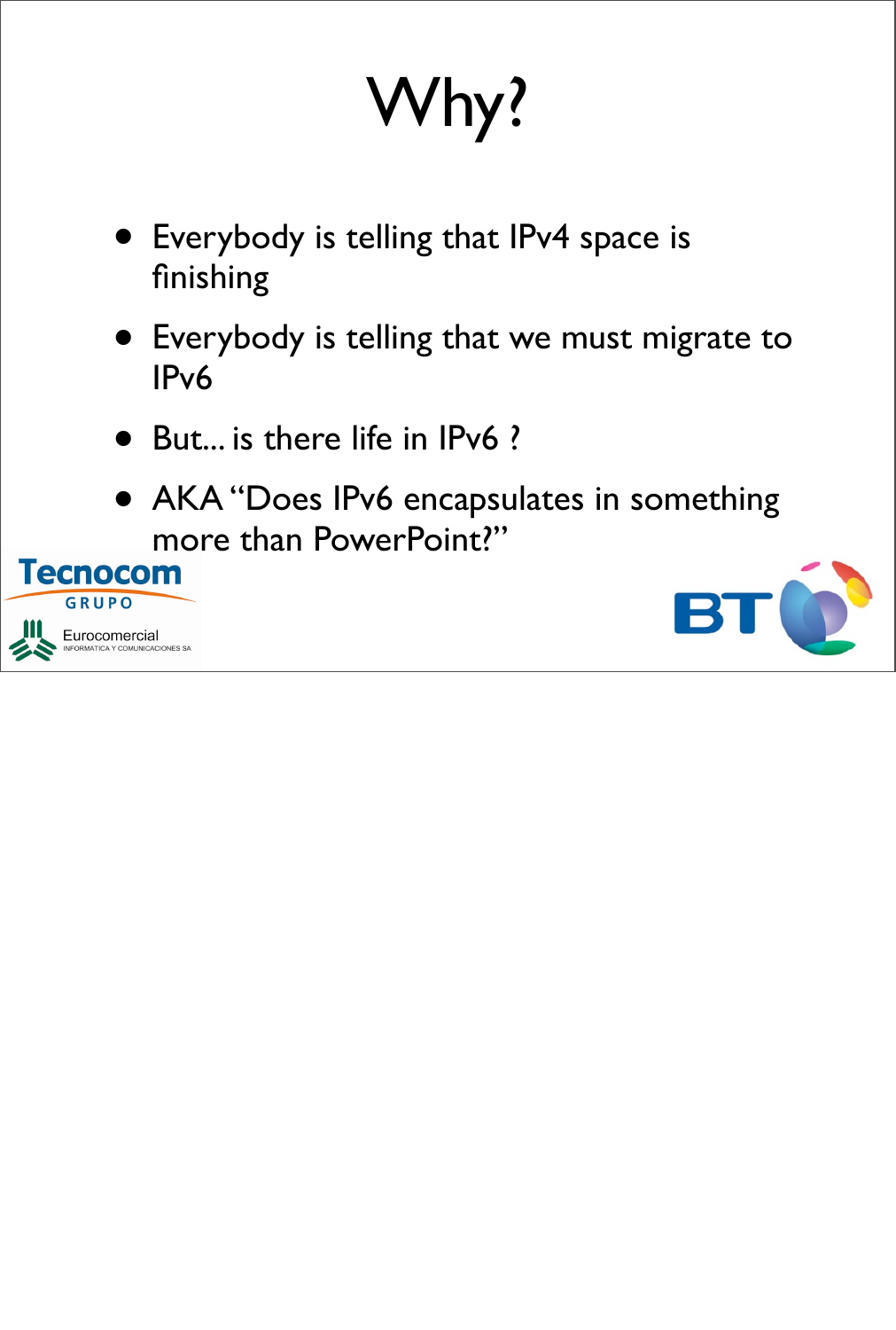## Investigation method

- No rocket science here
- Just some easy lookups in DNS space and some easy to do test
- And some web digging
- Our idea is to update it on each RIPE meeting



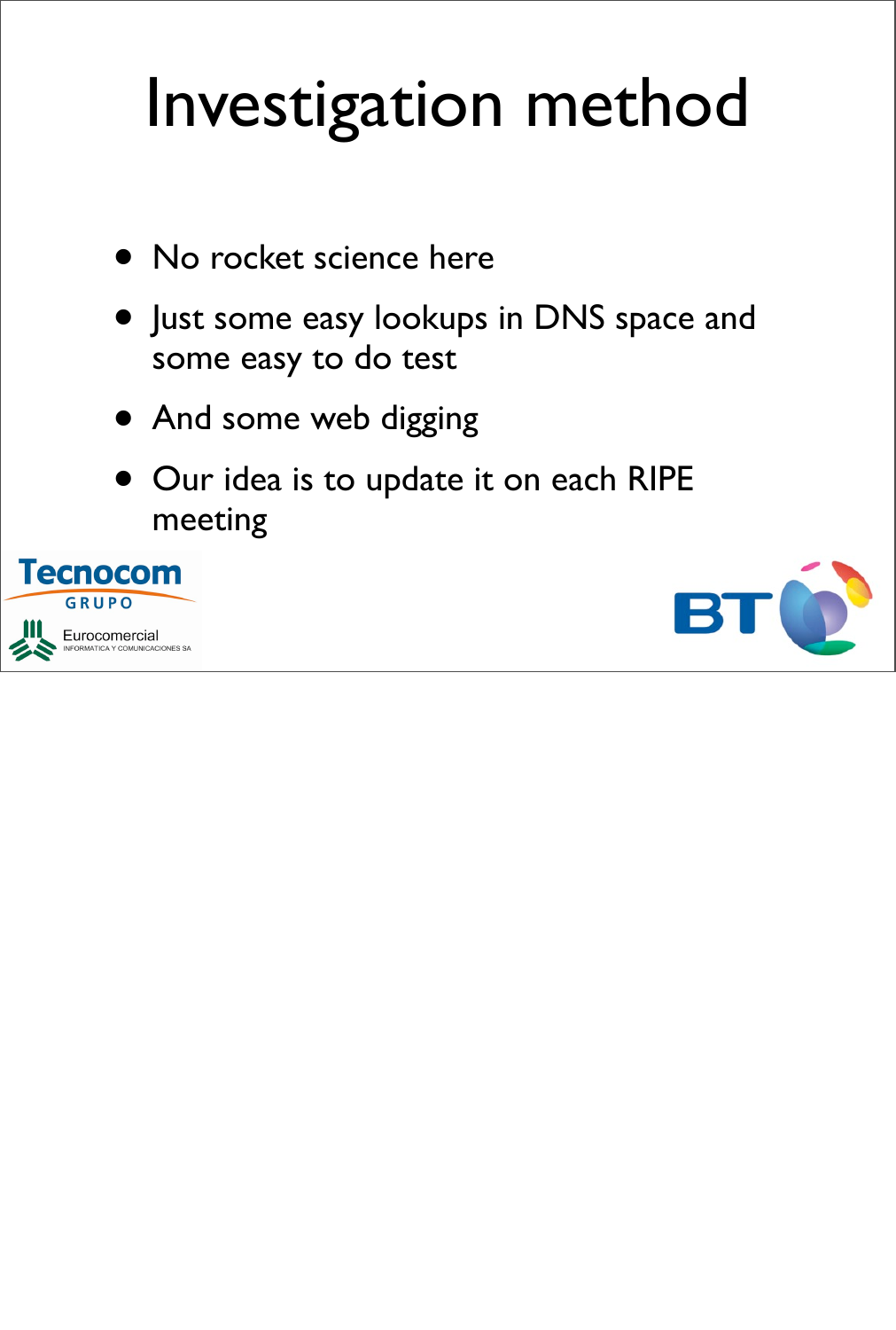## Investigation method (2)

- Get the most visited webs per country
	- Source: http://www.alexa.com/
- Check for:
	- Ask to the DNS of that domain for...
	- a AAAA DNS entry for the web service and the email



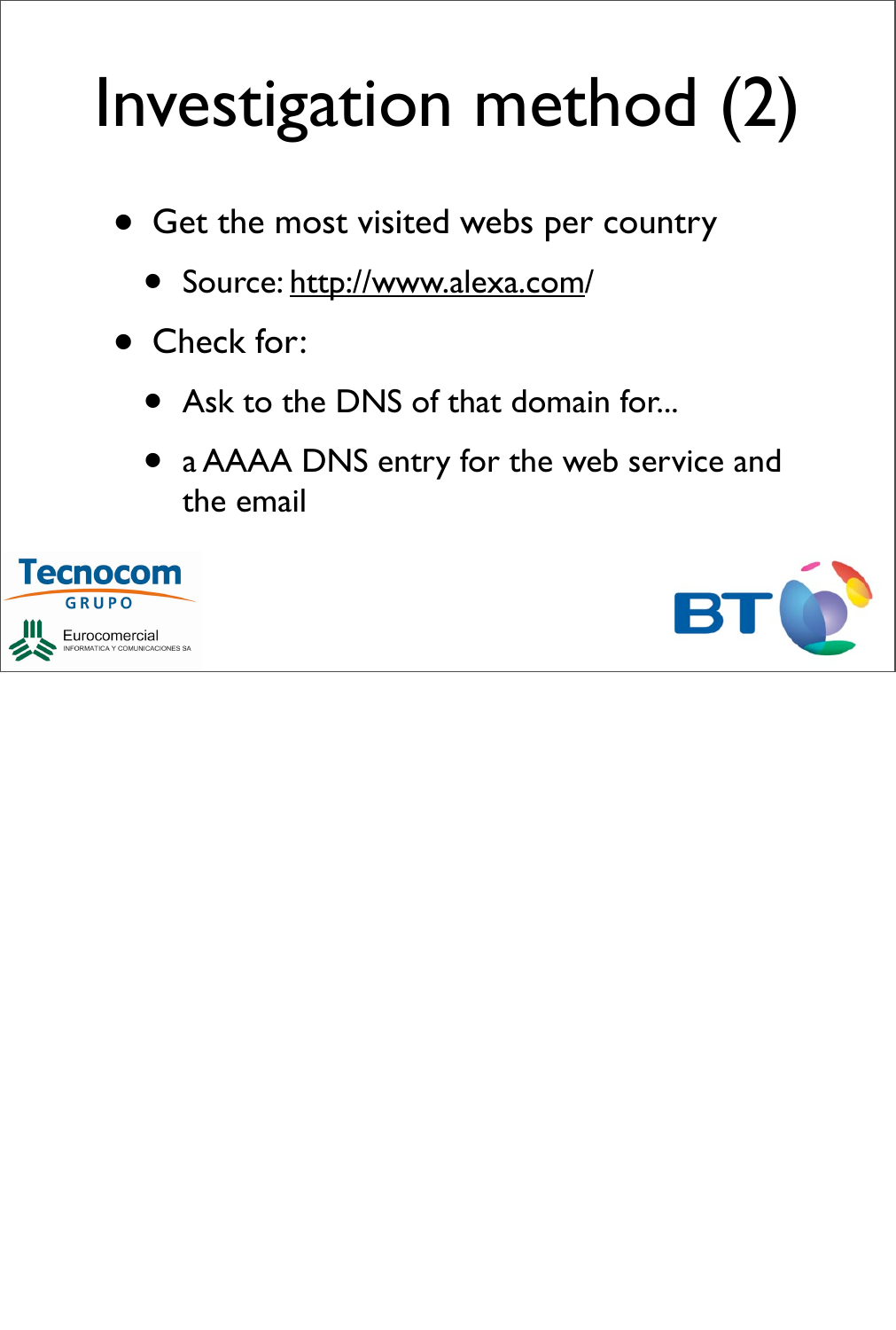## Investigation method (3)

- If there is a DNS entry, verify that it works
	- Open the web page with a IPv6 navigator
	- Telnet to port 25 and do some basic SMTP dialog
	- Dig to the IPv6 DNS server



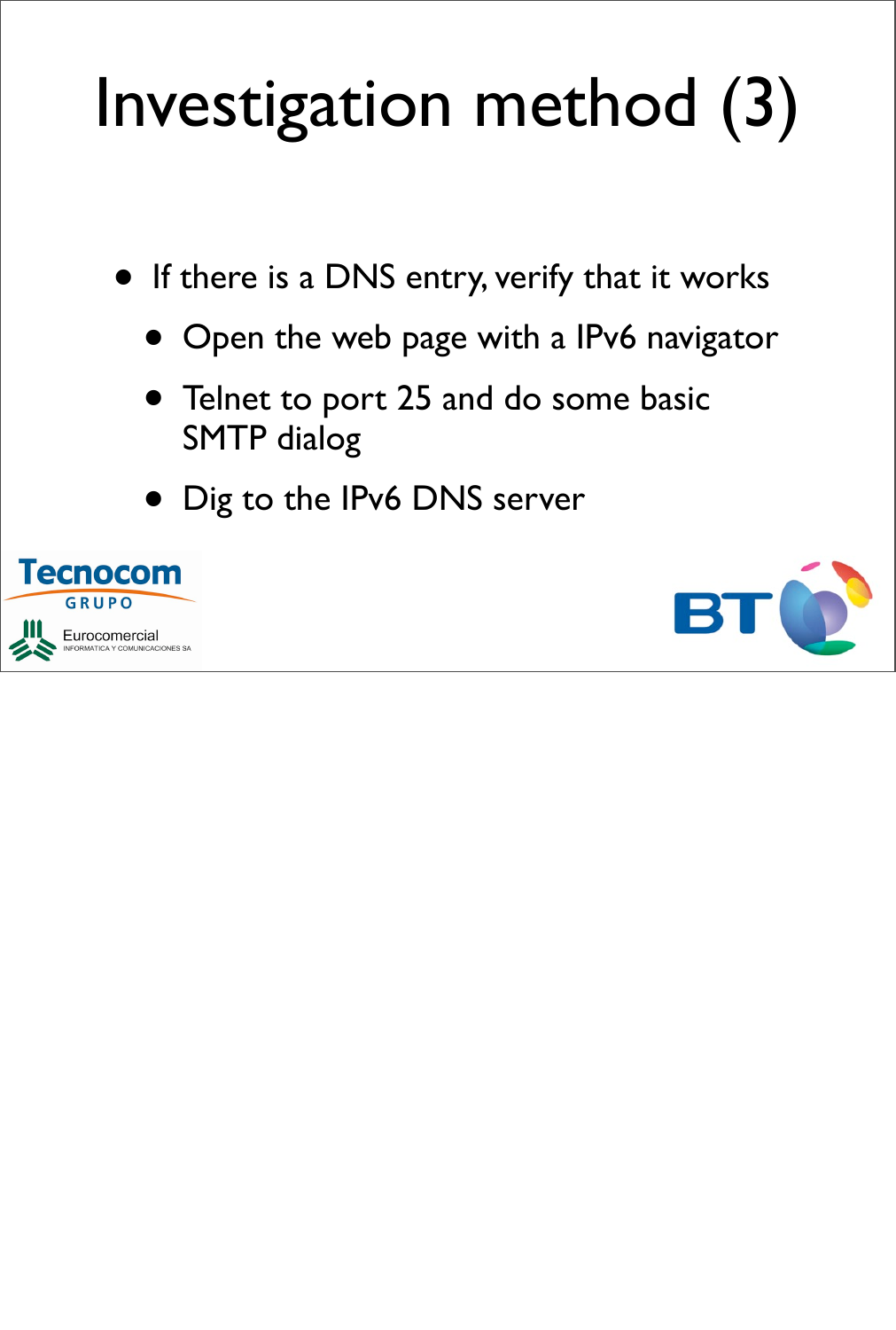



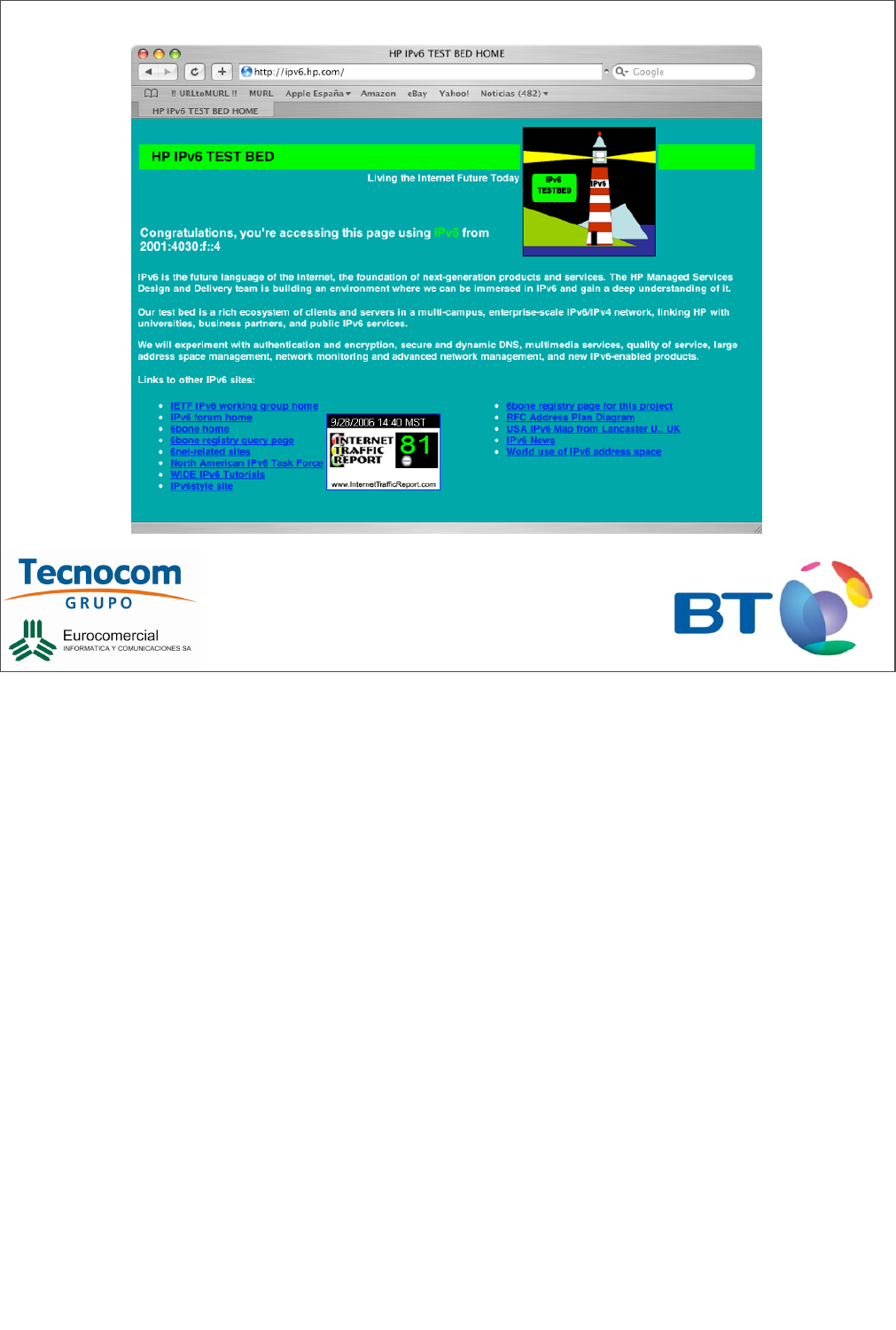## Investigation method (4)

- Making the easier, dificult
- Though you can associate A and AAAA records to www.example.com, many domains do it diferently:
	- www.ipv6.example.com
	- www6.example.com
	- ipv6.example.com



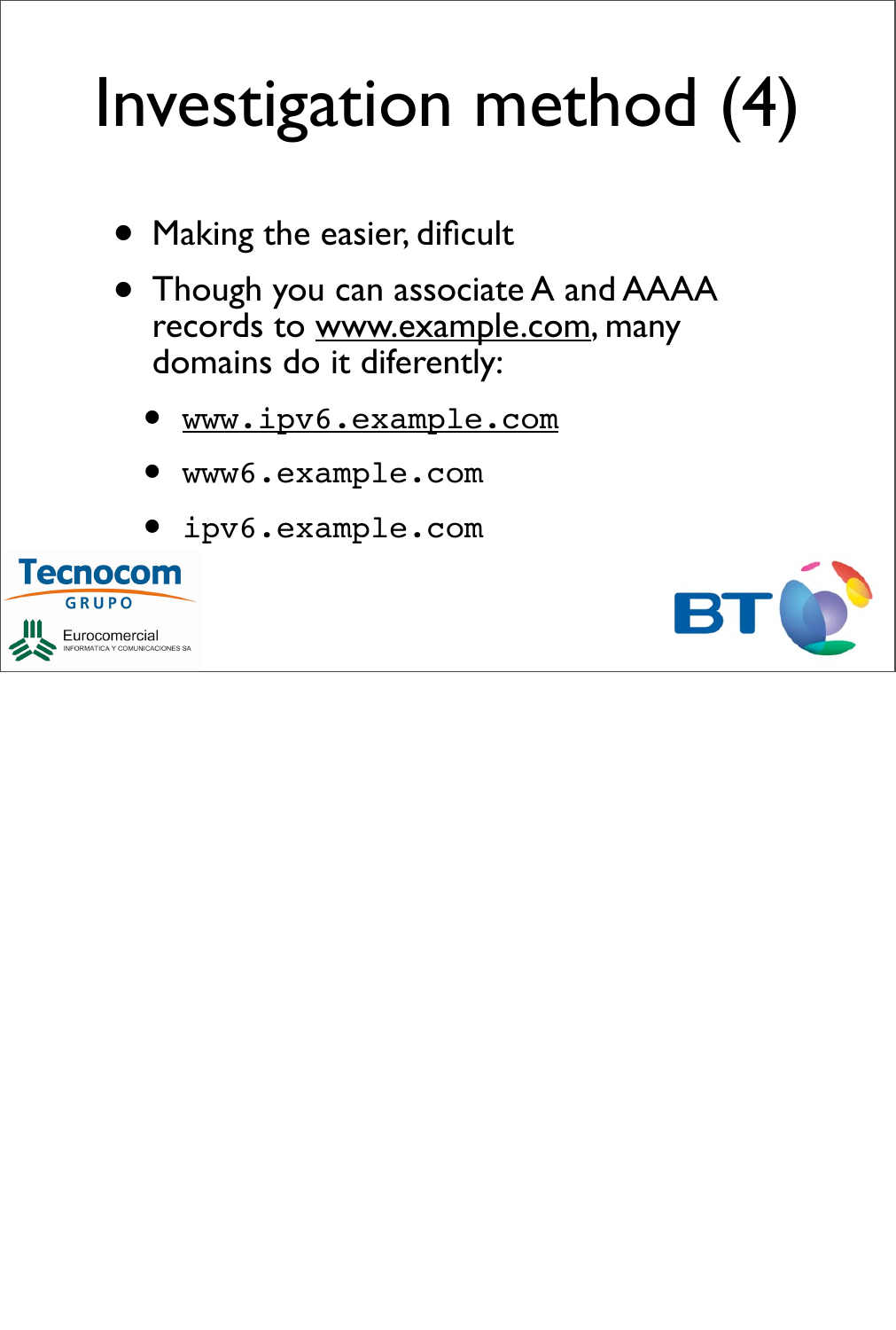## Investigation method (5)

- We also verify the DNS hierarchy
- Root servers with AAAA addressing
- TLD (gTLD and ccTLD) with AAAA addresing
- TLD that accept AAAA entries for subdomain DNS servers



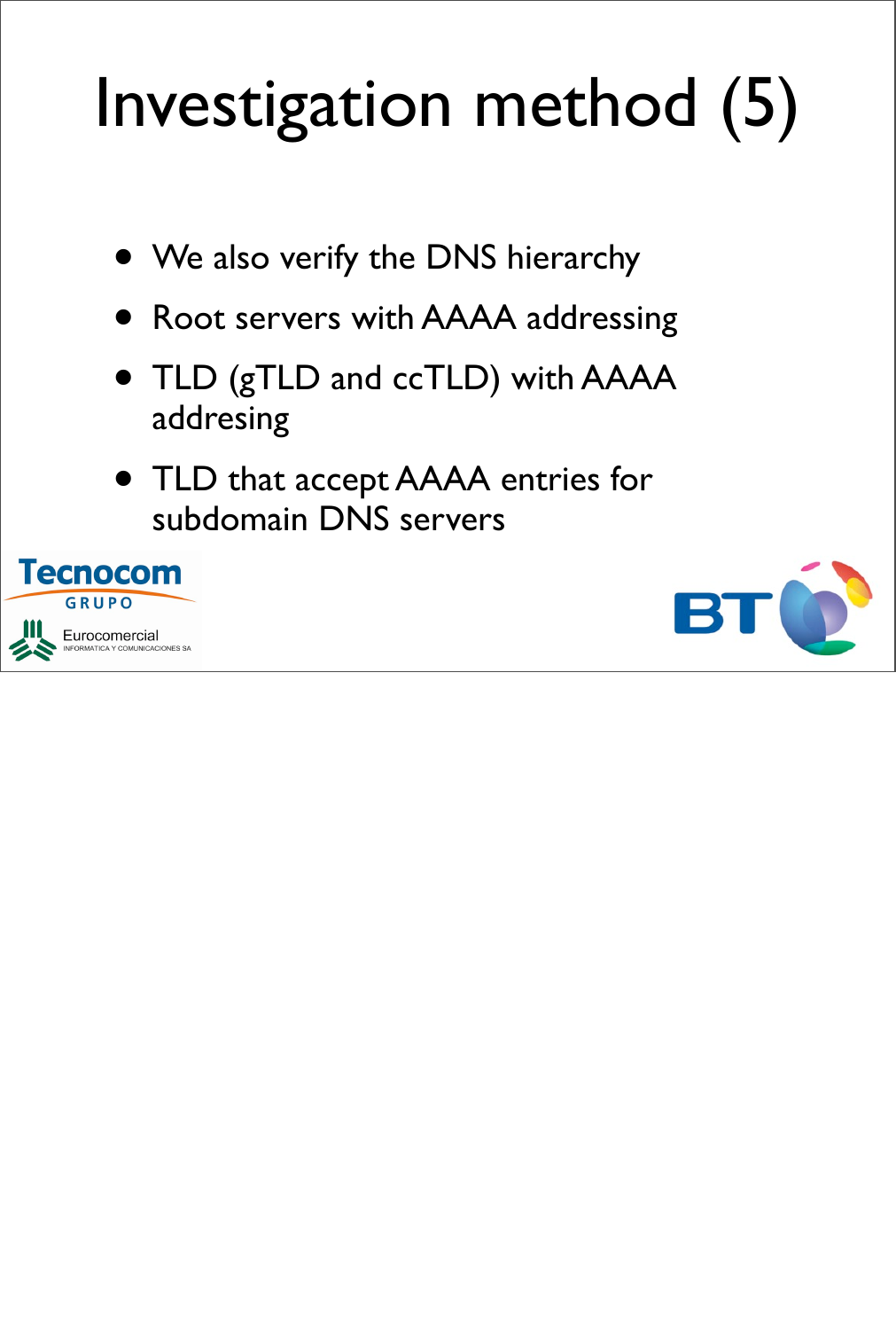## Iconography





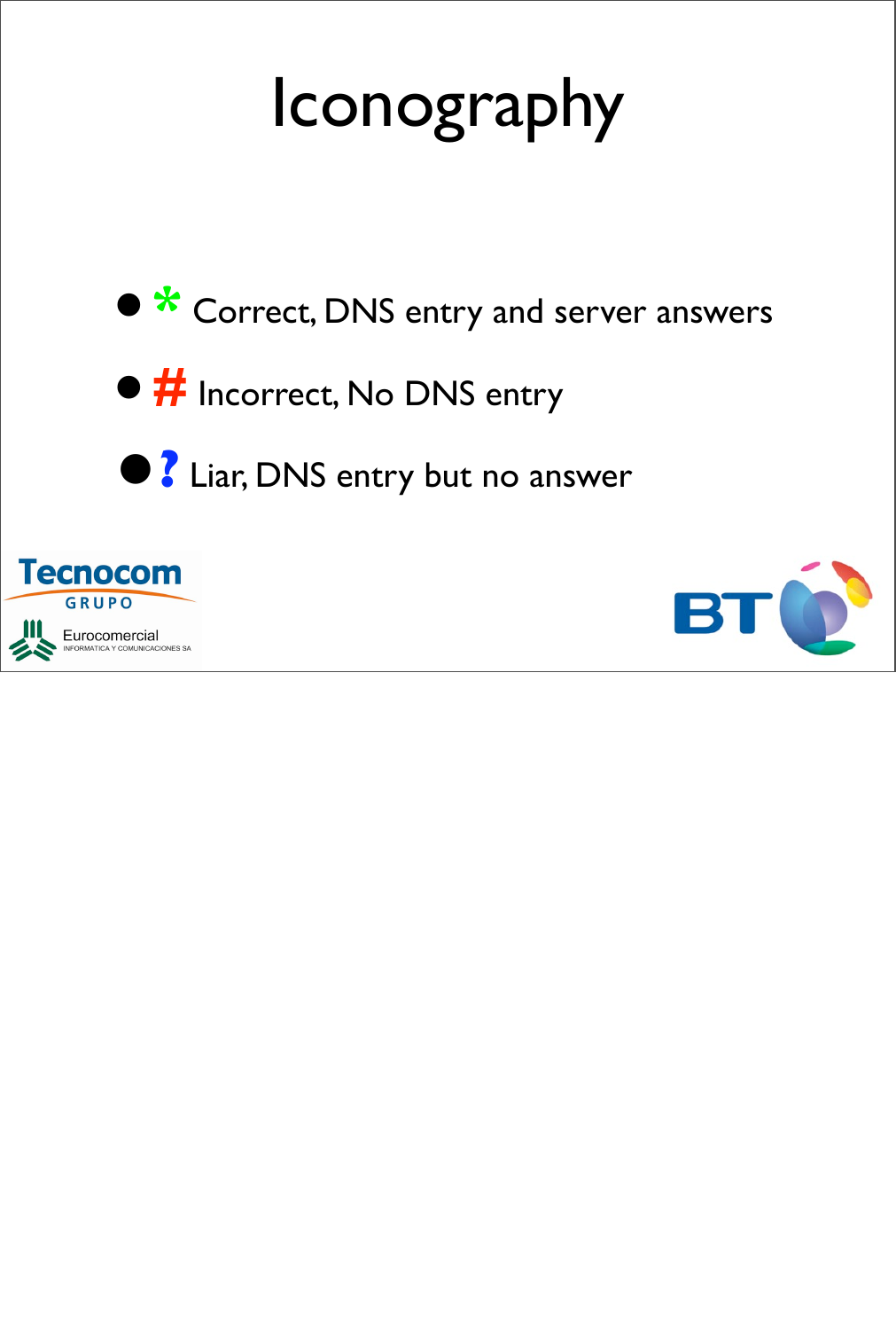## And now, the results



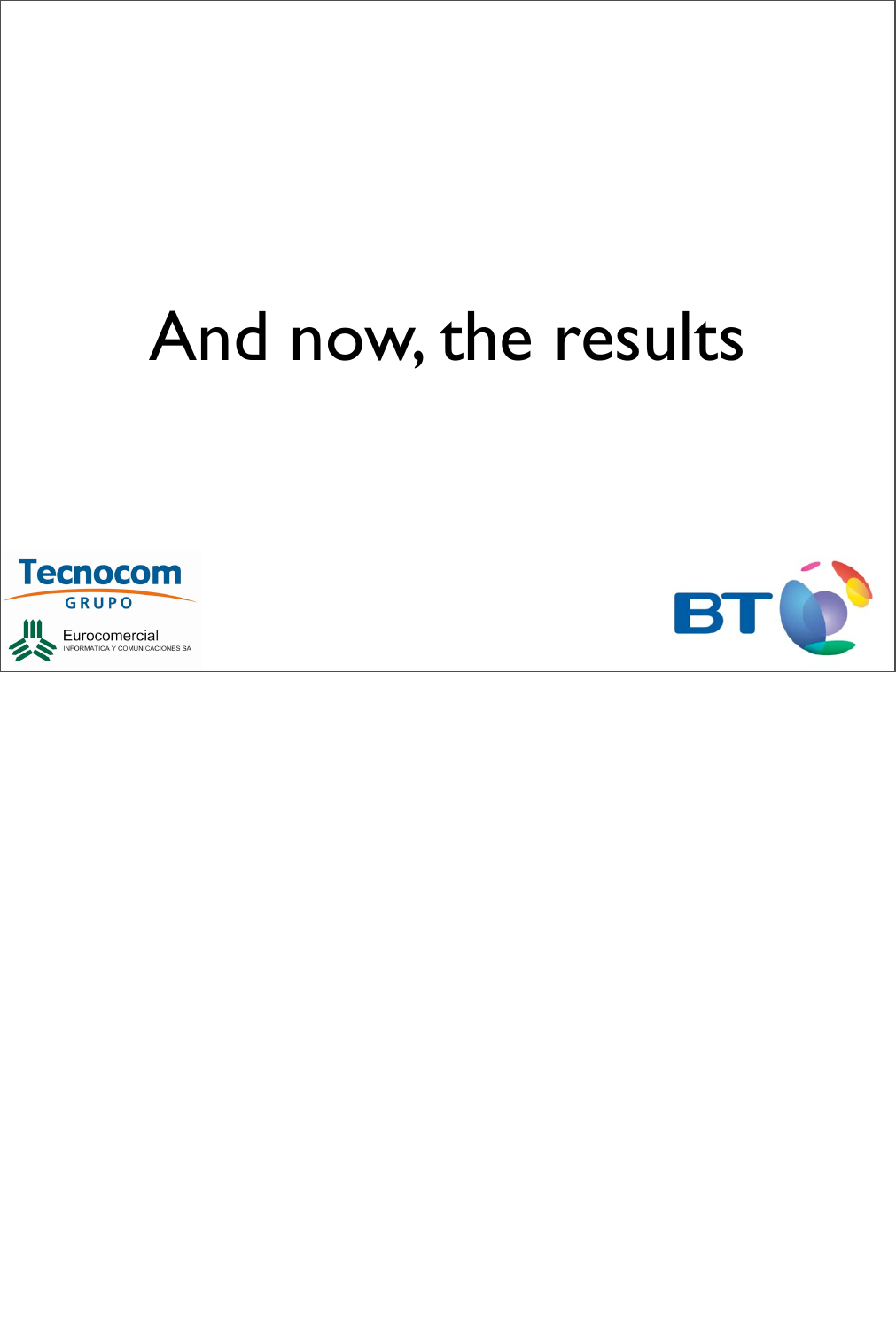### Some samples

- Most of the countries gave same results
- We will show some average results and some distinguished cases



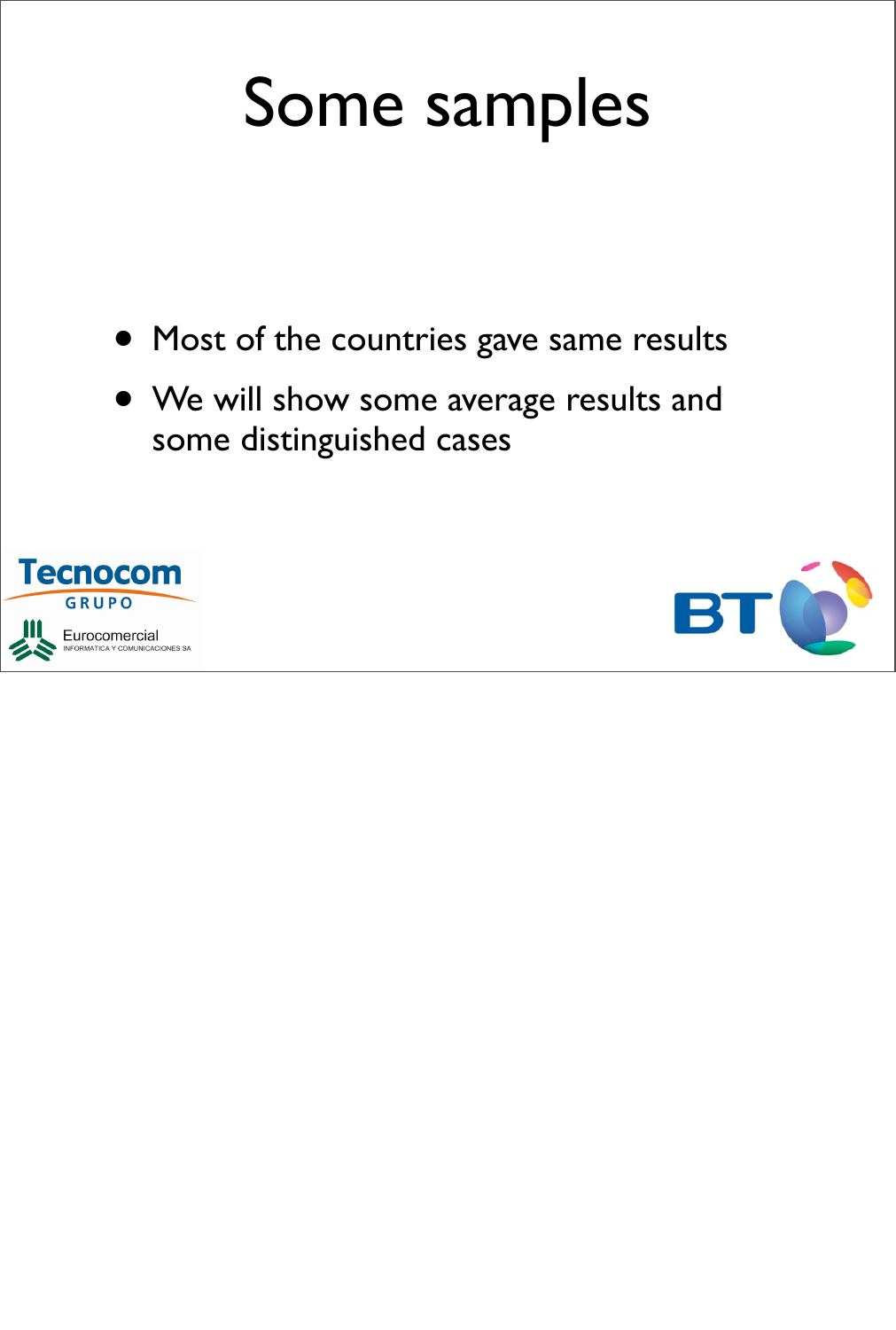### Australia

|                      | $\ast$ | 77   |  |
|----------------------|--------|------|--|
| www.example.com      |        |      |  |
| www.ipv6.example.com |        |      |  |
| www6.example.com     |        |      |  |
| ipv6.example.com     |        |      |  |
| <b>Web Totals</b>    |        | 99   |  |
| <b>SMTP IPv6</b>     |        | 100  |  |
| <b>DNS</b>           |        | I 00 |  |





correct Web servers

liar Web servers www.ipv6.microsoft.com. 1679 IN AAAA 2002:836b:9820::836b:9886

correct MX servers

liar MX servers

correct DNS servers

liar DNS servers

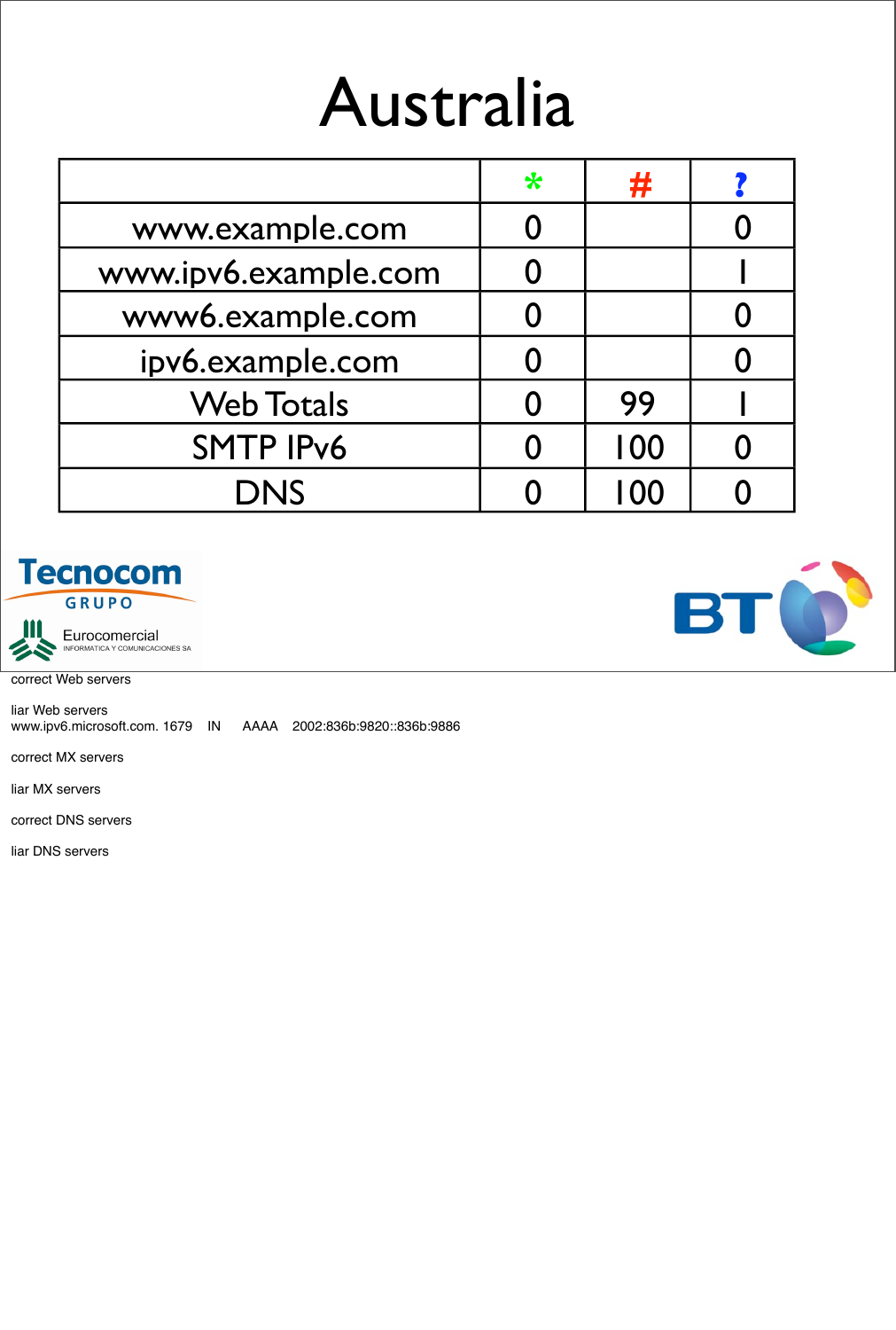#### Indonesia

|                      | $\ast$        | #  |  |
|----------------------|---------------|----|--|
| www.example.com      |               |    |  |
| www.ipv6.example.com |               |    |  |
| www6.example.com     |               |    |  |
| ipv6.example.com     |               |    |  |
| <b>Web Totals</b>    |               | 96 |  |
| <b>SMTP IPv6</b>     | $\mathcal{D}$ | 98 |  |
| <b>DNS</b>           |               | 98 |  |

#### **Tecnocom**

GRUPO



Eurocomercial **NFORMATICA Y COMUNICACIONES SA** 

correct Web servers www.ipv6.indo.net.id. 3600 IN AAAA 2404:170:33::33 ipv6.indo.net.id. 3500 IN AAAA 2404:170::32:17 www.itb.ac.id. 2001:d30:3:508::136 ipv6.itb.ac.id. 43200 IN AAAA 2001:d30:3::19 liar Web servers www.ipv6.microsoft.com. 1679 IN AAAA 2002:836b:9820::836b:9886 www.ipv6.cbn.net.id. 10800 IN AAAA 2001:d10:2::80 (test site) ipv6.itb.ac.id. 43200 IN AAAA 2001:d30:3::19 correct MX servers mx.ipv6.cbn.net.id. 10800 IN AAAA 2001:d10:2::25 www.ipv6.indo.net.id. 2091 IN AAAA 2404:170:33::33 liar MX servers

correct DNS servers ns1.itb.ac.id. 43195 IN AAAA 2001:d30:103:3000::53 ipv6.indo.net.id. 3581 IN AAAA 2404:170::32:17 liar DNS servers

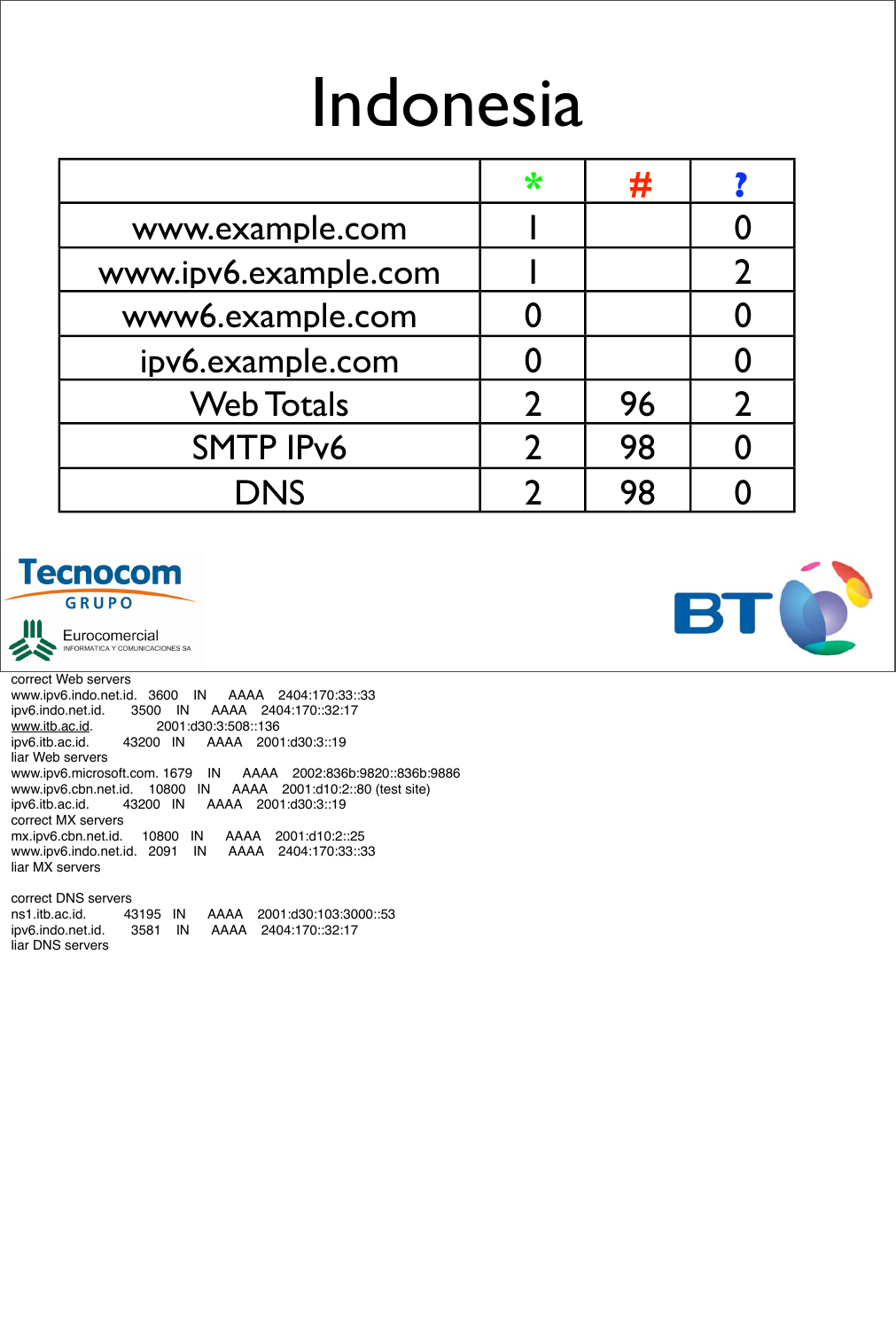## Chile

|                      | $\ast$ | 77  |  |
|----------------------|--------|-----|--|
| www.example.com      |        |     |  |
| www.ipv6.example.com |        |     |  |
| www6.example.com     |        |     |  |
| ipv6.example.com     |        |     |  |
| <b>Web Totals</b>    |        | 96  |  |
| <b>SMTP IPv6</b>     |        | 100 |  |
| <b>DNS</b>           |        | 100 |  |

#### **Tecnocom** GRUPO



Eurocomercial<br>INFORMATICA Y COMUNICACIONES SA

correct Web servers www.ipv6.elmundo.es. AAAA 2001:800:400:10::115 liar Web servers www.ipv6.microsoft.com. 1679 IN AAAA 2002:836b:9820::836b:9886 www.chile.com. 600 IN AAAA 2800:8:0:102::12 www.ipv6.chile.com. 86400 IN AAAA 2800:8:0:102::12 correct MX servers

liar MX servers

correct DNS servers

liar DNS servers

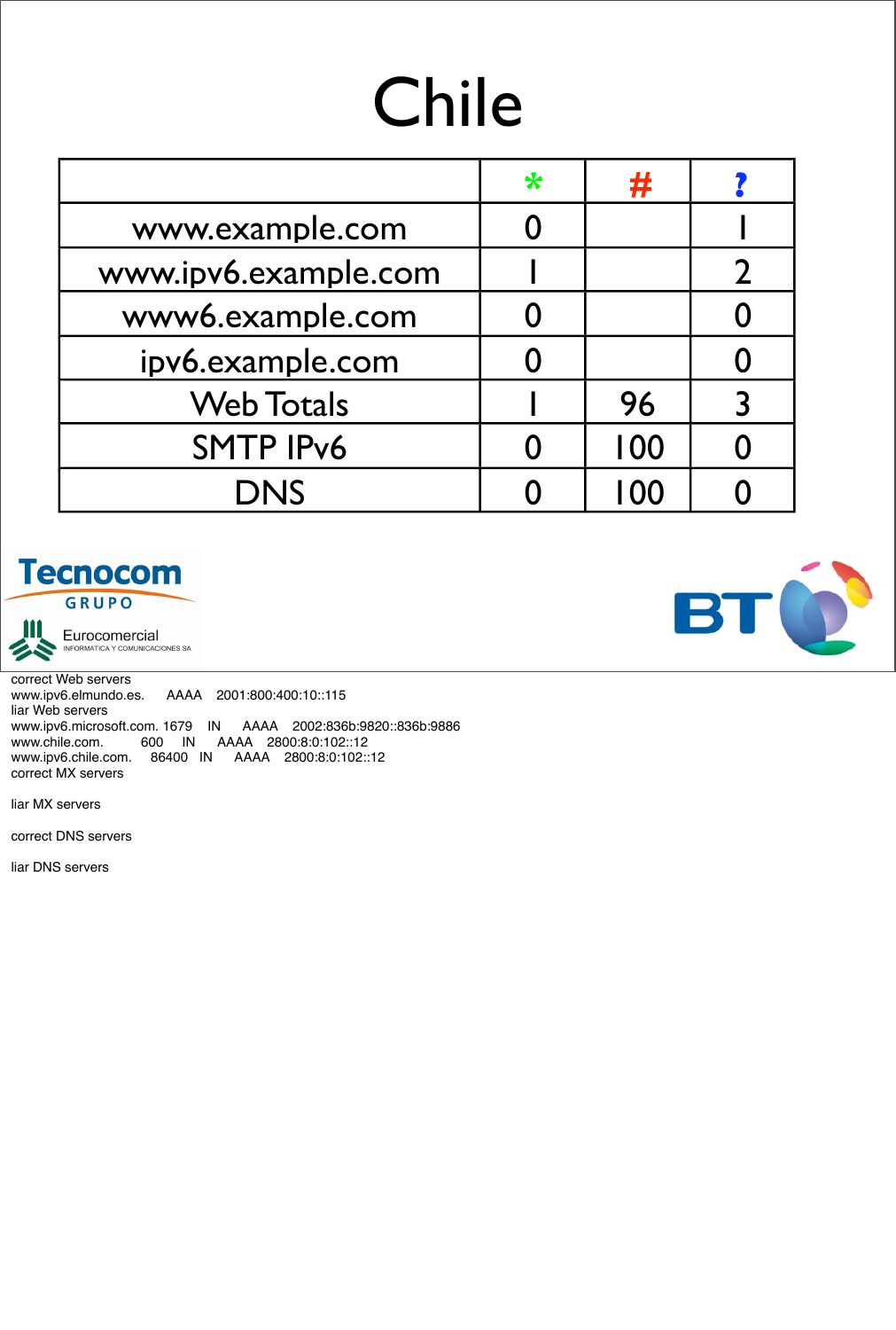## China

|                      | $\ast$ | #    |  |
|----------------------|--------|------|--|
| www.example.com      |        |      |  |
| www.ipv6.example.com |        |      |  |
| www6.example.com     |        |      |  |
| ipv6.example.com     |        |      |  |
| <b>Web Totals</b>    |        | 99   |  |
| <b>SMTP IPv6</b>     |        | 100  |  |
| <b>DNS</b>           |        | I 00 |  |





correct Web servers

liar Web servers www.ipv6.microsoft.com. 1679 IN AAAA 2002:836b:9820::836b:9886

correct MX servers

liar MX servers

correct DNS servers

liar DNS servers

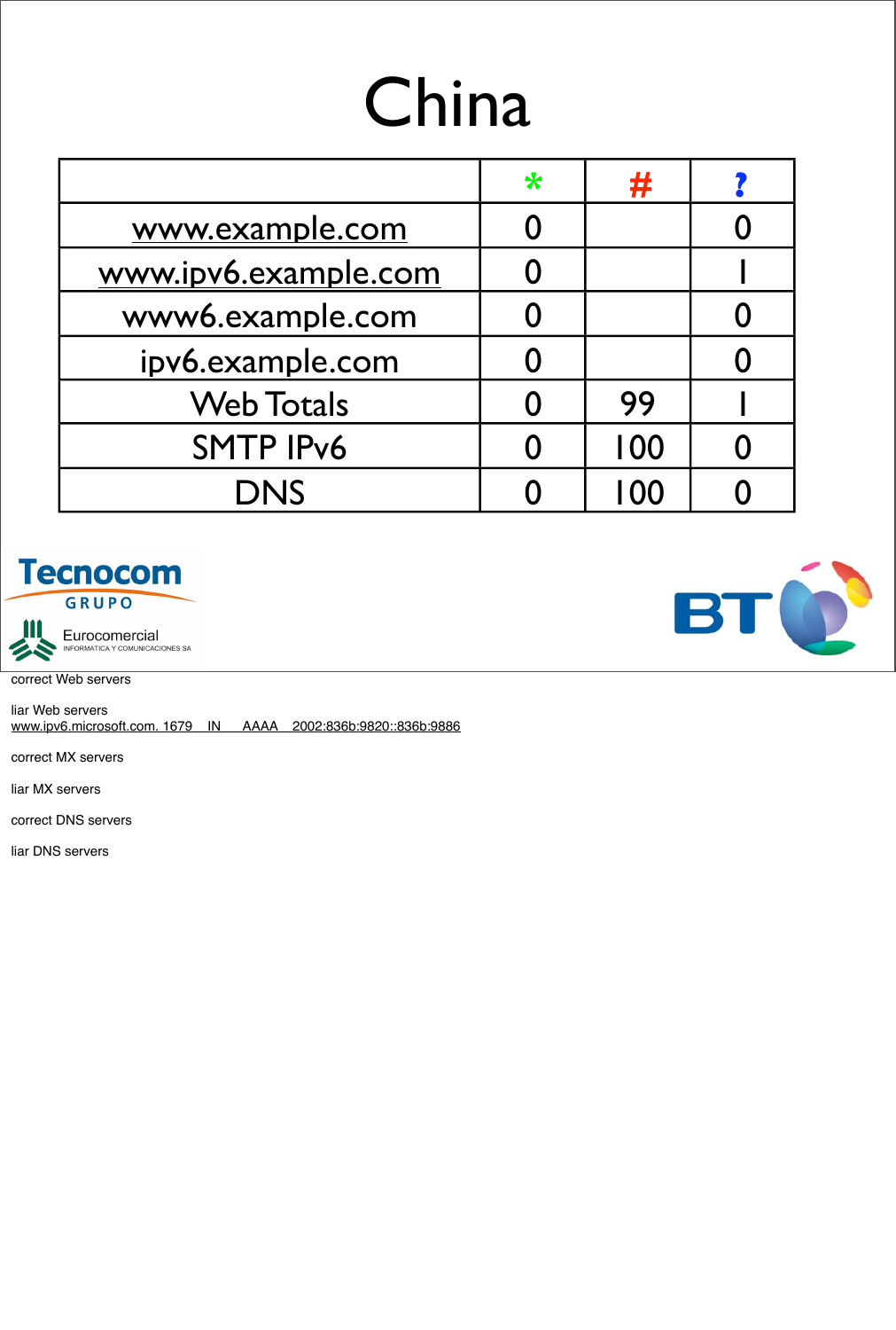### The big numbers on web servers

- 4315 domains examined
- 13 have web servers with some usefull information (not "it works" pages)
- 26 incorrects



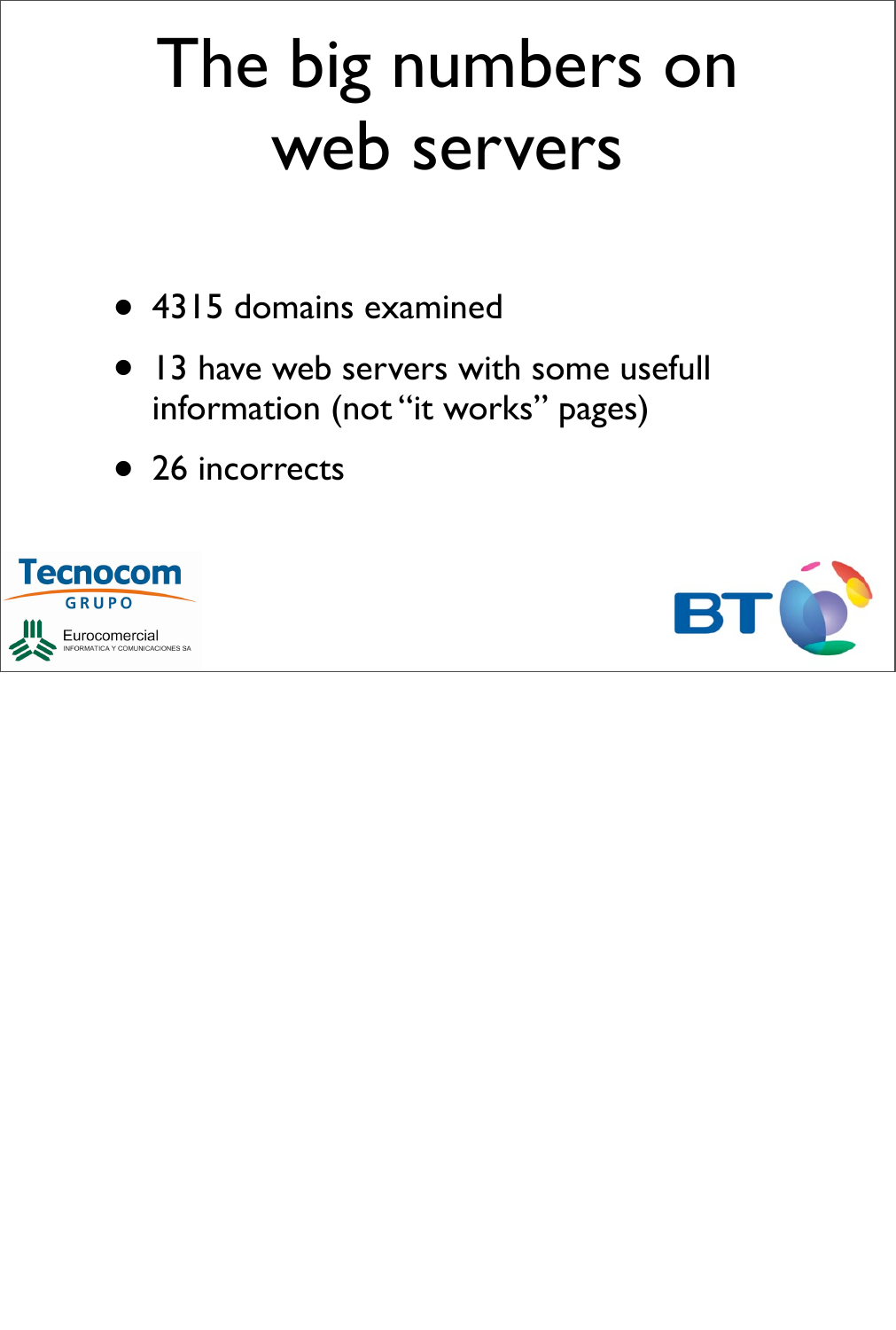#### Incorrect webs servers

- Many "test", "it works", etc. (9)
- Others simply didn't answer (17)
	- 2002: 1
	- 2001: 10
	- 2800: 1
	- 3FFE: 4
	-



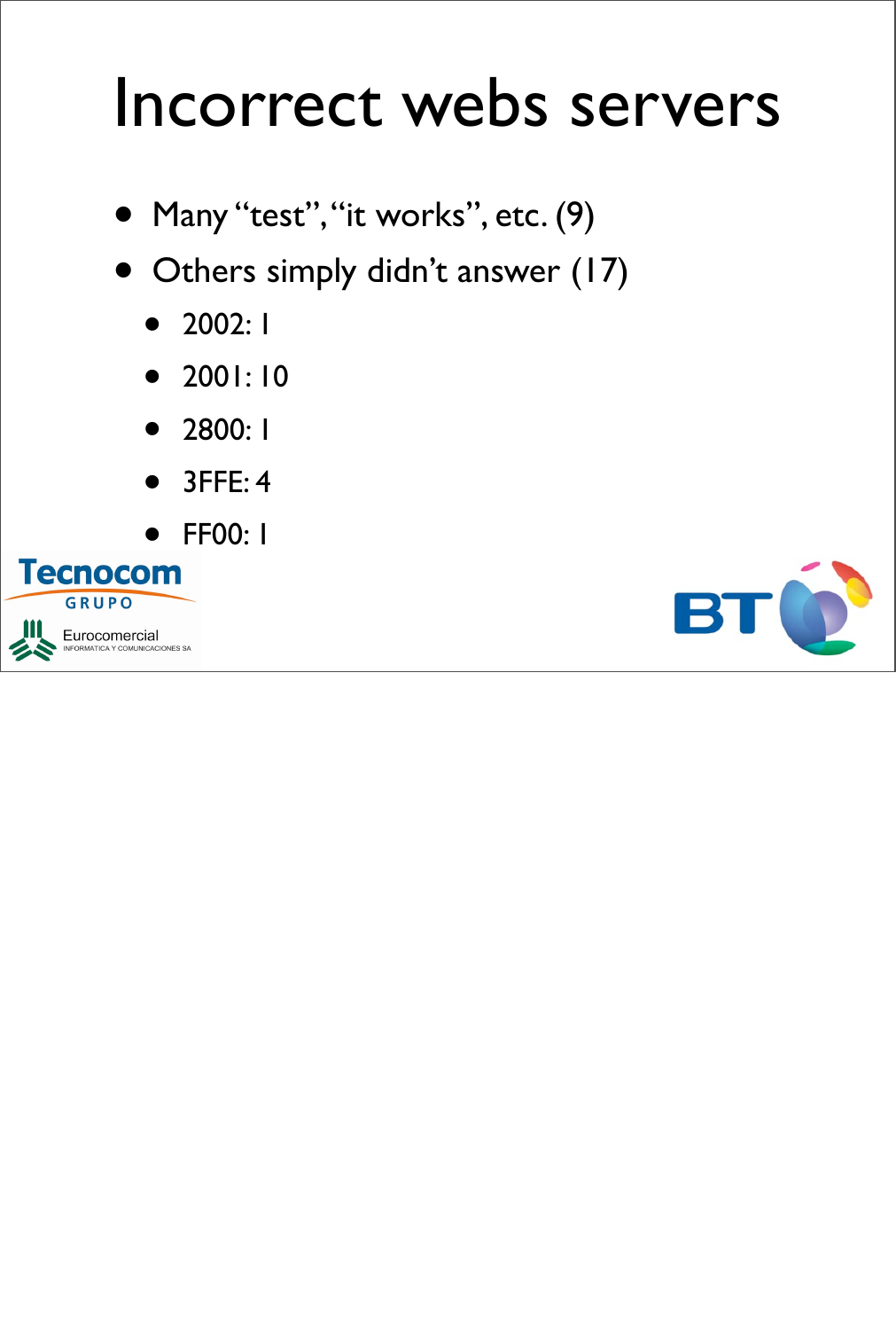## SMTP & DNS servers

- Mail servers
	- 2 answered
	- 4 didn't
- DNS servers
	- 5 answered



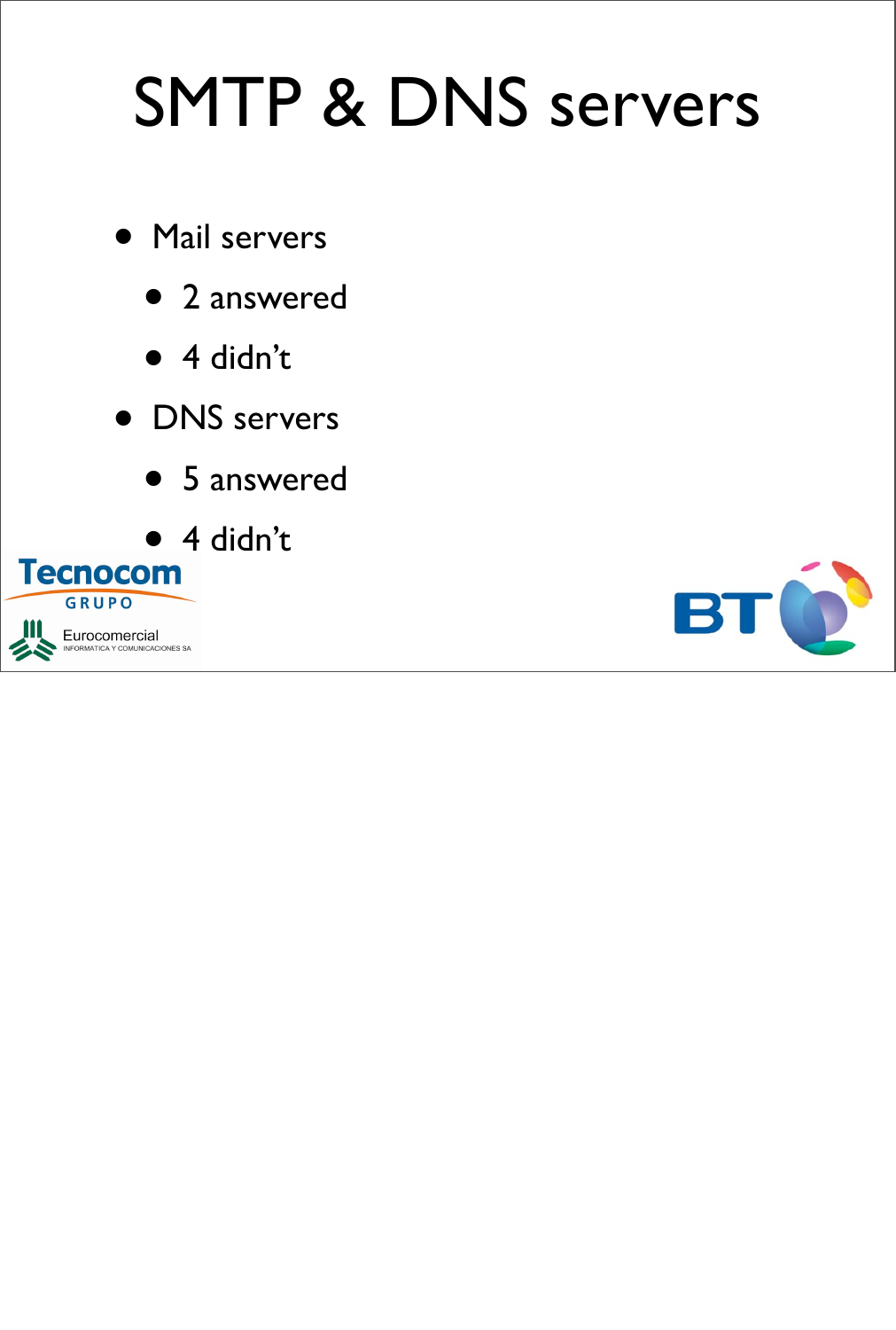## Funny and/or interesting things (Perhaps... terrible?)



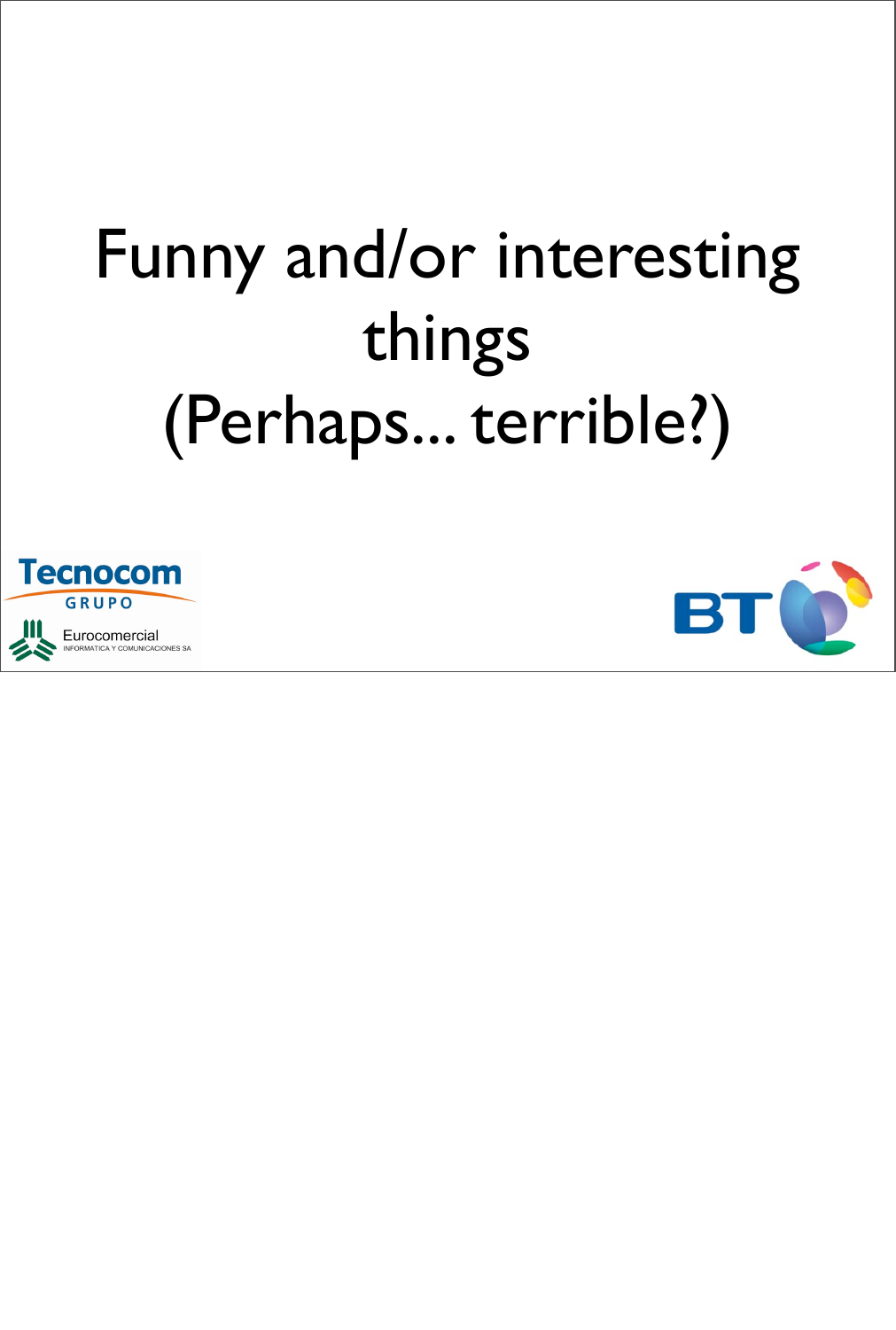### 1st prize

#### • If you lie, LIE

\$ dig www.ipv6.chello.at

...

;; ANSWER SECTION:

www.ipv6.chello.at.86400 IN A 195.34.131.138

www.ipv6.chello.at. 86284 IN AAAA 2001:730::3:a00:20ff:fe85:962c



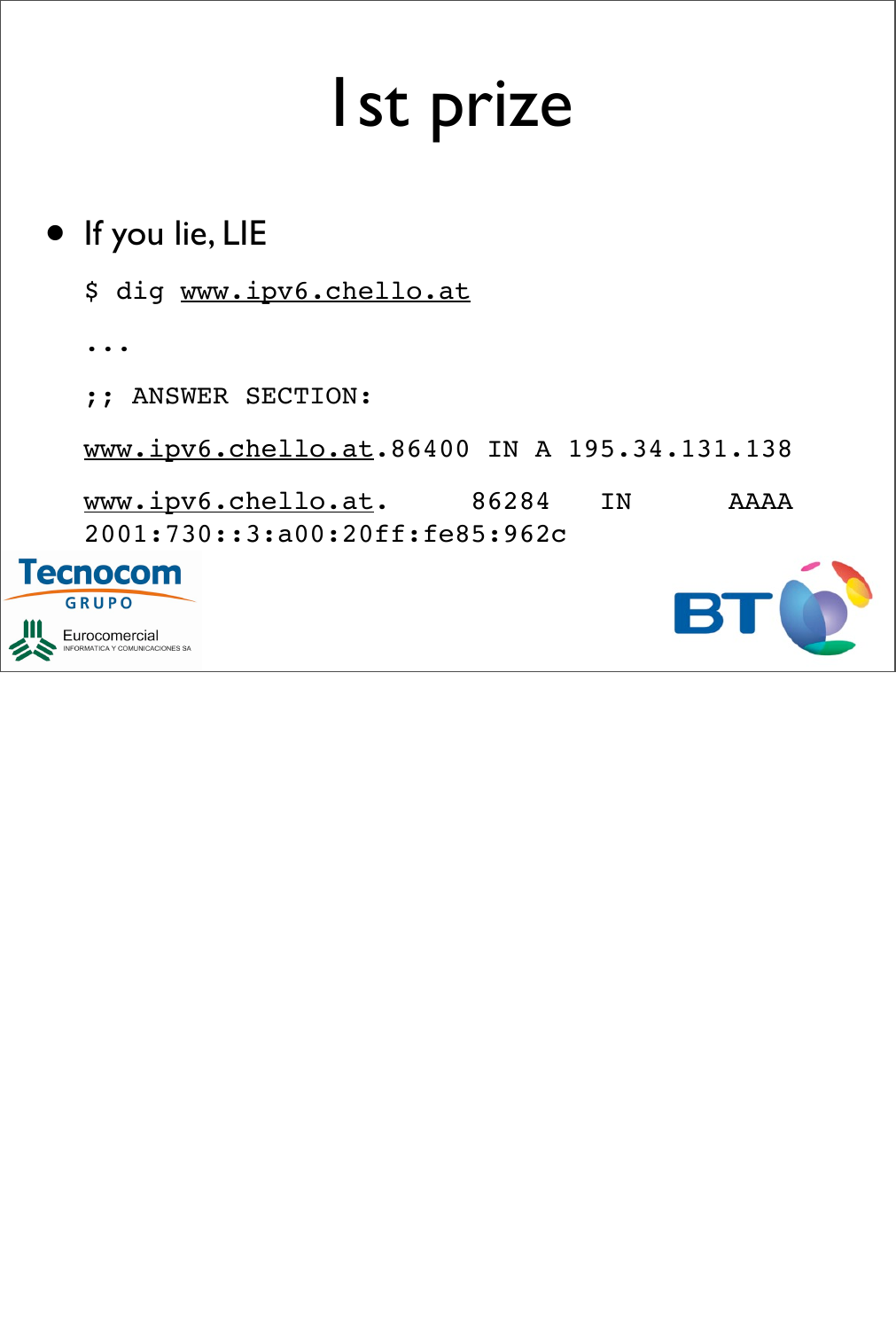### 2nd Prize

#### • I AM INTERNET

| www.autoplius.lt. |       | IN | AAAA |                            |
|-------------------|-------|----|------|----------------------------|
| autoplius.lt.     | 43200 | TN | AAAA | $\texttt{ff00}:\texttt{}:$ |



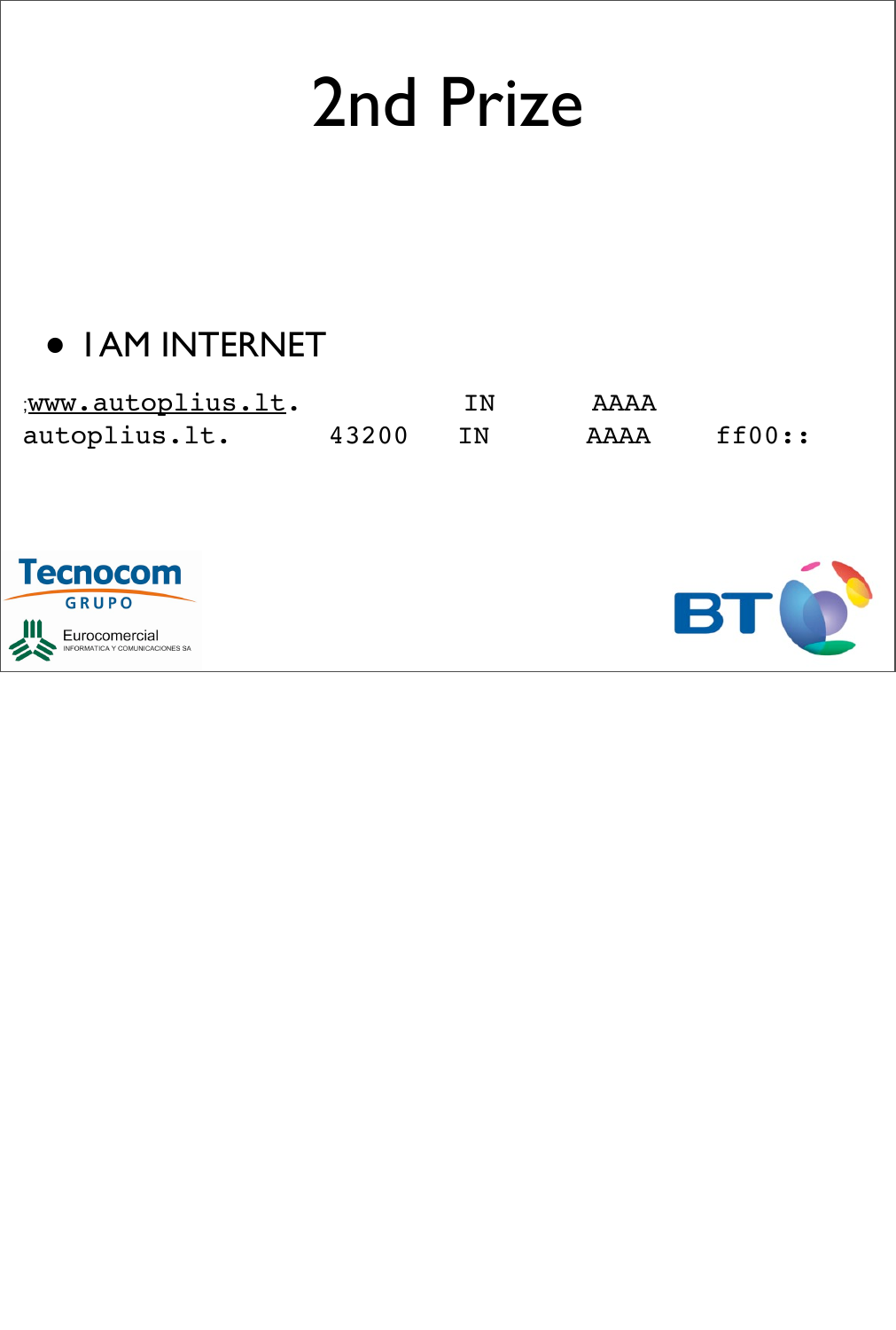## 3rd prize

#### • When bigger, better

www.ipv6.microsoft.com. 1679 IN AAAA 2002:836b:9820::836b:9886

• Microsoft.com is in the top 100 in every country, so we found it when researching every country



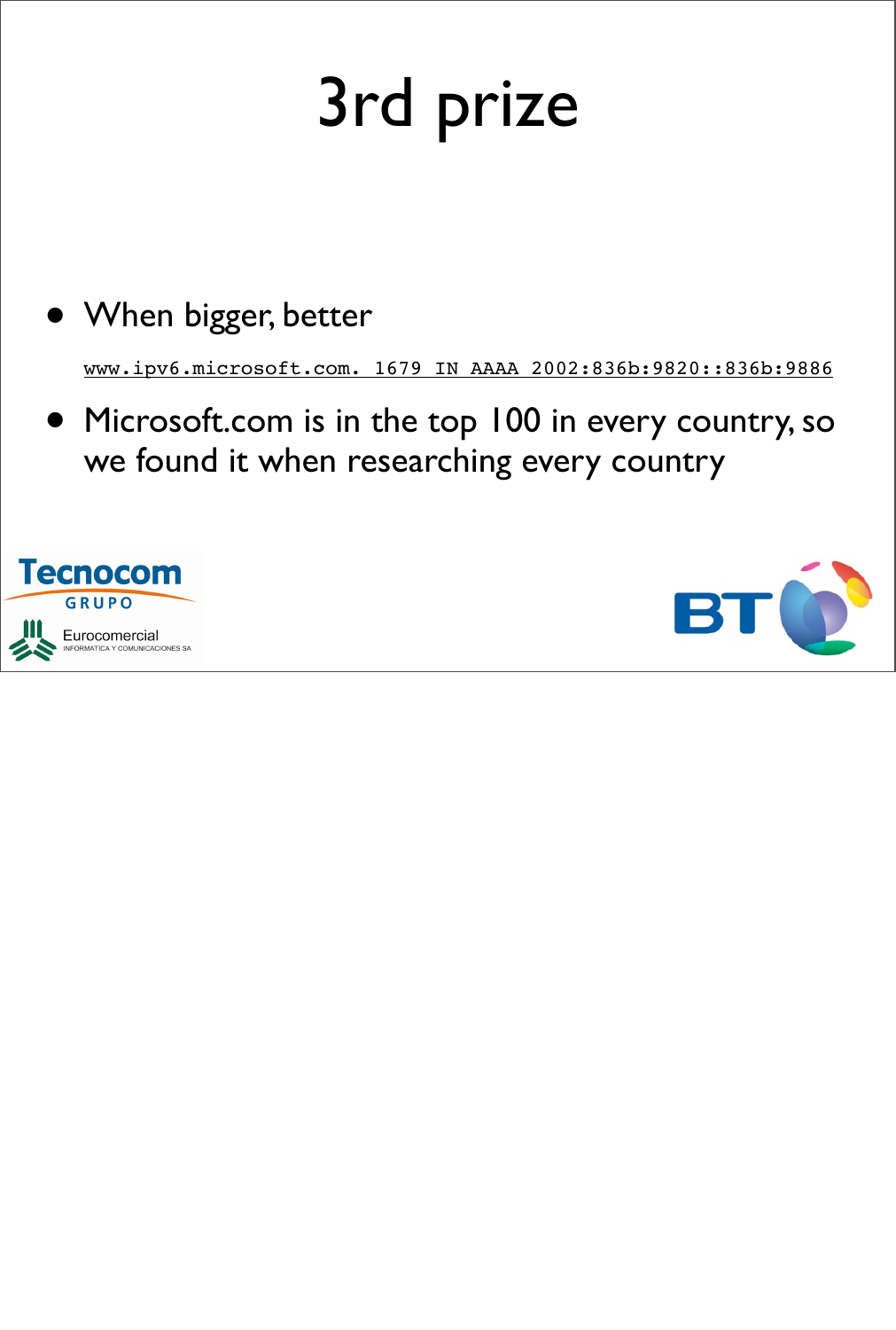### Nominations

- One server that actually works
- A spanish newspaper (it appears in the list of most of the spanish speaking countries)

www.ipv6.elmundo.es. AAAA 2001:800:400:10::115



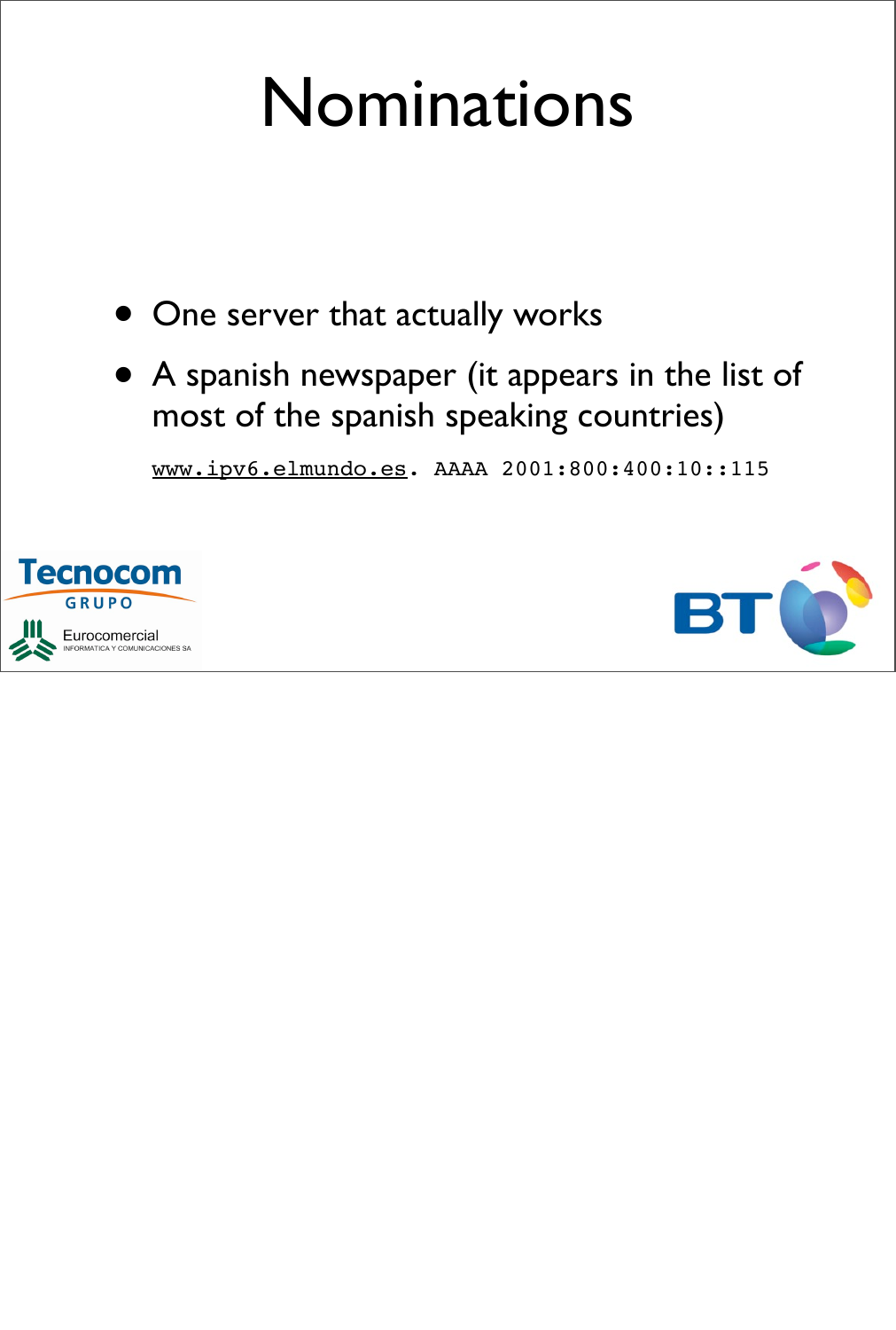## Finally, some good old friends

|             | Web    | <b>MX</b> |
|-------------|--------|-----------|
| ripe.net    | $\ast$ | #         |
| arin.net    | $\ast$ | #         |
| apnic.net   | $\ast$ | #         |
| lacnic.net  | $\ast$ | $\ast$    |
| afrinic.net | #      | #         |
|             |        |           |





Eurocomercial **INICACIONES SA** 

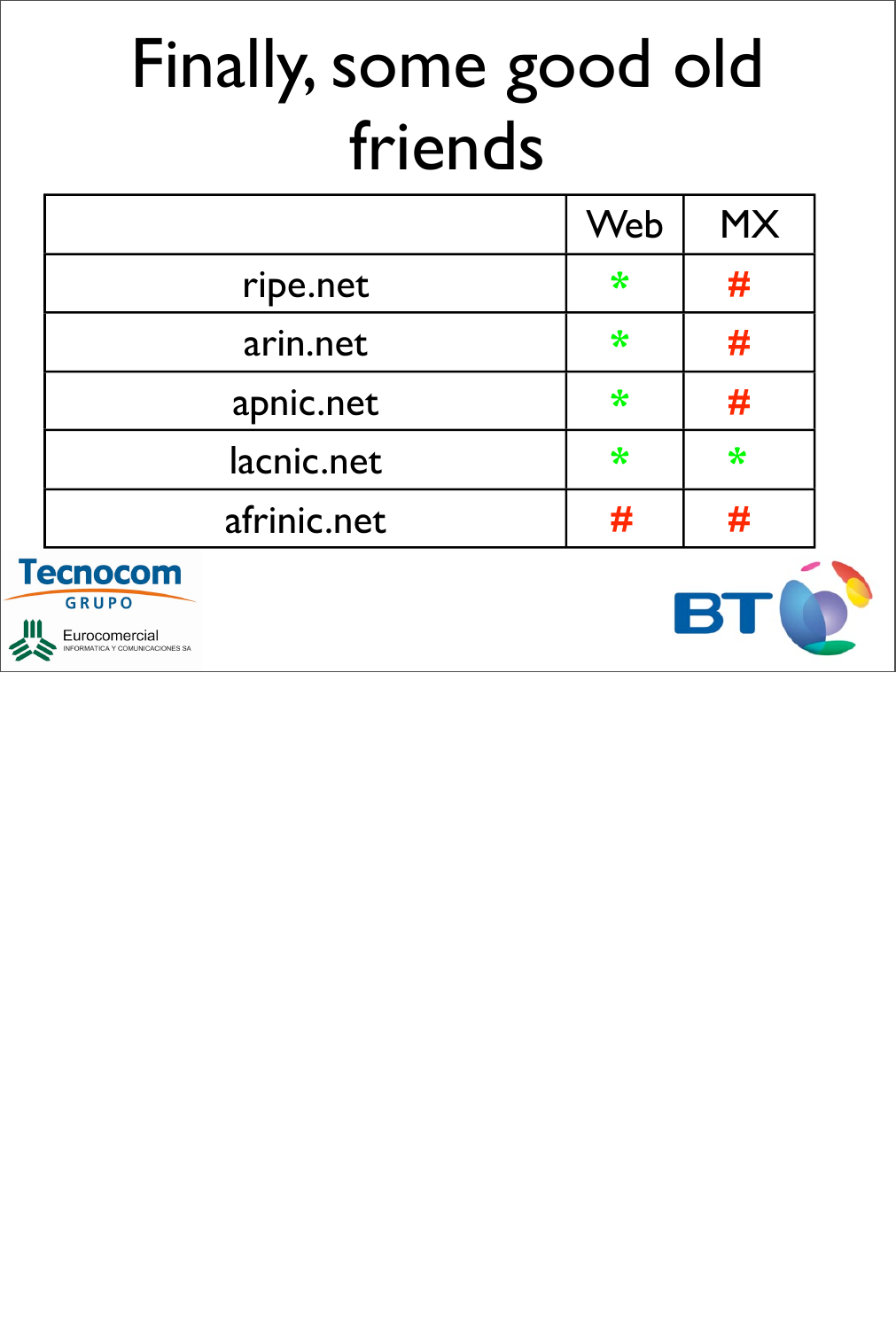## More good ole friends

|                                 | Web        | <b>MX</b> |
|---------------------------------|------------|-----------|
| iana.org                        | #          | #         |
| icann.org                       | #          | #         |
| ietf.org                        | $\bigstar$ | *         |
| <b>Fecnocom</b><br><b>GRUPO</b> |            |           |



Eurocomercial OMUNICACIONES SA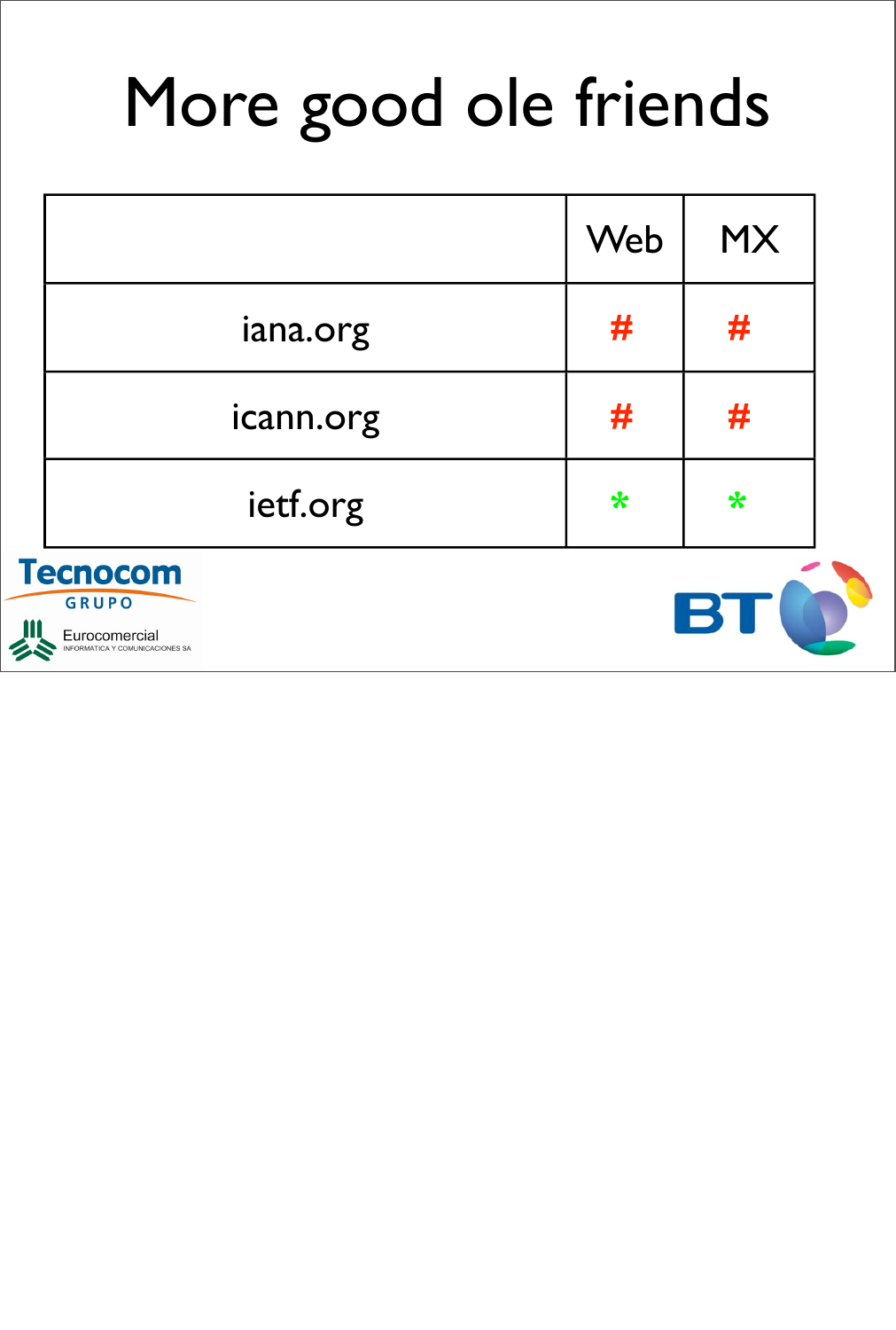## DNS Hierarchy



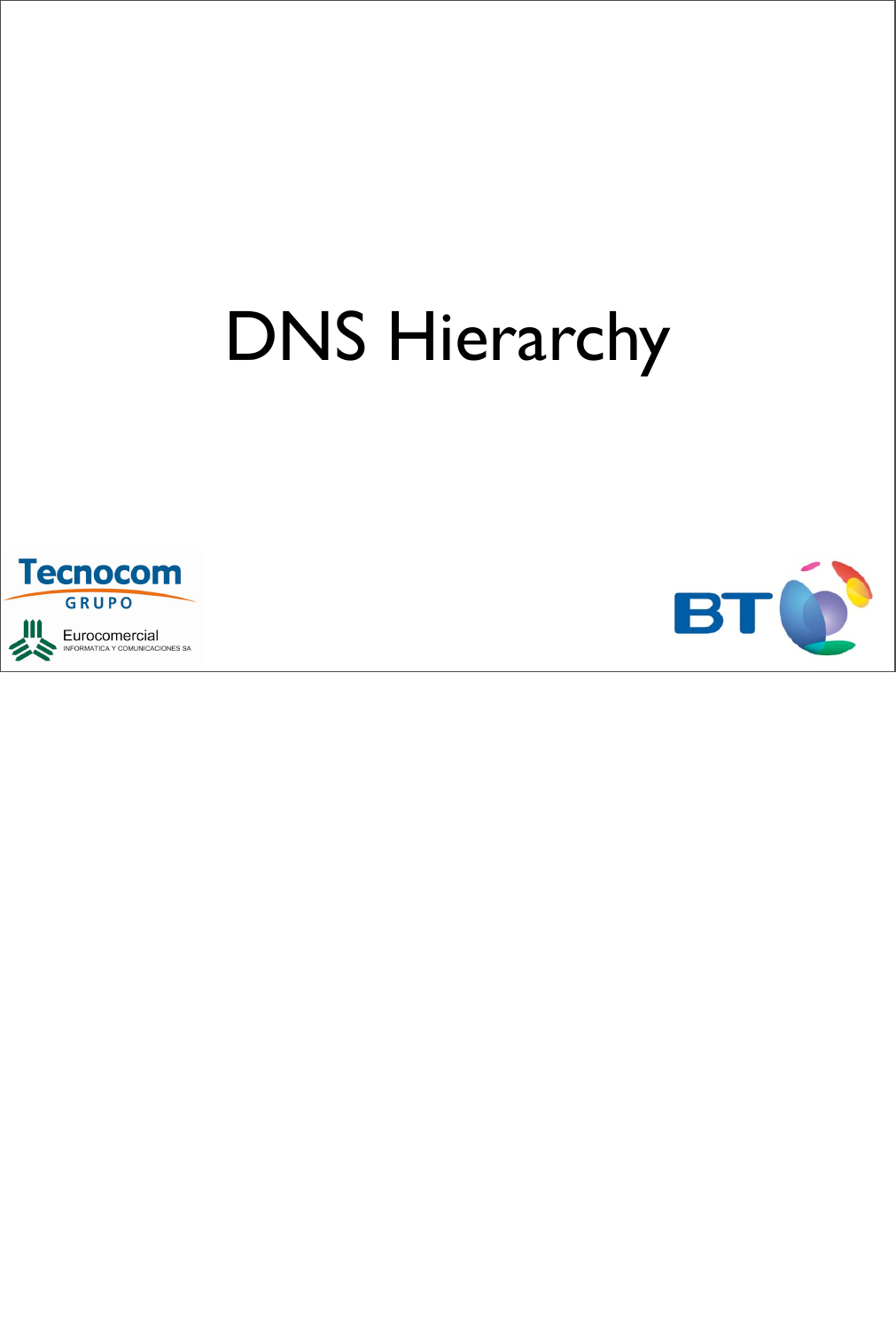#### Root servers

- 5 root servers operating in IPv6
	- according to www.root-servers.org
- But they don't appear in /domain/ named.root, so are mostly invisible
- We think, NOW is the time to introduce them



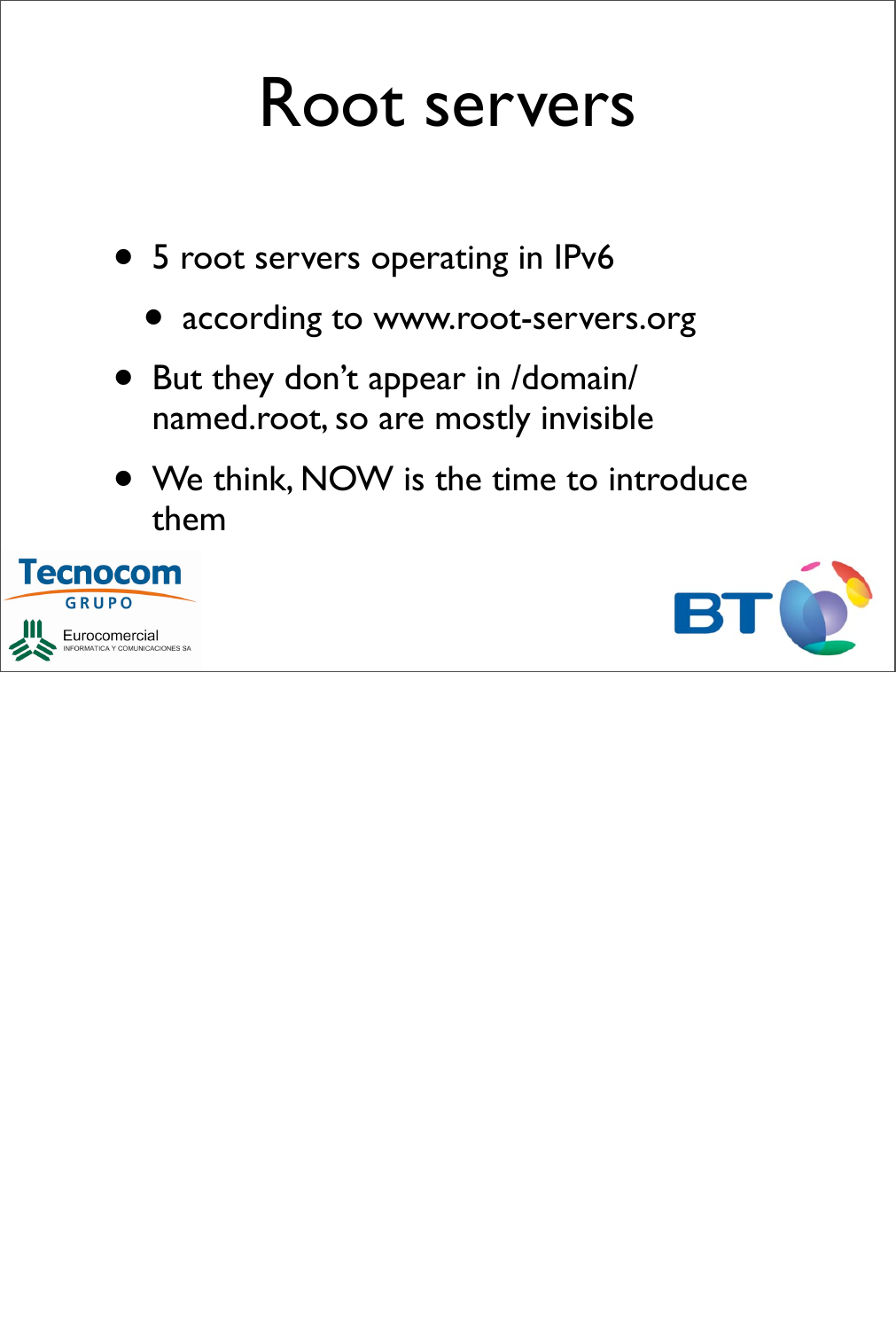## IPv6 Root Servers?

- We need to modify the /domain/named.root file of all servers
- Dificult for installed base
	- But installed base doesn't usually work with IPv6
- Upgrading/Changing hard/soft to IPv6

Get new named.root file





GRUPO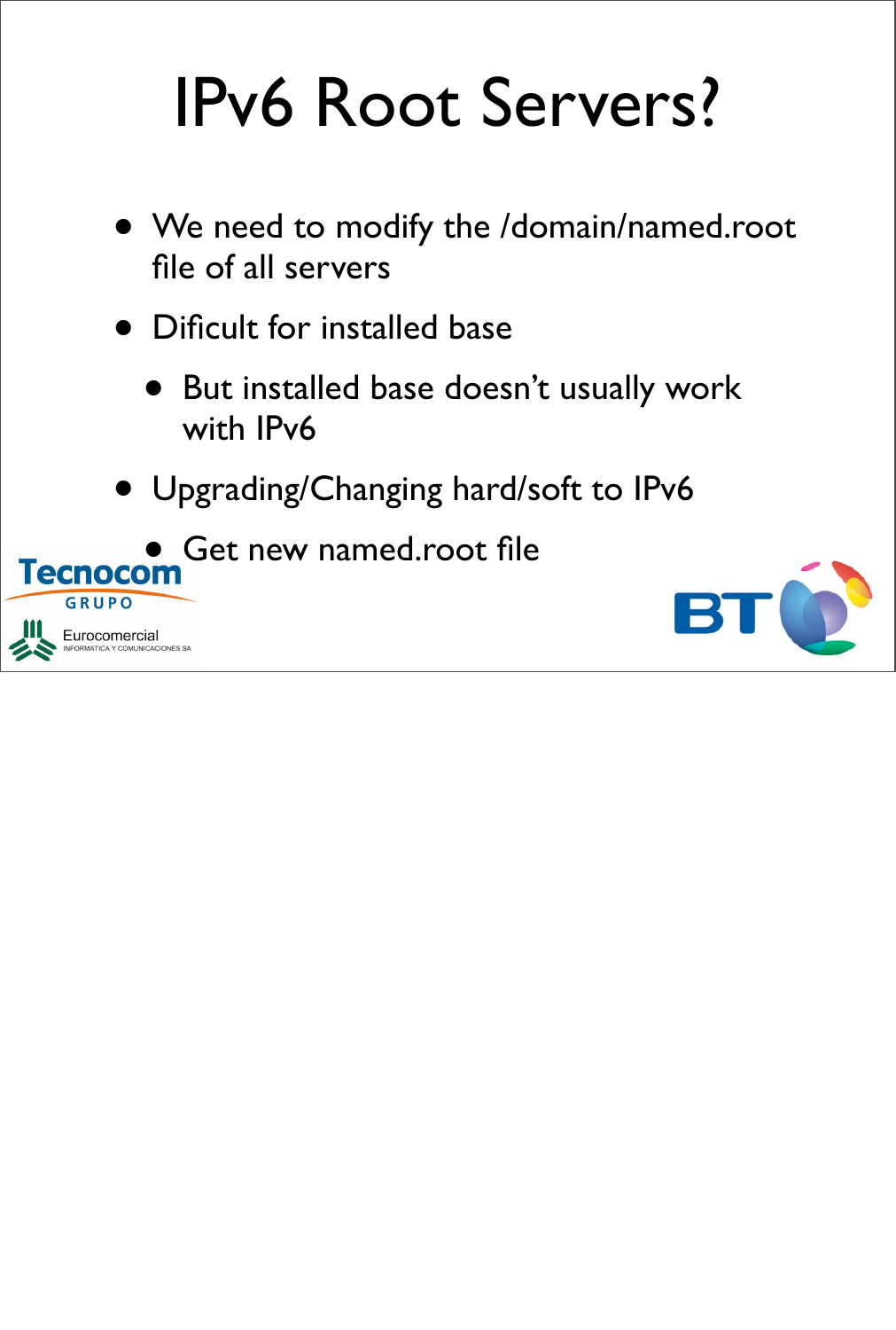## TLD DNS servers

- 17 TLD with 4 IPv6 DNS servers
- 27 TLD with 3 IPv6 DNS servers
- 51 TLD with 2 IPv6 DNS servers
- 72 TLD with 1 IPv6 DNS server
- 97 TLD without IPv6 DNS servers



4 AM 4 CL 4 CZ 4 FR 4 JP 4 LU 4 MT 4 NP 4 PM 4 PT 4 RE 4 SI 4 TF 4 VA 4 WF 4 YT 4 ZA 3 AE 3 AF 3 AN 3 BG



3 CN 3 CU 3 GB 3 GE 3 HR 3 ID 3 IE 3 INT 3 IS 3 IT 3 LI 3 PH 3 PL 3 PY 3 SE 3 SK 3 TN 3 TP 3 TW 3 UA 3 UG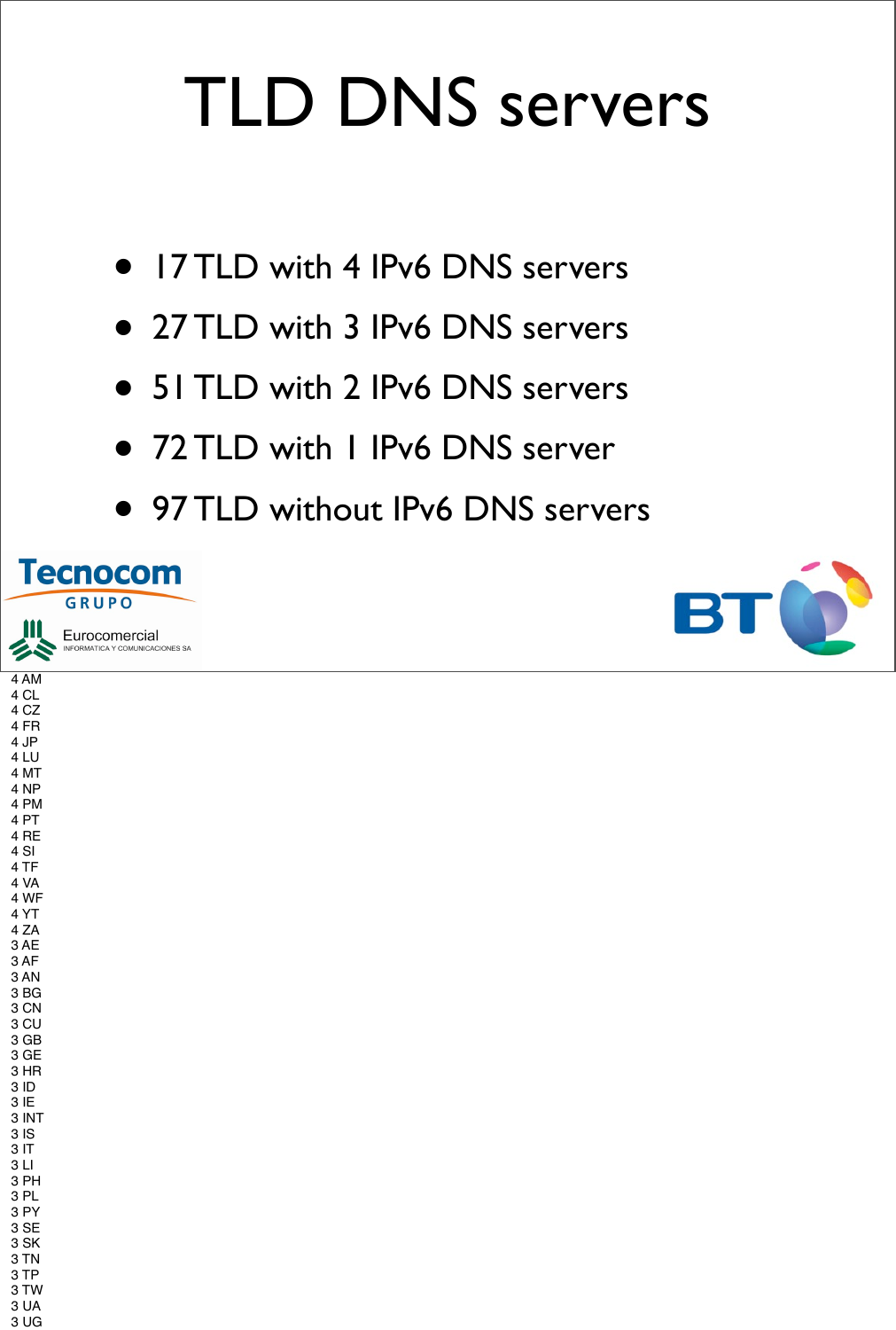# TLD DNS Servers (2)

- .int 3 servers
- .biz 2 servers
- .com 2 servers
- .info 2 servers
- .mobi 2 servers .mil 0 servers
- .org 2 servers
- .aero I server
- .edu 0 servers
	- .gov 0 servers
	-



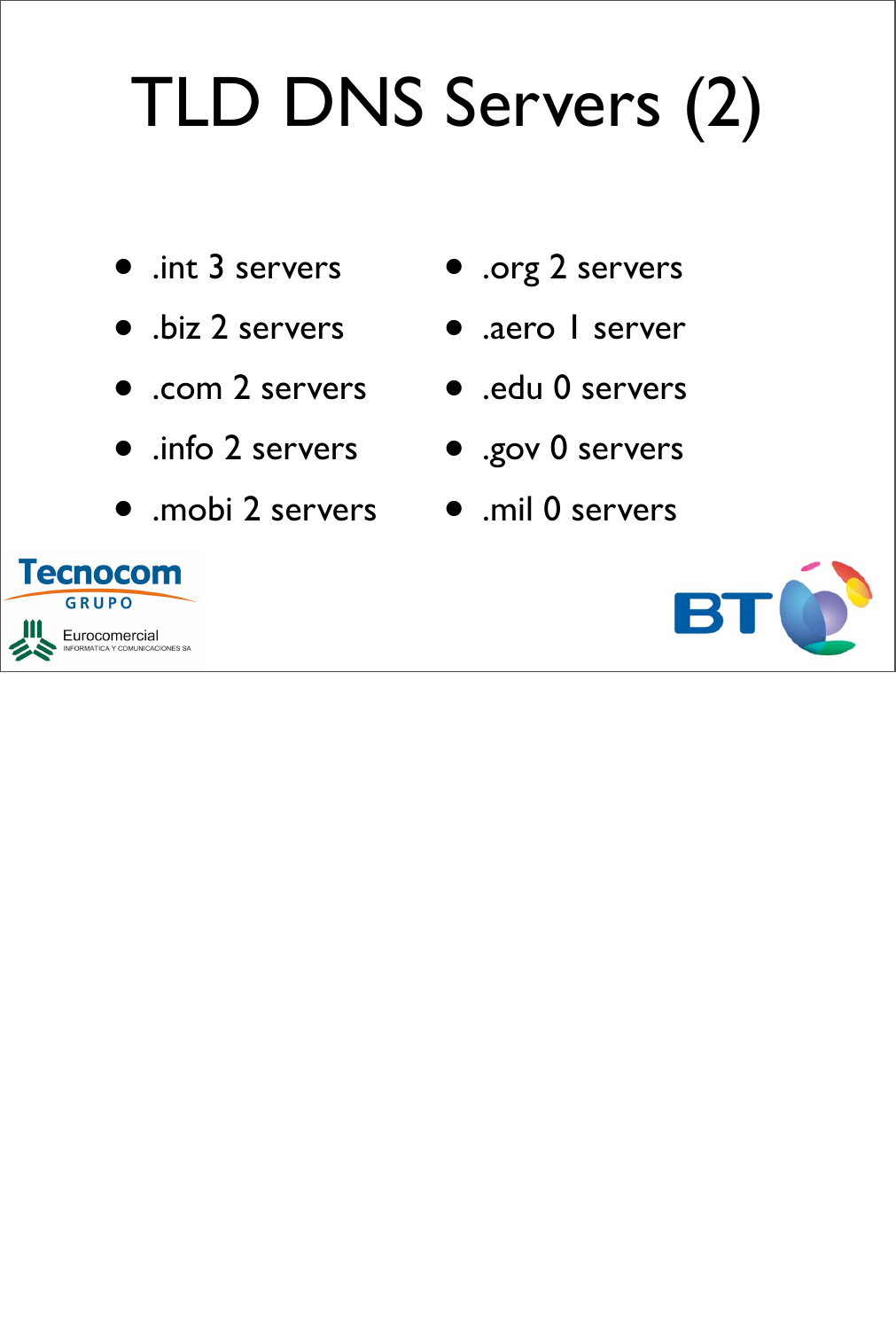## RIPE support of DNS

- Many TLD use RIPE IPv6 DNS servers as secondary
	- 6 TLD have two RIPE IPv6 DNS servers as secondaries
	- 62 TLD have one





2 ZW 2 UG 2 TP 2 NP 2 LK 2 AN 1 ZA 1 VN 1 VI 1 VG 1 VA 1 UY 1 UA 1 TR 1 TH 1 TD 1 TC 1 SZ 1 SV 1 SN 1 SK

Eurocomercial **DMUNICACIONES SA** 



1 SG 1 SD 1 PY 1 PS 1 PH 1 OM 1 NE 1 NC 1 MW 1 MT 1 MS 1 ML 1 MC 1 MA 1 LY 1 LV 1 LT 1 KZ 1 KI 1 KH 1 KG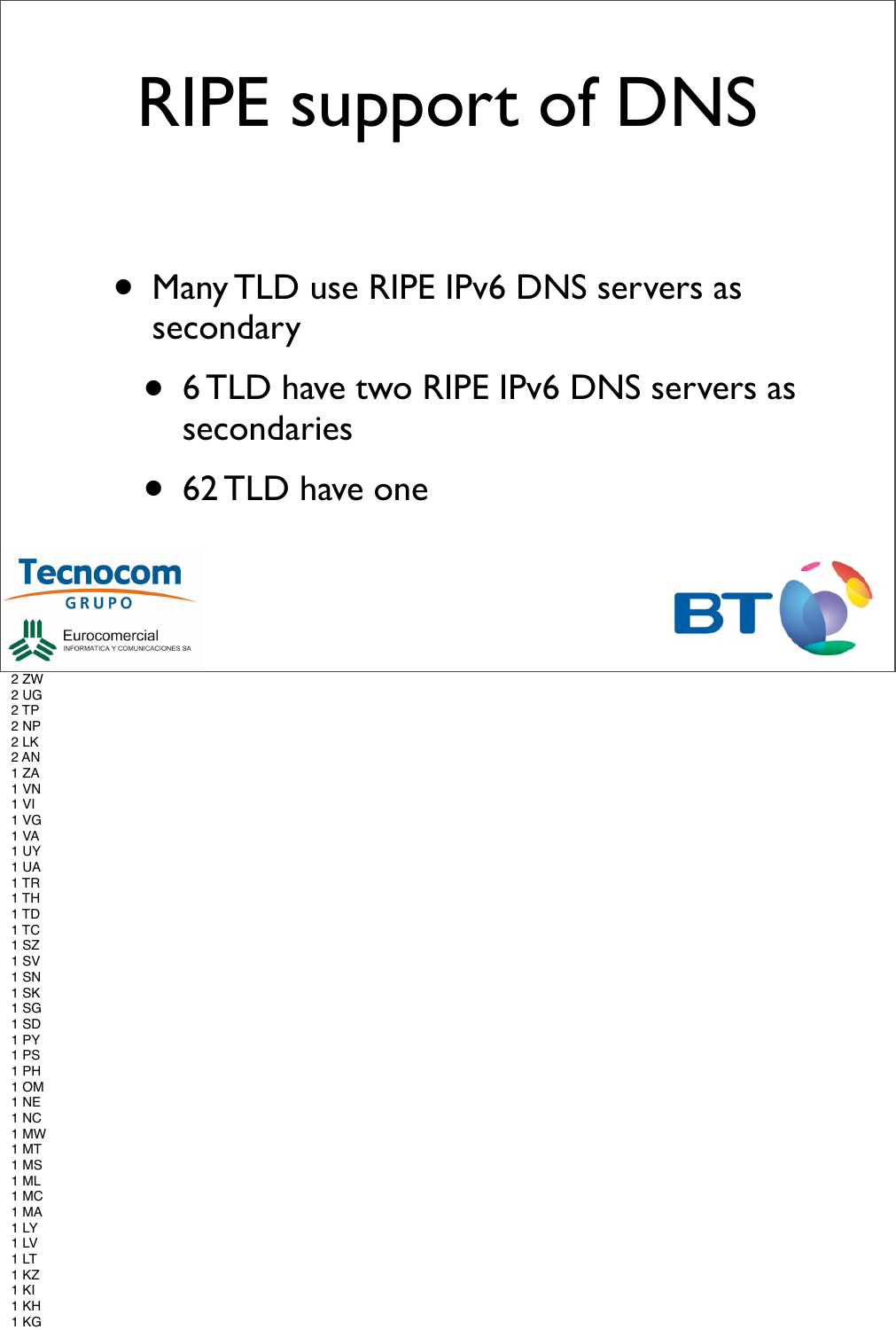#### But... it's true?

- 248 IPv6 DNS servers answered
- 55 didn't answer



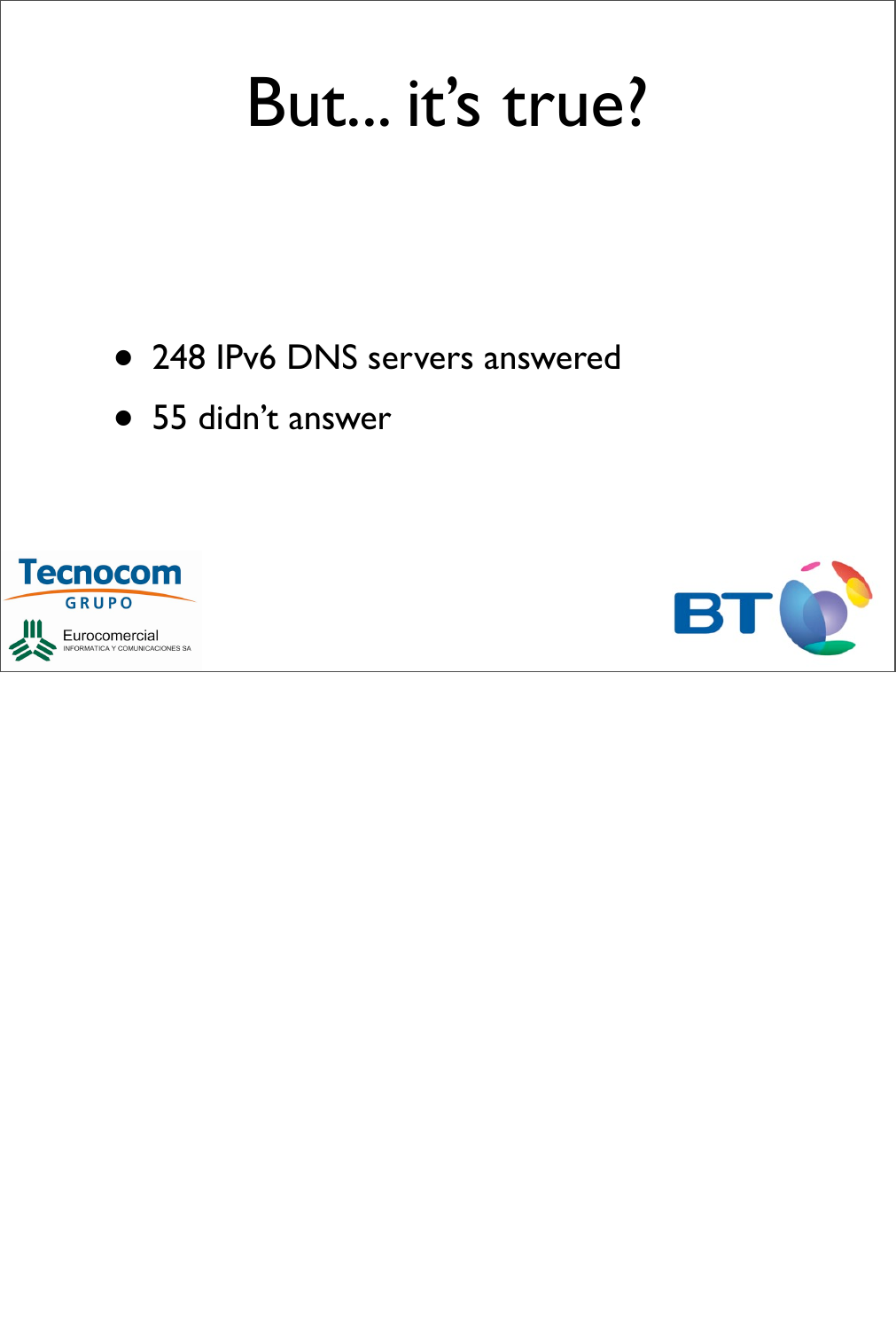## Popular DNS servers

- ns-ext.isc.org: 7 TLDs
- ns0.ja.net: 8 TLDs
- ns2.nic.fr: 8 TLDs
- sec3.apnic.net: 10 TLDs
- ns-ext.vix.com: 13 TLDs
- ns.ripe.net: 19 TLDs
- sunic.sunet.se: 31 TLDs



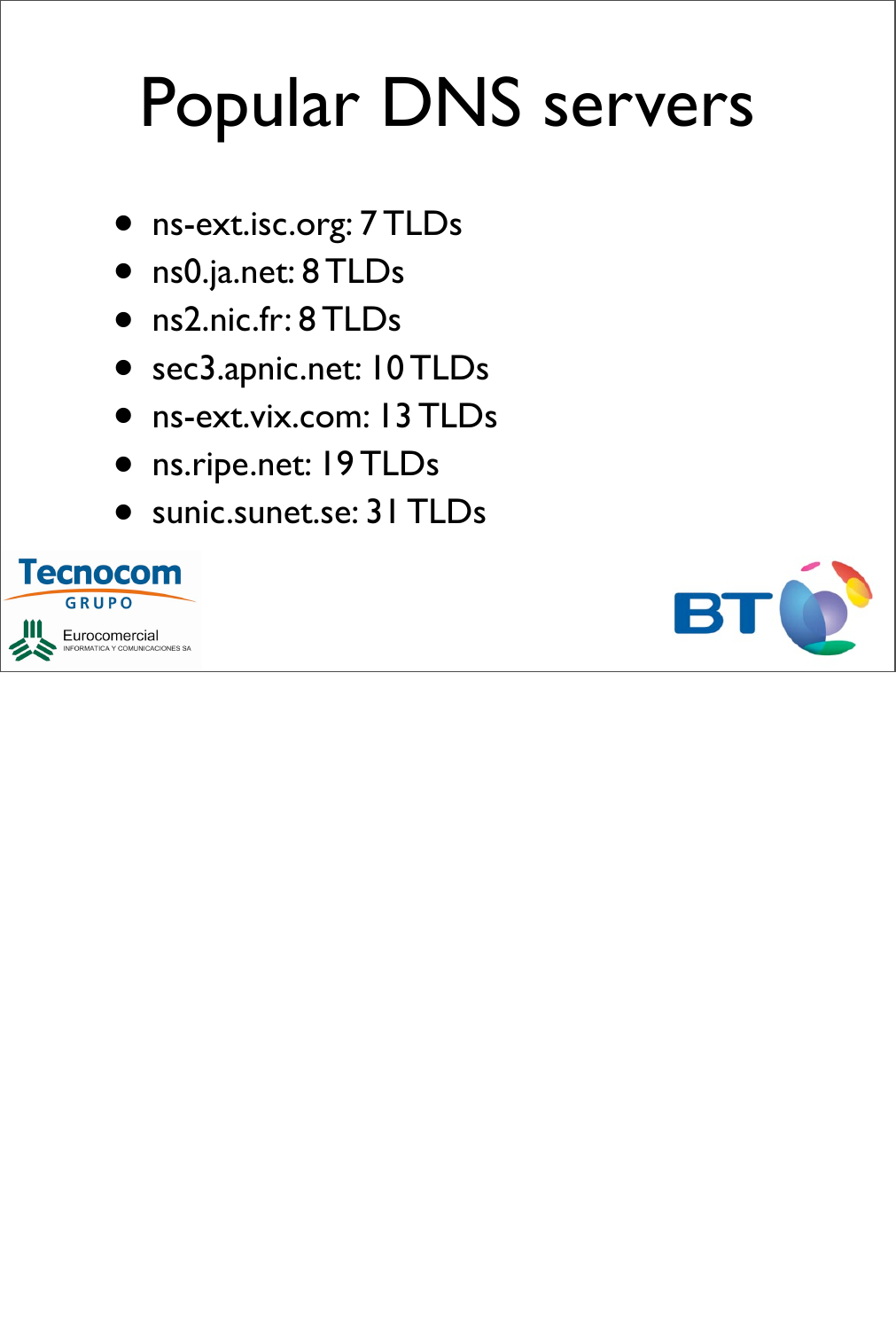## NICs support

- Does the NICs support IPv6 DNS servers for child zones?
	- Not a exhaustive research
	- Many linguistic problems
	- We think less than 10 support it



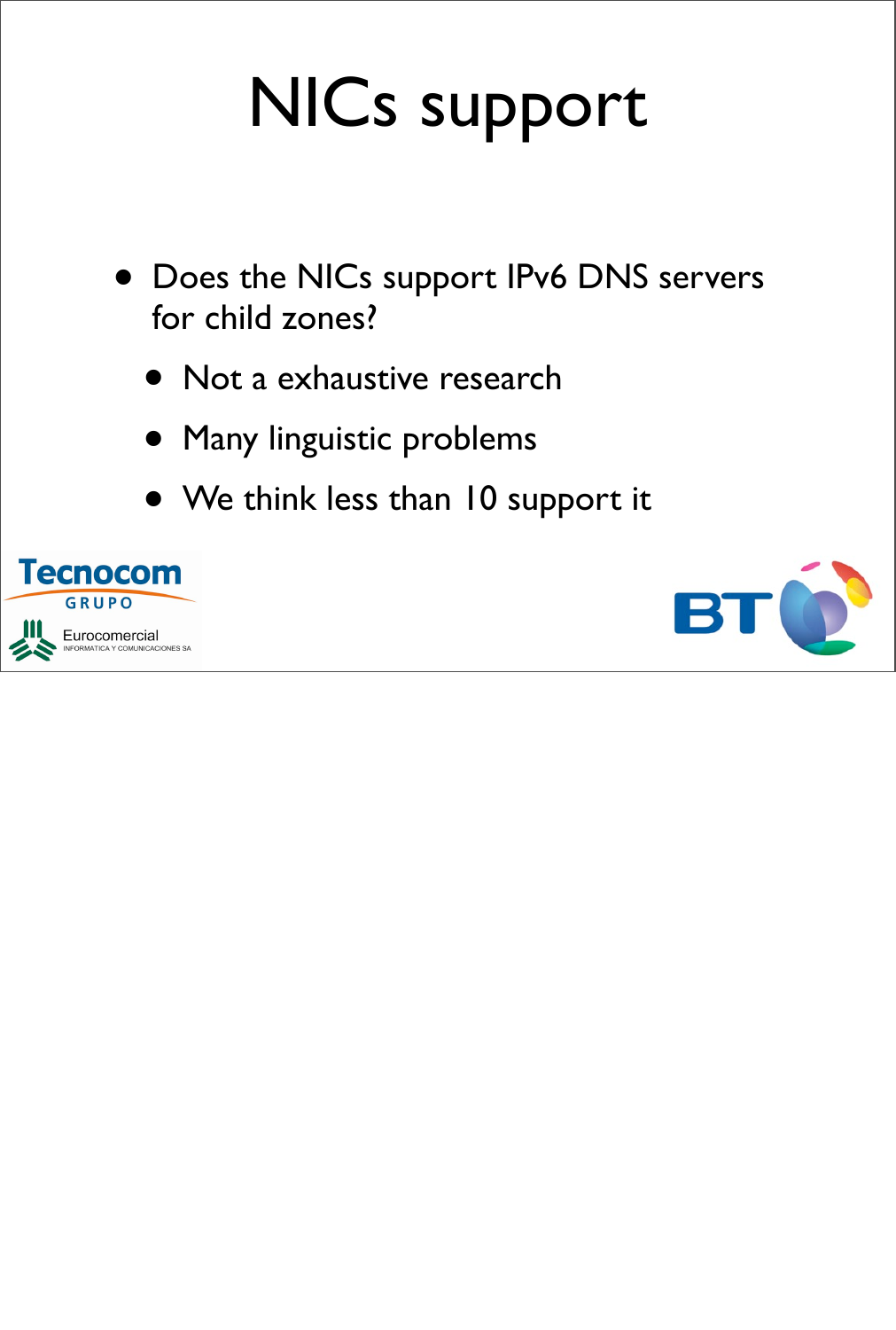## What would be Internet Powered by IPv6 for my wife?



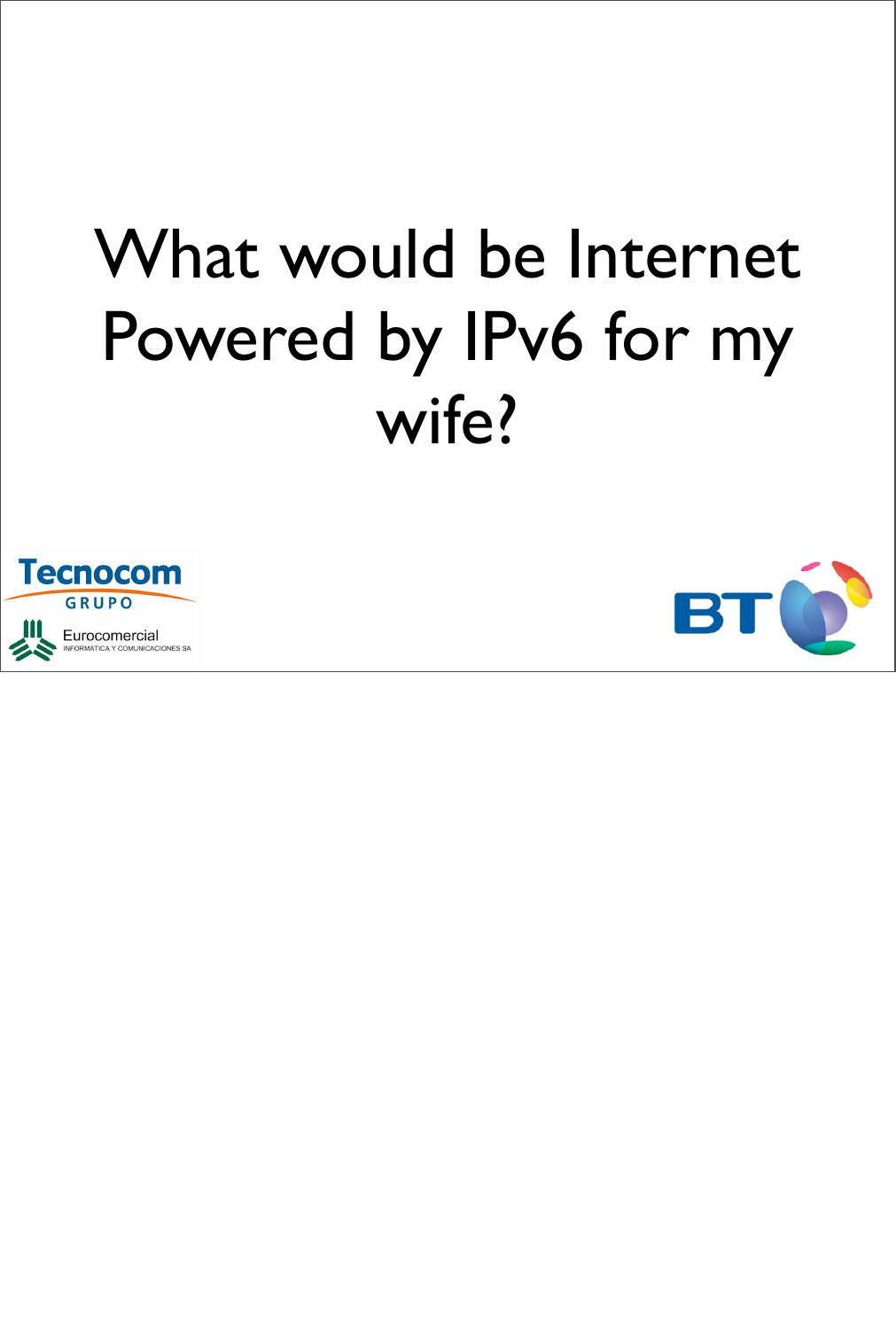- Lord Howe Island
	- 11 km long by 3 km wide
	- Population: 350
	- Nearest civilization: 700 km





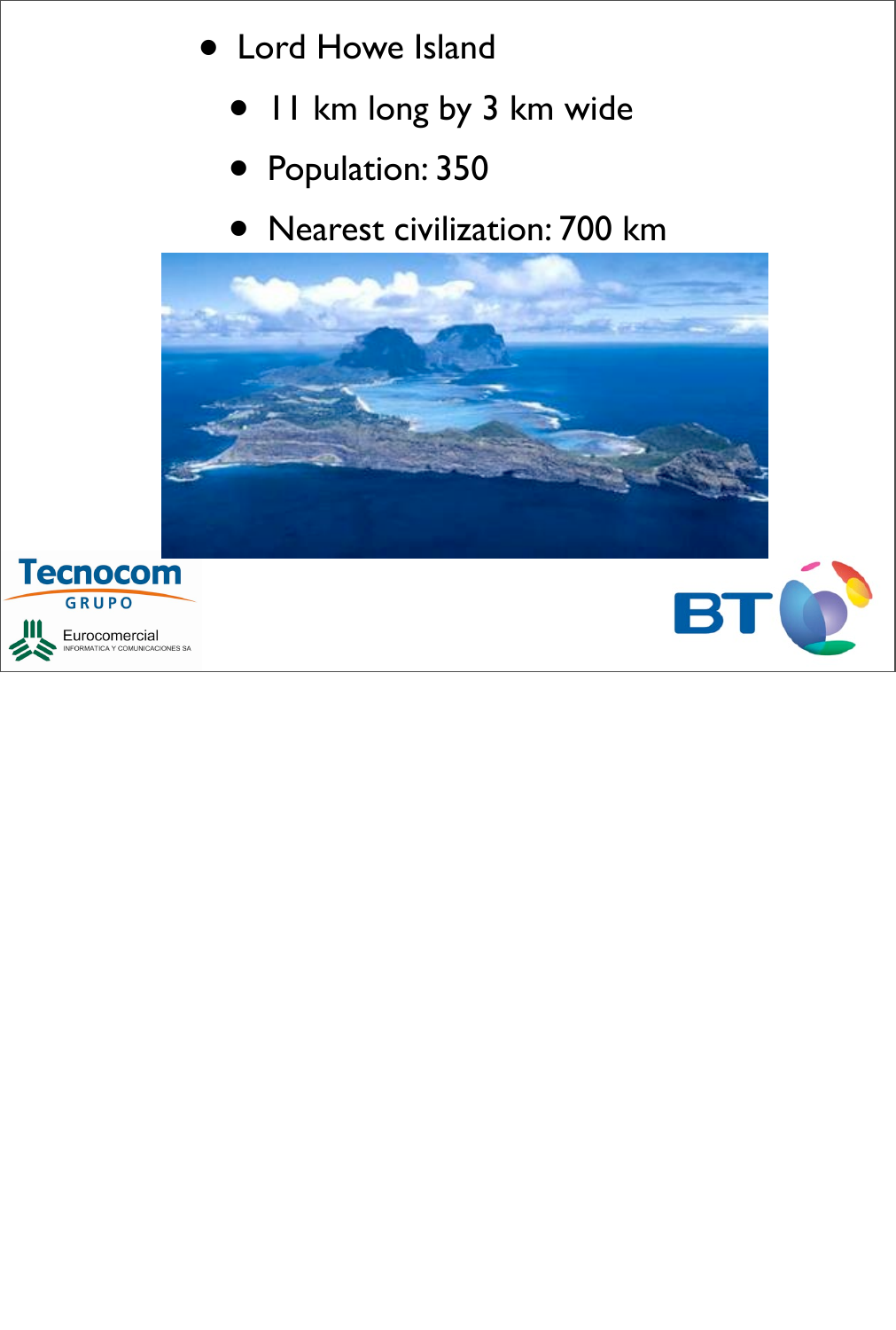## Questions?

#### Suggestions & Corrections are welcome

fgarcia@eurocomercial.es juan.cerezo@bt.com



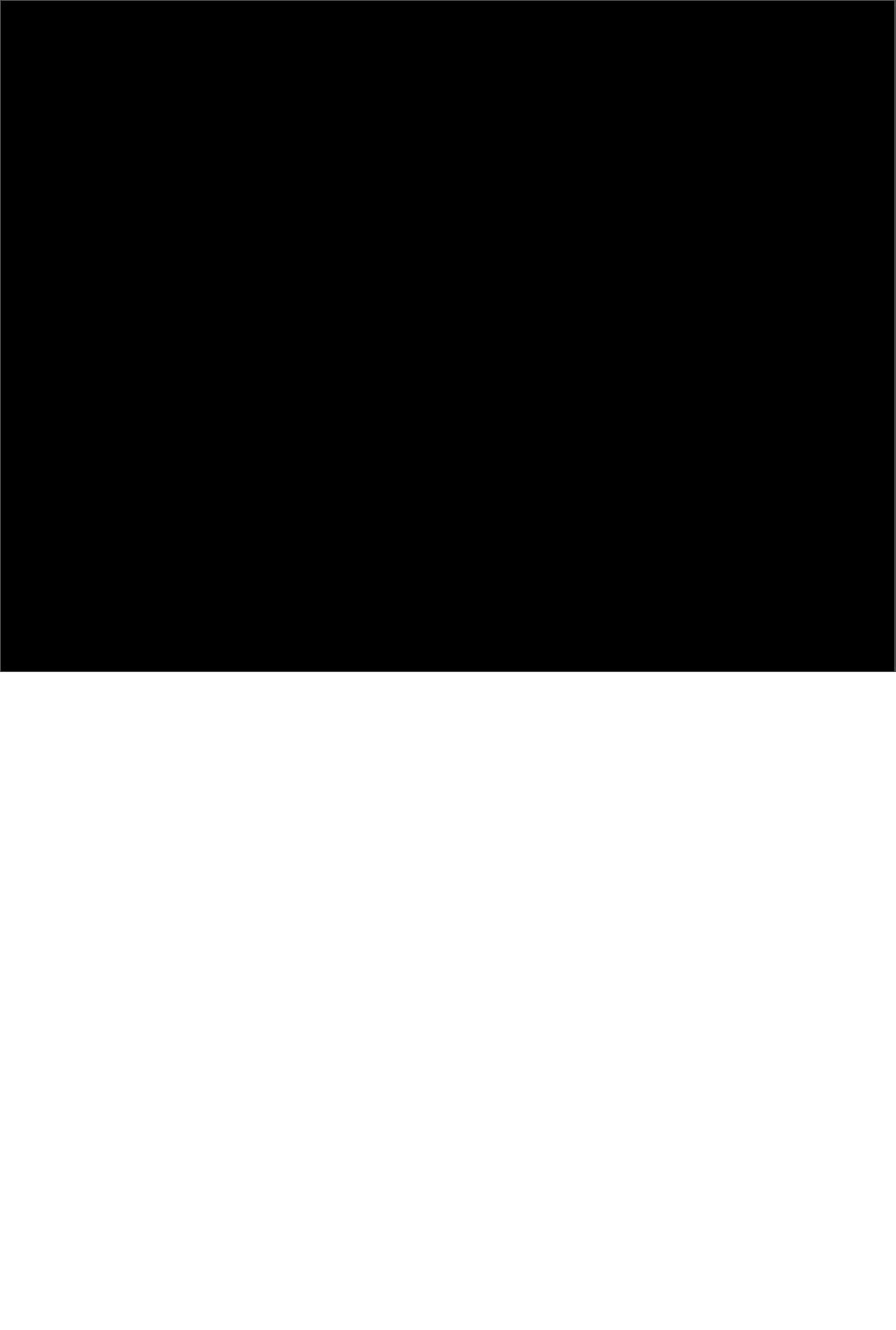## Argentina

|                      | $\ast$ | 77  |  |
|----------------------|--------|-----|--|
| www.example.com      |        |     |  |
| www.ipv6.example.com |        |     |  |
| www6.example.com     |        |     |  |
| ipv6.example.com     |        |     |  |
| <b>Web Totals</b>    |        | 96  |  |
| <b>SMTP IPv6</b>     |        | 100 |  |
| <b>DNS</b>           |        | 100 |  |





Eurocomercial<br>INFORMATICA Y COMUNICACIONES SA

correct Web servers www.ipv6.elmundo.es. 28800 IN AAAA 2001:800:400:10::71 liar Web servers www.ipv6.microsoft.com. 1679 IN AAAA 2002:836b:9820::836b:9886<br>www.ipv6.uba.ar. 86400 IN AAAA 3ffe:8070:1018:1::2 www.ipv6.uba.ar. 86400 IN<br>ipv6.no-ip.com. 120 IN ipv6.no-ip.com. 120 IN AAAA 2002:51e7:e65f:1::1 (test site) correct MX servers

liar MX servers

correct DNS servers

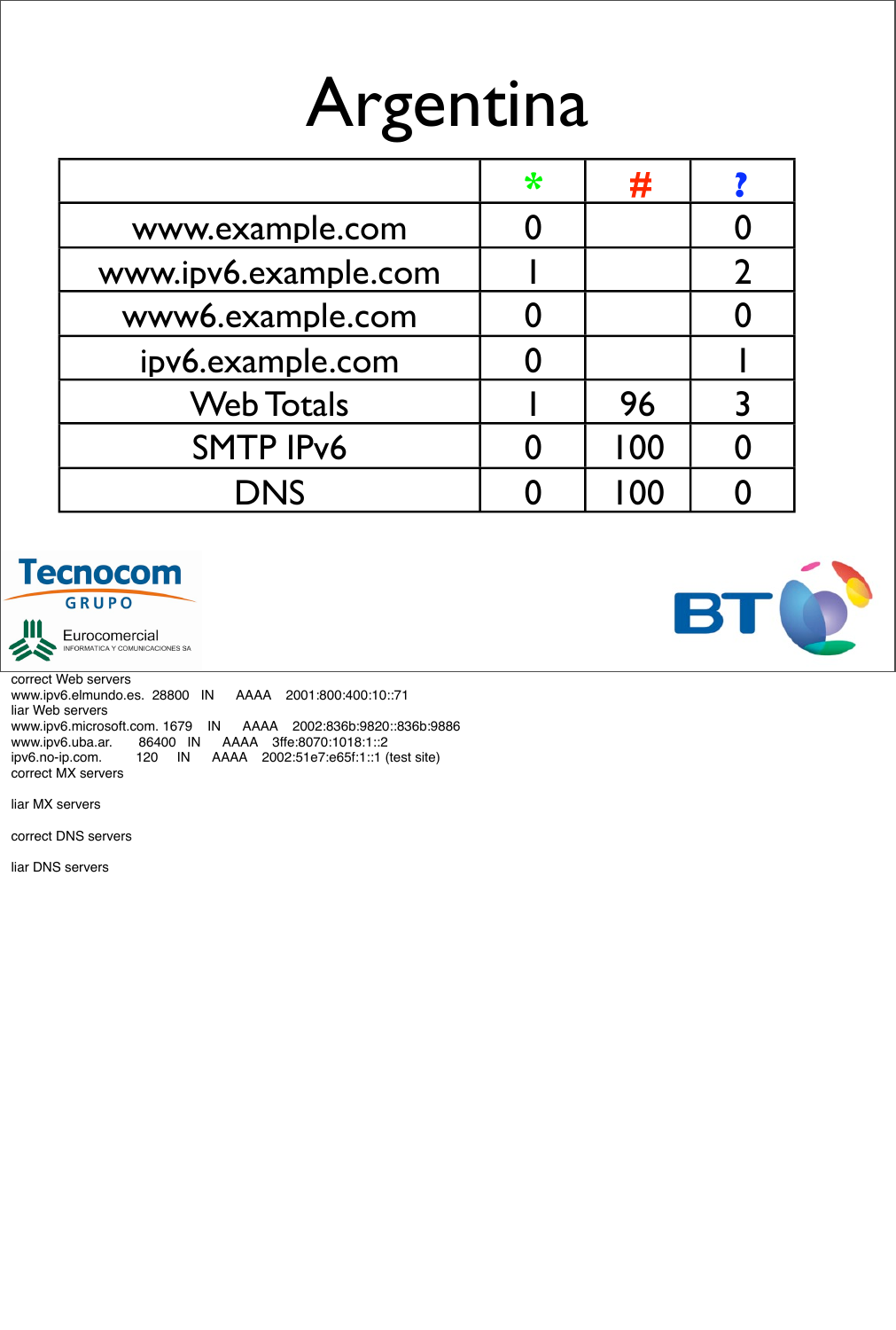## Austria

|                      | $\ast$ | #   |  |
|----------------------|--------|-----|--|
| www.example.com      |        |     |  |
| www.ipv6.example.com |        |     |  |
| www6.example.com     |        |     |  |
| ipv6.example.com     |        |     |  |
| <b>Web Totals</b>    |        | 97  |  |
| <b>SMTP IPv6</b>     |        | 100 |  |
| <b>DNS</b>           |        | 99  |  |





Eurocomercial<br>INFORMATICA Y COMUNICACIONES SA

correct Web servers www.ipv6.t-online.de. 2499 IN AAAA 2003:2:0:f302::1:1 liar Web servers www.ipv6.microsoft.com. 1679 IN AAAA 2002:836b:9820::836b:9886 www.ipv6.chello.at. 2499 IN AAAA 2001:730::3:a00:20ff:fe85:962c correct MX servers

liar MX servers

correct DNS servers zoidberg.ipv6.chello.at. 2538 IN AAAA 2001:730::3:a00:20ff:fe85:962c liar DNS servers

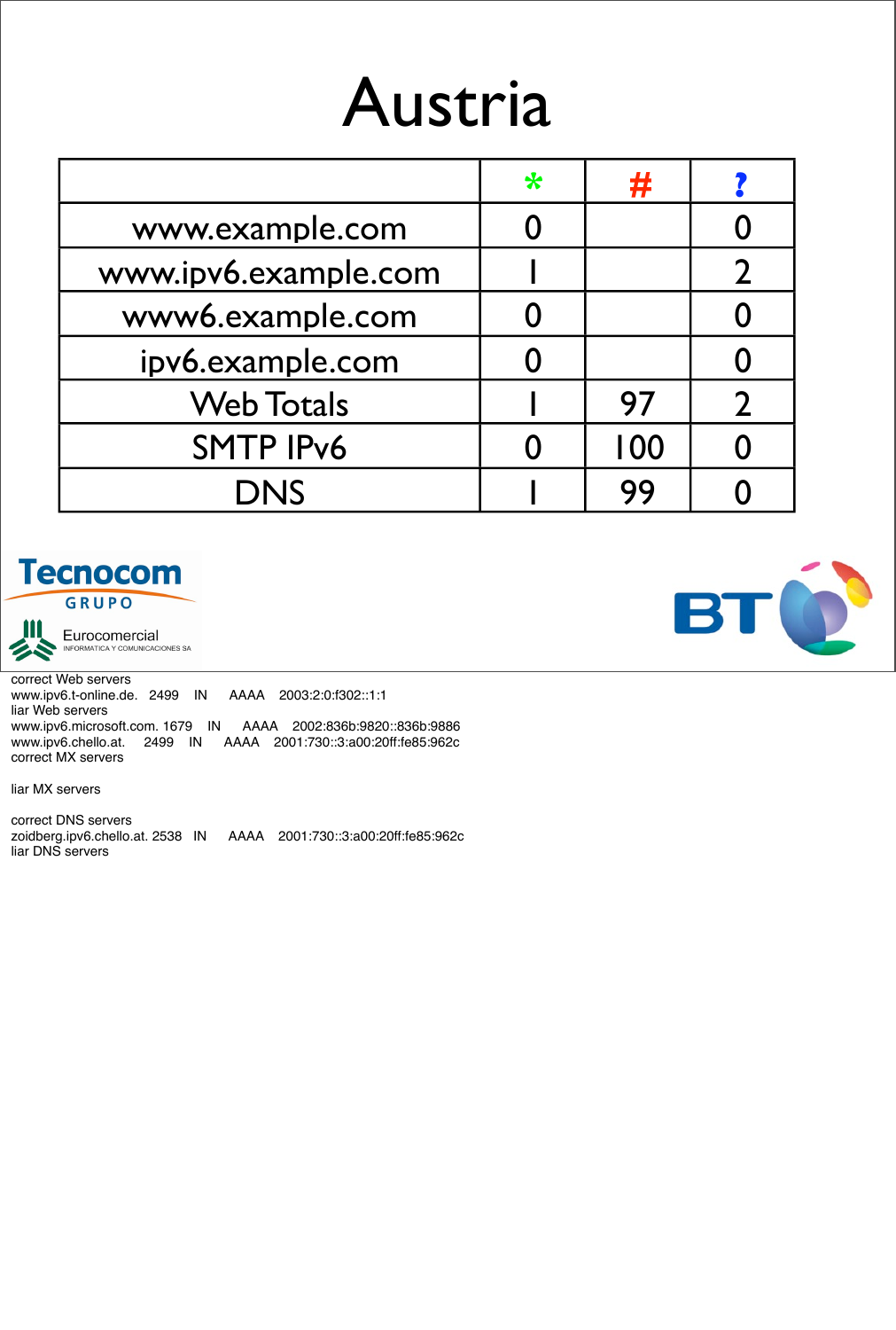## Bahrain

|                      | $\ast$ | #   |  |
|----------------------|--------|-----|--|
| www.example.com      |        |     |  |
| www.ipv6.example.com |        |     |  |
| www6.example.com     |        |     |  |
| ipv6.example.com     |        |     |  |
| <b>Web Totals</b>    |        | 99  |  |
| <b>SMTP IPv6</b>     |        | 100 |  |
| <b>DNS</b>           |        | 100 |  |





correct Web servers

liar Web servers www.ipv6.microsoft.com. 1679 IN AAAA 2002:836b:9820::836b:9886

correct MX servers

liar MX servers

correct DNS servers

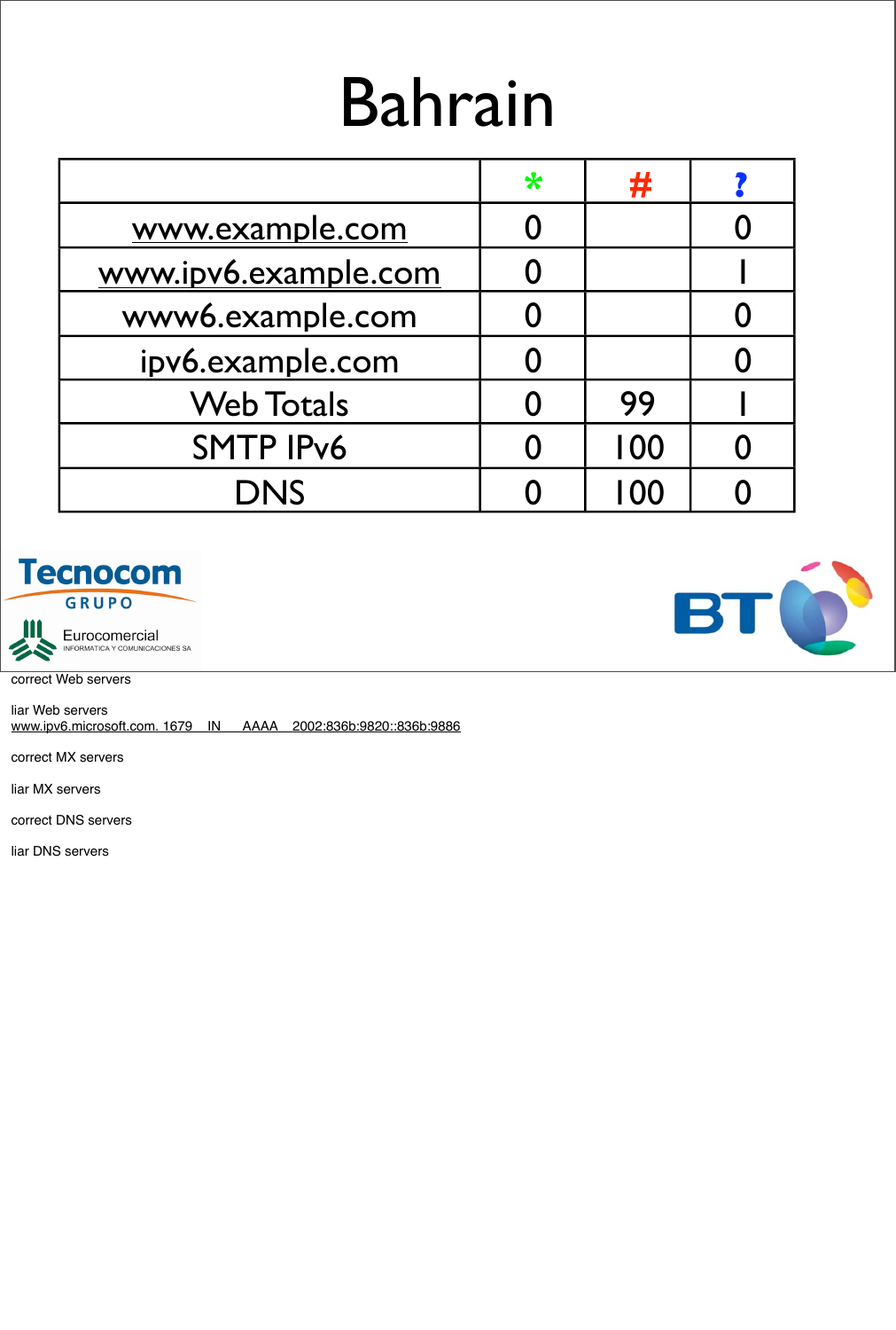## Belgium

|                      | $\ast$ | 并    |  |
|----------------------|--------|------|--|
| www.example.com      |        |      |  |
| www.ipv6.example.com |        |      |  |
| www6.example.com     |        |      |  |
| ipv6.example.com     |        |      |  |
| <b>Web Totals</b>    |        | 99   |  |
| <b>SMTP IPv6</b>     |        | 100  |  |
| <b>DNS</b>           |        | I 00 |  |





correct Web servers

liar Web servers www.ipv6.microsoft.com. 1679 IN AAAA 2002:836b:9820::836b:9886

correct MX servers

liar MX servers

correct DNS servers

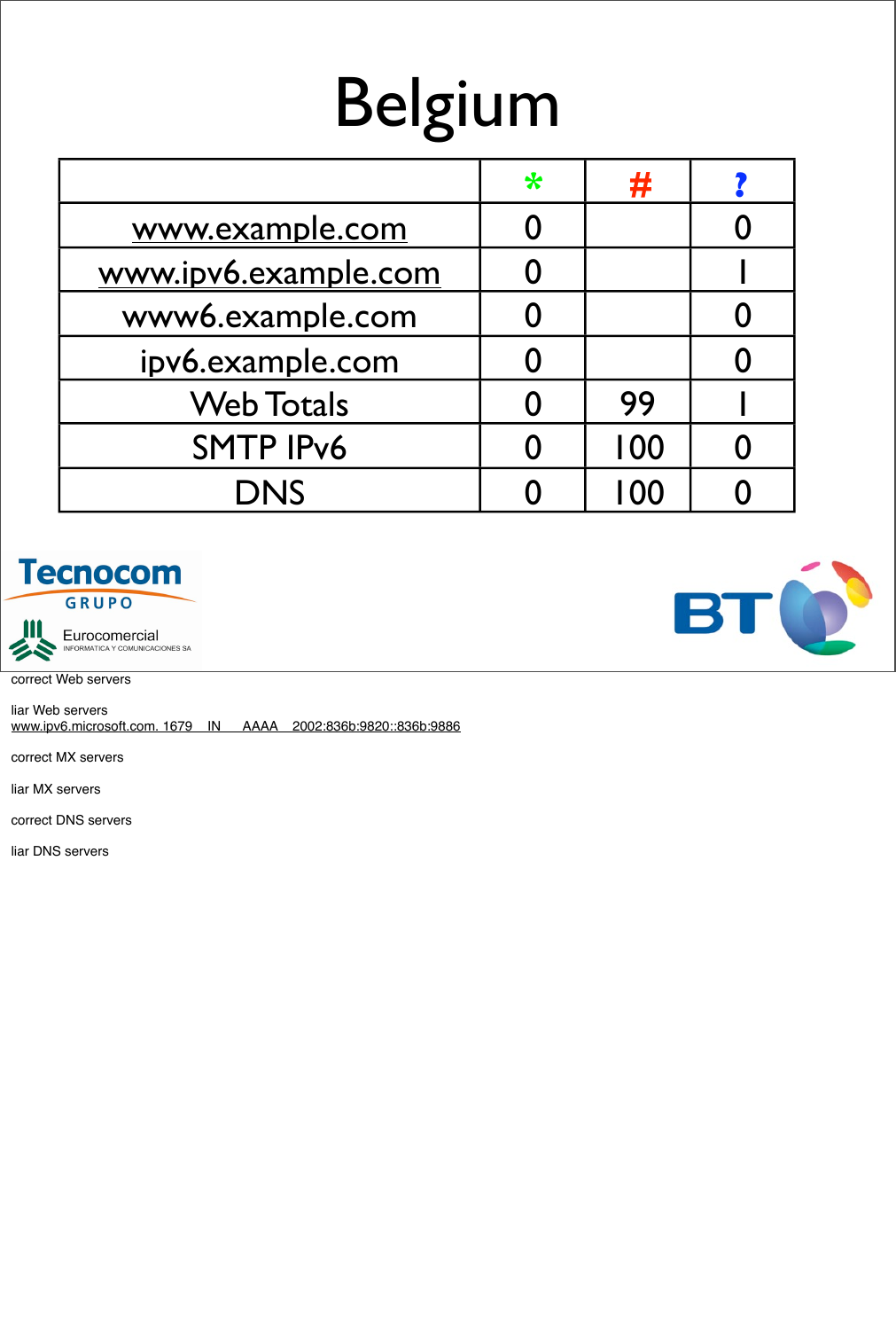## Brazil

|                      | $\ast$ | #    |  |
|----------------------|--------|------|--|
| www.example.com      |        |      |  |
| www.ipv6.example.com |        |      |  |
| www6.example.com     |        |      |  |
| ipv6.example.com     |        |      |  |
| <b>Web Totals</b>    |        | 99   |  |
| <b>SMTP IPv6</b>     |        | 100  |  |
| <b>DNS</b>           |        | I 00 |  |





correct Web servers

liar Web servers www.ipv6.microsoft.com. 1679 IN AAAA 2002:836b:9820::836b:9886

correct MX servers

liar MX servers

correct DNS servers

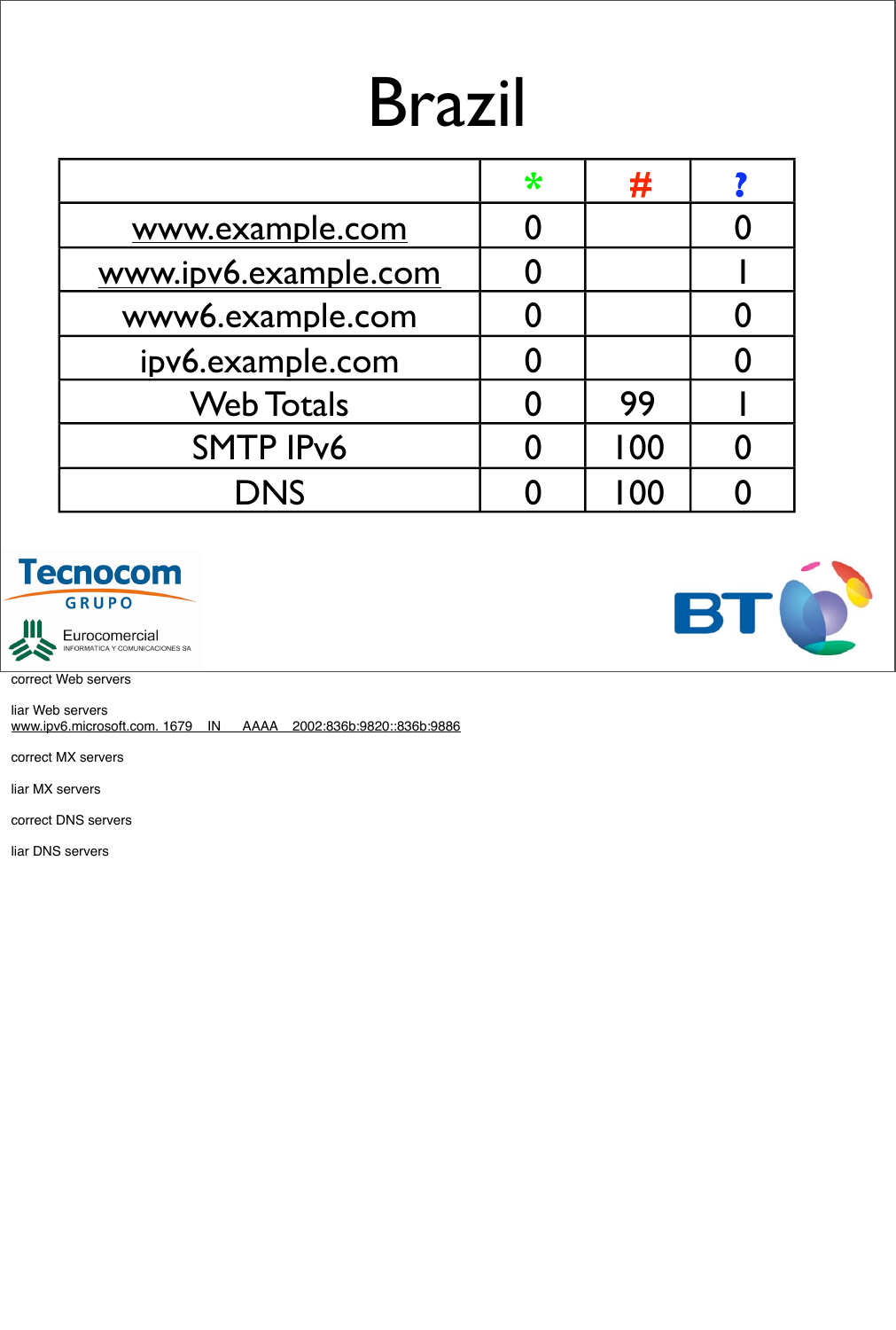## Bulgaria

|                      | $\ast$ | #   |  |
|----------------------|--------|-----|--|
| www.example.com      |        |     |  |
| www.ipv6.example.com |        |     |  |
| www6.example.com     |        |     |  |
| ipv6.example.com     |        |     |  |
| <b>Web Totals</b>    |        | 99  |  |
| <b>SMTP IPv6</b>     |        | 100 |  |
| <b>DNS</b>           |        | 100 |  |





correct Web servers

liar Web servers www.ipv6.microsoft.com. 1679 IN AAAA 2002:836b:9820::836b:9886

correct MX servers

liar MX servers

correct DNS servers

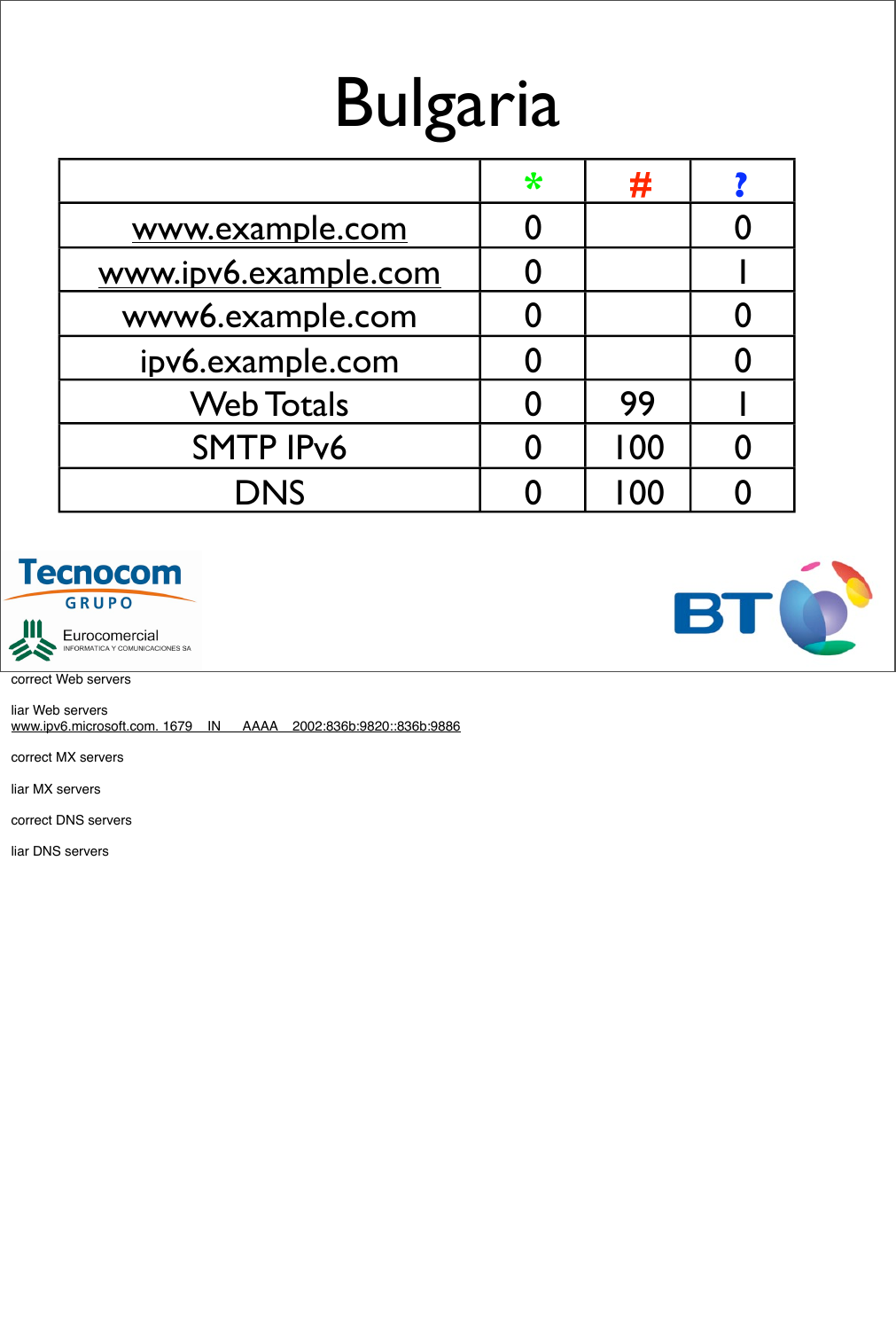## Canada

|                      | $\ast$ | #    |  |
|----------------------|--------|------|--|
| www.example.com      |        |      |  |
| www.ipv6.example.com |        |      |  |
| www6.example.com     |        |      |  |
| ipv6.example.com     |        |      |  |
| <b>Web Totals</b>    |        | 99   |  |
| <b>SMTP IPv6</b>     |        | 100  |  |
| <b>DNS</b>           |        | I 00 |  |





correct Web servers

liar Web servers www.ipv6.microsoft.com. 1679 IN AAAA 2002:836b:9820::836b:9886

correct MX servers

liar MX servers

correct DNS servers

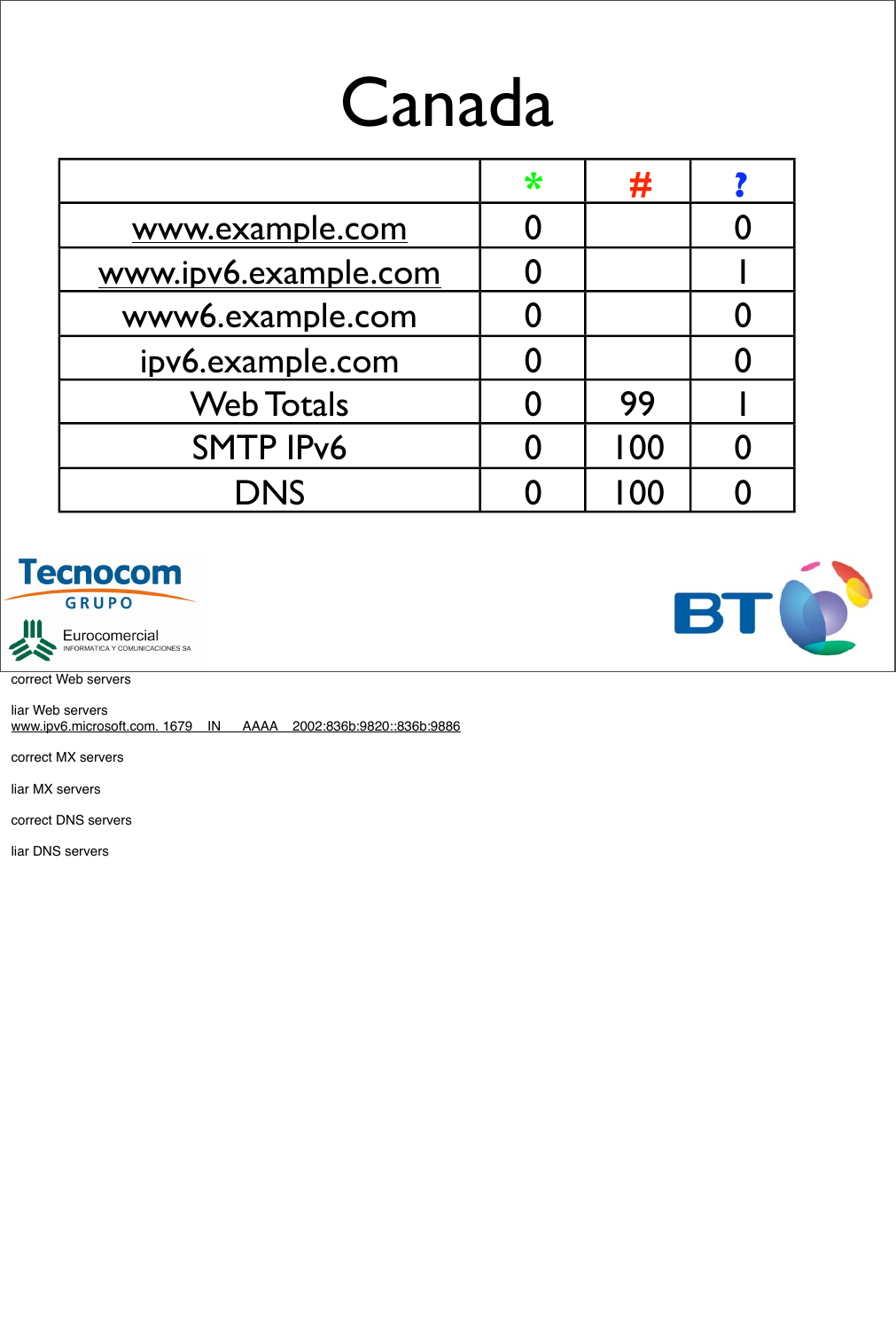## Colombia

|                      | ₩ | H    |  |
|----------------------|---|------|--|
| www.example.com      |   |      |  |
| www.ipv6.example.com |   |      |  |
| www6.example.com     |   |      |  |
| ipv6.example.com     |   |      |  |
| <b>Web Totals</b>    |   | 98   |  |
| <b>SMTP IPv6</b>     |   | 100  |  |
| <b>DNS</b>           |   | I 00 |  |





Eurocomercial<br>INFORMATICA Y COMUNICACIONES SA

correct Web servers www.ipv6.elmundo.es. IN AAAA 2001:450:9:10::115 liar Web servers www.ipv6.microsoft.com. 1679 IN AAAA 2002:836b:9820::836b:9886

correct MX servers

liar MX servers

correct DNS servers

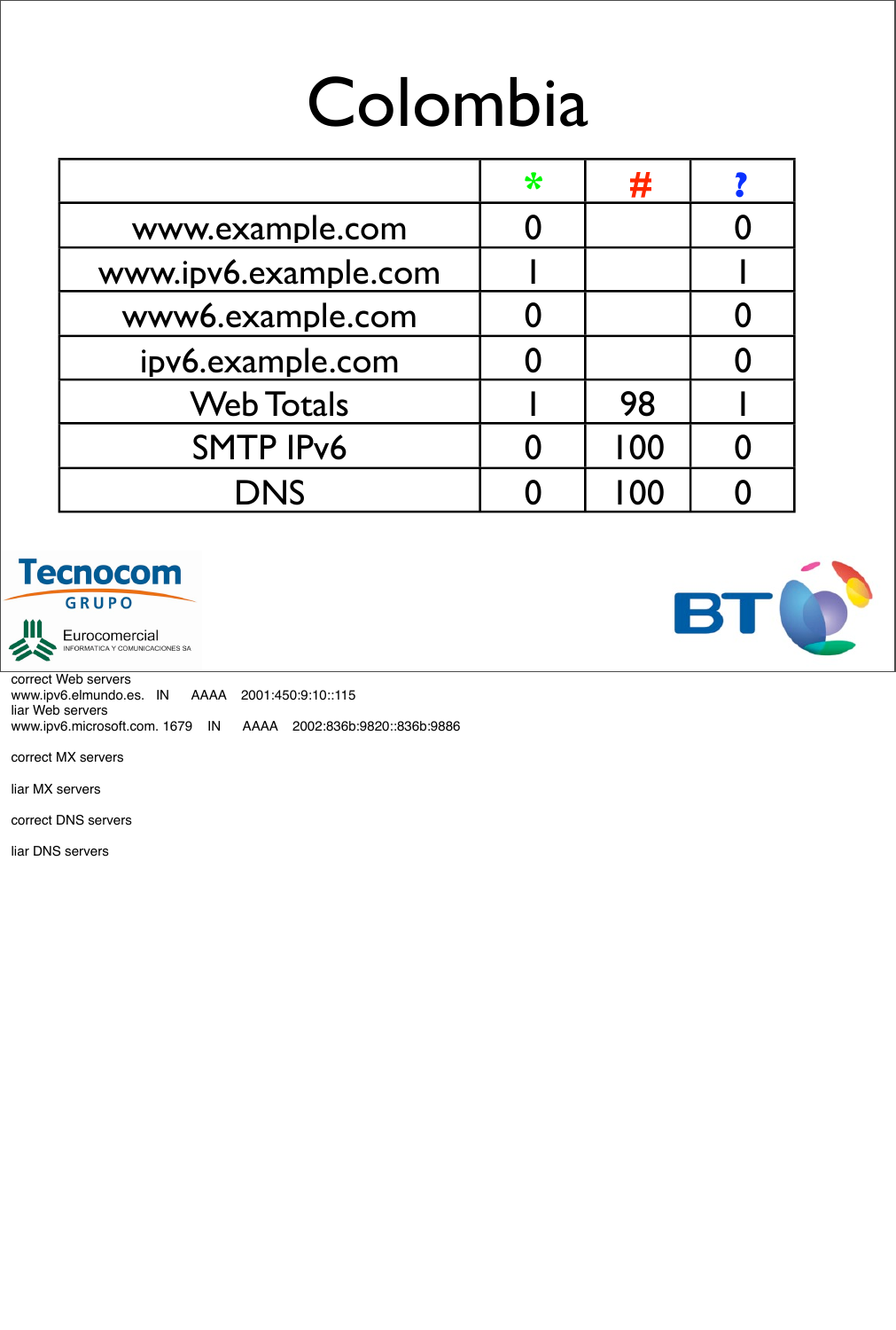#### Costa Rica

|                      | $\ast$ | Ŧ    |  |
|----------------------|--------|------|--|
| www.example.com      |        |      |  |
| www.ipv6.example.com |        |      |  |
| www6.example.com     |        |      |  |
| ipv6.example.com     |        |      |  |
| <b>Web Totals</b>    |        | 99   |  |
| <b>SMTP IPv6</b>     |        | 100  |  |
| <b>DNS</b>           |        | I OO |  |





correct Web servers

liar Web servers www.ipv6.microsoft.com. 1679 IN AAAA 2002:836b:9820::836b:9886

correct MX servers

liar MX servers

correct DNS servers

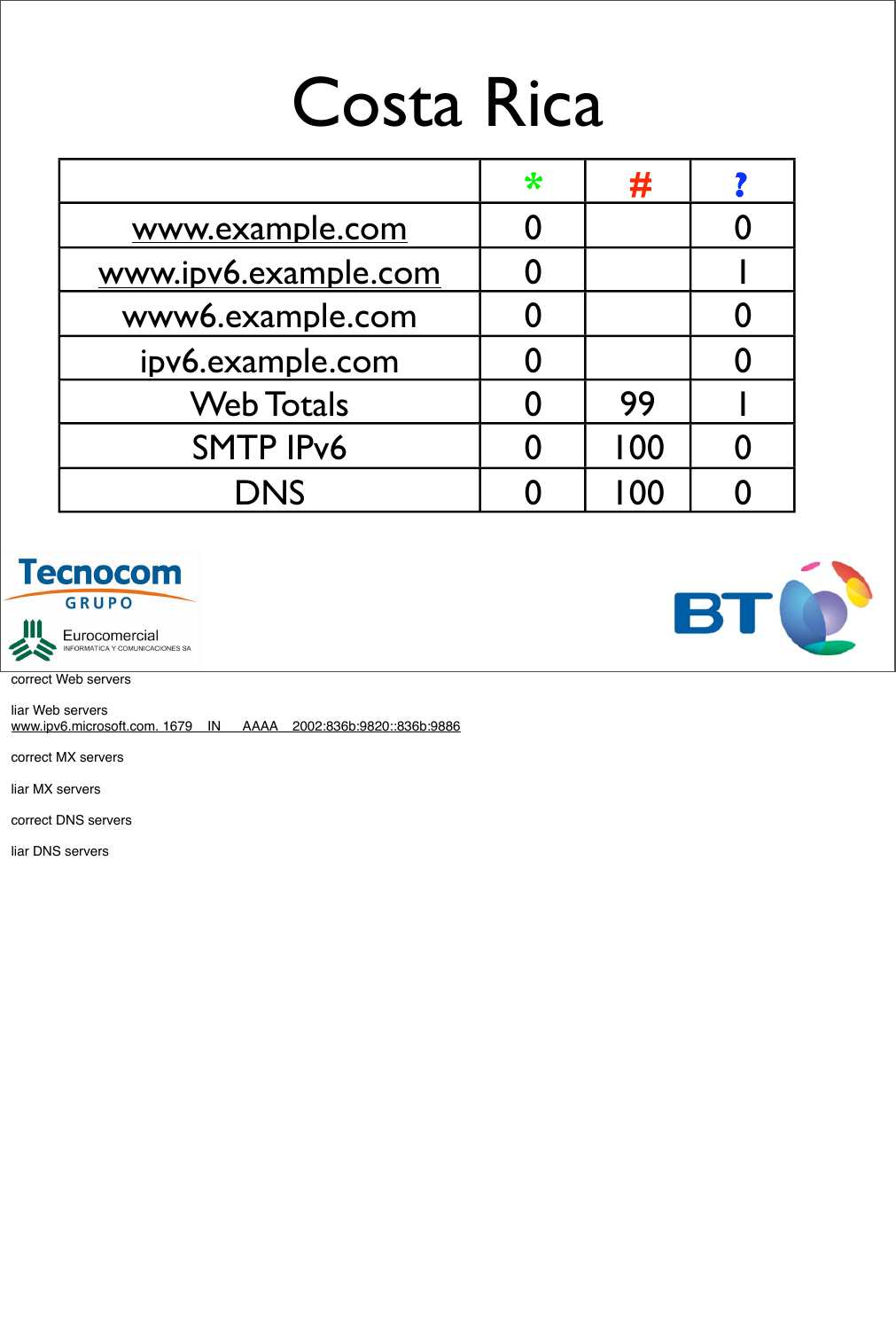### Croatia

|                      | ₩ | #   |  |
|----------------------|---|-----|--|
| www.example.com      |   |     |  |
| www.ipv6.example.com | 0 |     |  |
| www6.example.com     |   |     |  |
| ipv6.example.com     |   |     |  |
| <b>Web Totals</b>    |   | 98  |  |
| <b>SMTP IPv6</b>     |   | 100 |  |
| <b>DNS</b>           |   | 100 |  |



Eurocomercial<br>INFORMATICA Y COMUNICACIONES SA

correct Web servers

liar Web servers www.ipv6.microsoft.com. 1679 IN AAAA 2002:836b:9820::836b:9886 www.hr. 3600 IN AAAA 3ffe:200:58:1::2 correct MX servers

liar MX servers

correct DNS servers

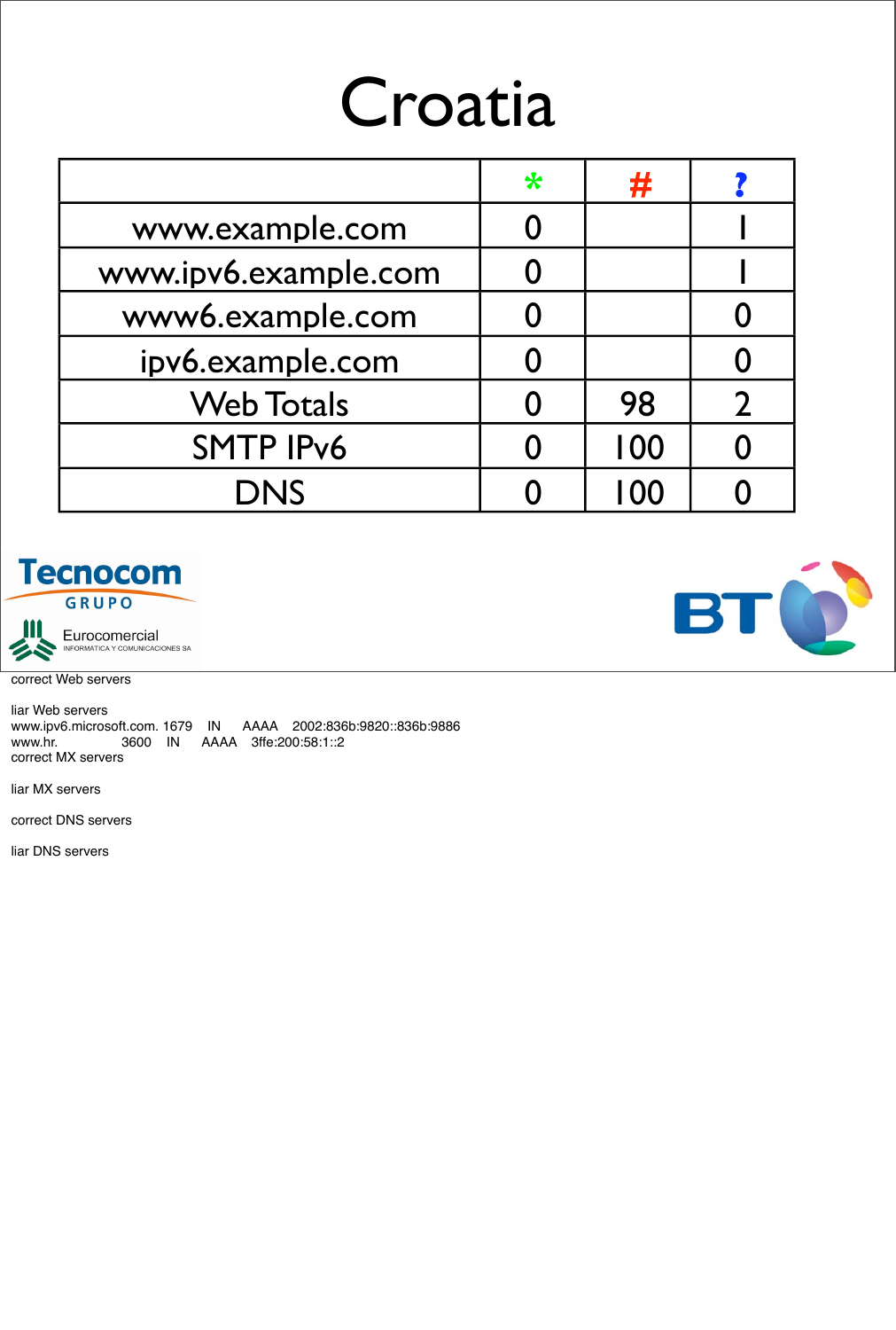## Cyprus

|                      | $\ast$              | #    |  |
|----------------------|---------------------|------|--|
| www.example.com      |                     |      |  |
| www.ipv6.example.com |                     |      |  |
| www6.example.com     |                     |      |  |
| ipv6.example.com     |                     |      |  |
| <b>Web Totals</b>    |                     | 99   |  |
| <b>SMTP IPv6</b>     | $\boldsymbol{\cap}$ | 100  |  |
| <b>DNS</b>           |                     | I 00 |  |





correct Web servers

liar Web servers www.ipv6.microsoft.com. 1679 IN AAAA 2002:836b:9820::836b:9886

correct MX servers

liar MX servers

correct DNS servers

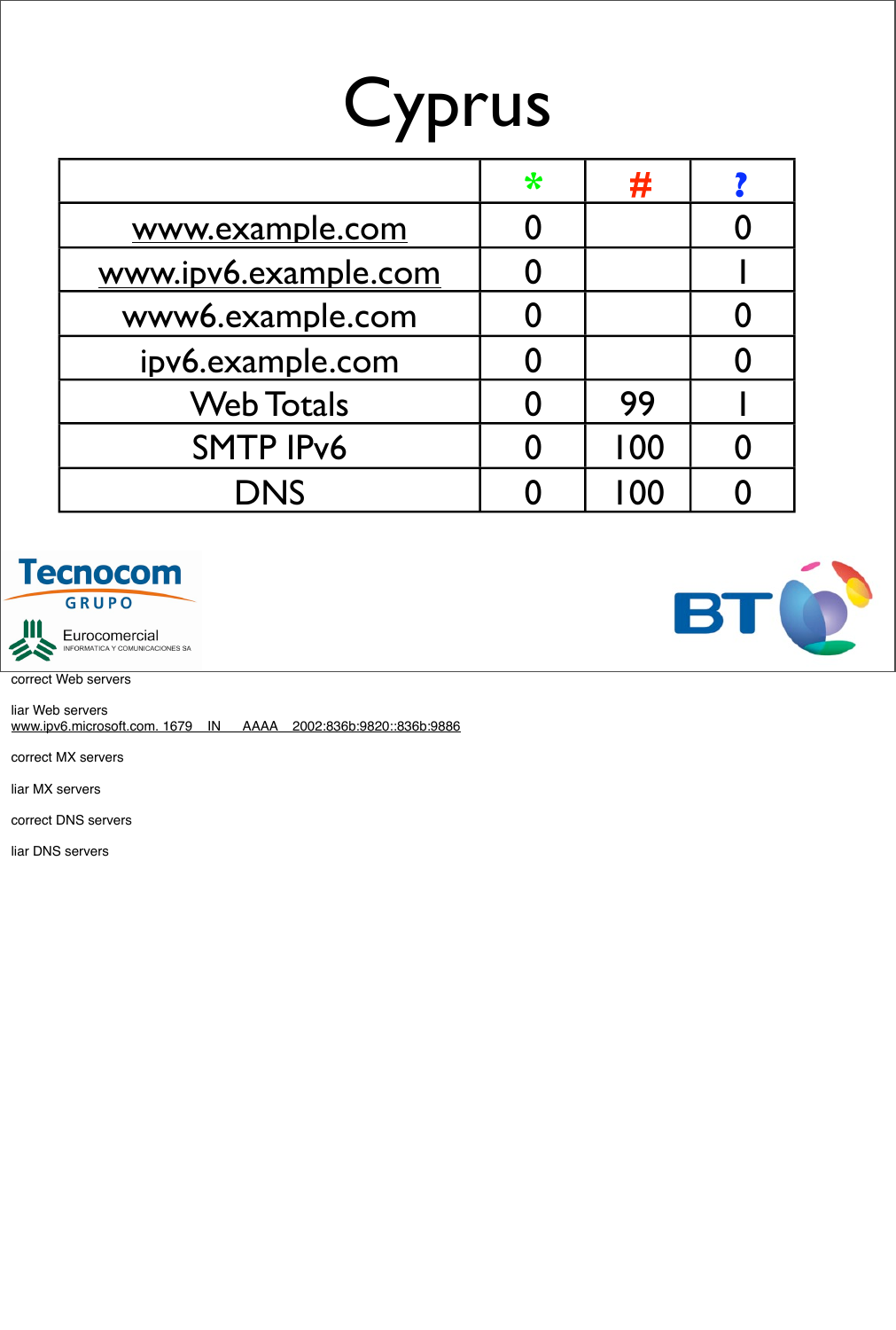## Czech Republic

|                      | $\ast$ | #   |  |
|----------------------|--------|-----|--|
| www.example.com      |        |     |  |
| www.ipv6.example.com |        |     |  |
| www6.example.com     |        |     |  |
| ipv6.example.com     |        |     |  |
| <b>Web Totals</b>    |        | 98  |  |
| <b>SMTP IPv6</b>     |        | 100 |  |
| <b>DNS</b>           |        | 100 |  |





Eurocomercial<br>INFORMATICA Y COMUNICACIONES SA

correct Web servers ipv6.lupa.cz. 1800 IN AAAA 2001:1508:1002:c::2 liar Web servers www.ipv6.microsoft.com. 1679 IN AAAA 2002:836b:9820::836b:9886

correct MX servers

liar MX servers

correct DNS servers

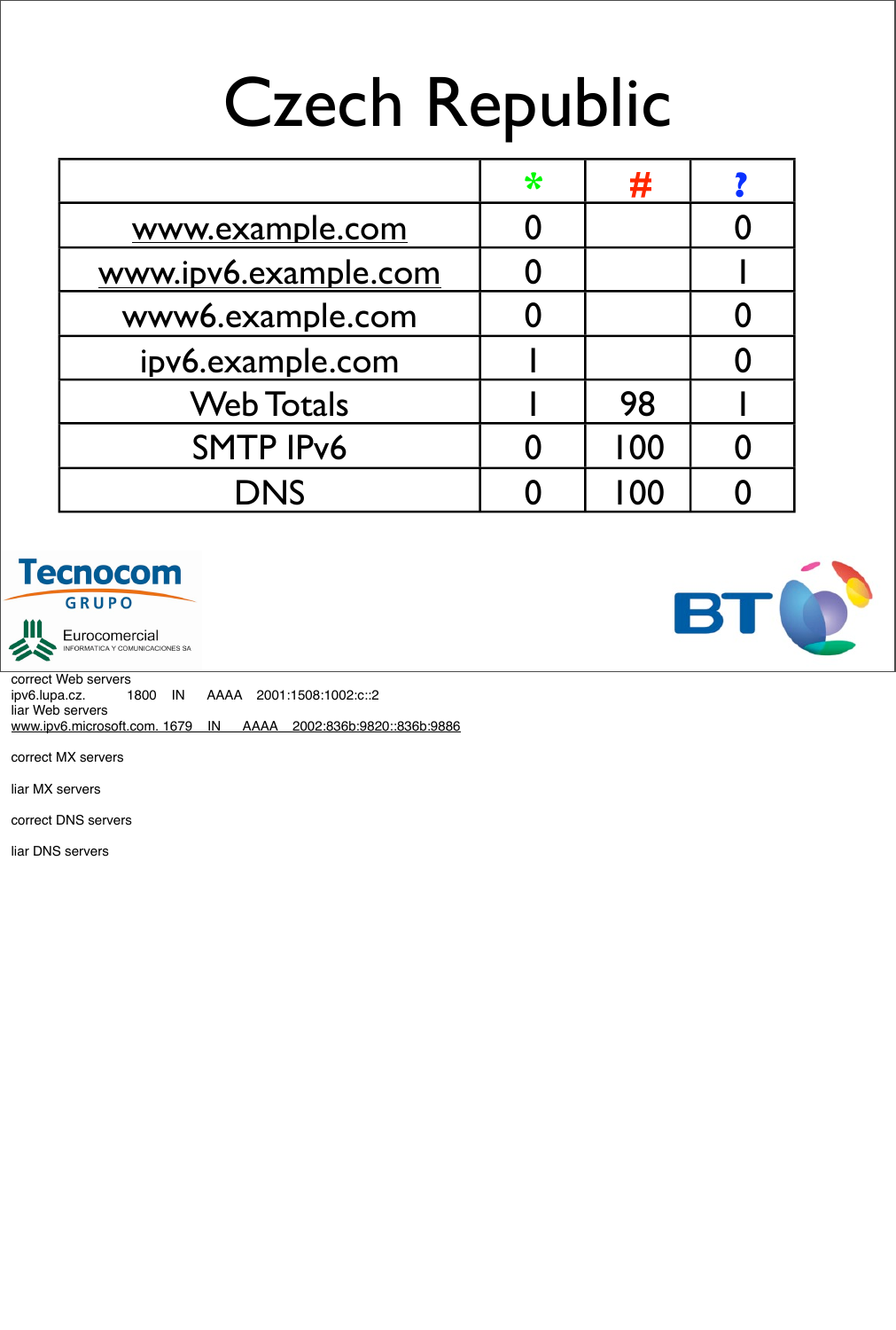### Denmark

|                      | $\ast$ | #   |  |
|----------------------|--------|-----|--|
| www.example.com      |        |     |  |
| www.ipv6.example.com |        |     |  |
| www6.example.com     |        |     |  |
| ipv6.example.com     |        |     |  |
| <b>Web Totals</b>    |        | 97  |  |
| <b>SMTP IPv6</b>     |        | 100 |  |
| <b>DNS</b>           |        | 99  |  |

#### **Tecnocom** GRUPO



Eurocomercial<br>INFORMATICA Y COMUNICACIONES SA

correct Web servers www.ku.dk. IN AAAA 2001:878:100:12::135 liar Web servers www.ipv6.microsoft.com. 1679 IN AAAA 2002:836b:9820::836b:9886<br>ipv6.tele2.dk. 300 IN AAAA 2001:1580:5002:2000::5 300 IN AAAA 2001:1580:5002:2000::5 correct MX servers

liar MX servers

correct DNS servers garm.ipv6.ku.dk. 86340 IN AAAA 2001:878:100:11::34 quark.ipv6.ku.dk. 86340 IN AAAA 2001:878:100:11::5 liar DNS servers

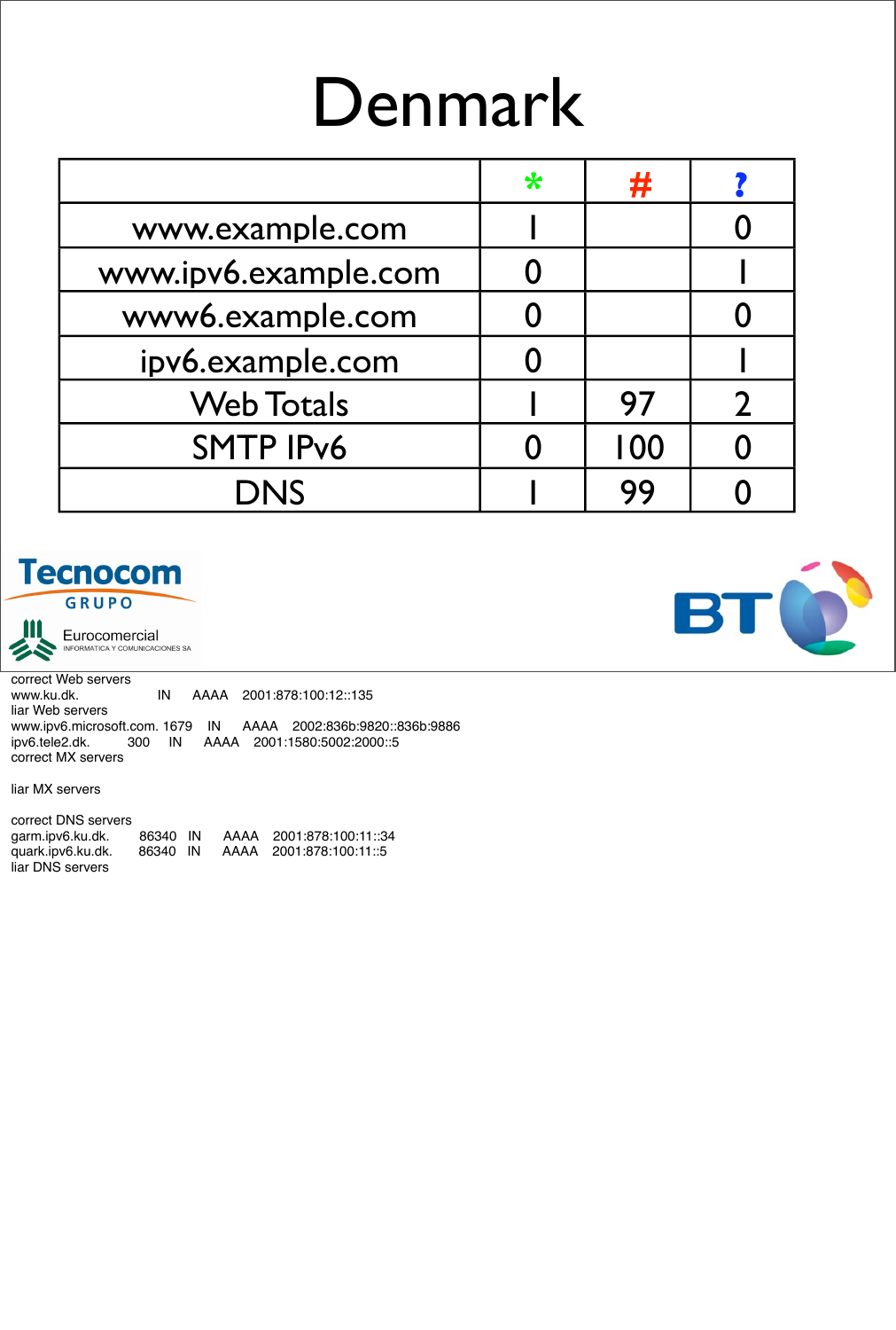## Dominican Republic

|                      | $\ast$ | #   |  |
|----------------------|--------|-----|--|
| www.example.com      |        |     |  |
| www.ipv6.example.com |        |     |  |
| www6.example.com     |        |     |  |
| ipv6.example.com     |        |     |  |
| <b>Web Totals</b>    |        | 98  |  |
| <b>SMTP IPv6</b>     |        | 100 |  |
| <b>DNS</b>           |        | 100 |  |





correct Web servers

liar Web servers www.ipv6.microsoft.com. 1679 IN AAAA 2002:836b:9820::836b:9886 www.ipv6.noaa.gov. 86400 IN AAAA 2001:468:504:4010:2c0:f0ff:fe3e:81ed correct MX servers

liar MX servers

correct DNS servers

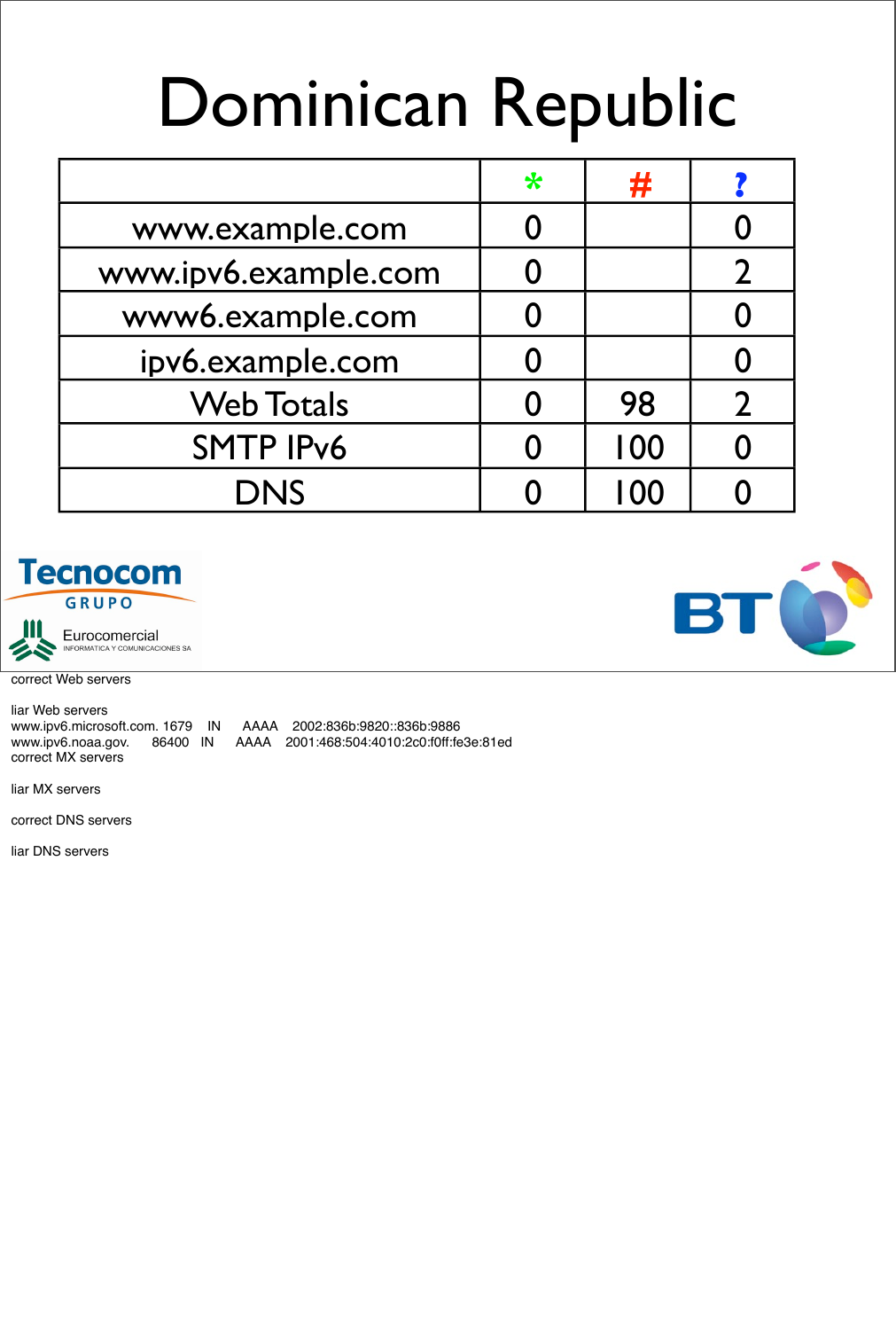#### Ecuador

|                      | $\ast$ | #    |  |
|----------------------|--------|------|--|
| www.example.com      |        |      |  |
| www.ipv6.example.com |        |      |  |
| www6.example.com     |        |      |  |
| ipv6.example.com     |        |      |  |
| <b>Web Totals</b>    |        | 97   |  |
| <b>SMTP IPv6</b>     |        | 100  |  |
| <b>DNS</b>           |        | I 00 |  |





correct Web servers

liar Web servers www.ipv6.microsoft.com. 1679 IN AAAA 2002:836b:9820::836b:9886 www.ipv6.hp.com. 3600 IN AAAA 2001:1890:1109:fc:20b:cdff:fe6b:a9e8<br>ipv6.hp.com. 3600 IN AAAA 2001:1890:1109:3006:156:152:32:7 ipv6.hp.com. 3600 IN AAAA 2001:1890:1109:3006:156:152:32:7 0

correct MX servers

liar MX servers

correct DNS servers

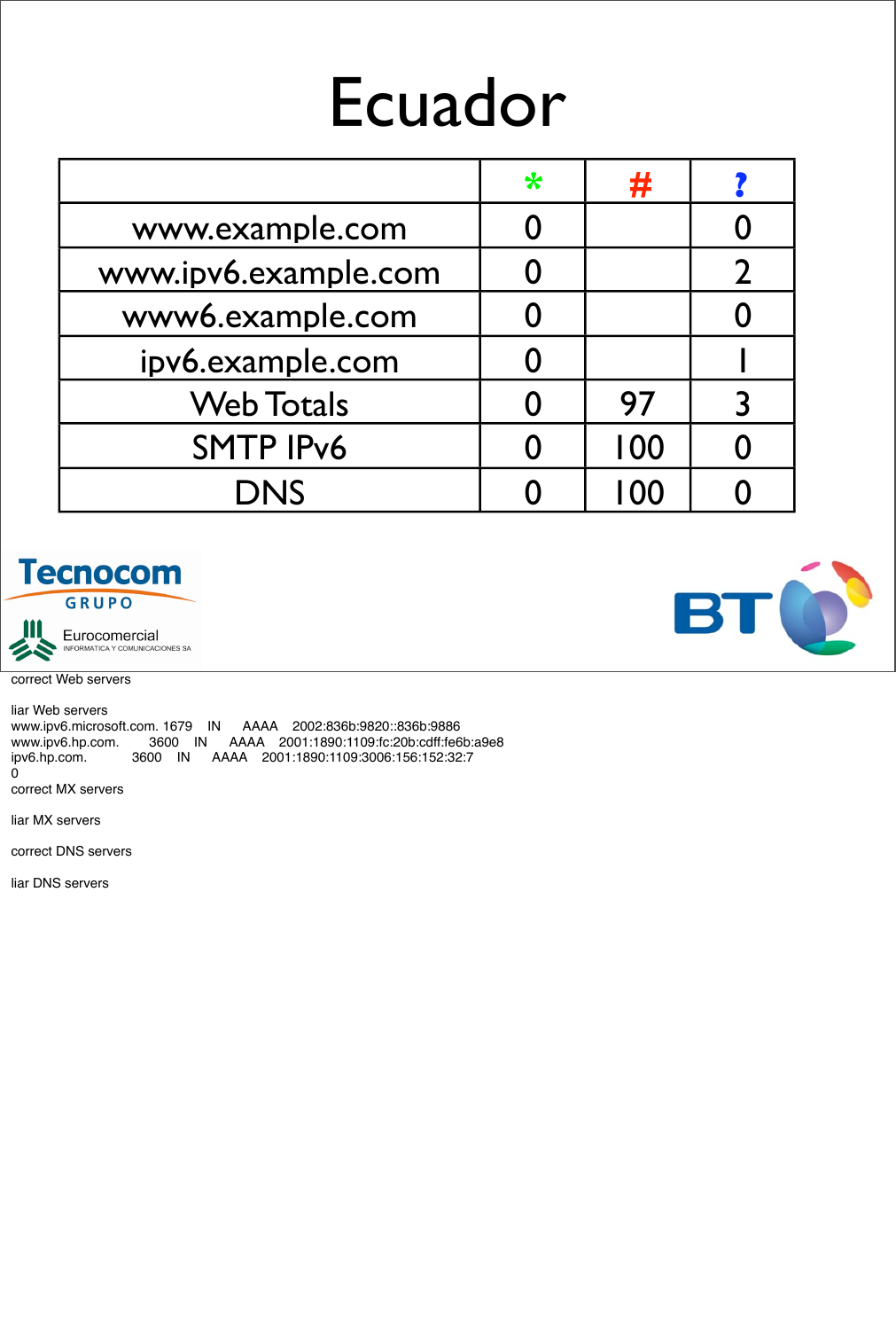# Egypt

|                      | ₩         | #    |  |
|----------------------|-----------|------|--|
| www.example.com      | O         |      |  |
| www.ipv6.example.com |           |      |  |
| www6.example.com     | O         |      |  |
| ipv6.example.com     | 0         |      |  |
| <b>Web Totals</b>    | $\Omega$  | 99   |  |
| <b>SMTP IPv6</b>     | $\bigcap$ | 100  |  |
| <b>DNS</b>           |           | I OC |  |





correct Web servers

liar Web servers www.ipv6.microsoft.com. 1679 IN AAAA 2002:836b:9820::836b:9886

correct MX servers

liar MX servers

correct DNS servers

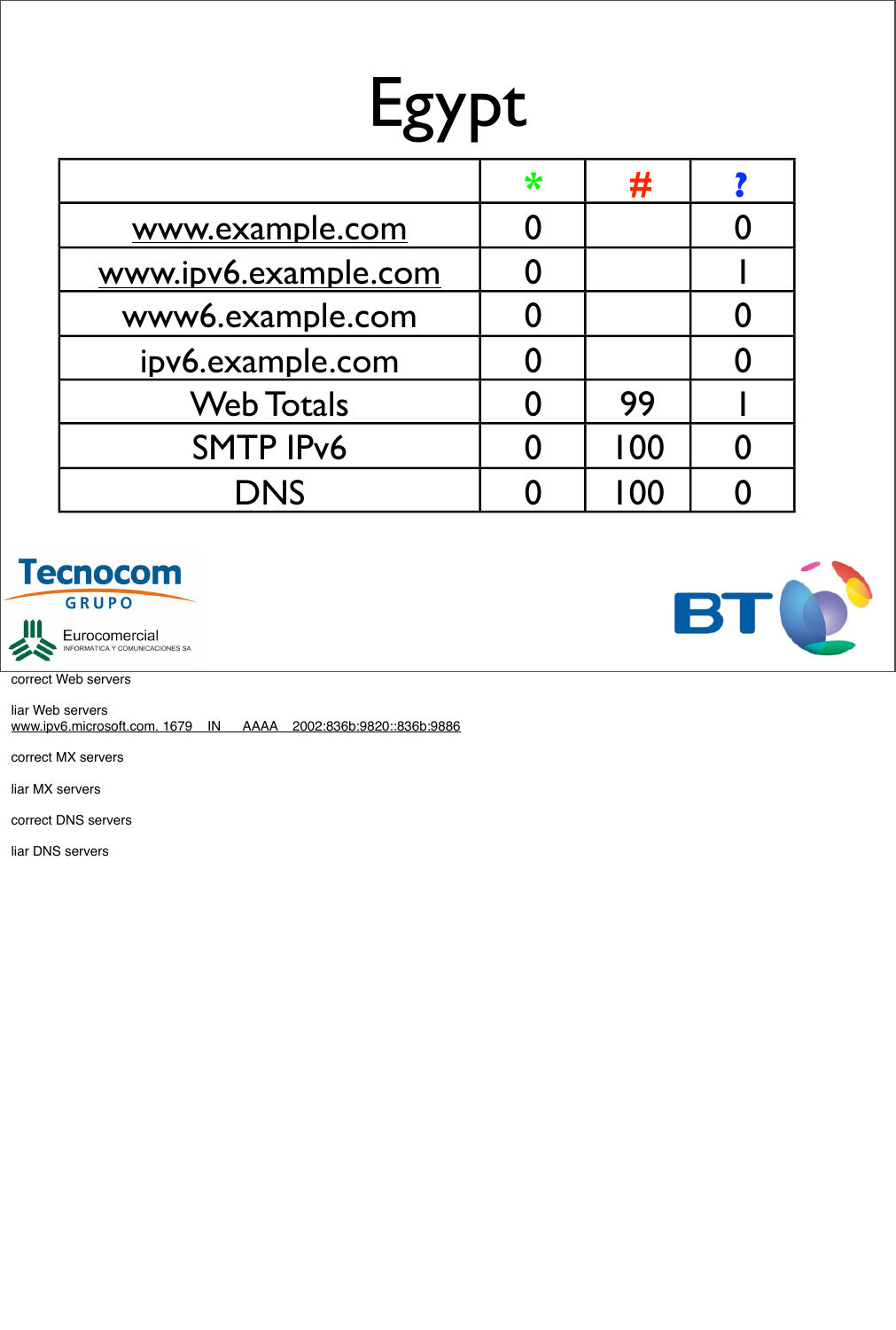## Estonia

|                      | $\ast$ | #    |  |
|----------------------|--------|------|--|
| www.example.com      |        |      |  |
| www.ipv6.example.com |        |      |  |
| www6.example.com     |        |      |  |
| ipv6.example.com     |        |      |  |
| <b>Web Totals</b>    |        | 99   |  |
| <b>SMTP IPv6</b>     |        | 100  |  |
| <b>DNS</b>           |        | I 00 |  |





correct Web servers

liar Web servers www.ipv6.microsoft.com. 1679 IN AAAA 2002:836b:9820::836b:9886

correct MX servers

liar MX servers

correct DNS servers

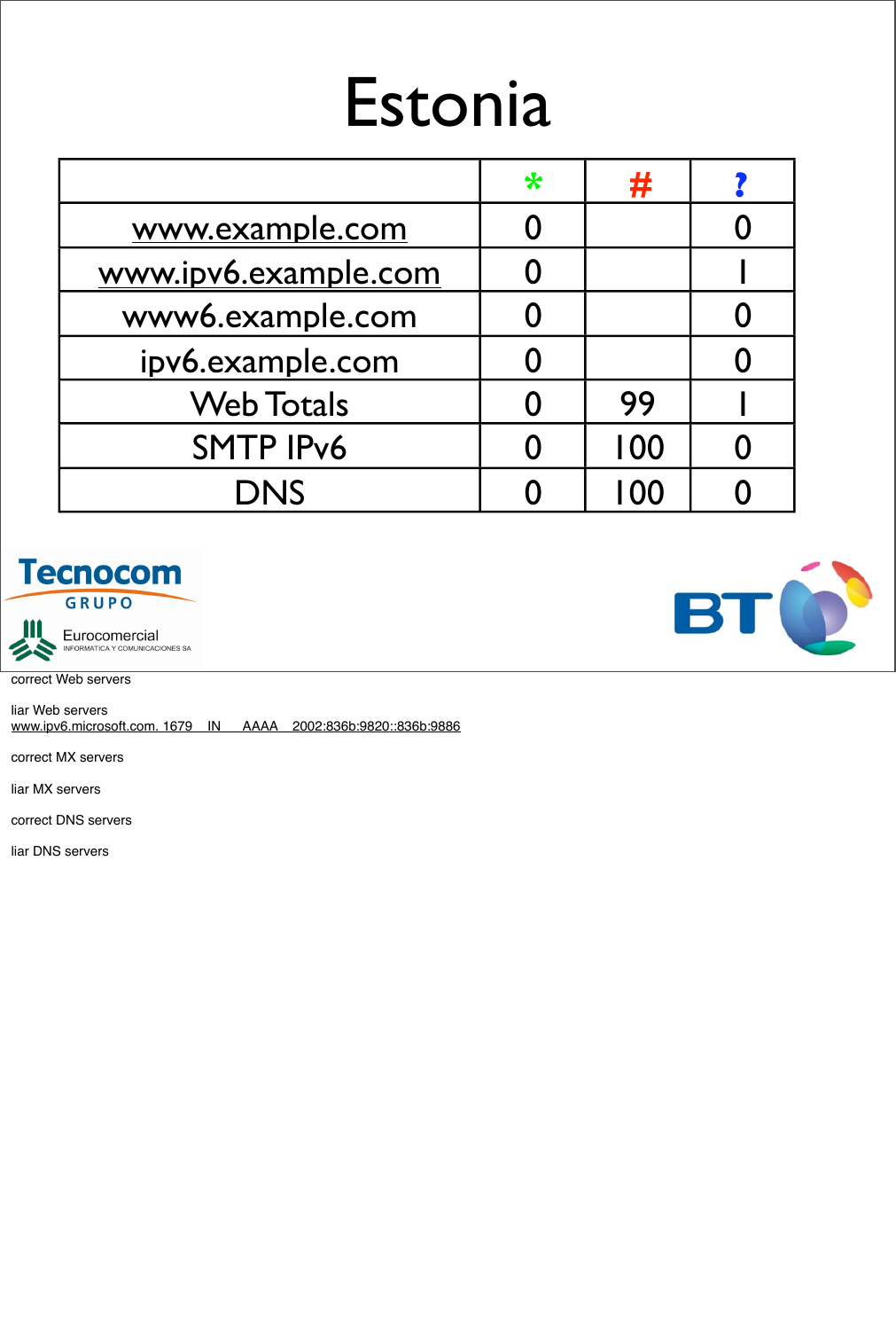## Finland

|                      | $\ast$ | #    |  |
|----------------------|--------|------|--|
| www.example.com      |        |      |  |
| www.ipv6.example.com |        |      |  |
| www6.example.com     |        |      |  |
| ipv6.example.com     |        |      |  |
| <b>Web Totals</b>    |        | 99   |  |
| <b>SMTP IPv6</b>     |        | 100  |  |
| <b>DNS</b>           |        | I 00 |  |





correct Web servers

liar Web servers www.ipv6.microsoft.com. 1679 IN AAAA 2002:836b:9820::836b:9886

correct MX servers

liar MX servers

correct DNS servers

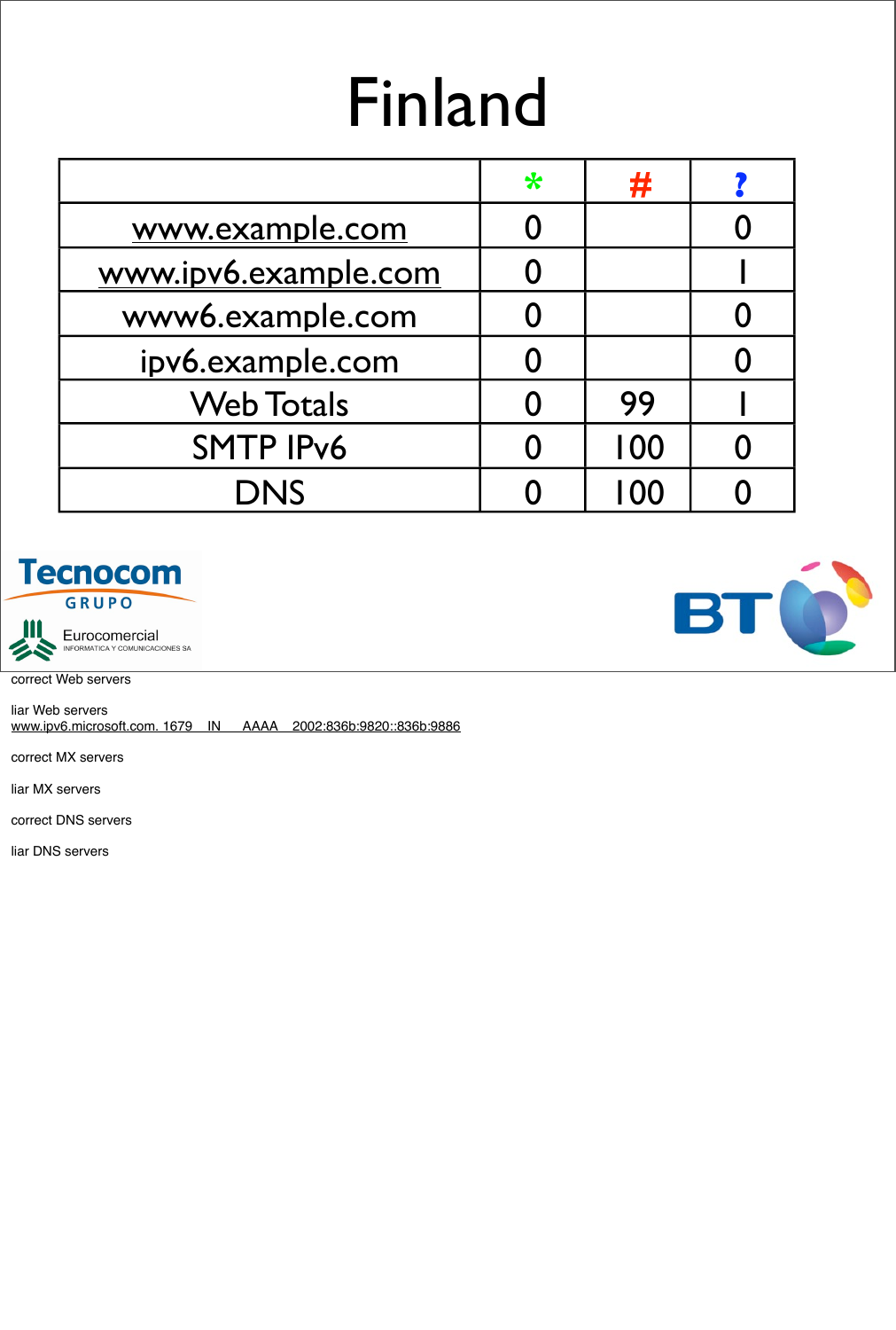#### France

|                      | $\ast$ | 77  |  |
|----------------------|--------|-----|--|
| www.example.com      |        |     |  |
| www.ipv6.example.com |        |     |  |
| www6.example.com     |        |     |  |
| ipv6.example.com     |        |     |  |
| <b>Web Totals</b>    | 0      | 99  |  |
| <b>SMTP IPv6</b>     |        | 100 |  |
| <b>DNS</b>           |        | 100 |  |





correct Web servers

liar Web servers www.ipv6.microsoft.com. 1679 IN AAAA 2002:836b:9820::836b:9886

correct MX servers

liar MX servers

correct DNS servers

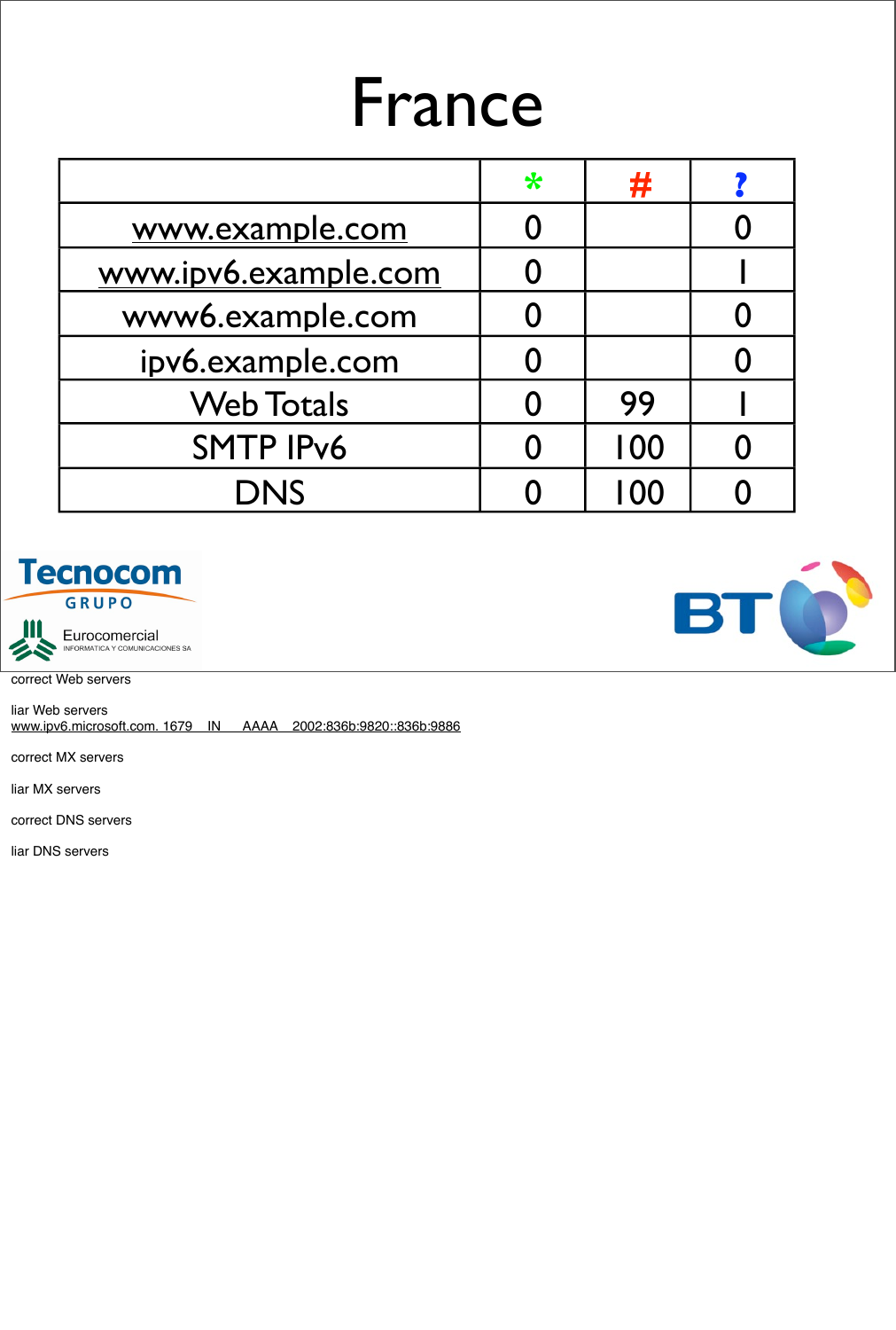## Germany

|                      | ₩ | 并                 |  |
|----------------------|---|-------------------|--|
| www.example.com      |   |                   |  |
| www.ipv6.example.com |   |                   |  |
| www6.example.com     |   |                   |  |
| ipv6.example.com     |   |                   |  |
| <b>Web Totals</b>    |   | 97                |  |
| <b>SMTP IPv6</b>     |   | 100               |  |
| <b>DNS</b>           |   | $\overline{1}$ OC |  |





Eurocomercial<br>INFORMATICA Y COMUNICACIONES SA

correct Web servers www.ipv6.t-online.de. 83233 IN AAAA 2003:2:0:f302::1:2 www.ipv6.t-online.de. 83233 IN liar Web servers www.ipv6.microsoft.com. 1679 IN AAAA 2002:836b:9820::836b:9886<br>ipv6.denic.de. 86400 IN AAAA 2001:608:6::1 ipv6.denic.de. 86400 IN AAAA 2001:608:6::1 correct MX servers

liar MX servers

correct DNS servers

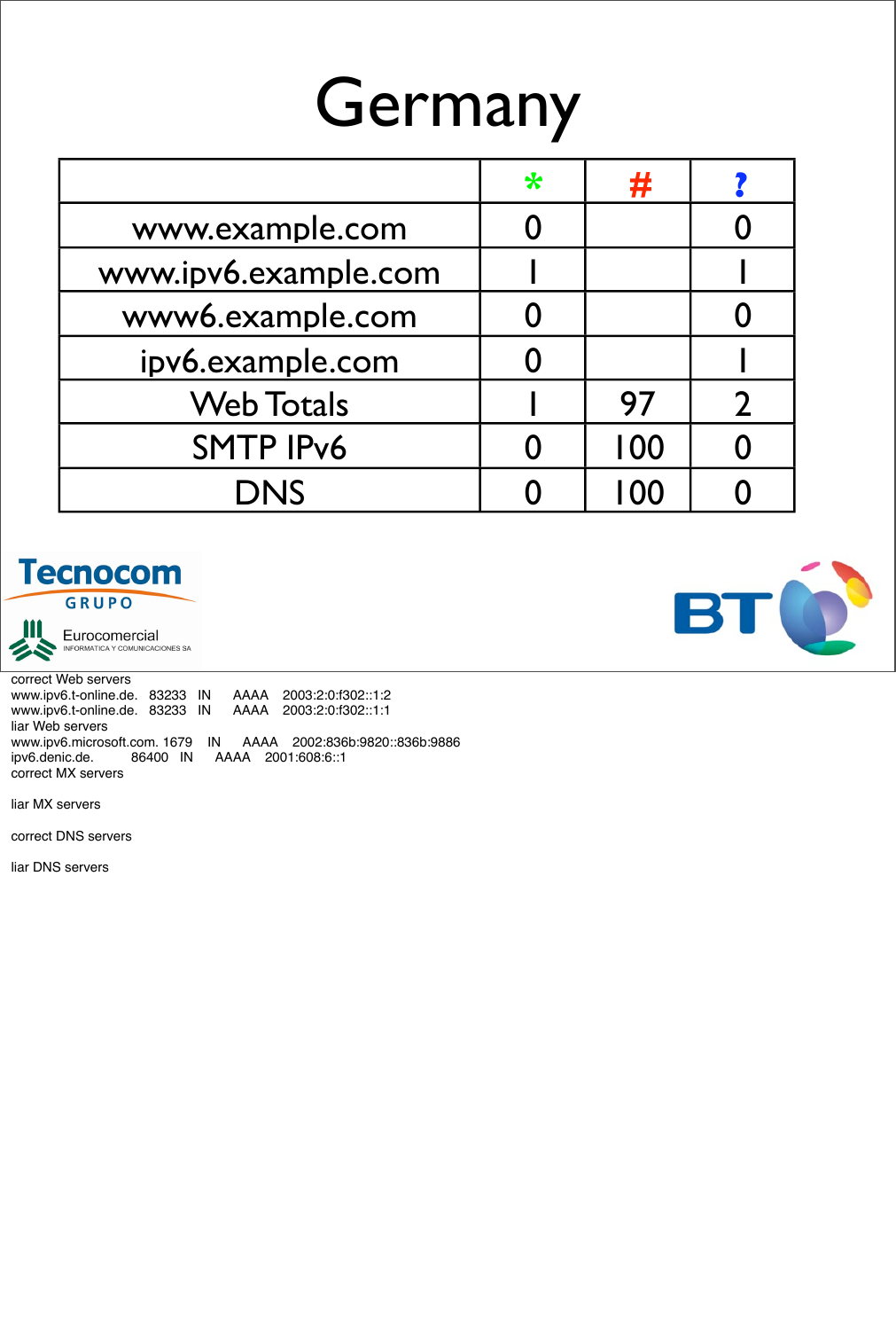#### Greece

|                      | $\ast$ | #   |  |
|----------------------|--------|-----|--|
| www.example.com      |        |     |  |
| www.ipv6.example.com |        |     |  |
| www6.example.com     |        |     |  |
| ipv6.example.com     |        |     |  |
| <b>Web Totals</b>    |        | 96  |  |
| <b>SMTP IPv6</b>     |        | 100 |  |
| <b>DNS</b>           |        | 100 |  |





Eurocomercial<br>INFORMATICA Y COMUNICACIONES SA

correct Web servers<br>www.sch.gr. IN AAAA 2001:648:1:10:203:baff:fed2:cd07 liar Web servers www.ipv6.microsoft.com. 1679 IN AAAA 2002:836b:9820::836b:9886 ipv6-rts.ipv6.auth.gr. 172800 IN AAAA 2001:648:2800:209:202:b3ff:feb8:99aa AAAA 2001:648:1:10:203:baff:fed2:cd07 correct MX servers

liar MX servers

correct DNS servers

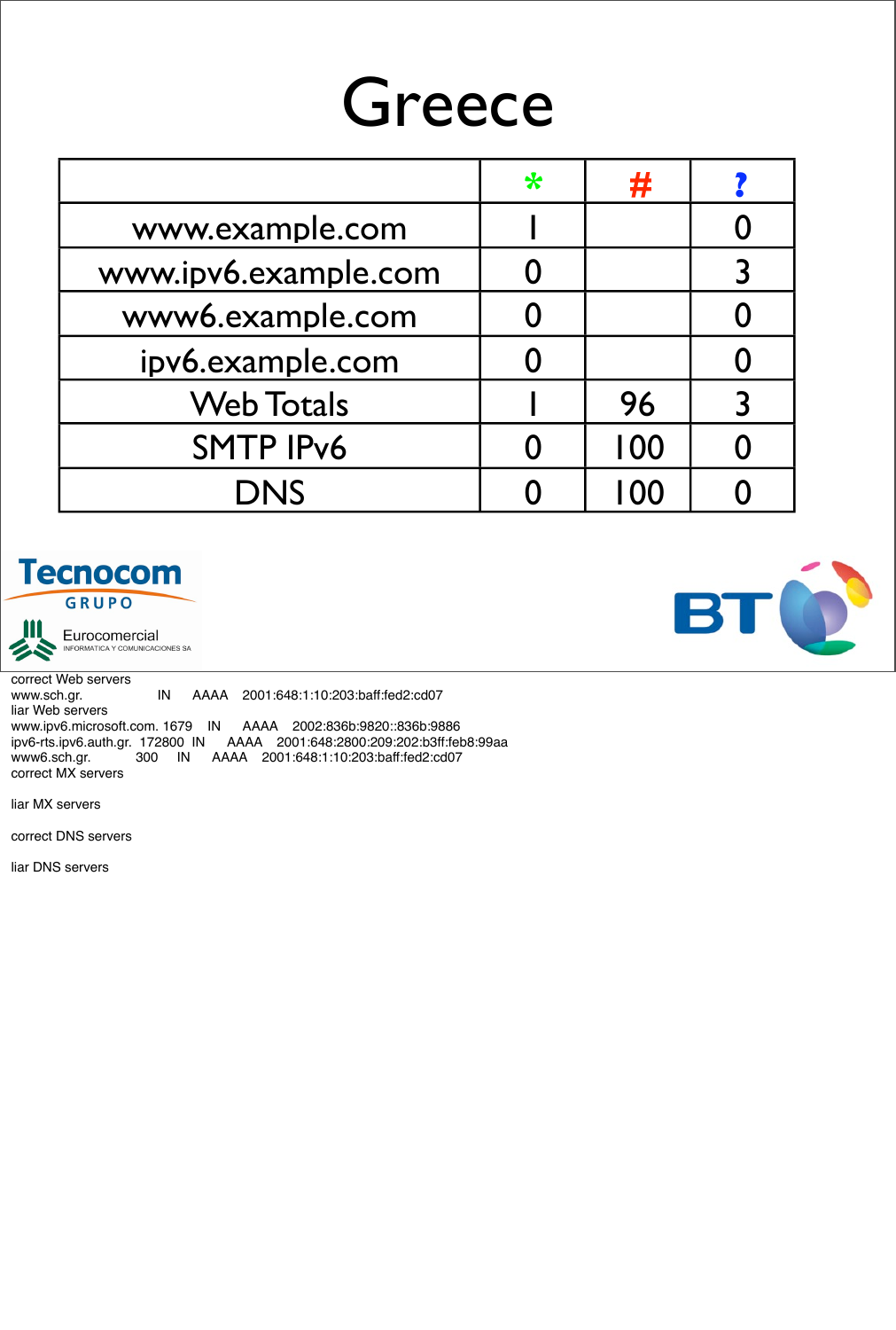# Hong Kong

|                      | $\ast$ | #  |  |
|----------------------|--------|----|--|
| www.example.com      |        |    |  |
| www.ipv6.example.com |        |    |  |
| www6.example.com     |        |    |  |
| ipv6.example.com     |        |    |  |
| <b>Web Totals</b>    |        | 96 |  |
| <b>SMTP IPv6</b>     |        | 99 |  |
| <b>DNS</b>           |        | 99 |  |

#### **Tecnocom** GRUPO



Eurocomercial NFORMATICA Y COMUNICACIONES SA

correct Web servers www.ipv6.hinet.net. 3600 IN AAAA 2001:238::2 liar Web servers www.ipv6.microsoft.com. 1679 IN AAAA 2002:836b:9820::836b:9886 www.ipv6.cityu.edu.hk. IN AAAA 3ffe:c00:802b:1::10 ipv6.no-ip.com. IN AAAA 2002:51e7:e65f:1::1 (test site) correct MX servers

liar MX servers ns1.ipv6.cityu.edu.hk. 14206 IN AAAA 3ffe:c00:802b:1::10 ns2.ipv6.cityu.edu.hk. 14400 IN AAAA 3ffe:c00:802b:1::11 correct DNS servers

liar DNS servers ns1.ipv6.cityu.edu.hk. 14194 IN AAAA 3ffe:c00:802b:1::10 ns2.ipv6.cityu.edu.hk. 14388 IN AAAA 3ffe:c00:802b:1::11

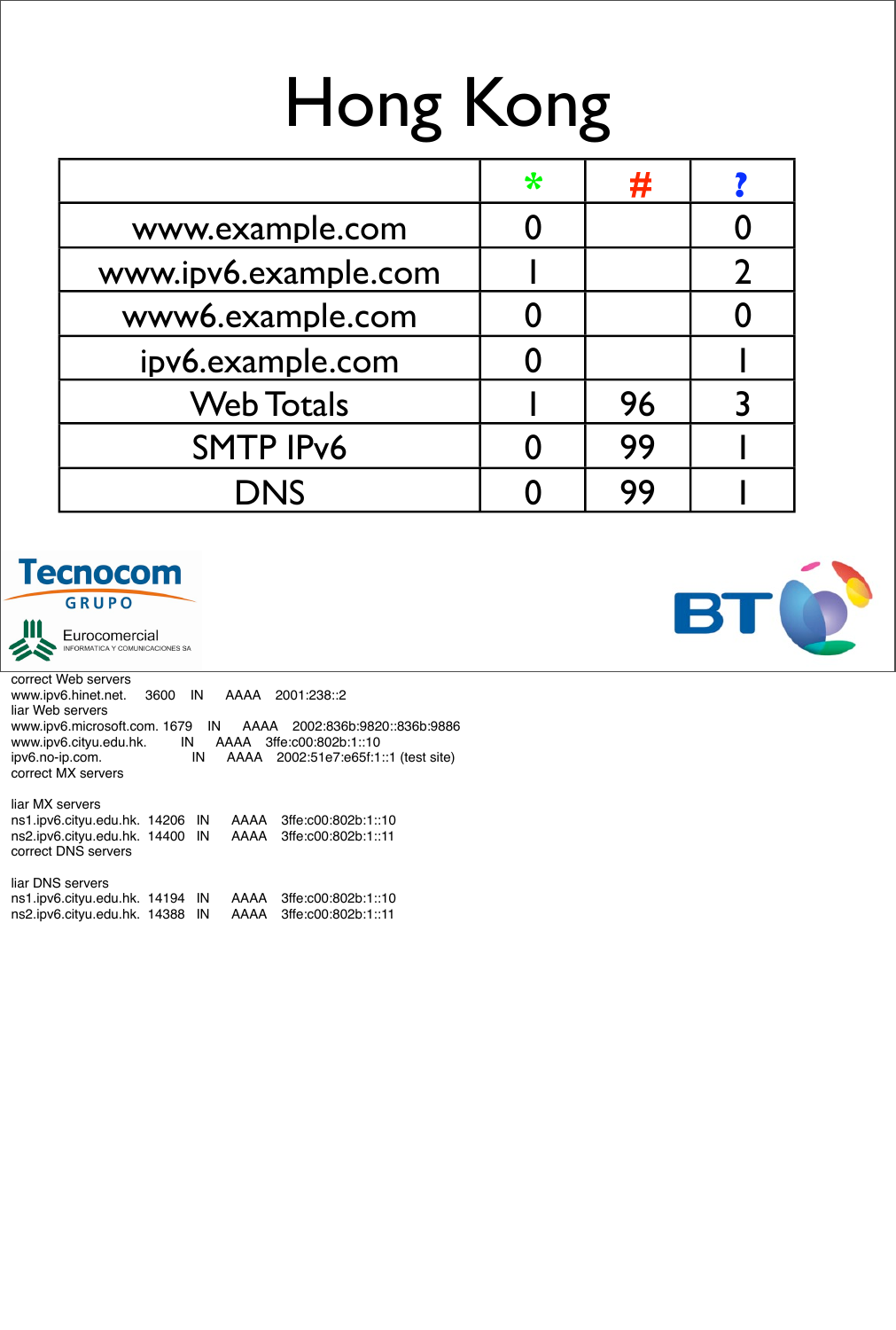## Hungary

|                      | ₩ | #   |  |
|----------------------|---|-----|--|
| www.example.com      |   |     |  |
| www.ipv6.example.com |   |     |  |
| www6.example.com     |   |     |  |
| ipv6.example.com     |   |     |  |
| <b>Web Totals</b>    |   | 98  |  |
| <b>SMTP IPv6</b>     |   | 100 |  |
| <b>DNS</b>           |   | 100 |  |





Eurocomercial<br>INFORMATICA Y COMUNICACIONES SA

correct Web servers www6.atw.hu. 3600 IN AAAA 2001:618:1a08::4

liar Web servers www.ipv6.microsoft.com. 1679 IN AAAA 2002:836b:9820::836b:9886 correct MX servers

liar MX servers

correct DNS servers

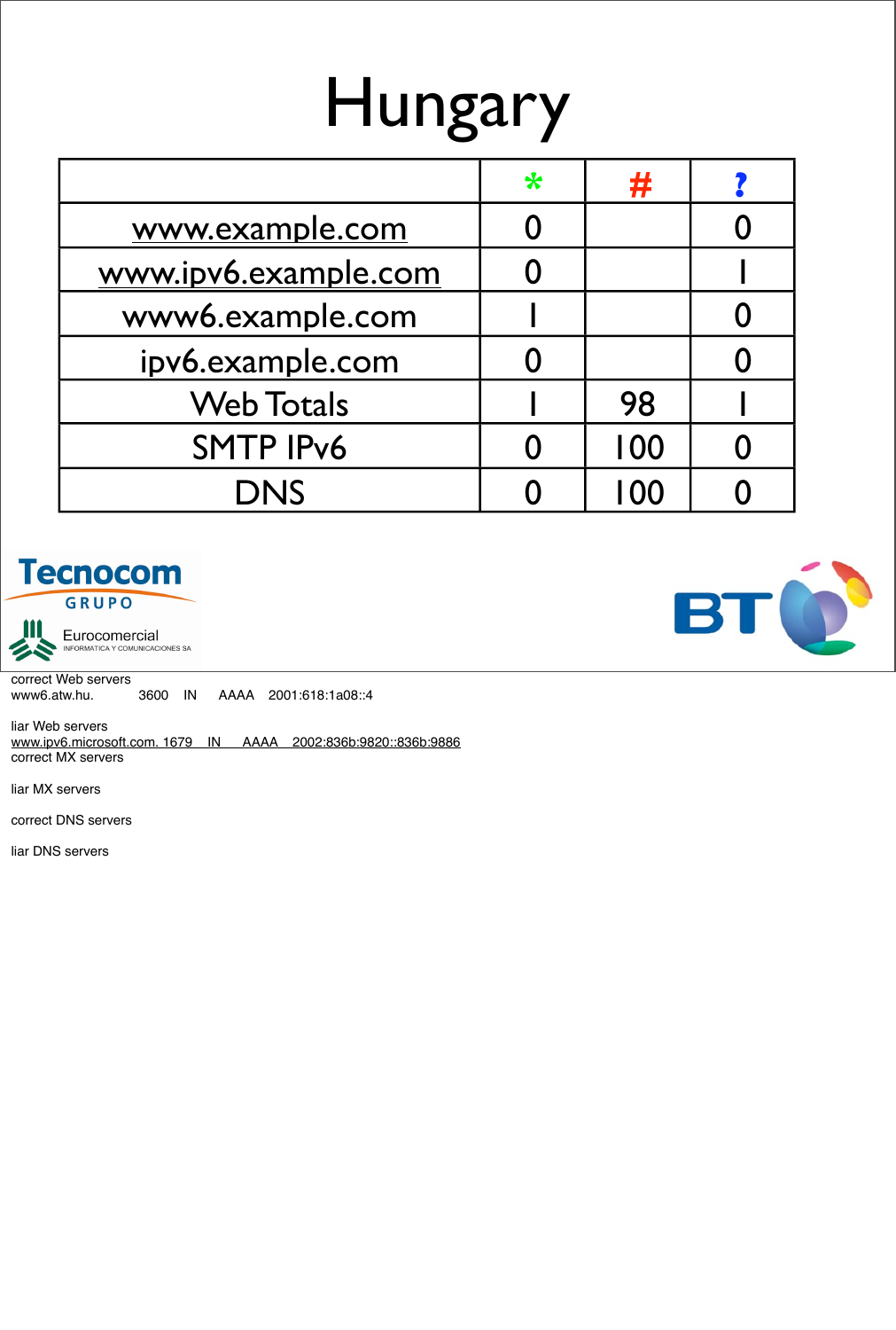## India

|                      | $\ast$ | 并    |   |
|----------------------|--------|------|---|
| www.example.com      |        |      |   |
| www.ipv6.example.com |        |      |   |
| www6.example.com     |        |      |   |
| ipv6.example.com     |        |      |   |
| <b>Web Totals</b>    |        | 97   | 3 |
| <b>SMTP IPv6</b>     |        | 100  |   |
| <b>DNS</b>           |        | I 00 |   |





correct Web servers

liar Web servers www.ipv6.microsoft.com. 1679 IN AAAA 2002:836b:9820::836b:9886 www.ipv6.sify.com. IN AAAA 2001:e48:0:1::3 ipv6.sify.com. 86272 IN AAAA 2001:e48:0:1::3 www.ipv6.hp.com. 3600 IN AAAA 2001:1890:1109:fc:20b:cdff:fe6b:a9e8 ipv6.hp.com. 3600 IN AAAA 2001:1890:1109:3006:156:152:32:70 correct MX servers

liar MX servers

correct DNS servers

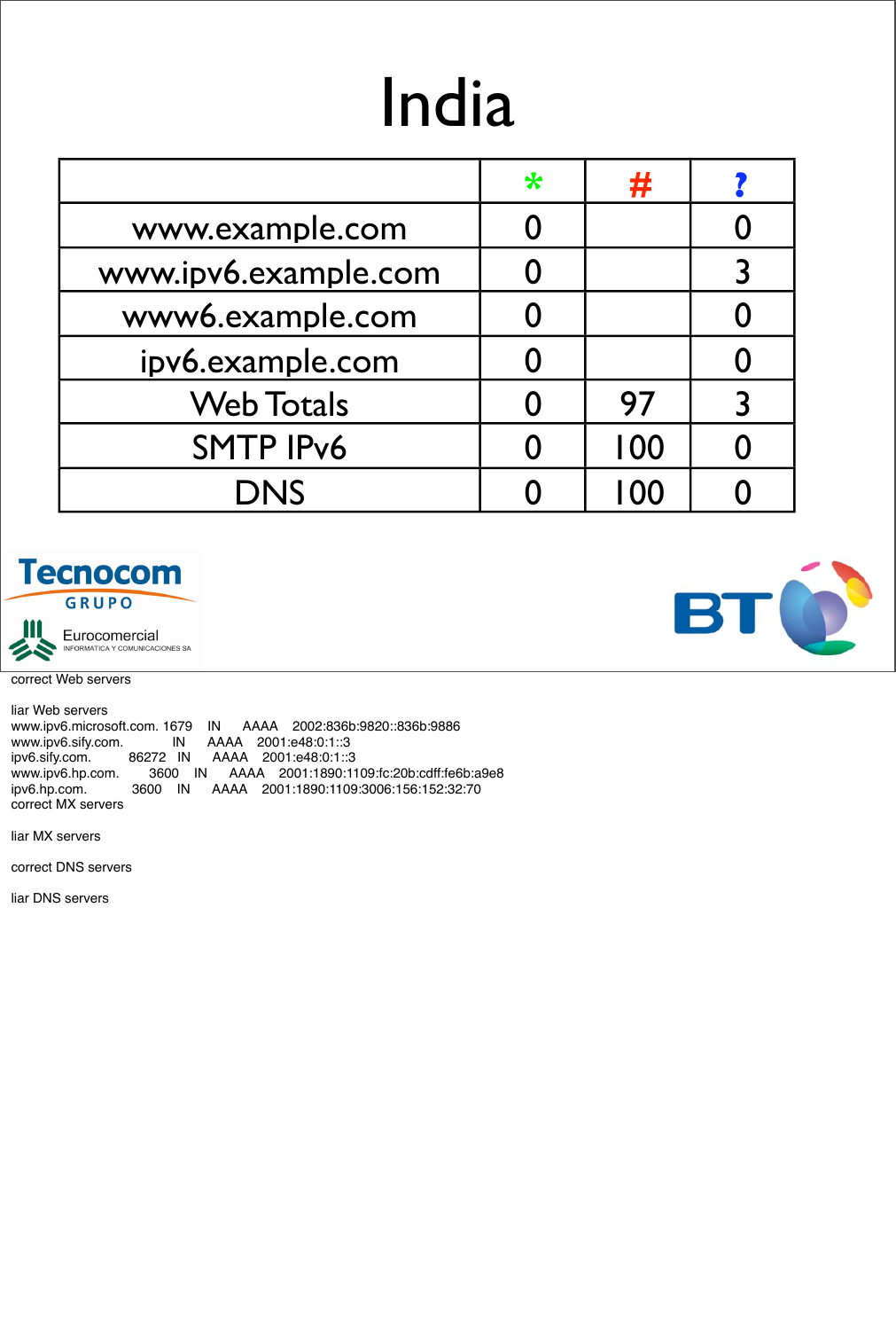### Iran

|                      | ₩ | 并   |  |
|----------------------|---|-----|--|
| www.example.com      |   |     |  |
| www.ipv6.example.com |   |     |  |
| www6.example.com     |   |     |  |
| ipv6.example.com     |   |     |  |
| <b>Web Totals</b>    |   | 99  |  |
| <b>SMTP IPv6</b>     |   | 100 |  |
| <b>DNS</b>           |   | 100 |  |



Eurocomercial<br>INFORMATICA Y COMUNICACIONES SA

correct Web servers

liar Web servers www.ipv6.microsoft.com. 1679 IN AAAA 2002:836b:9820::836b:9886

correct MX servers

liar MX servers

correct DNS servers

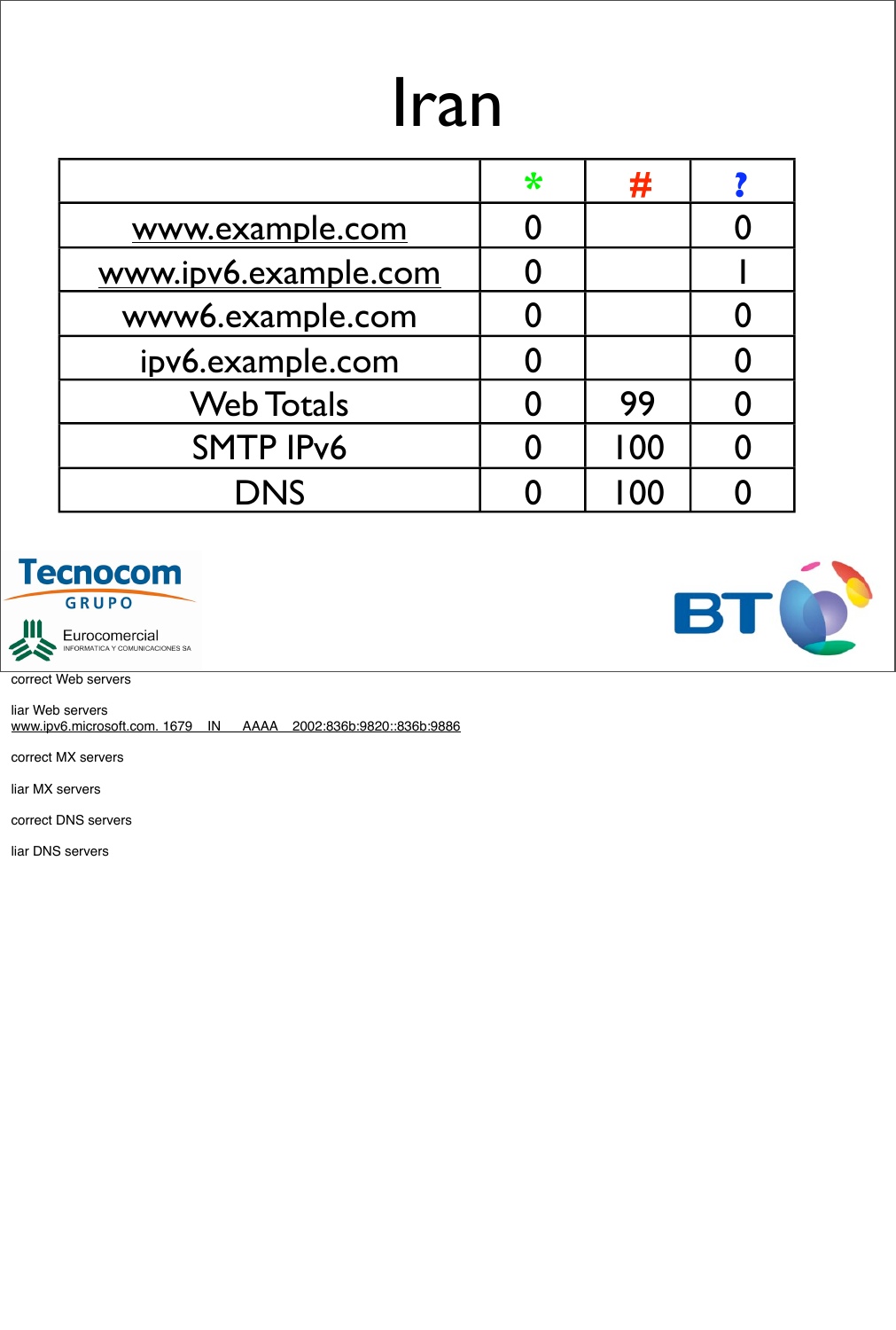## Ireland

|                      | $\ast$ | #   |  |
|----------------------|--------|-----|--|
| www.example.com      |        |     |  |
| www.ipv6.example.com |        |     |  |
| www6.example.com     |        |     |  |
| ipv6.example.com     |        |     |  |
| <b>Web Totals</b>    | Ŋ      | 98  |  |
| <b>SMTP IPv6</b>     |        | 100 |  |
| <b>DNS</b>           |        | 100 |  |



Eurocomercial<br>INFORMATICA Y COMUNICACIONES SA

correct Web servers

liar Web servers www.ipv6.microsoft.com. 1679 IN AAAA 2002:836b:9820::836b:9886<br>ipv6.eircom.net. 86400 IN AAAA 2001:bb0:dd0::2 AAAA 2001:bb0:dd0::2 correct MX servers

liar MX servers

correct DNS servers

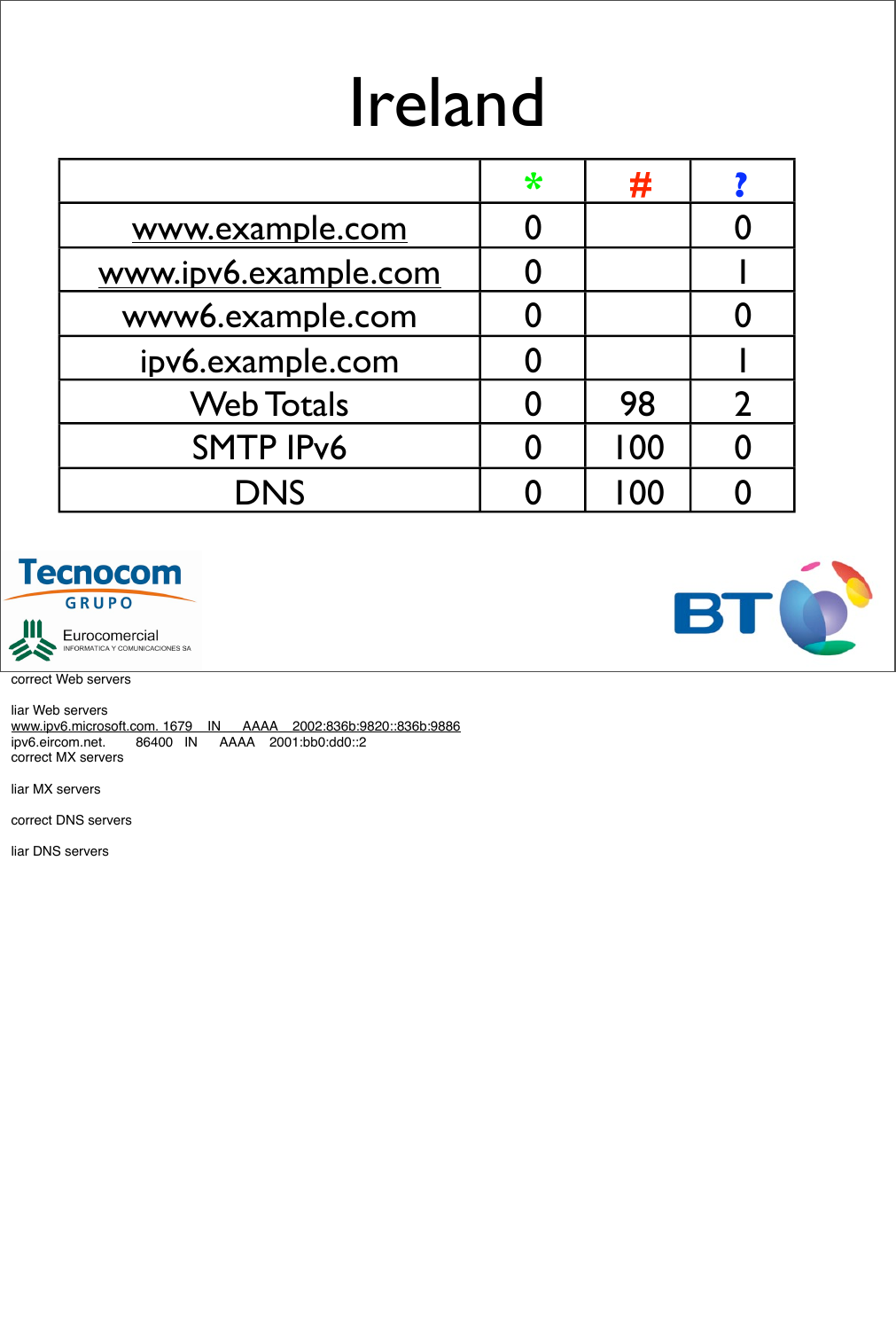## Israel

|                      | $\ast$ | #    |  |
|----------------------|--------|------|--|
| www.example.com      |        |      |  |
| www.ipv6.example.com |        |      |  |
| www6.example.com     |        |      |  |
| ipv6.example.com     |        |      |  |
| <b>Web Totals</b>    |        | 99   |  |
| <b>SMTP IPv6</b>     |        | 100  |  |
| <b>DNS</b>           |        | I 00 |  |





correct Web servers

liar Web servers www.ipv6.microsoft.com. 1679 IN AAAA 2002:836b:9820::836b:9886

correct MX servers

liar MX servers

correct DNS servers

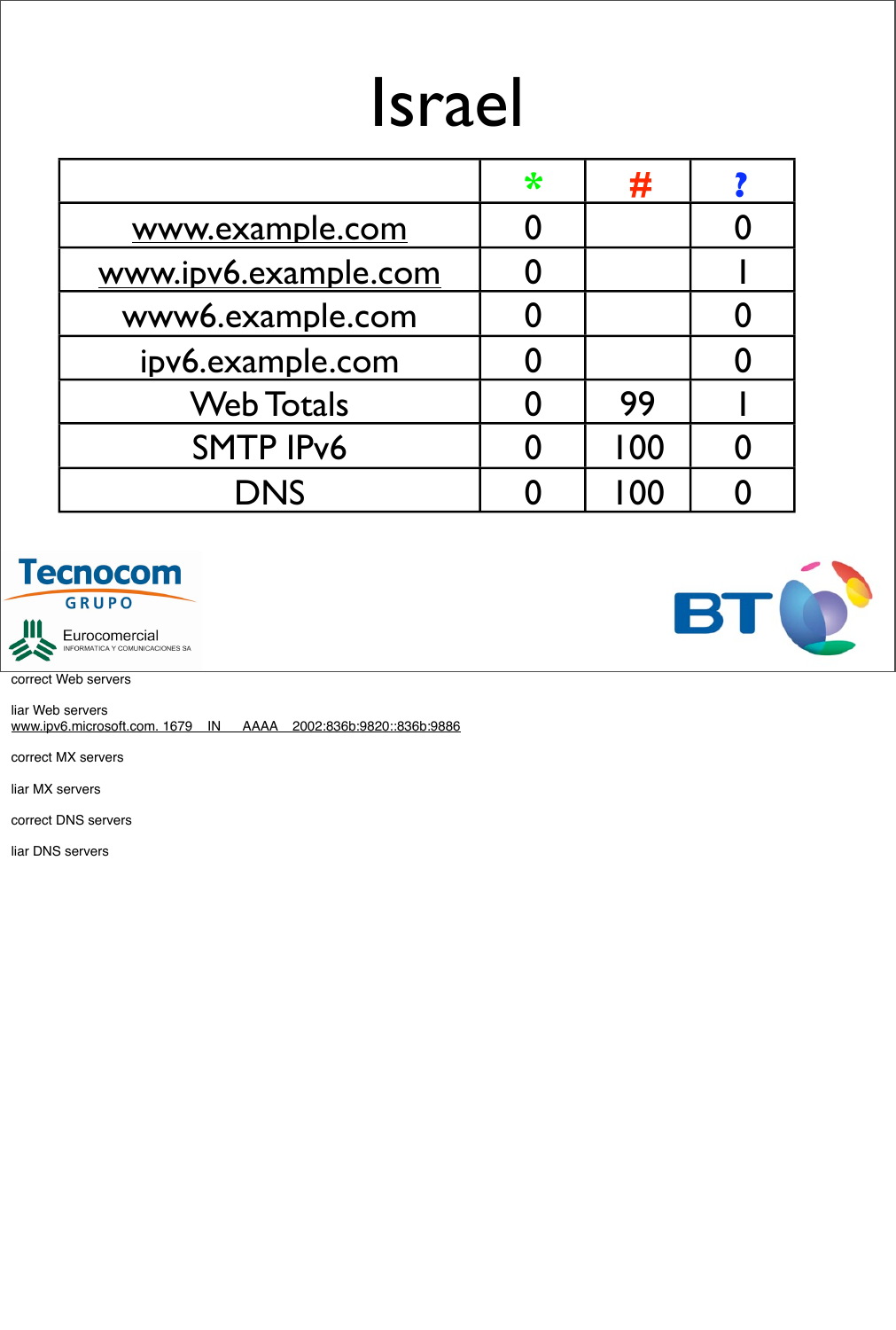## Italy

|                      | ₩ | #    |  |
|----------------------|---|------|--|
| www.example.com      |   |      |  |
| www.ipv6.example.com |   |      |  |
| www6.example.com     |   |      |  |
| ipv6.example.com     |   |      |  |
| <b>Web Totals</b>    |   | 99   |  |
| <b>SMTP IPv6</b>     |   | 100  |  |
| <b>DNS</b>           |   | I 00 |  |





correct Web servers

liar Web servers www.ipv6.microsoft.com. 1679 IN AAAA 2002:836b:9820::836b:9886

correct MX servers

liar MX servers

correct DNS servers

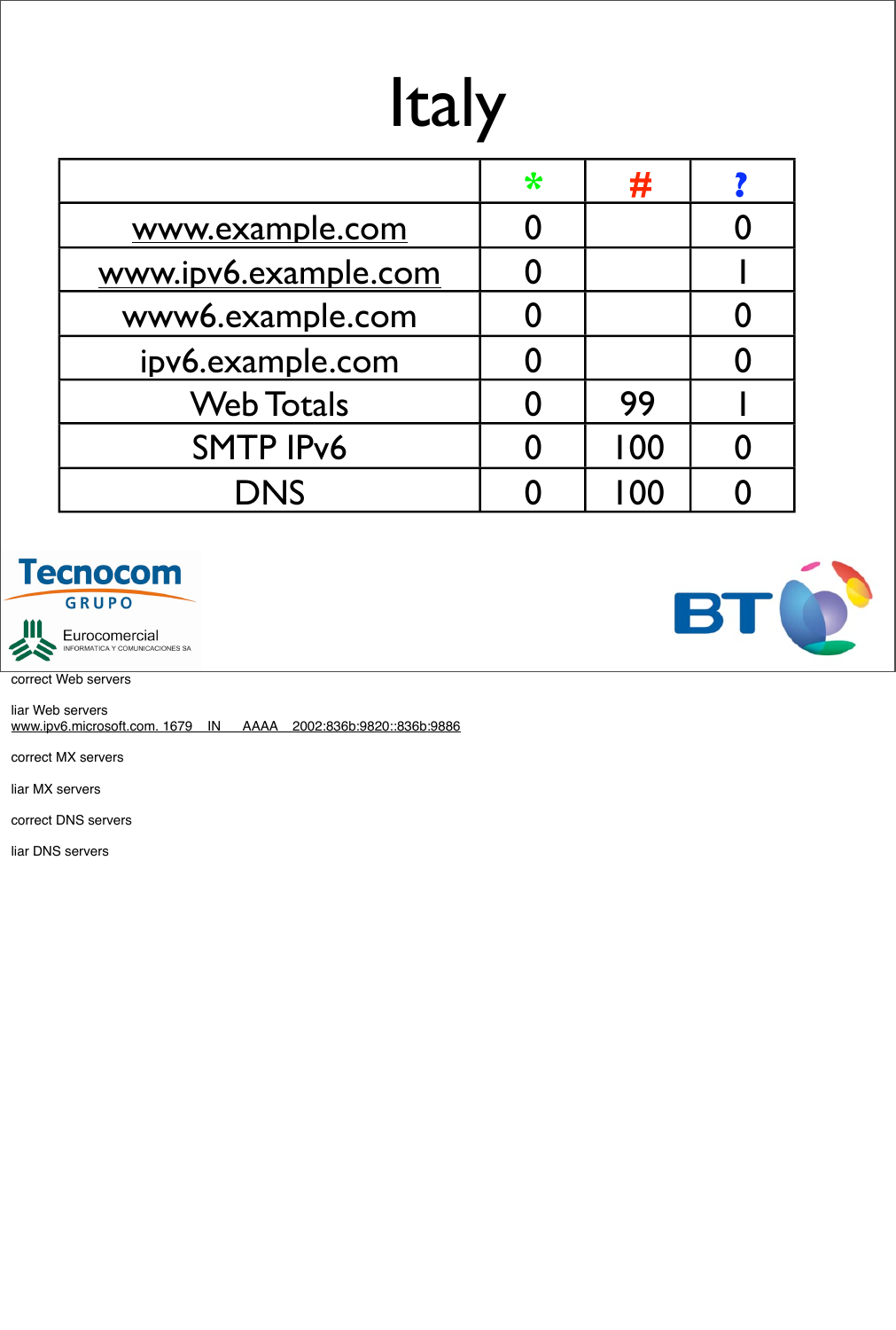## Japan

|                      | $\ast$ | 77  |  |
|----------------------|--------|-----|--|
| www.example.com      |        |     |  |
| www.ipv6.example.com |        |     |  |
| www6.example.com     |        |     |  |
| ipv6.example.com     |        |     |  |
| <b>Web Totals</b>    |        | 98  |  |
| <b>SMTP IPv6</b>     |        | 100 |  |
| <b>DNS</b>           |        | 100 |  |





Eurocomercial<br>INFORMATICA Y COMUNICACIONES SA

correct Web servers www.odn.ne.jp. 86400 IN AAAA 2001:278:0:1106::4 liar Web servers www.ipv6.microsoft.com. 1679 IN AAAA 2002:836b:9820::836b:9886

correct MX servers

liar MX servers

correct DNS servers

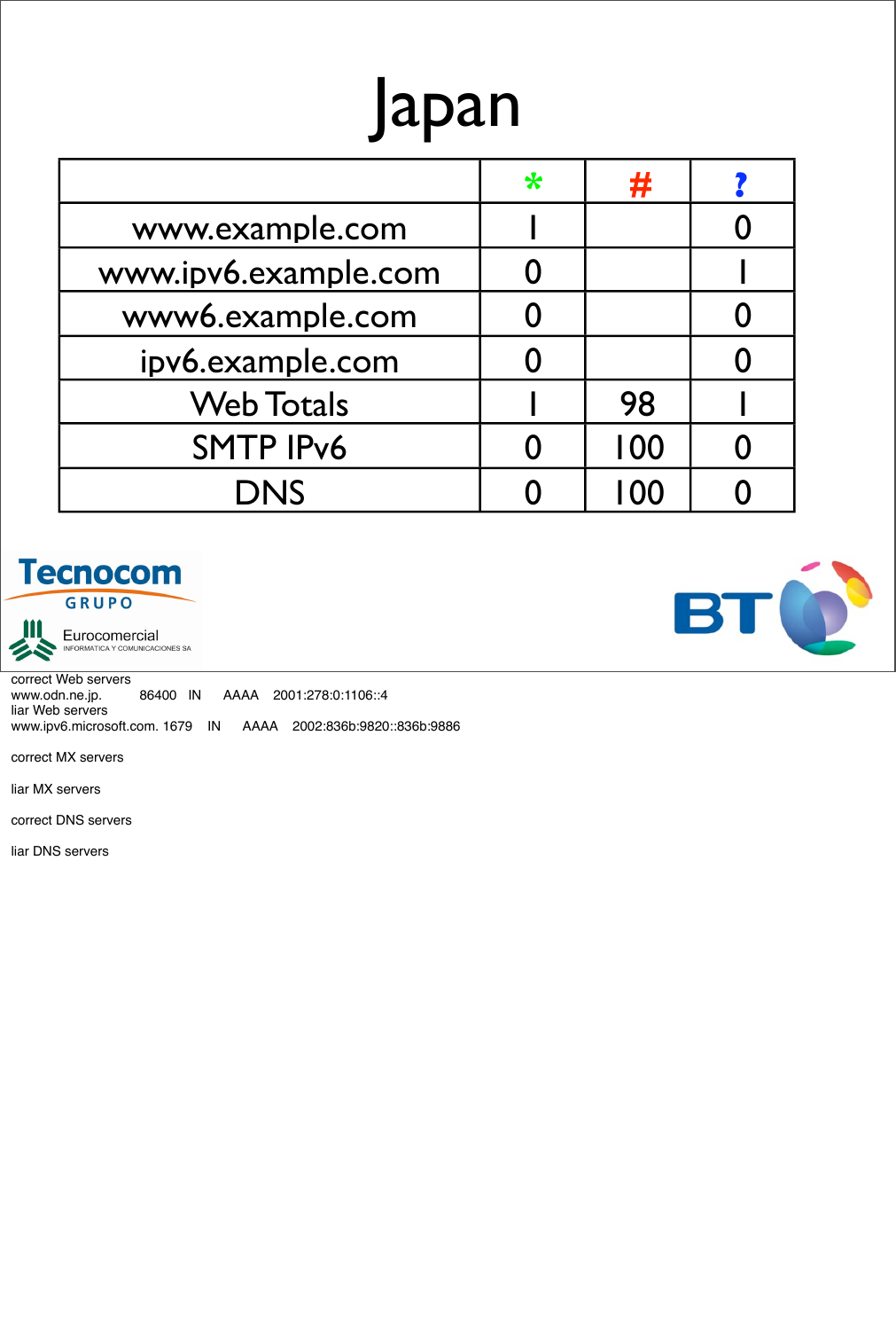## Jordan

|                      | $\ast$ | #    |  |
|----------------------|--------|------|--|
| www.example.com      |        |      |  |
| www.ipv6.example.com |        |      |  |
| www6.example.com     |        |      |  |
| ipv6.example.com     | 0      |      |  |
| <b>Web Totals</b>    |        | 98   |  |
| <b>SMTP IPv6</b>     |        | 100  |  |
| <b>DNS</b>           |        | I 00 |  |





correct Web servers

liar Web servers www.ipv6.microsoft.com. 1679 IN AAAA 2002:836b:9820::836b:9886

correct MX servers

liar MX servers

correct DNS servers

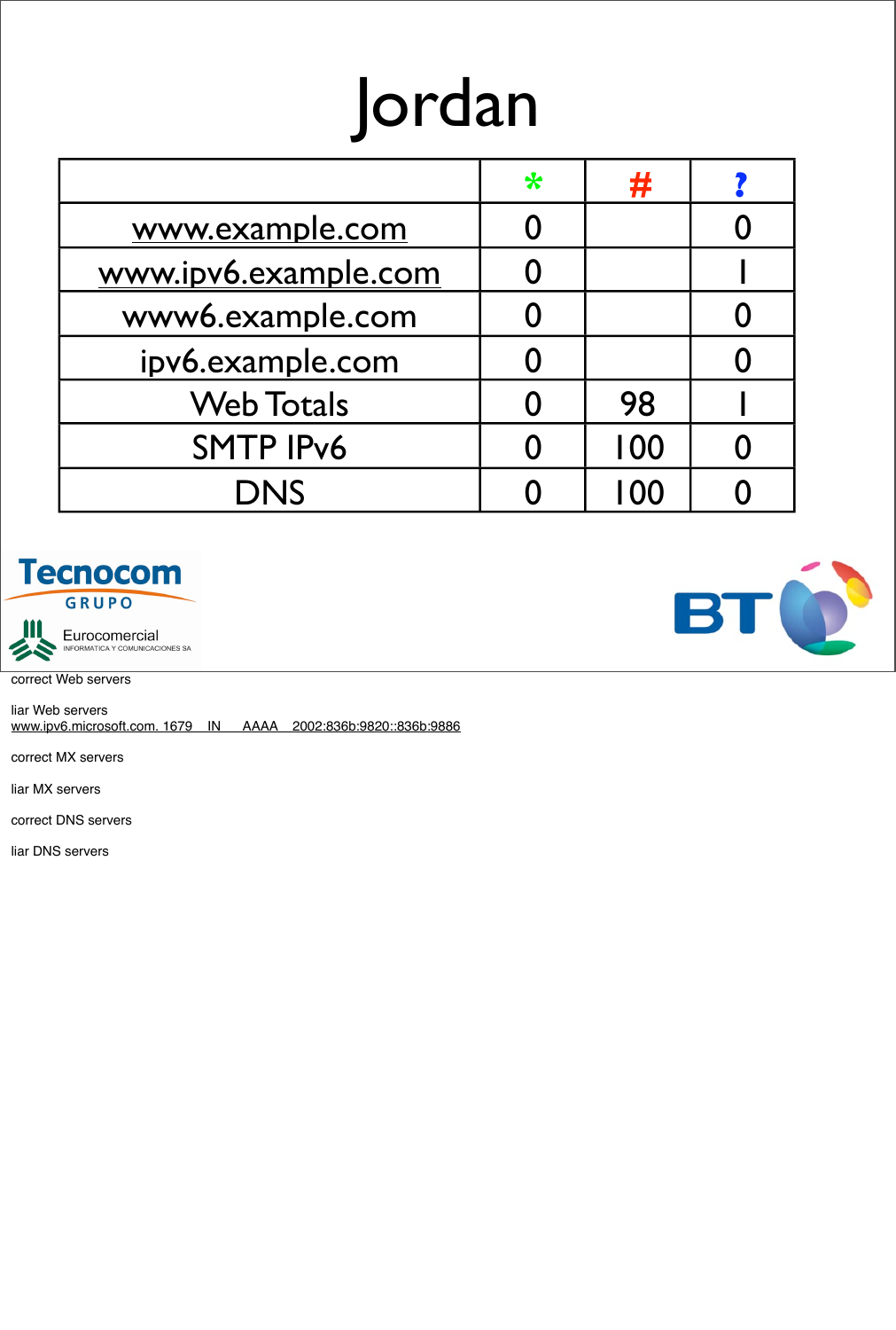## Kuwait

|                      | $\ast$ | 并    |  |
|----------------------|--------|------|--|
| www.example.com      |        |      |  |
| www.ipv6.example.com |        |      |  |
| www6.example.com     |        |      |  |
| ipv6.example.com     |        |      |  |
| <b>Web Totals</b>    |        | 99   |  |
| <b>SMTP IPv6</b>     |        | 100  |  |
| <b>DNS</b>           |        | I OO |  |





correct Web servers

liar Web servers www.ipv6.microsoft.com. 1679 IN AAAA 2002:836b:9820::836b:9886

correct MX servers

liar MX servers

correct DNS servers

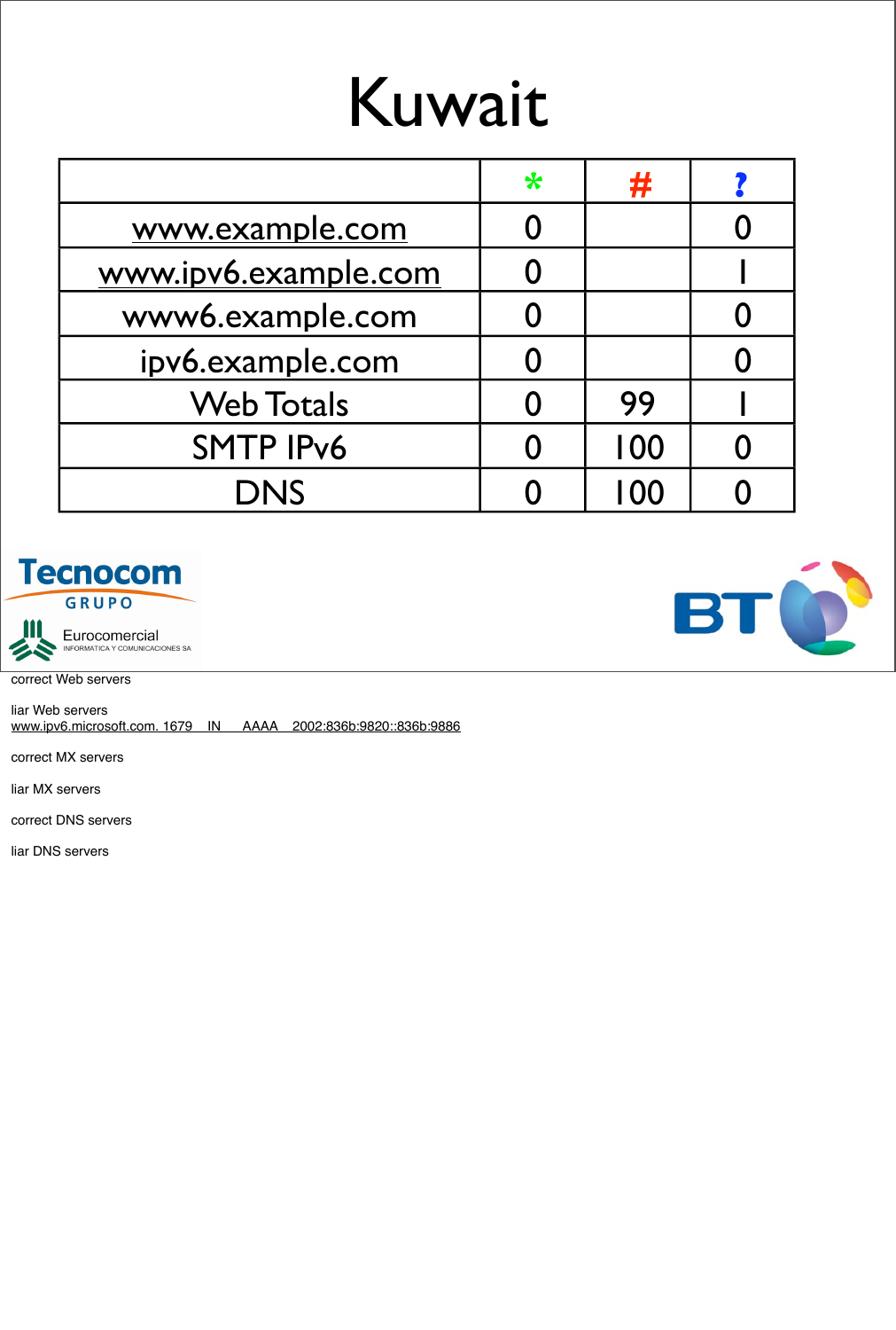## Lebanon

|                      | $\ast$ | 77   |  |
|----------------------|--------|------|--|
| www.example.com      |        |      |  |
| www.ipv6.example.com |        |      |  |
| www6.example.com     |        |      |  |
| ipv6.example.com     |        |      |  |
| <b>Web Totals</b>    |        | 99   |  |
| <b>SMTP IPv6</b>     |        | 100  |  |
| <b>DNS</b>           |        | I 00 |  |





correct Web servers

liar Web servers www.ipv6.microsoft.com. 1679 IN AAAA 2002:836b:9820::836b:9886

correct MX servers

liar MX servers

correct DNS servers

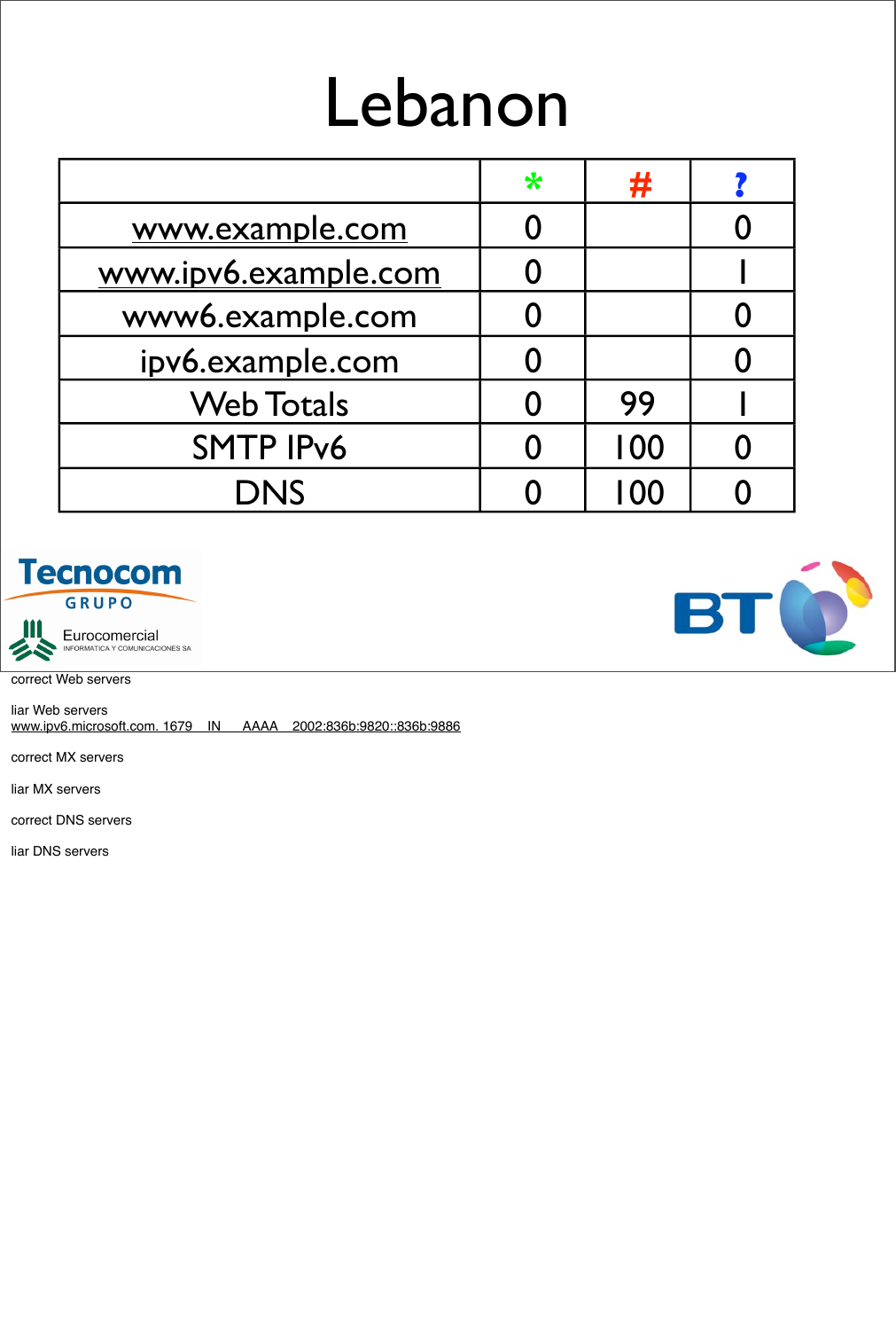## Lithuania

|                      | $\ast$ | 井   |  |
|----------------------|--------|-----|--|
| www.example.com      |        |     |  |
| www.ipv6.example.com |        |     |  |
| www6.example.com     |        |     |  |
| ipv6.example.com     |        |     |  |
| <b>Web Totals</b>    |        | 98  |  |
| <b>SMTP IPv6</b>     |        | 100 |  |
| <b>DNS</b>           |        | 100 |  |





correct Web servers

liar Web servers www.ipv6.microsoft.com. 1679 IN AAAA 2002:836b:9820::836b:9886<br>www.autoplius.lt. IN AAAA ff00:: IN AAAA ff00:: correct MX servers

liar MX servers

correct DNS servers

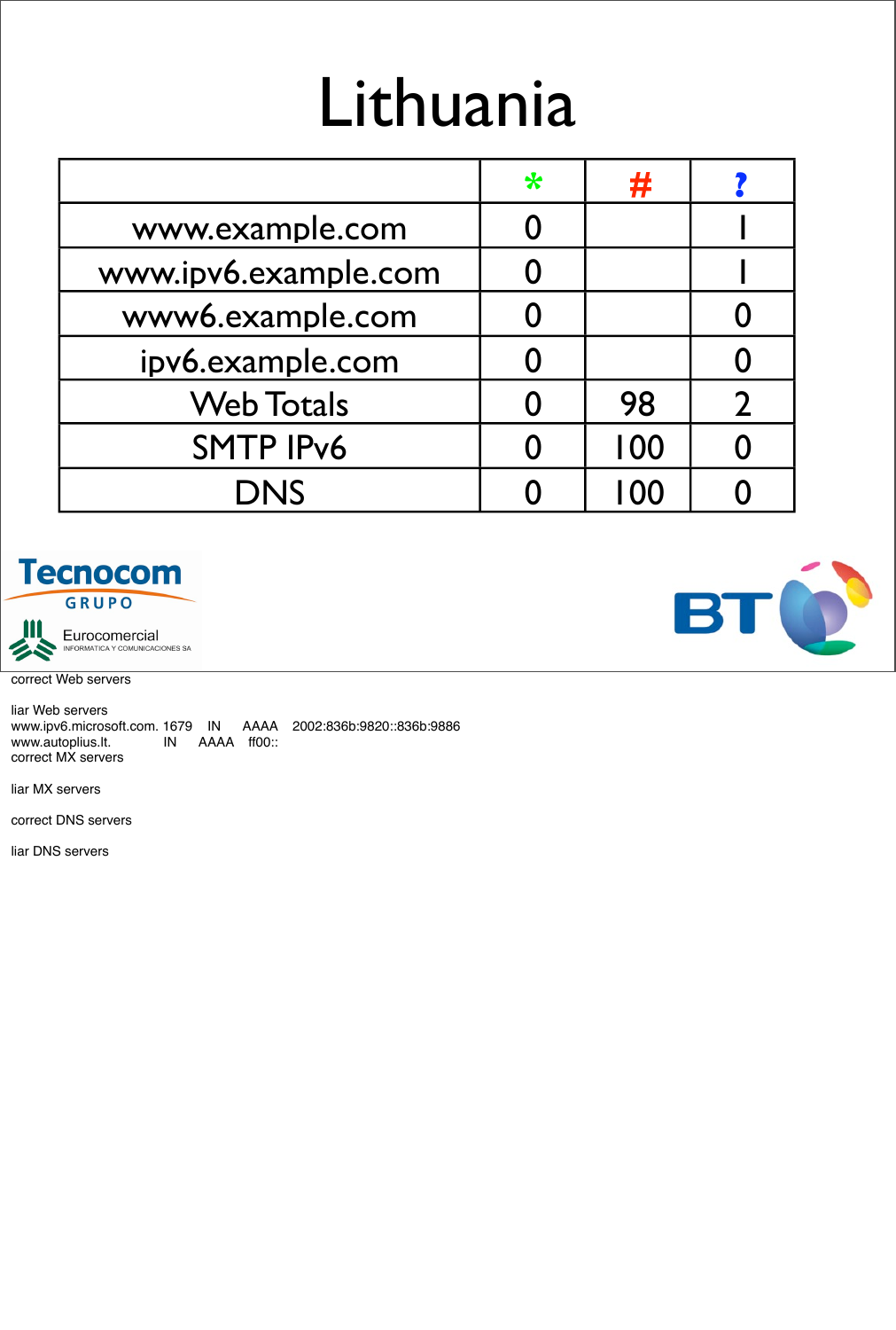# Malaysia

|                      | $\ast$ | 并    |  |
|----------------------|--------|------|--|
| www.example.com      |        |      |  |
| www.ipv6.example.com |        |      |  |
| www6.example.com     |        |      |  |
| ipv6.example.com     |        |      |  |
| <b>Web Totals</b>    |        | 98   |  |
| <b>SMTP IPv6</b>     |        | 100  |  |
| <b>DNS</b>           |        | I OO |  |





Eurocomercial<br>INFORMATICA Y COMUNICACIONES SA

correct Web servers www.mmu.edu.my. IN AAAA 2001:e68:2000:6403:a00:20ff:fe95:e3f6 liar Web servers www.ipv6.microsoft.com. 1679 IN AAAA 2002:836b:9820::836b:9886

correct MX servers

liar MX servers

correct DNS servers

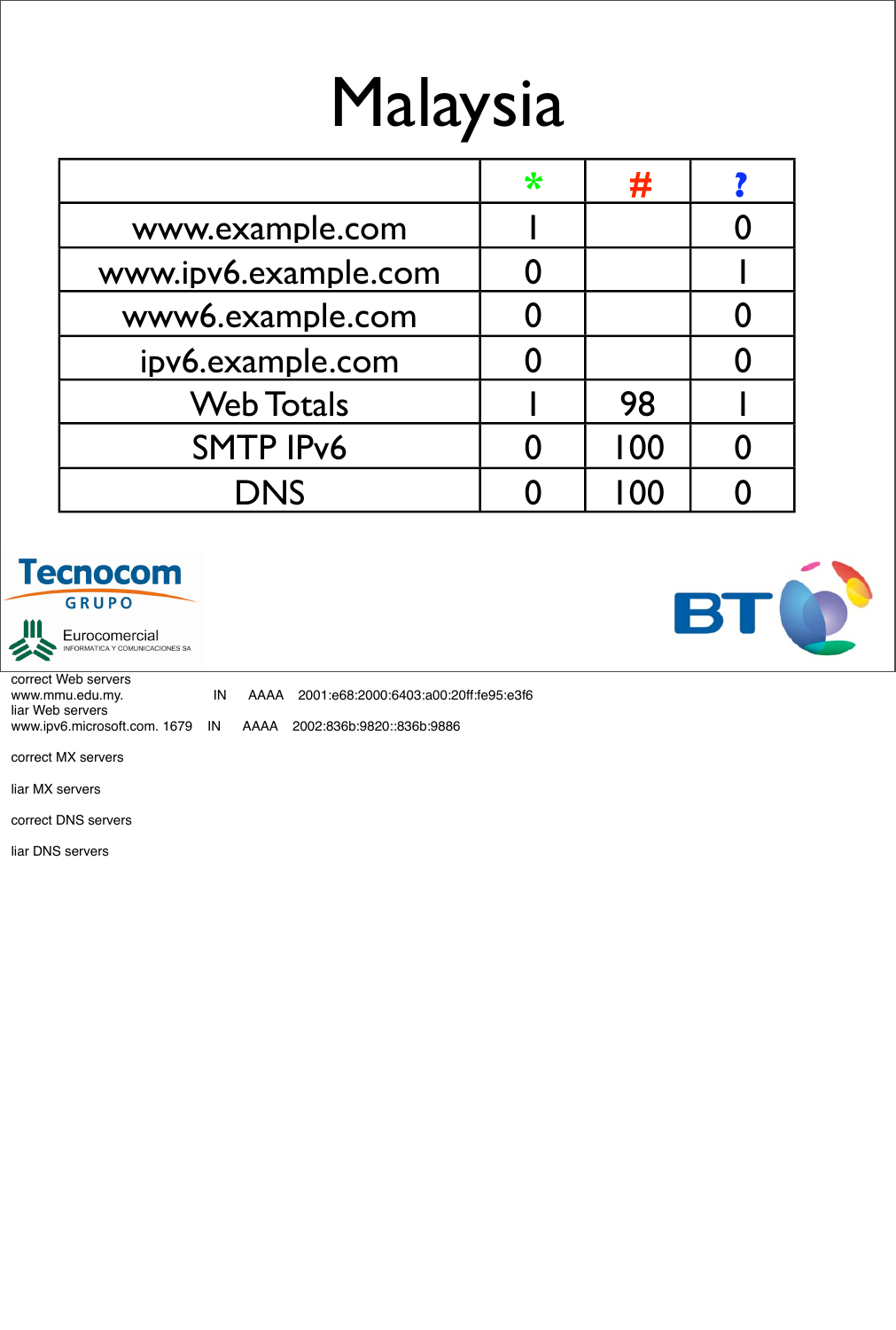#### Mexico

|                      | $\ast$ | #  |  |
|----------------------|--------|----|--|
| www.example.com      |        |    |  |
| www.ipv6.example.com |        |    |  |
| www6.example.com     |        |    |  |
| ipv6.example.com     |        |    |  |
| <b>Web Totals</b>    |        | 95 |  |
| <b>SMTP IPv6</b>     |        | 99 |  |
| <b>DNS</b>           |        | 99 |  |

#### **Tecnocom**

GRUPO



Eurocomercial NFORMATICA Y COMUNICACIONES SA

correct Web servers www.ipv6.elmundo.es IN AAAA 2001:450:9:10::71 liar Web servers www.ipv6.microsoft.com. 1679 IN AAAA 2002:836b:9820::836b:9886 www.ipv6.unam.mx. IN AAAA 2001:448:1:6c::2 www.ipv6.unam.mx. 7200 IN AAAA 2001:1218:1:6c::2 www.ipv6.udg.mx. IN AAAA 3ffe:82f0::210:5aff:fe99:f59b www.ipv6.udg.mx. 60 IN AAAA 2001:1210:a::230:6eff:fe1f:7 www.ipv6.hp.com. 3600 IN AAAA 2001:1890:1109:fc:20b:cdff:fe6b:a9e8 correct MX servers

liar DNS servers<br>imperio.ipv6.udg.mx. 60 imperio.ipv6.udg.mx. 60 IN AAAA 2001:1210:a::230:6eff:fe1f:7



liar MX servers imperio.ipv6.udg.mx. 60 IN AAAA 2001:1210:a::230:6eff:fe1f:7 correct DNS servers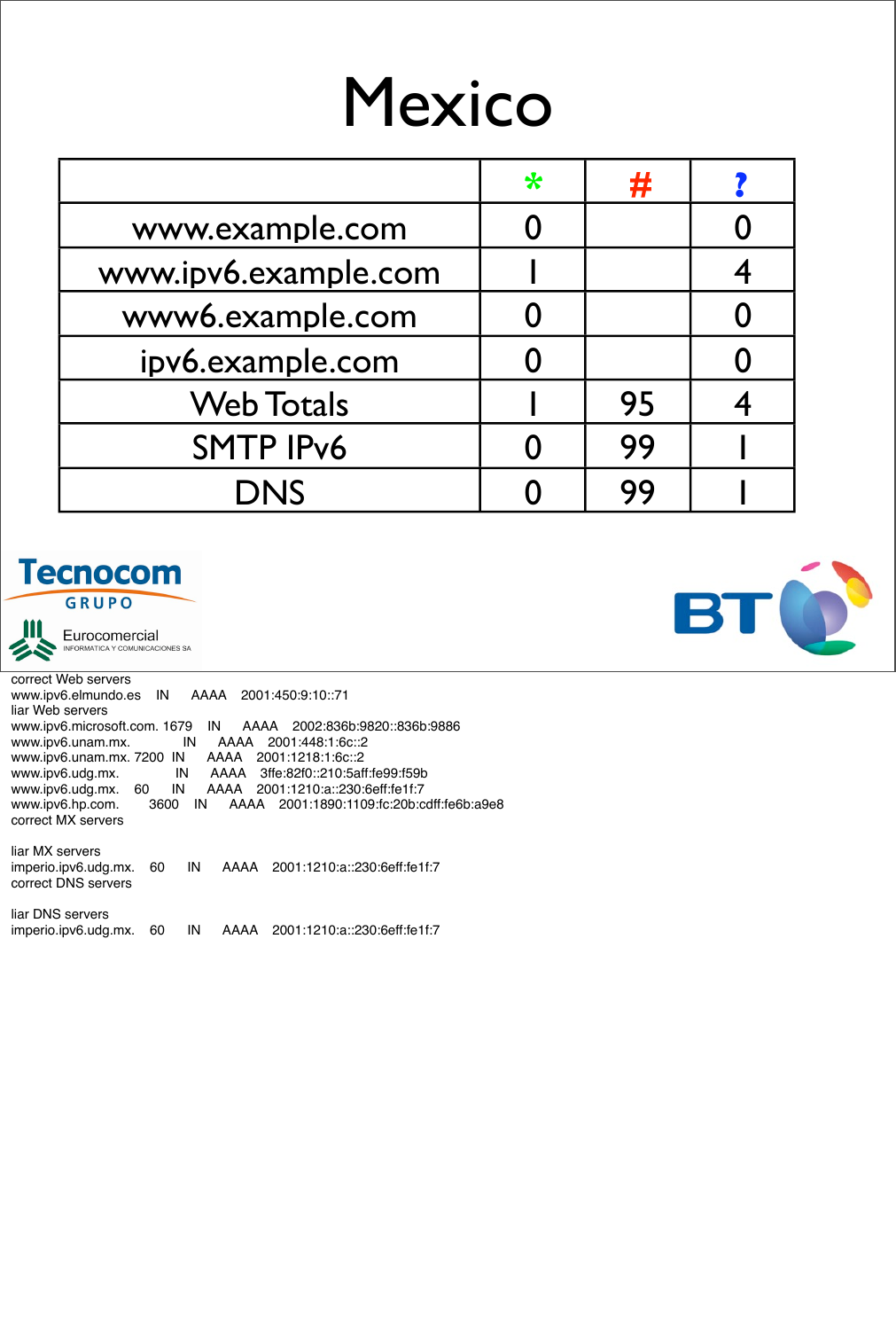#### Morocco

|                      | $\ast$ | Ŧ    |  |
|----------------------|--------|------|--|
| www.example.com      |        |      |  |
| www.ipv6.example.com |        |      |  |
| www6.example.com     |        |      |  |
| ipv6.example.com     |        |      |  |
| <b>Web Totals</b>    |        | 99   |  |
| <b>SMTP IPv6</b>     |        | 100  |  |
| <b>DNS</b>           |        | I 00 |  |





correct Web servers

liar Web servers www.ipv6.microsoft.com. 1679 IN AAAA 2002:836b:9820::836b:9886

correct MX servers

liar MX servers

correct DNS servers

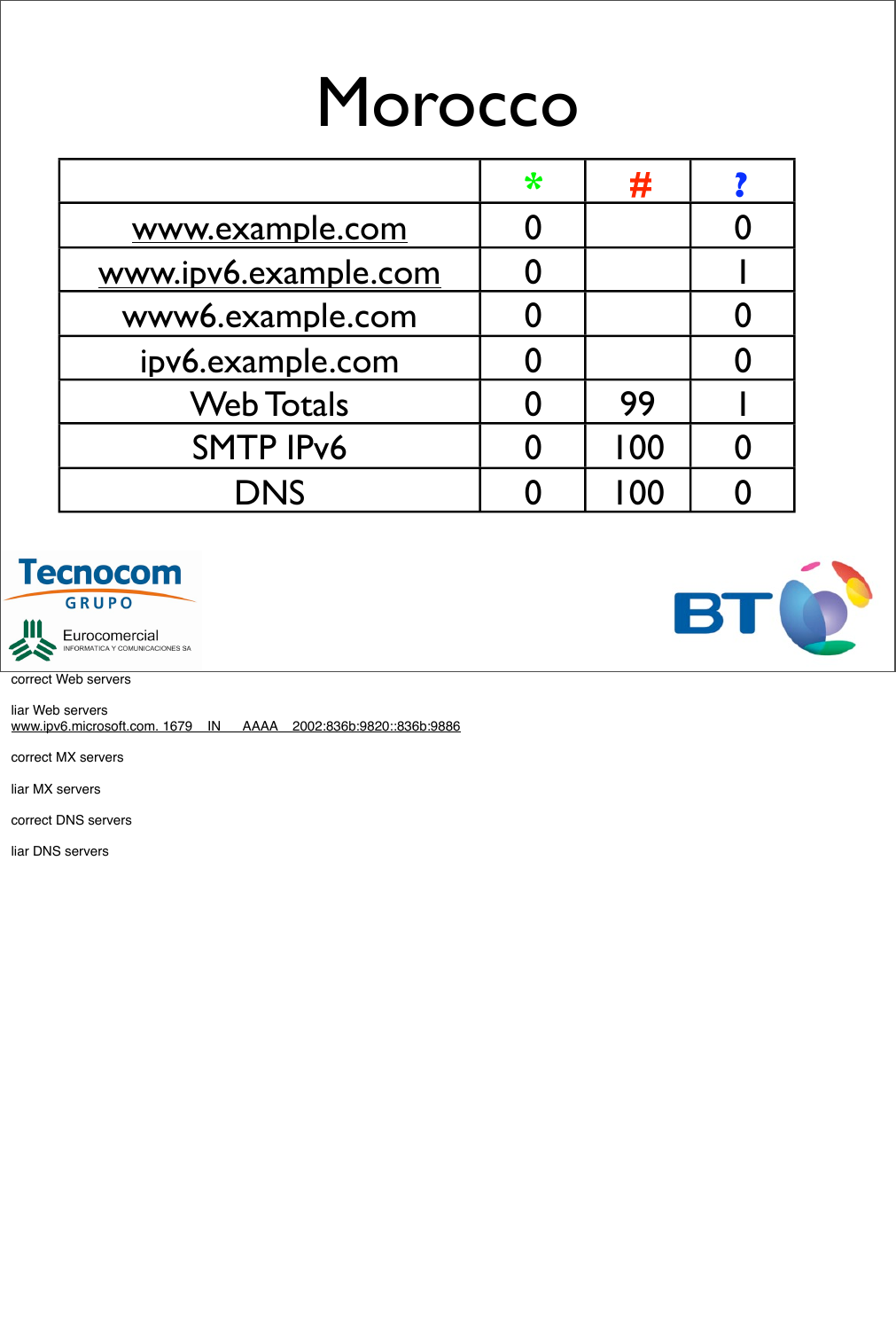#### Netherlands

|                      | $\ast$ | 井    |  |
|----------------------|--------|------|--|
| www.example.com      |        |      |  |
| www.ipv6.example.com |        |      |  |
| www6.example.com     |        |      |  |
| ipv6.example.com     |        |      |  |
| <b>Web Totals</b>    |        | 99   |  |
| <b>SMTP IPv6</b>     |        | 100  |  |
| <b>DNS</b>           |        | I OO |  |



Eurocomercial<br>INFORMATICA Y COMUNICACIONES SA

correct Web servers

liar Web servers www.ipv6.microsoft.com. 1679 IN AAAA 2002:836b:9820::836b:9886

correct MX servers

liar MX servers

correct DNS servers

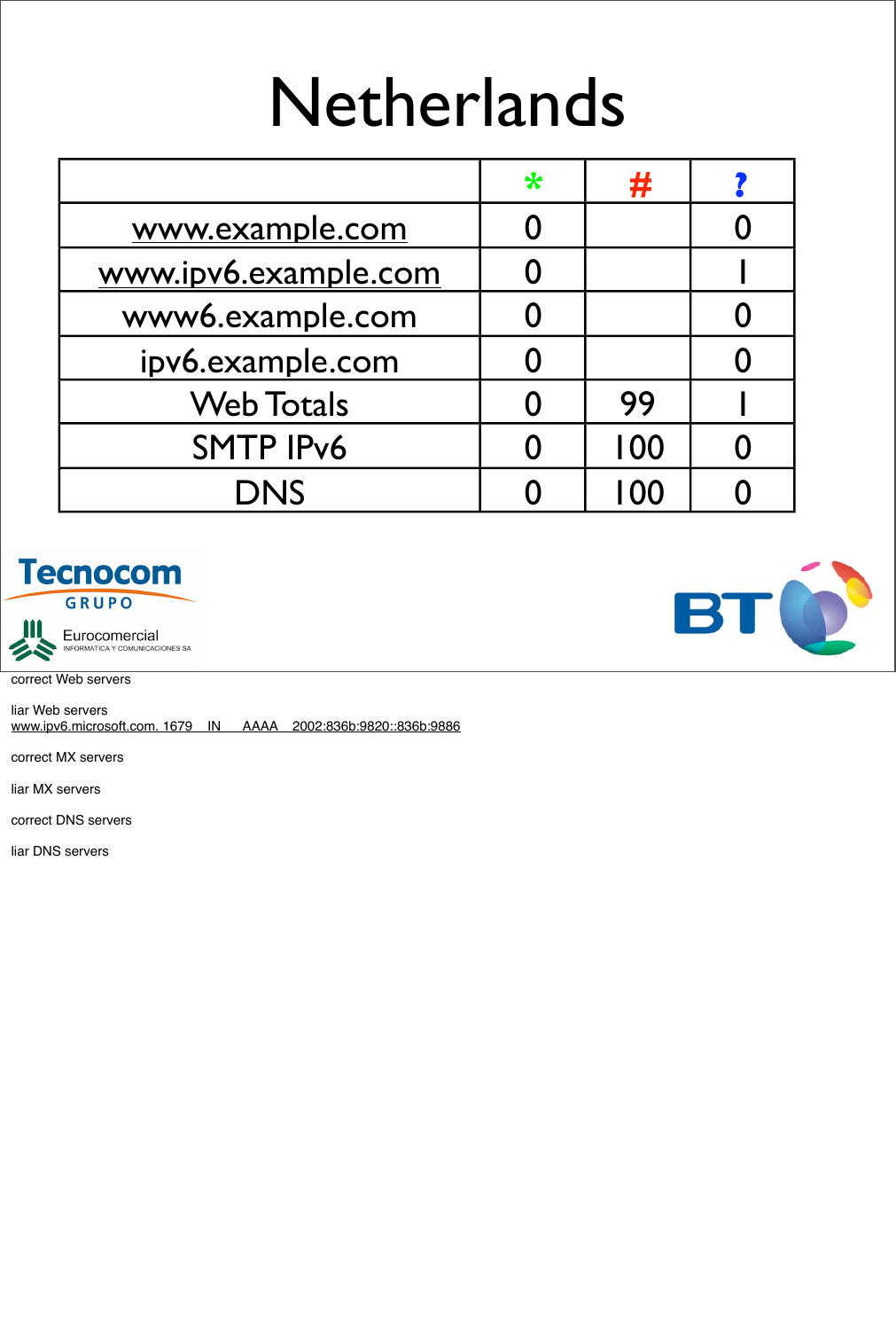## New Zealand

|                      | $\ast$ | #    |  |
|----------------------|--------|------|--|
| www.example.com      |        |      |  |
| www.ipv6.example.com |        |      |  |
| www6.example.com     |        |      |  |
| ipv6.example.com     |        |      |  |
| <b>Web Totals</b>    |        | 99   |  |
| <b>SMTP IPv6</b>     |        | 100  |  |
| <b>DNS</b>           |        | I 00 |  |





correct Web servers

liar Web servers www.ipv6.microsoft.com. 1679 IN AAAA 2002:836b:9820::836b:9886

correct MX servers

liar MX servers

correct DNS servers

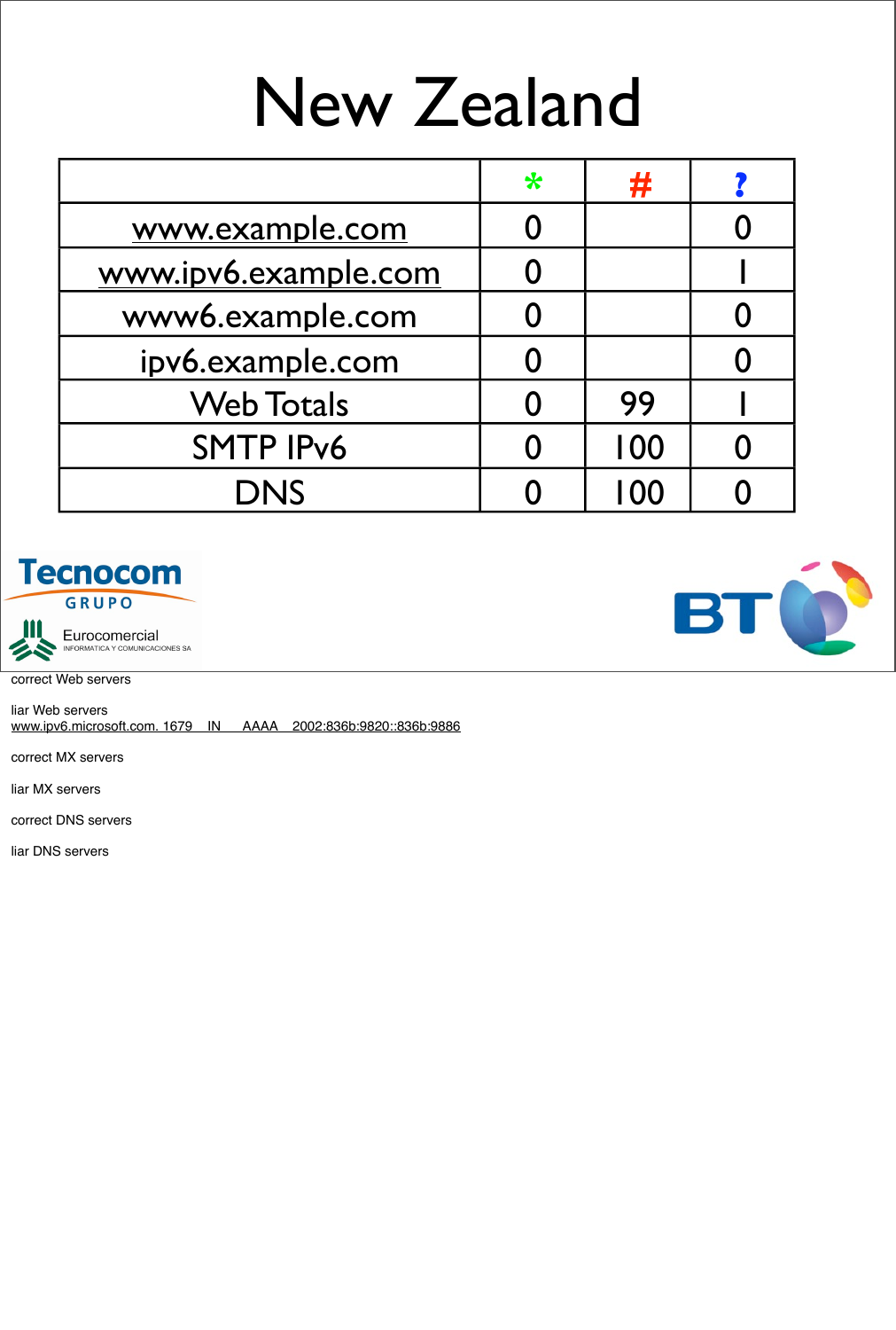## Norway

|                      | $\ast$ | #   |  |
|----------------------|--------|-----|--|
| www.example.com      |        |     |  |
| www.ipv6.example.com |        |     |  |
| www6.example.com     |        |     |  |
| ipv6.example.com     |        |     |  |
| <b>Web Totals</b>    |        | 99  |  |
| <b>SMTP IPv6</b>     |        | 100 |  |
| <b>DNS</b>           |        | 100 |  |





correct Web servers

liar Web servers www.ipv6.microsoft.com. 1679 IN AAAA 2002:836b:9820::836b:9886

correct MX servers

liar MX servers

correct DNS servers

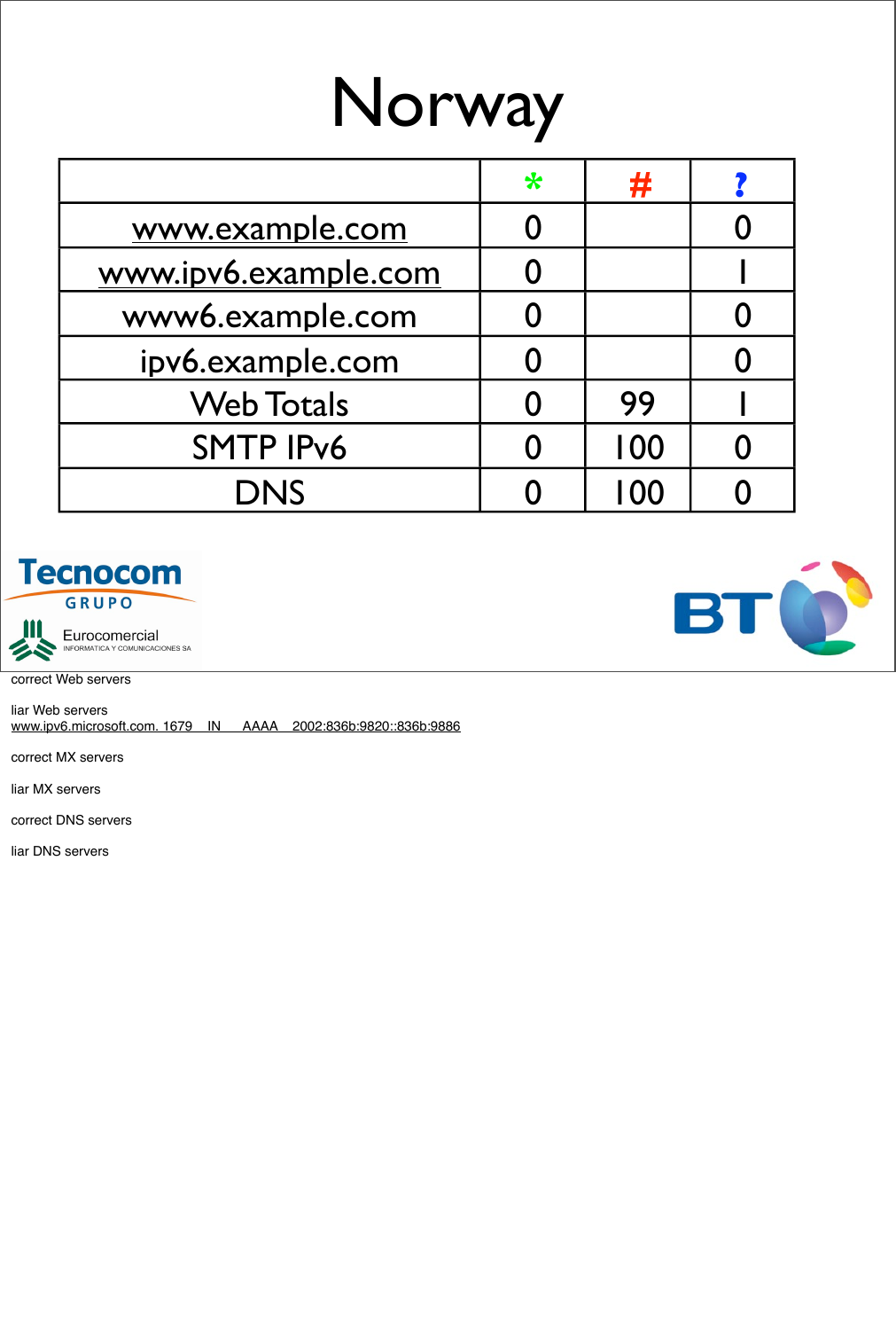## Oman

|                      | $\ast$ | #    |  |
|----------------------|--------|------|--|
| www.example.com      |        |      |  |
| www.ipv6.example.com |        |      |  |
| www6.example.com     |        |      |  |
| ipv6.example.com     |        |      |  |
| <b>Web Totals</b>    |        | 99   |  |
| <b>SMTP IPv6</b>     |        | 100  |  |
| <b>DNS</b>           |        | I 00 |  |





correct Web servers

liar Web servers www.ipv6.microsoft.com. 1679 IN AAAA 2002:836b:9820::836b:9886

correct MX servers

liar MX servers

correct DNS servers

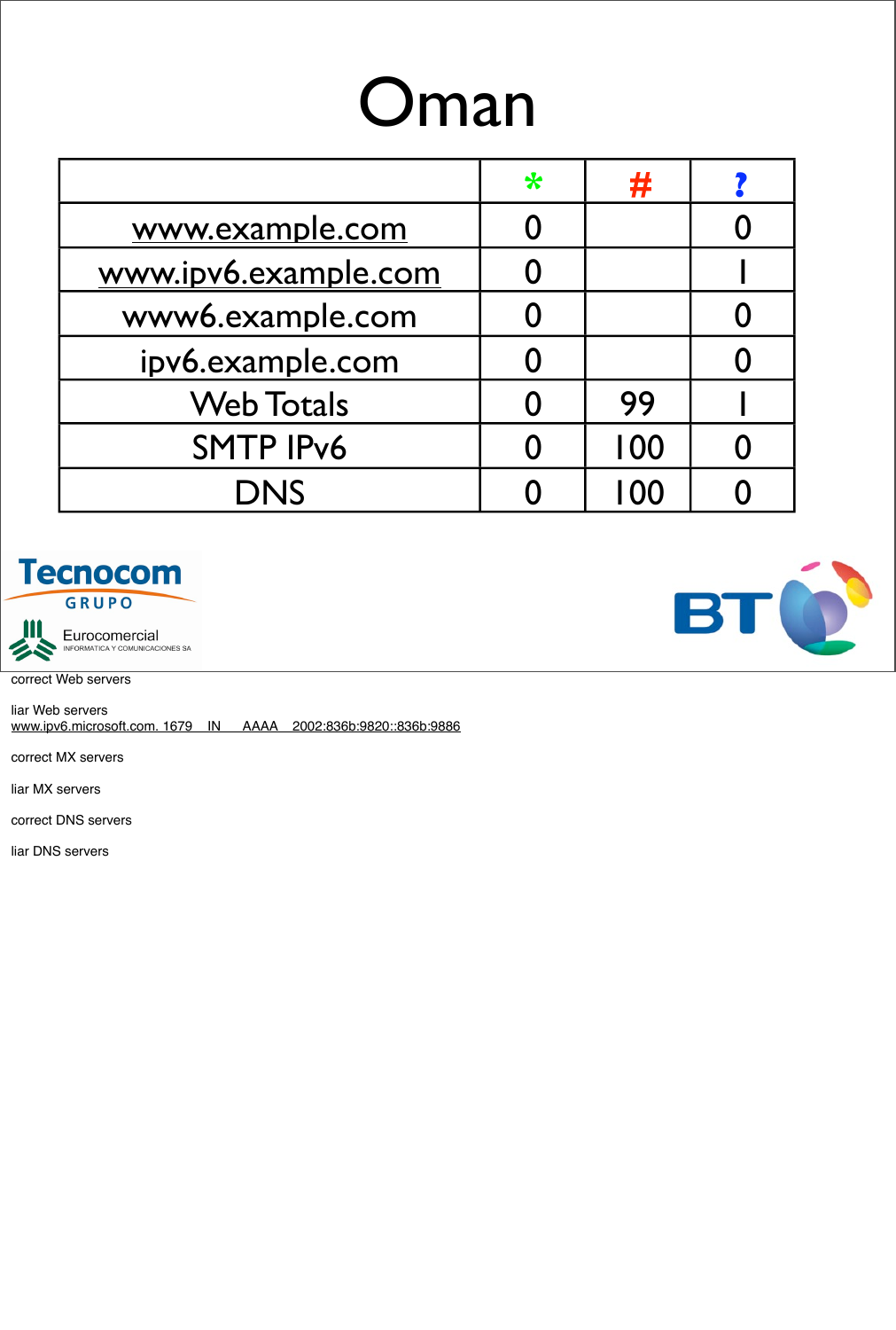#### Pakistan

|                      | $\ast$ | #    |  |
|----------------------|--------|------|--|
| www.example.com      |        |      |  |
| www.ipv6.example.com |        |      |  |
| www6.example.com     |        |      |  |
| ipv6.example.com     |        |      |  |
| <b>Web Totals</b>    |        | 99   |  |
| <b>SMTP IPv6</b>     |        | 100  |  |
| <b>DNS</b>           |        | I 00 |  |





correct Web servers

liar Web servers www.ipv6.microsoft.com. 1679 IN AAAA 2002:836b:9820::836b:9886

correct MX servers

liar MX servers

correct DNS servers

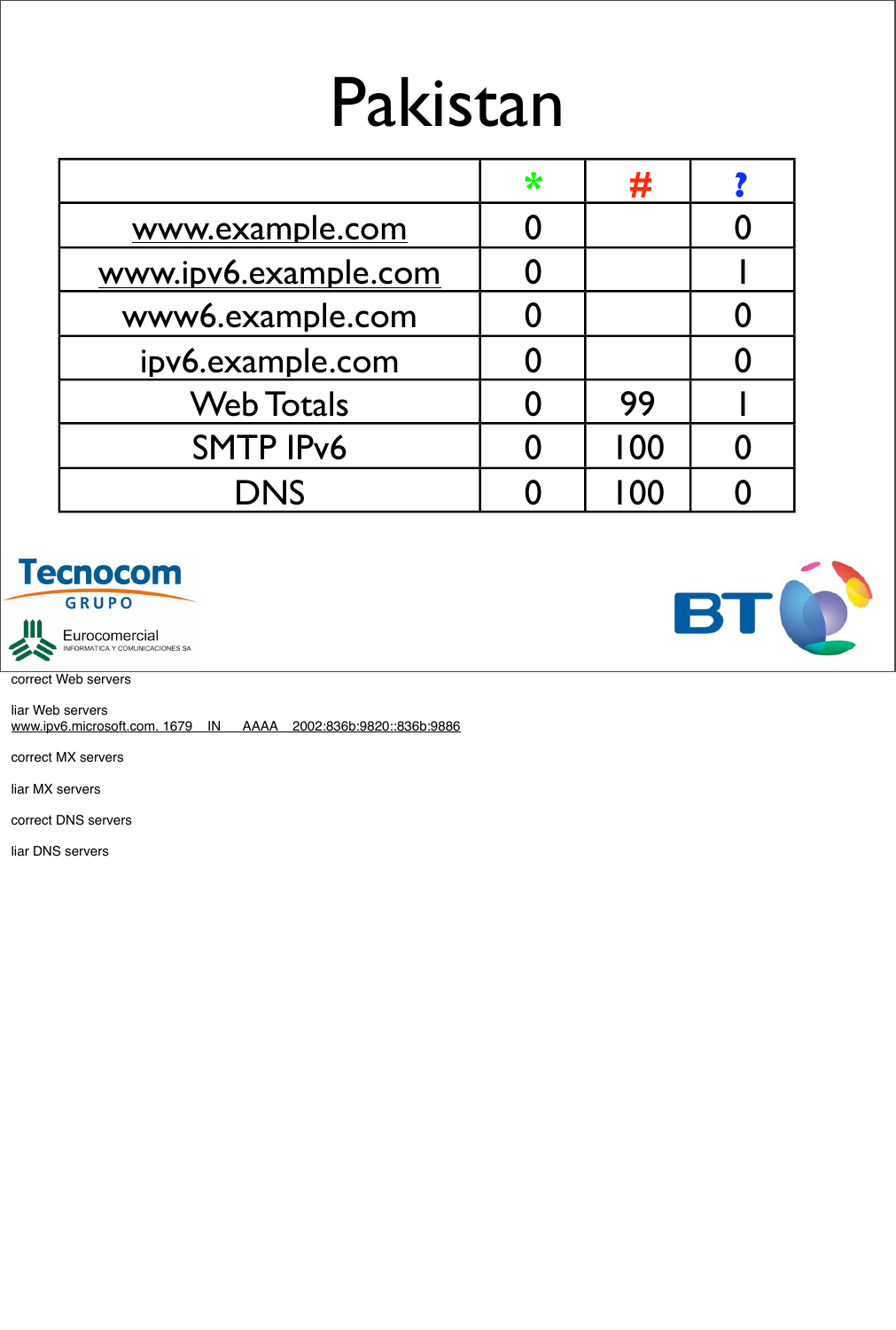## Palestinian Territory

|                      | $\ast$ | #    |  |
|----------------------|--------|------|--|
| www.example.com      |        |      |  |
| www.ipv6.example.com |        |      |  |
| www6.example.com     |        |      |  |
| ipv6.example.com     |        |      |  |
| <b>Web Totals</b>    |        | 99   |  |
| <b>SMTP IPv6</b>     |        | 100  |  |
| <b>DNS</b>           |        | I 00 |  |





correct Web servers

liar Web servers www.ipv6.microsoft.com. 1679 IN AAAA 2002:836b:9820::836b:9886

correct MX servers

liar MX servers

correct DNS servers

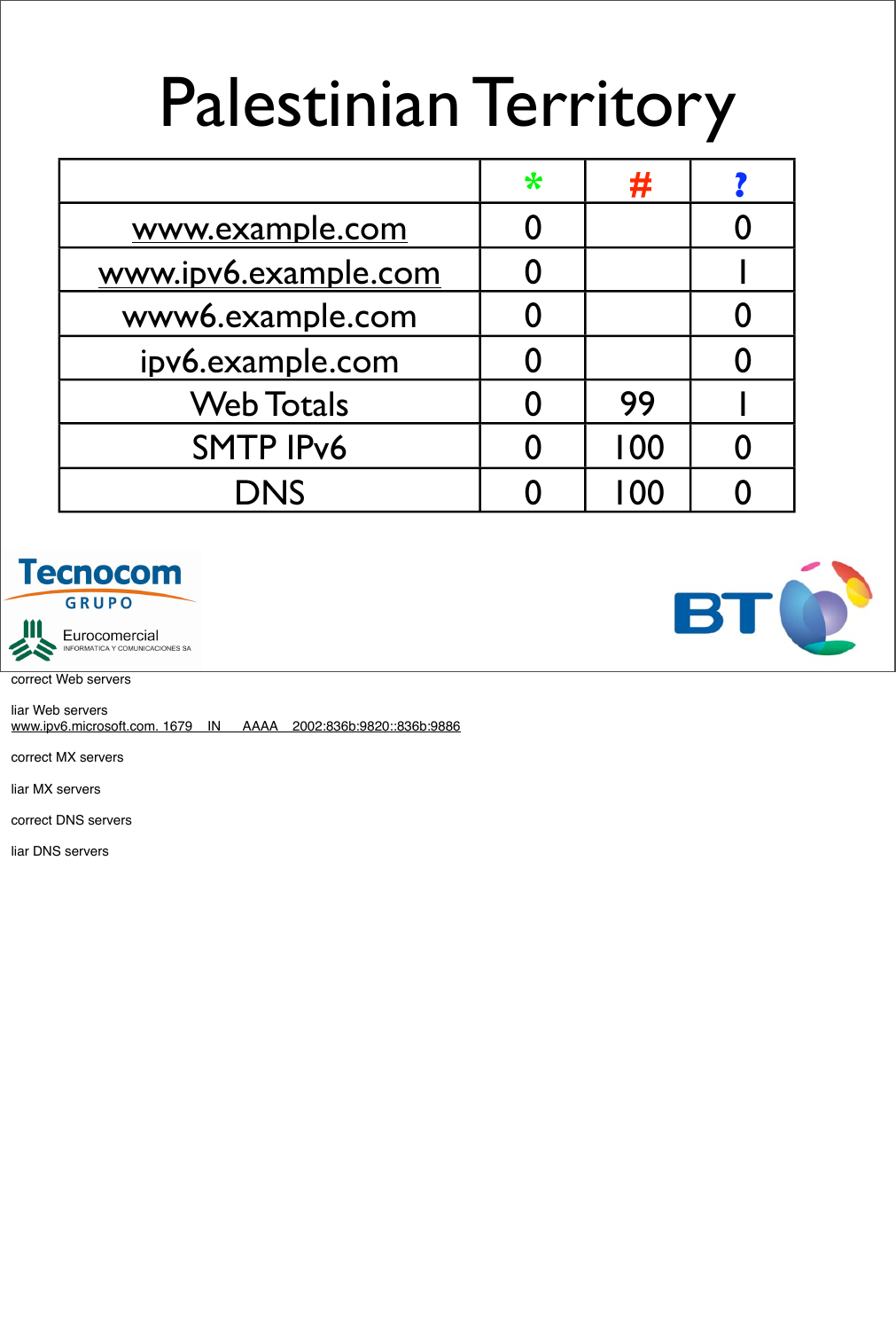## Peru

|                      | $\ast$ | #    |  |
|----------------------|--------|------|--|
| www.example.com      |        |      |  |
| www.ipv6.example.com |        |      |  |
| www6.example.com     |        |      |  |
| ipv6.example.com     |        |      |  |
| <b>Web Totals</b>    |        | 97   |  |
| <b>SMTP IPv6</b>     |        | 100  |  |
| <b>DNS</b>           |        | I 00 |  |





Eurocomercial<br>INFORMATICA Y COMUNICACIONES SA

correct Web servers<br>www.ipv6.elmundo.es. IN AAAA 2001:450:9:10::71

liar Web servers www.ipv6.microsoft.com. 1679 IN AAAA 2002:836b:9820::836b:9886<br>ipv6.no-ip.com. IN AAAA 2002:51e7:e65f:1::1 (test site) ipv6.no-ip.com. IN AAAA 2002:51e7:e65f:1::1 (test site) correct MX servers

liar MX servers

correct DNS servers

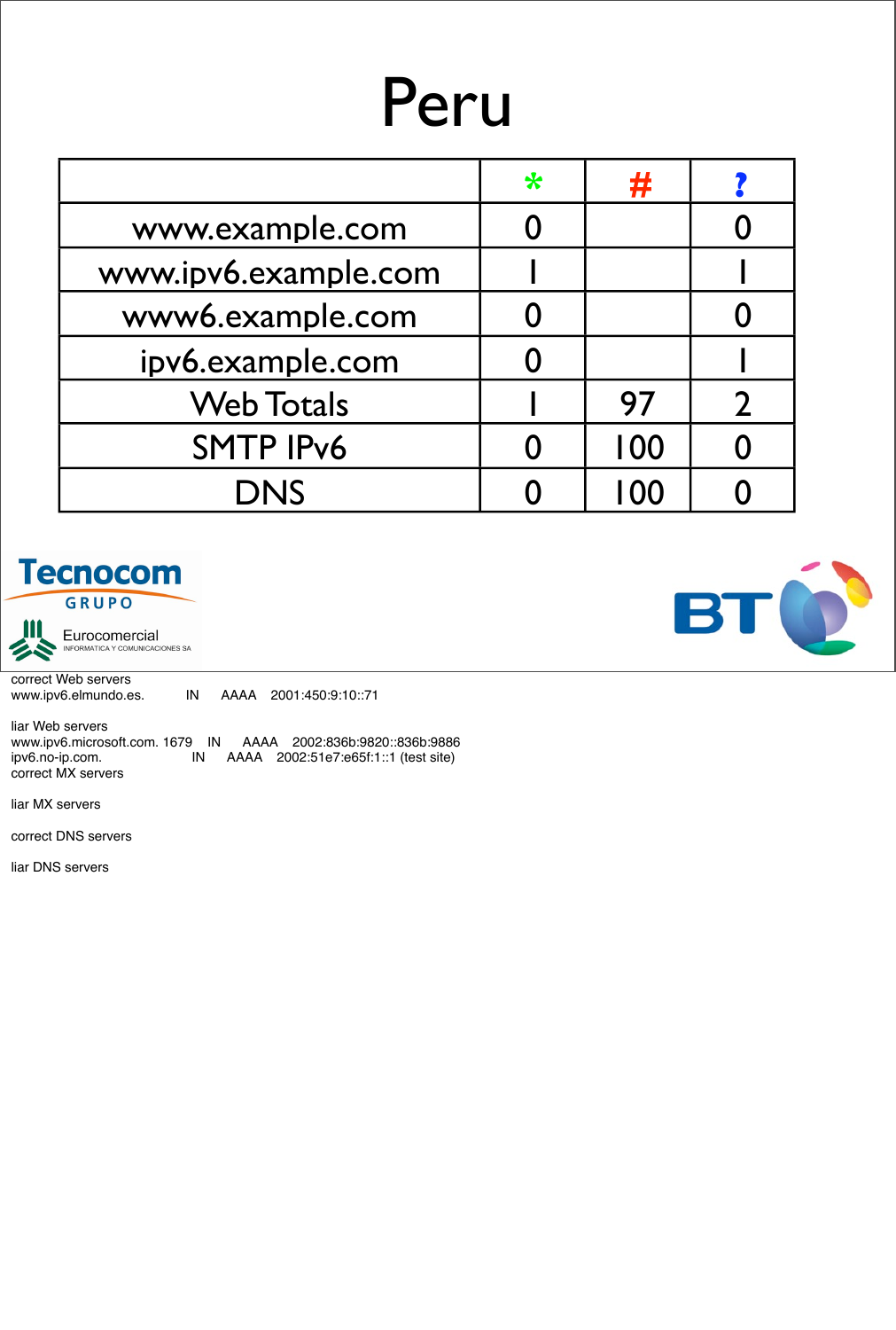# Philippines

|                      | ₩ | #   |  |
|----------------------|---|-----|--|
| www.example.com      |   |     |  |
| www.ipv6.example.com |   |     |  |
| www6.example.com     |   |     |  |
| ipv6.example.com     |   |     |  |
| <b>Web Totals</b>    |   | 99  |  |
| <b>SMTP IPv6</b>     |   | 100 |  |
| <b>DNS</b>           |   | 100 |  |





correct Web servers

liar Web servers www.ipv6.microsoft.com. 1679 IN AAAA 2002:836b:9820::836b:9886

correct MX servers

liar MX servers

correct DNS servers

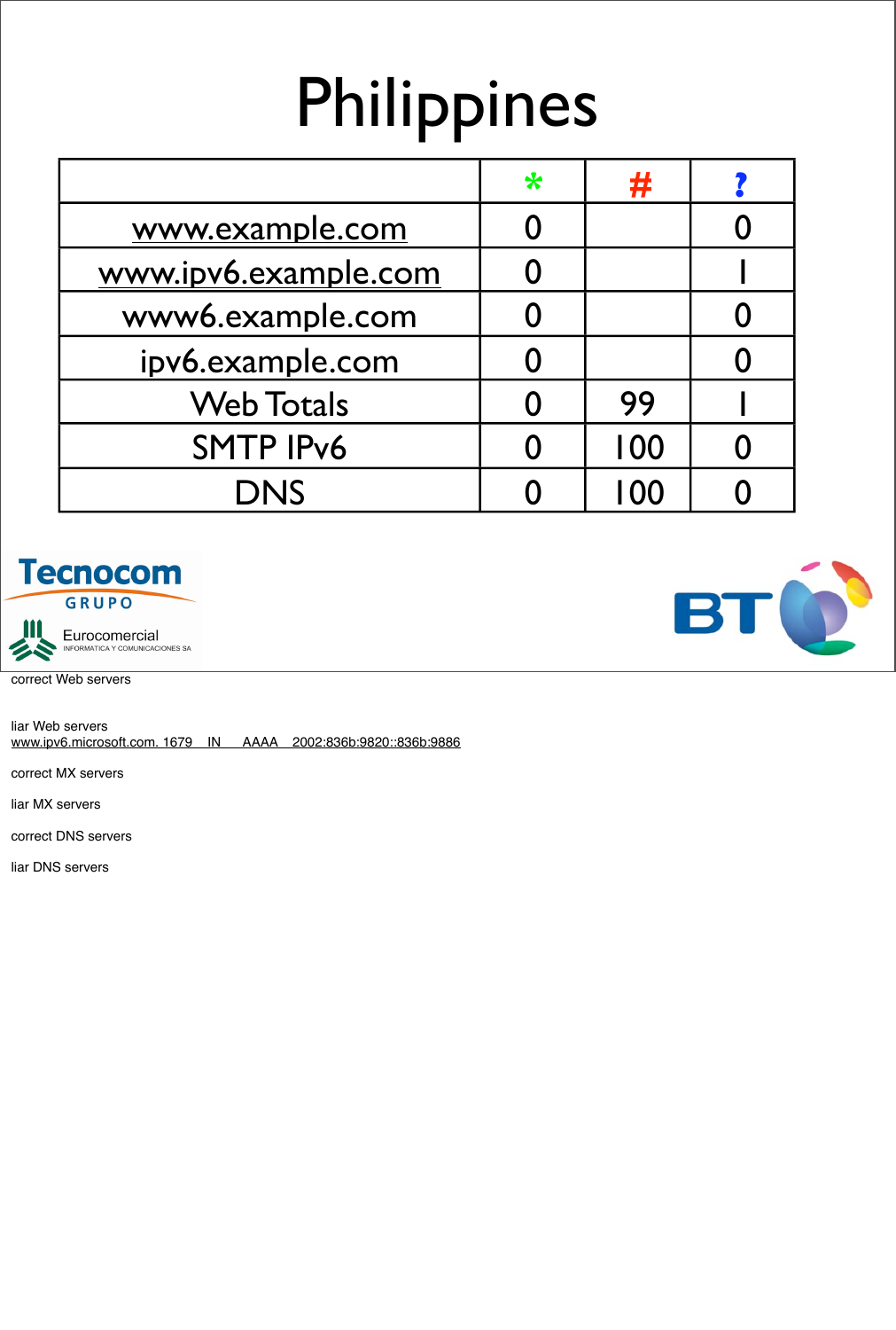## Poland

|                      | $\ast$ | #    |  |
|----------------------|--------|------|--|
| www.example.com      |        |      |  |
| www.ipv6.example.com |        |      |  |
| www6.example.com     |        |      |  |
| ipv6.example.com     |        |      |  |
| <b>Web Totals</b>    |        | 98   |  |
| <b>SMTP IPv6</b>     |        | 100  |  |
| <b>DNS</b>           |        | I 00 |  |





correct Web servers

liar Web servers www.ipv6.microsoft.com. 1679 IN AAAA 2002:836b:9820::836b:9886<br>ipv6.no-ip.com. IN AAAA 2002:51e7:e65f:1::1 (test site) ipv6.no-ip.com. IN AAAA 2002:51e7:e65f:1::1 (test site) correct MX servers

liar MX servers

correct DNS servers

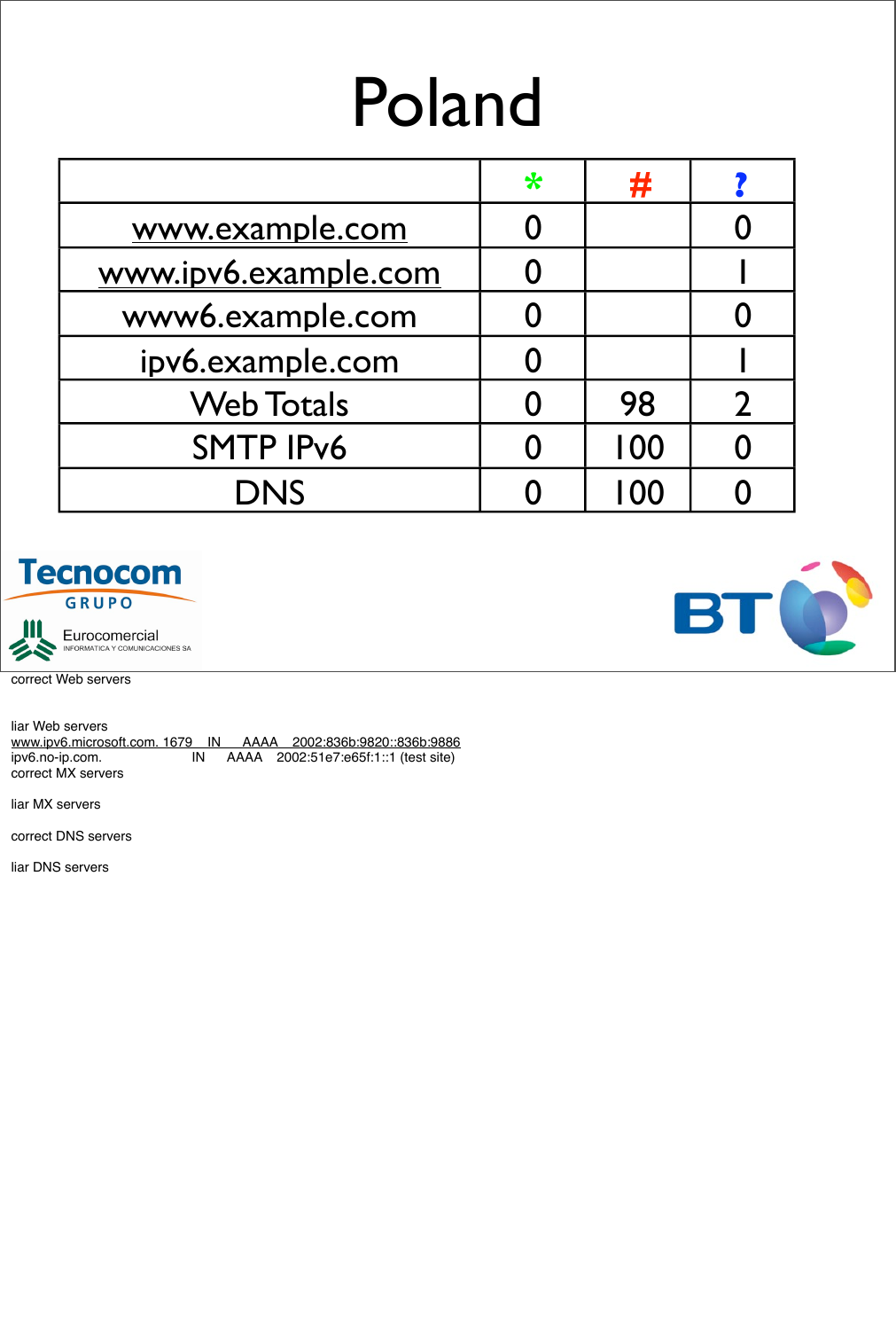## Portugal

|                      | ₩ | #  |  |
|----------------------|---|----|--|
| www.example.com      |   |    |  |
| www.ipv6.example.com |   |    |  |
| www6.example.com     |   |    |  |
| ipv6.example.com     |   |    |  |
| <b>Web Totals</b>    |   | 98 |  |
| <b>SMTP IPv6</b>     |   | 99 |  |
| <b>DNS</b>           |   | 99 |  |





correct Web servers

liar Web servers www.ipv6.microsoft.com. 1679 IN AAAA 2002:836b:9820::836b:9886 www.ipv6.telepac.pt. IN AAAA 2001:8a0:10:200::2 (test site) correct MX servers

liar MX servers mad.ip6.fccn.pt. 86383 IN AAAA 2001:690:1fff:1600:20e:cff:fe31:c81e correct DNS servers ns2.ip6.fccn.pt. 86383 IN AAAA 2001:690:1fff:200::200 liar DNS servers

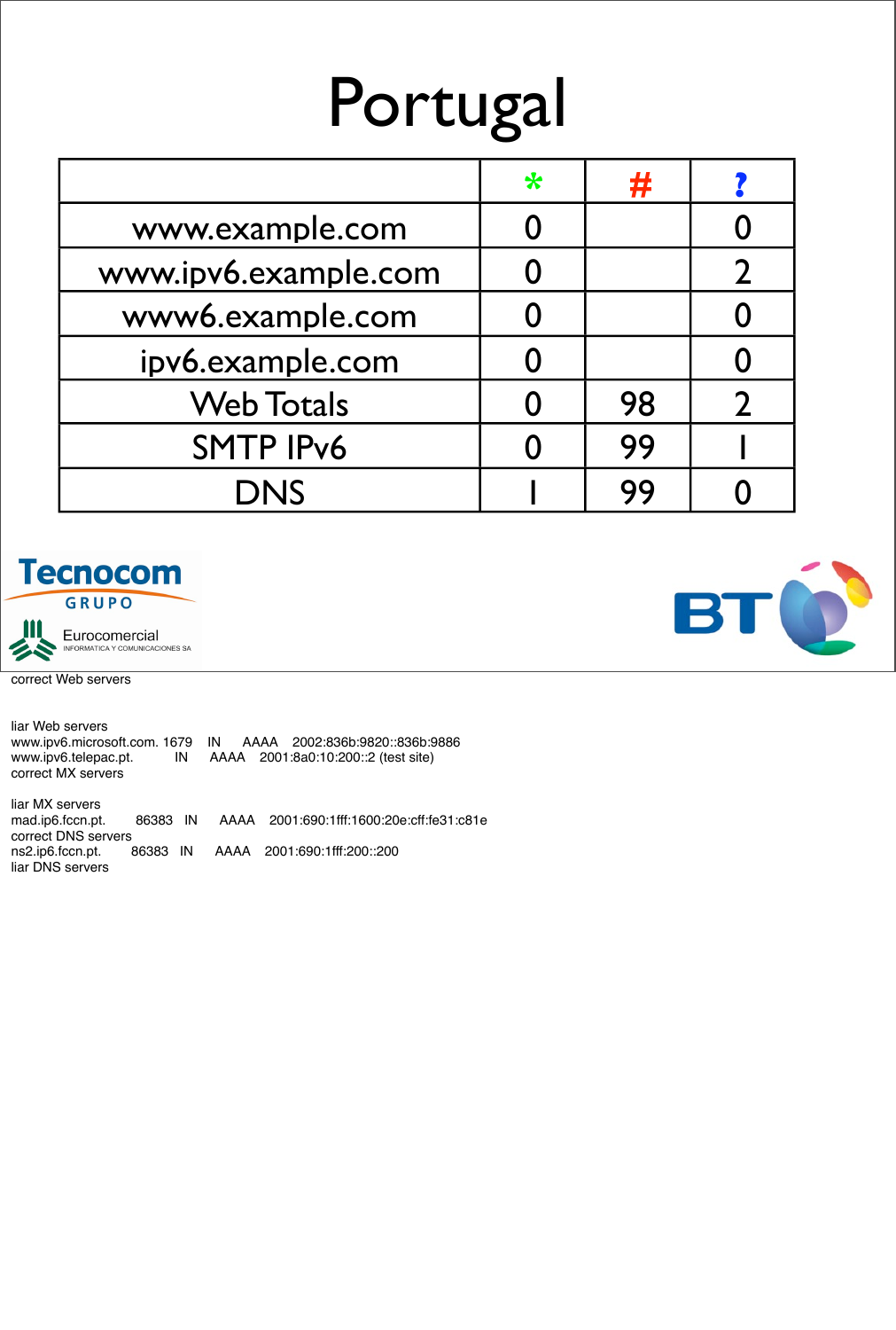## Puerto Rico

|                      | $\ast$ | 井   |  |
|----------------------|--------|-----|--|
| www.example.com      |        |     |  |
| www.ipv6.example.com |        |     |  |
| www6.example.com     |        |     |  |
| ipv6.example.com     |        |     |  |
| <b>Web Totals</b>    |        | 97  |  |
| <b>SMTP IPv6</b>     |        | 100 |  |
| <b>DNS</b>           |        | 100 |  |





correct Web servers

liar Web servers www.ipv6.microsoft.com. 1679 IN AAAA 2002:836b:9820::836b:9886 www.ipv6.noaa.gov. IN AAAA 2001:468:504:4010:2c0:f0ff:fe3e:81ed www.ipv6.upr.edu. 10800 IN AAAA 2001:468:1300::200:e2ff:fe30:b431 correct MX servers

liar MX servers

correct DNS servers

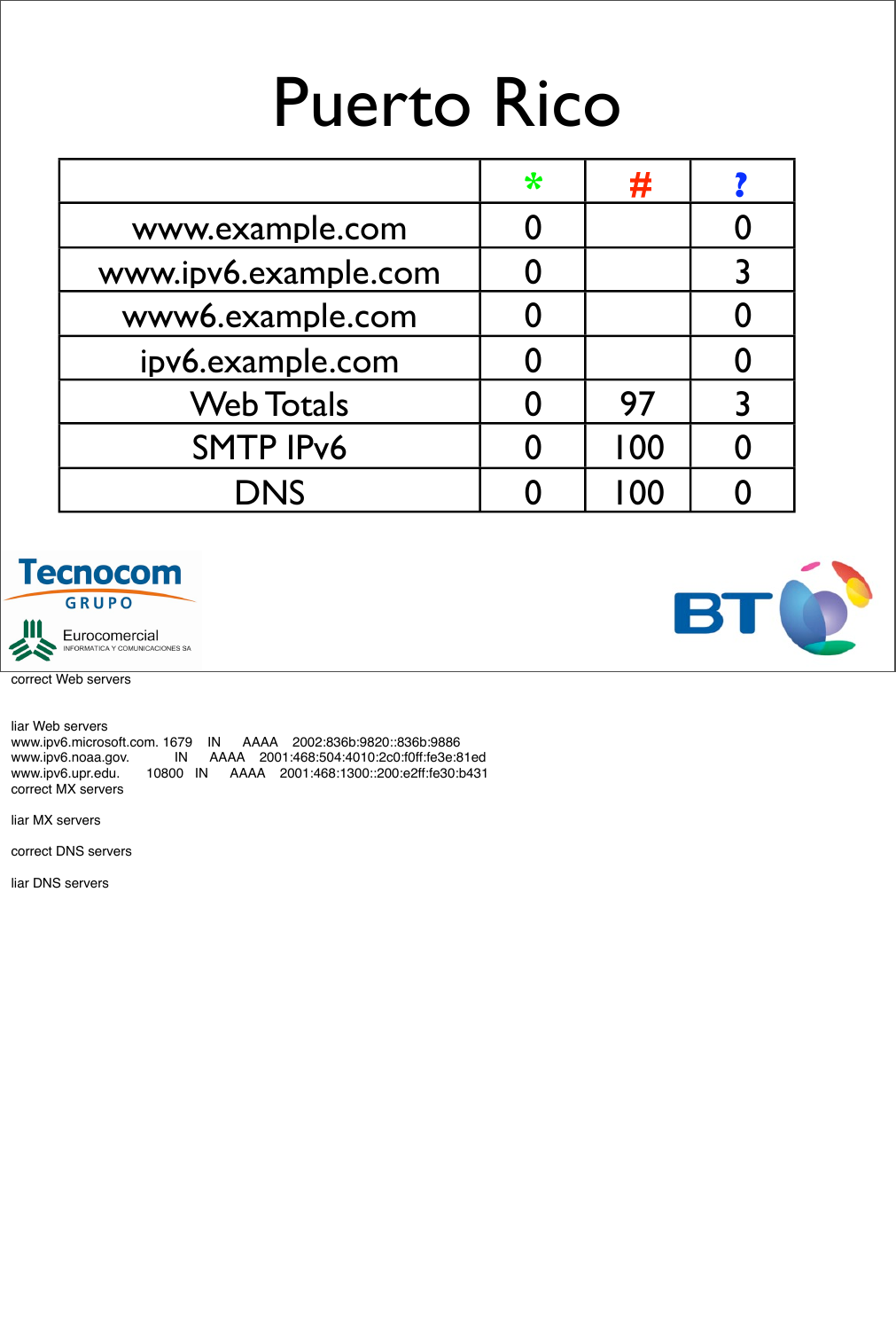#### Qatar

|                      | $\ast$ | 井    |  |
|----------------------|--------|------|--|
| www.example.com      |        |      |  |
| www.ipv6.example.com |        |      |  |
| www6.example.com     |        |      |  |
| ipv6.example.com     |        |      |  |
| <b>Web Totals</b>    | 0      | 99   |  |
| <b>SMTP IPv6</b>     |        | 100  |  |
| <b>DNS</b>           |        | I 00 |  |





correct Web servers

liar Web servers www.ipv6.microsoft.com. 1679 IN AAAA 2002:836b:9820::836b:9886

1 correct MX servers

liar MX servers

correct DNS servers

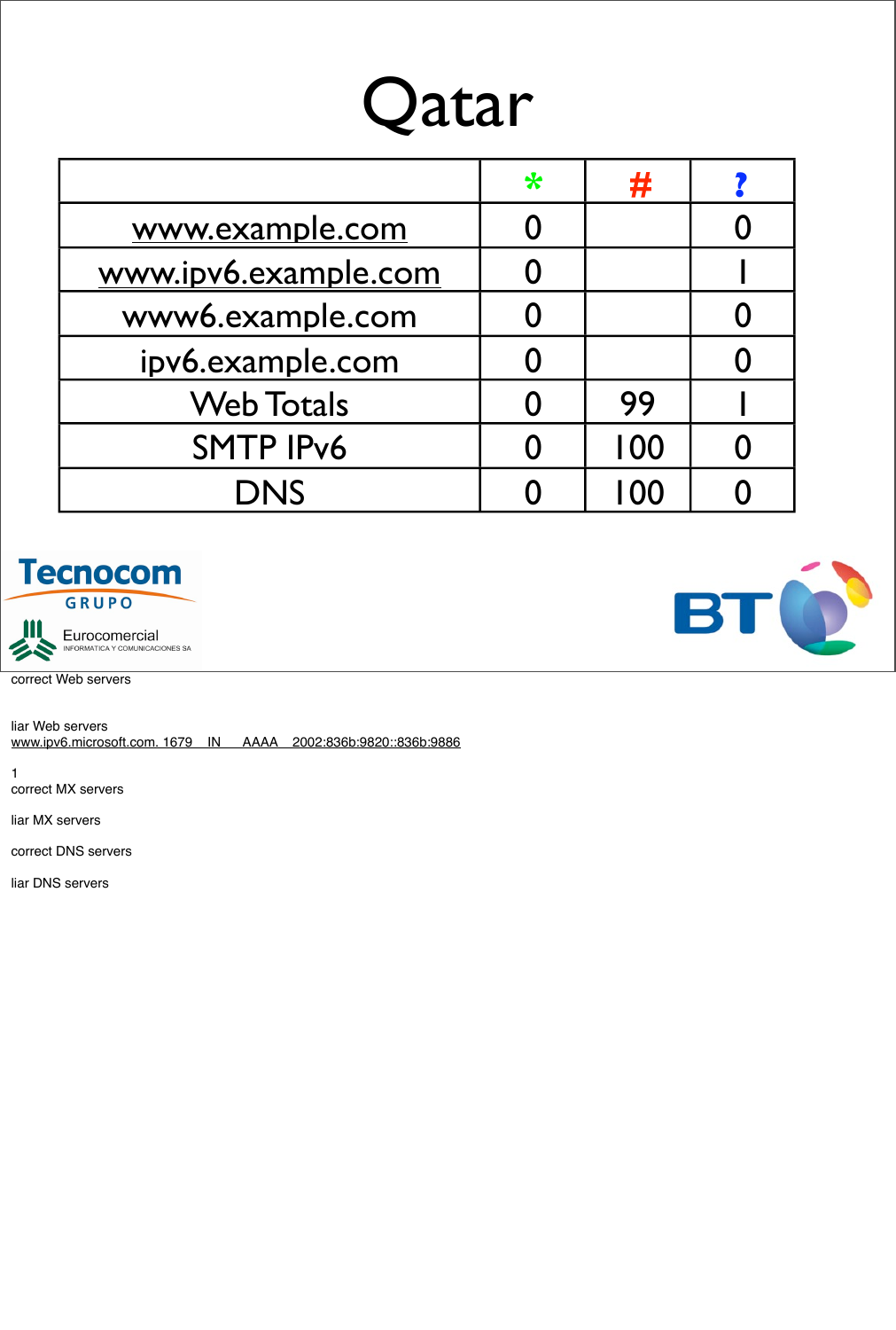#### Romania

|                      | $\ast$ | 开    |  |
|----------------------|--------|------|--|
| www.example.com      |        |      |  |
| www.ipv6.example.com |        |      |  |
| www6.example.com     |        |      |  |
| ipv6.example.com     |        |      |  |
| <b>Web Totals</b>    |        | 99   |  |
| <b>SMTP IPv6</b>     |        | 100  |  |
| <b>DNS</b>           |        | I OO |  |





correct Web servers

liar Web servers www.ipv6.microsoft.com. 1679 IN AAAA 2002:836b:9820::836b:9886

1 correct MX servers

liar MX servers

correct DNS servers

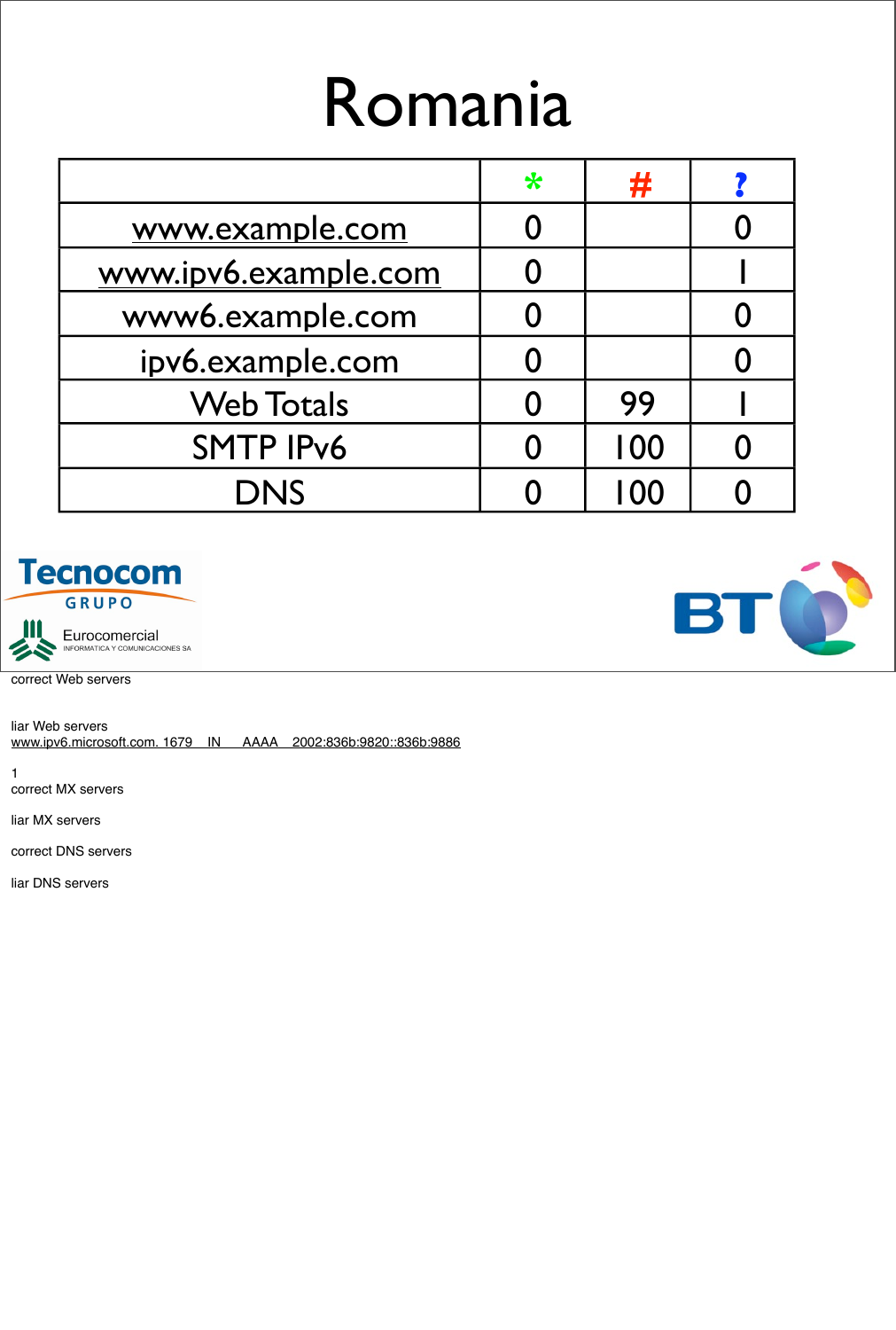#### Russia

|                      | $\ast$ | #    |  |
|----------------------|--------|------|--|
| www.example.com      |        |      |  |
| www.ipv6.example.com |        |      |  |
| www6.example.com     |        |      |  |
| ipv6.example.com     |        |      |  |
| <b>Web Totals</b>    |        | 99   |  |
| <b>SMTP IPv6</b>     |        | 100  |  |
| <b>DNS</b>           |        | I 00 |  |





correct Web servers

liar Web servers www.ipv6.microsoft.com. 1679 IN AAAA 2002:836b:9820::836b:9886

1 correct MX servers

liar MX servers

correct DNS servers

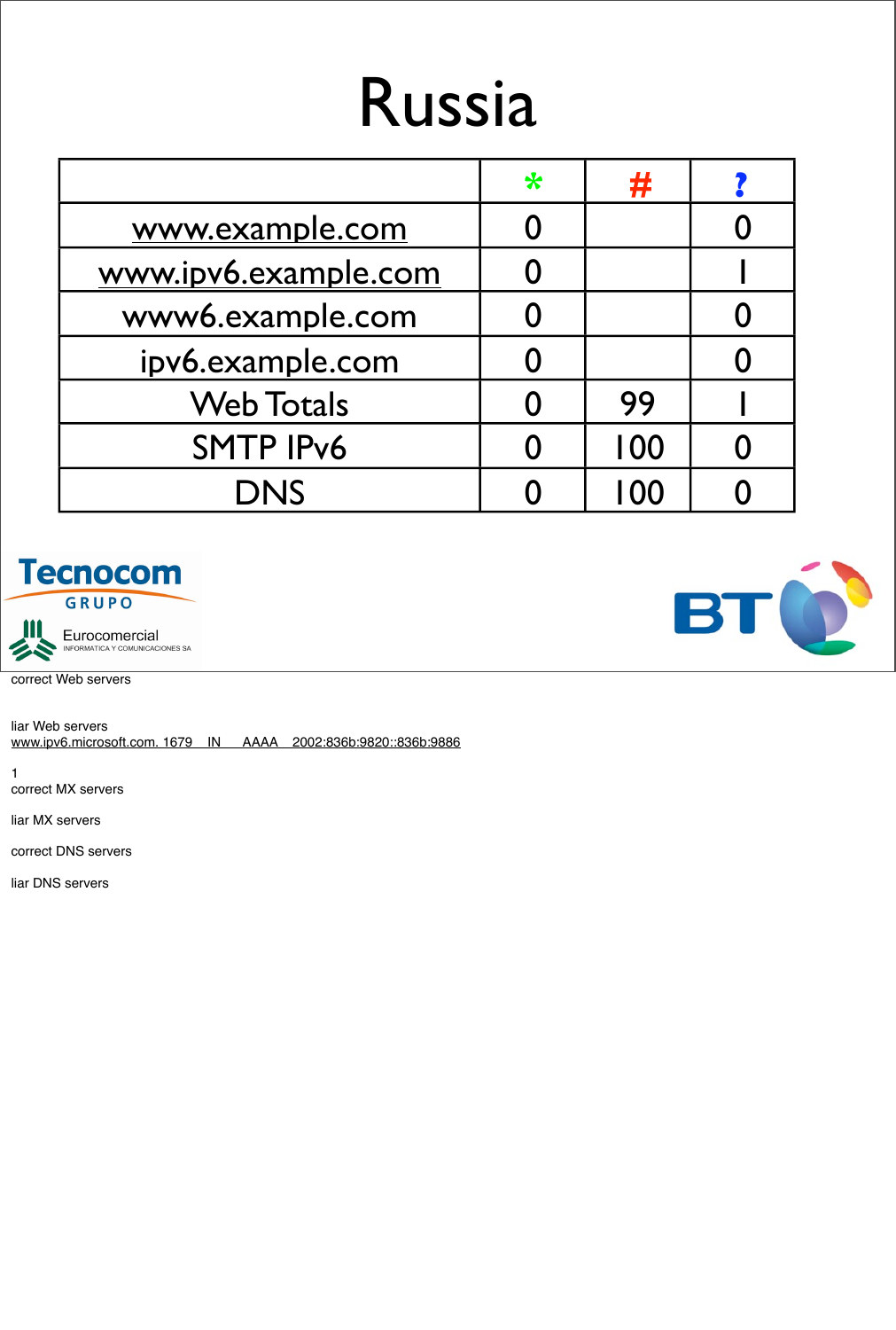## Saudi Arabia

|                      | ₩ | 77   |  |
|----------------------|---|------|--|
| www.example.com      |   |      |  |
| www.ipv6.example.com |   |      |  |
| www6.example.com     |   |      |  |
| ipv6.example.com     |   |      |  |
| <b>Web Totals</b>    |   | 99   |  |
| <b>SMTP IPv6</b>     |   | 100  |  |
| <b>DNS</b>           |   | I 00 |  |





correct Web servers

liar Web servers www.ipv6.microsoft.com. 1679 IN AAAA 2002:836b:9820::836b:9886

1 correct MX servers

liar MX servers

correct DNS servers

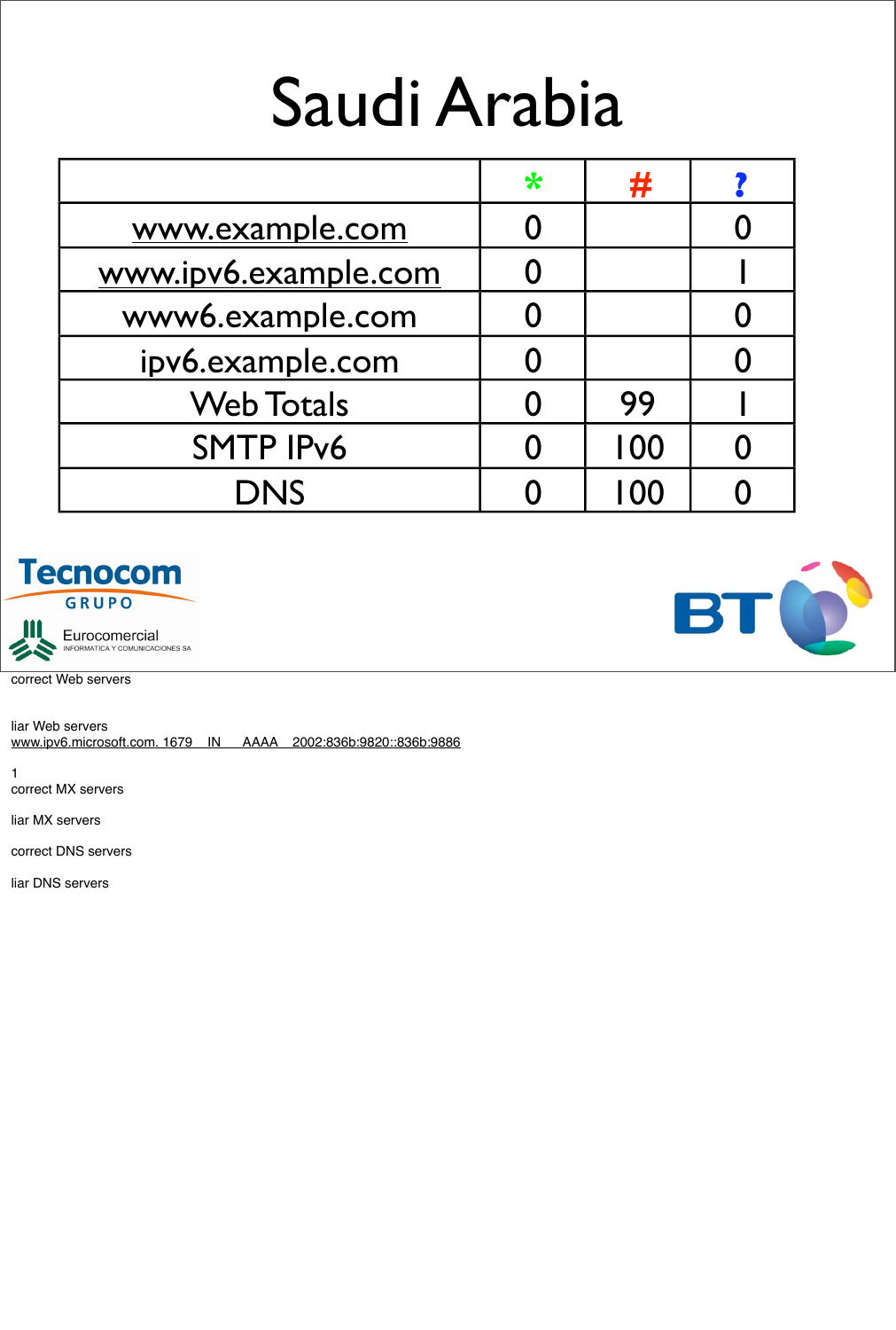# Serbia and Montenegro

|                      | $\ast$ | #    |  |
|----------------------|--------|------|--|
| www.example.com      |        |      |  |
| www.ipv6.example.com |        |      |  |
| www6.example.com     |        |      |  |
| ipv6.example.com     |        |      |  |
| <b>Web Totals</b>    |        | 99   |  |
| <b>SMTP IPv6</b>     |        | 100  |  |
| <b>DNS</b>           |        | I 00 |  |





correct Web servers

liar Web servers www.ipv6.microsoft.com. 1679 IN AAAA 2002:836b:9820::836b:9886

1 correct MX servers

liar MX servers

correct DNS servers

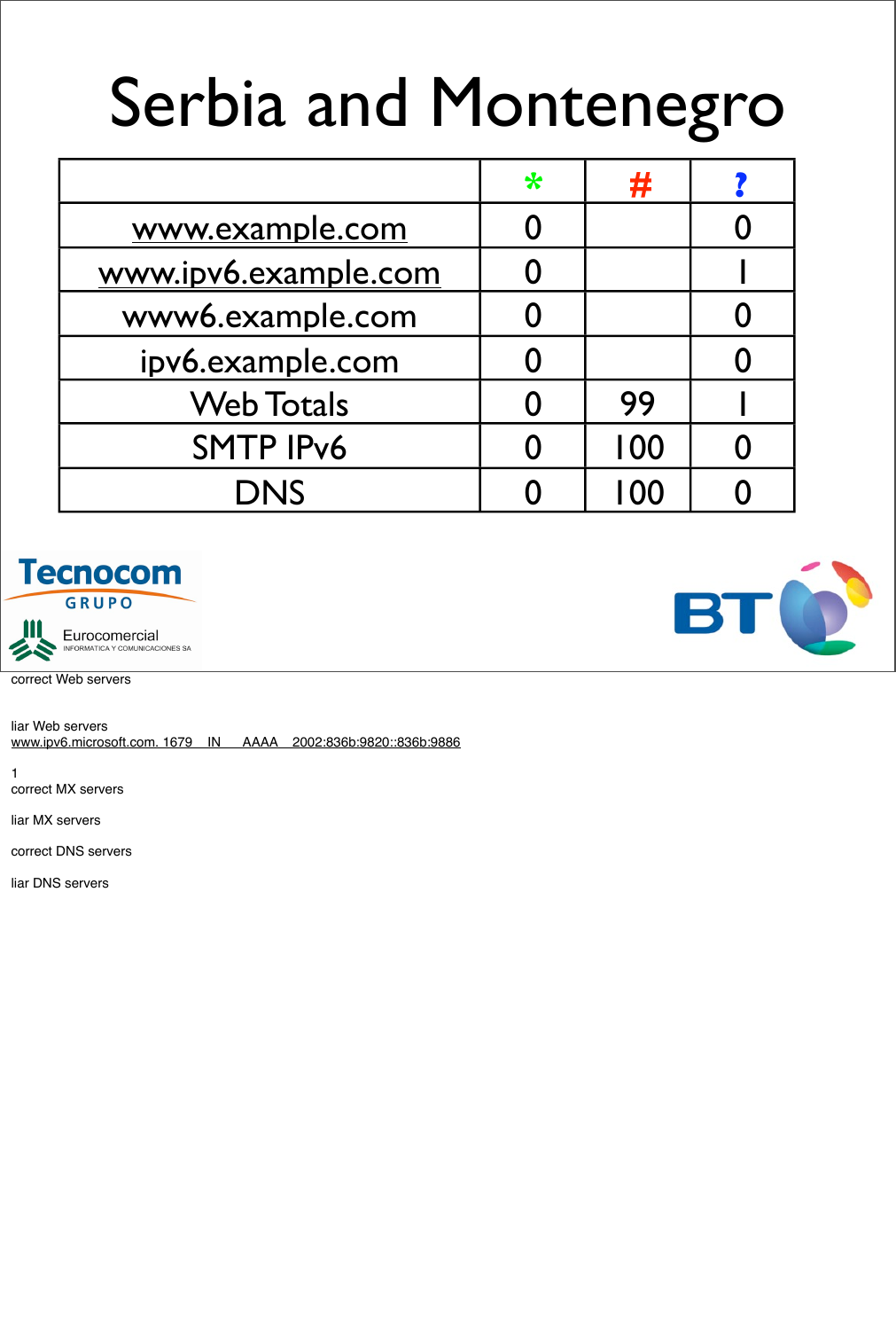## Singapore

|                      | ₩ | #    |  |
|----------------------|---|------|--|
| www.example.com      | 0 |      |  |
| www.ipv6.example.com |   |      |  |
| www6.example.com     |   |      |  |
| ipv6.example.com     | 0 |      |  |
| <b>Web Totals</b>    | 0 | 99   |  |
| <b>SMTP IPv6</b>     |   | 100  |  |
| <b>DNS</b>           |   | I 00 |  |





correct Web servers

liar Web servers www.ipv6.microsoft.com. 1679 IN AAAA 2002:836b:9820::836b:9886

1 correct MX servers

liar MX servers

correct DNS servers

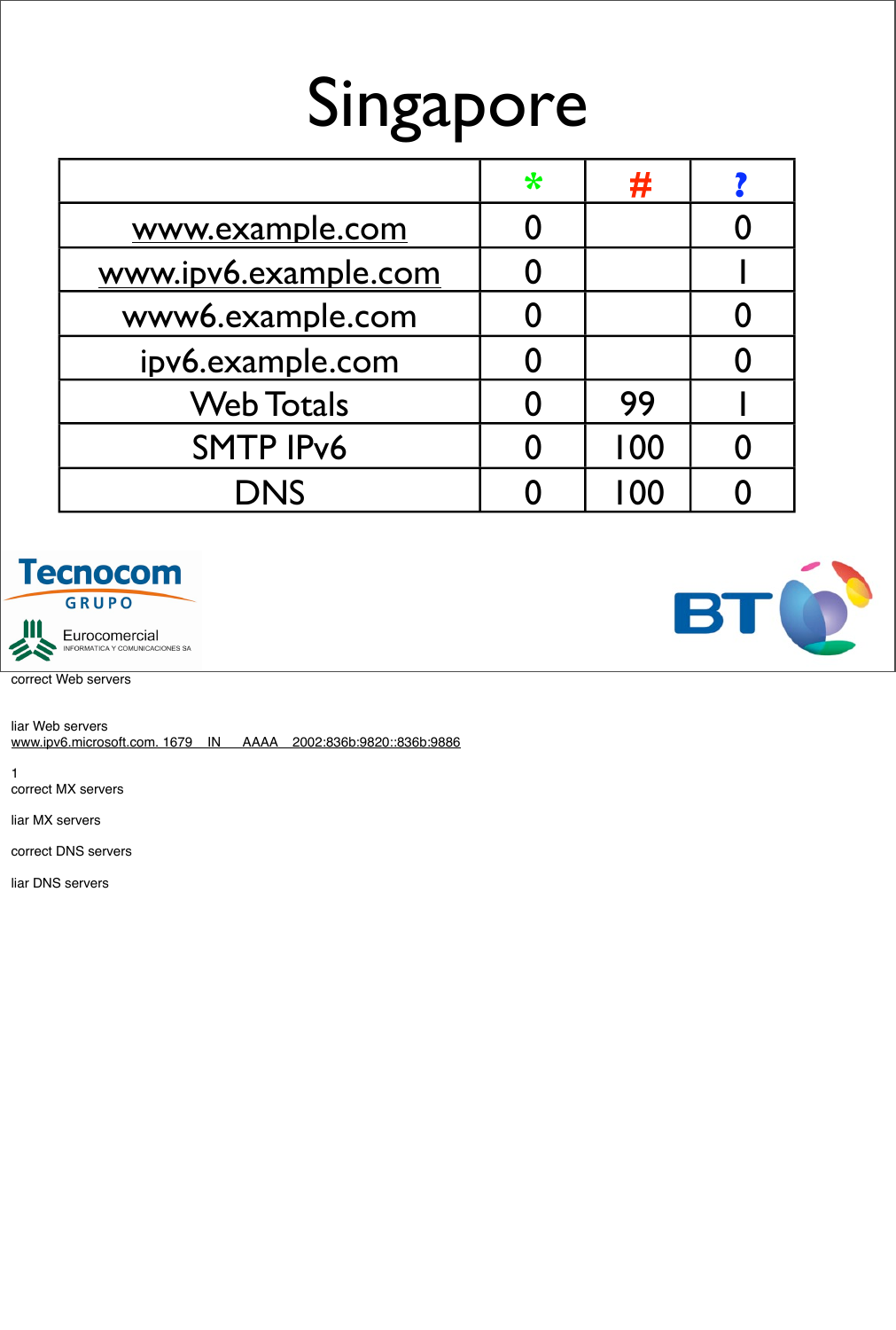#### Slovakia

|                      | $\ast$ | Ŧ    |  |
|----------------------|--------|------|--|
| www.example.com      |        |      |  |
| www.ipv6.example.com |        |      |  |
| www6.example.com     |        |      |  |
| ipv6.example.com     |        |      |  |
| <b>Web Totals</b>    |        | 99   |  |
| <b>SMTP IPv6</b>     |        | 100  |  |
| <b>DNS</b>           |        | I OO |  |





correct Web servers

liar Web servers www.ipv6.microsoft.com. 1679 IN AAAA 2002:836b:9820::836b:9886

1 correct MX servers

liar MX servers

correct DNS servers

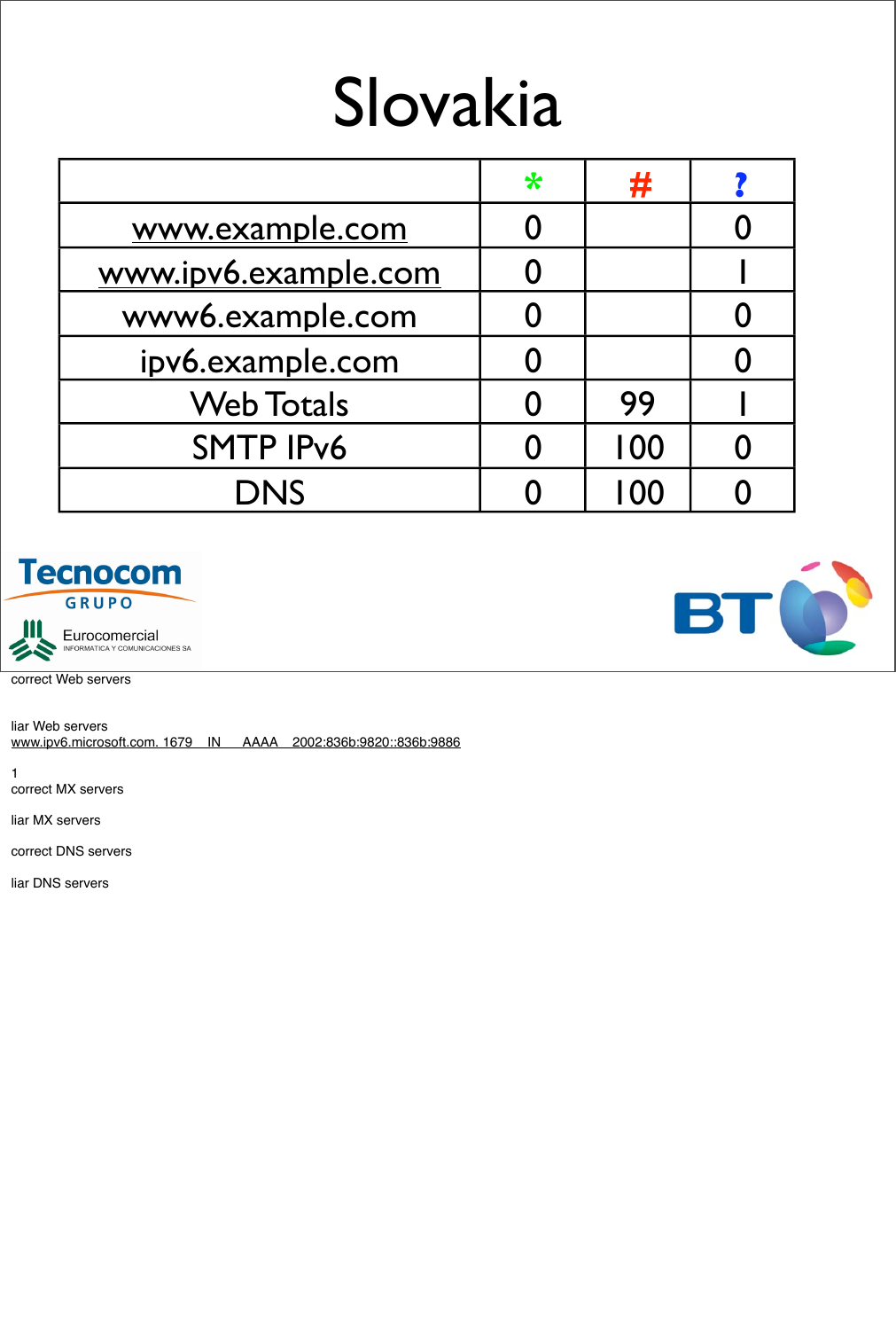#### Slovenia

|                      | $\ast$ | 开    |  |
|----------------------|--------|------|--|
| www.example.com      |        |      |  |
| www.ipv6.example.com |        |      |  |
| www6.example.com     |        |      |  |
| ipv6.example.com     |        |      |  |
| <b>Web Totals</b>    |        | 99   |  |
| <b>SMTP IPv6</b>     |        | 100  |  |
| <b>DNS</b>           |        | I OO |  |





correct Web servers

liar Web servers www.ipv6.microsoft.com. 1679 IN AAAA 2002:836b:9820::836b:9886

1 correct MX servers

liar MX servers

correct DNS servers

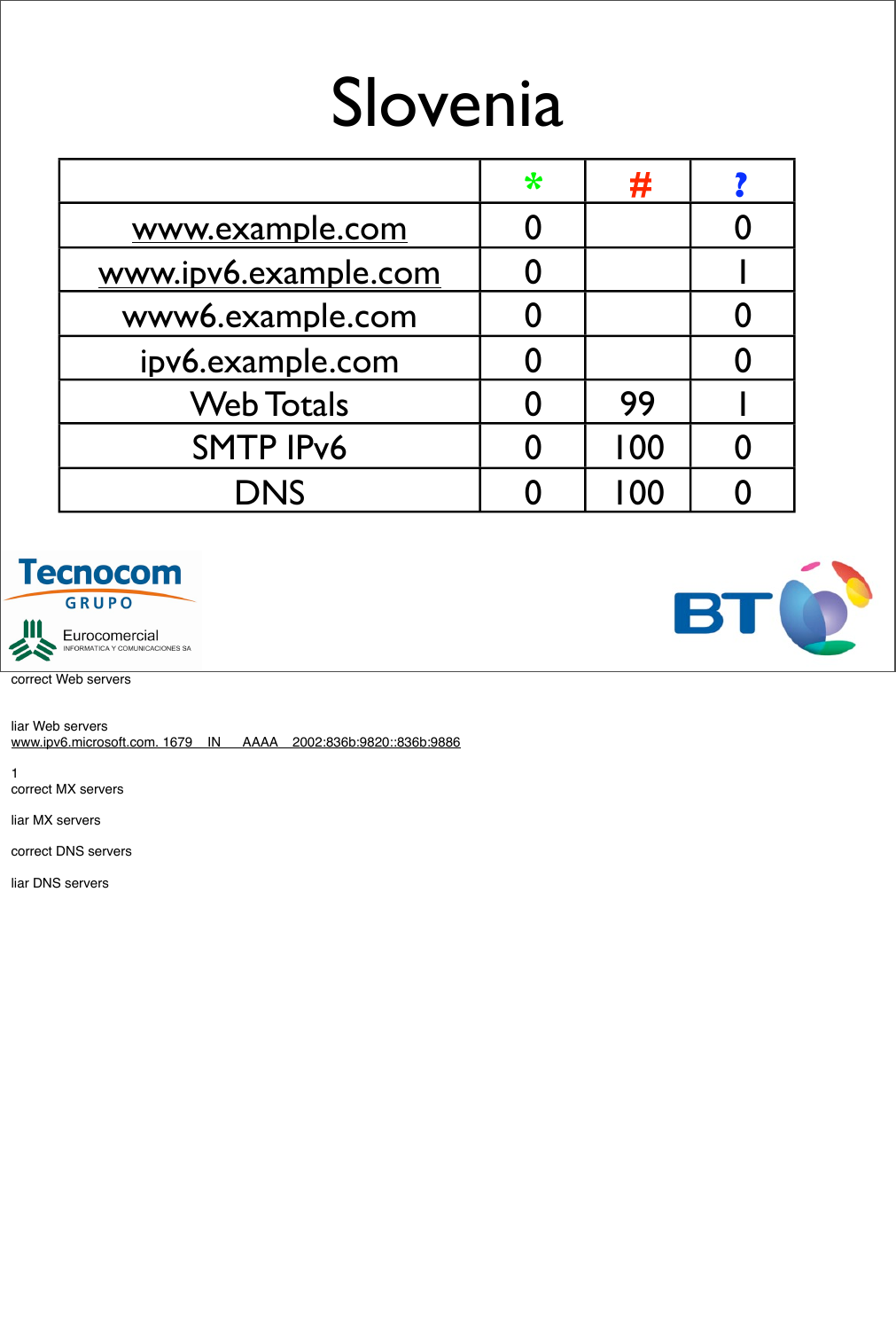## South Africa

|                      | $\ast$ | 并   |  |
|----------------------|--------|-----|--|
| www.example.com      |        |     |  |
| www.ipv6.example.com |        |     |  |
| www6.example.com     |        |     |  |
| ipv6.example.com     |        |     |  |
| <b>Web Totals</b>    |        | 98  |  |
| <b>SMTP IPv6</b>     |        | 100 |  |
| <b>DNS</b>           |        | 100 |  |





correct Web servers

liar Web servers www.ipv6.microsoft.com. 1679 IN AAAA 2002:836b:9820::836b:9886 www.ipv6.za.net. IN AAAA 2001:a88:0:fffe::15 correct MX servers

liar MX servers

correct DNS servers

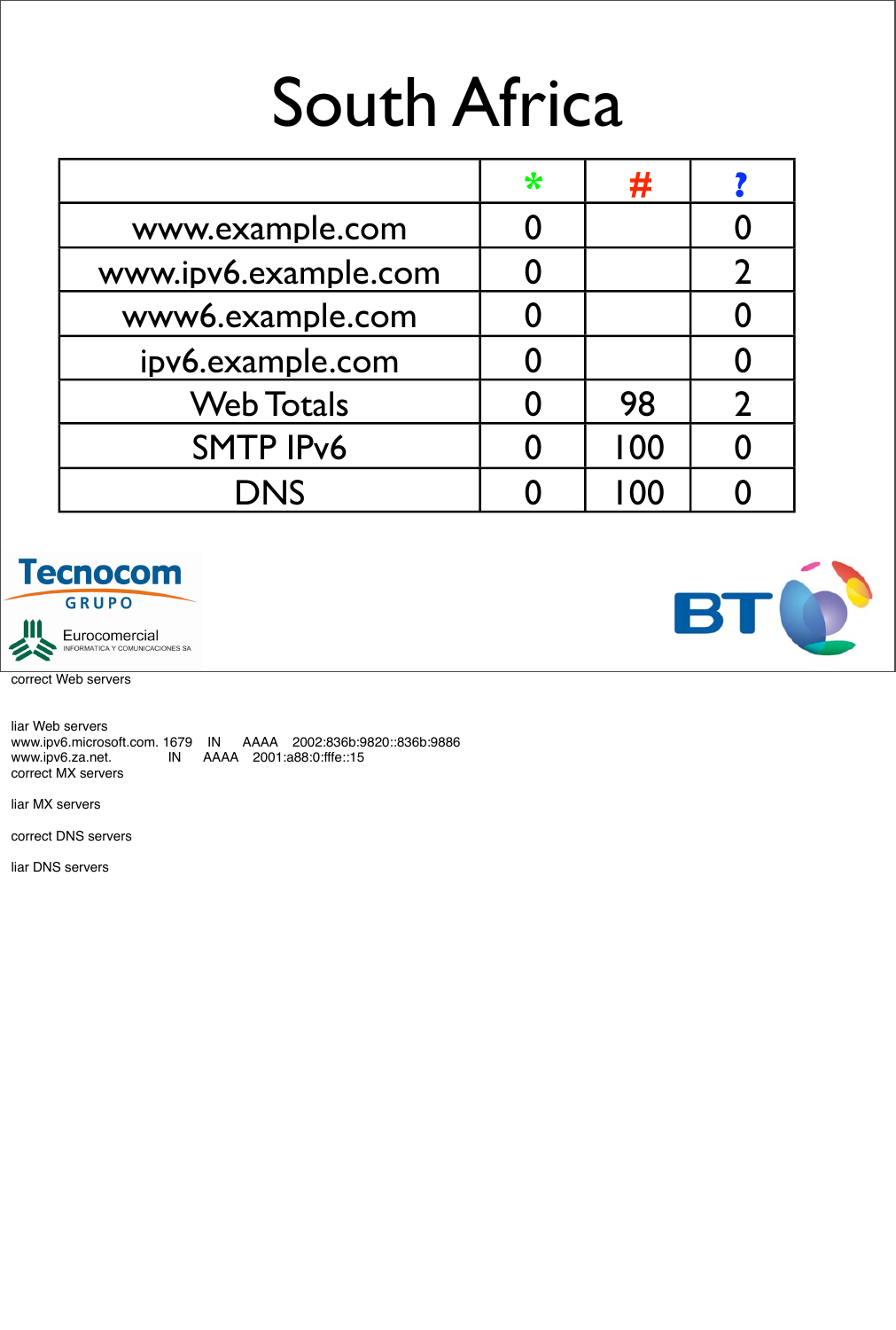## South Korea

|                      | $\ast$ | 井   |  |
|----------------------|--------|-----|--|
| www.example.com      |        |     |  |
| www.ipv6.example.com |        |     |  |
| www6.example.com     |        |     |  |
| ipv6.example.com     |        |     |  |
| <b>Web Totals</b>    |        | 98  |  |
| <b>SMTP IPv6</b>     |        | 100 |  |
| <b>DNS</b>           |        | 100 |  |





Eurocomercial<br>INFORMATICA Y COMUNICACIONES SA

correct Web servers

ipv6.paran.com. IN AAAA 2001:220:1034::500

liar Web servers www.ipv6.microsoft.com. 1679 IN AAAA 2002:836b:9820::836b:9886

correct MX servers

liar MX servers

correct DNS servers

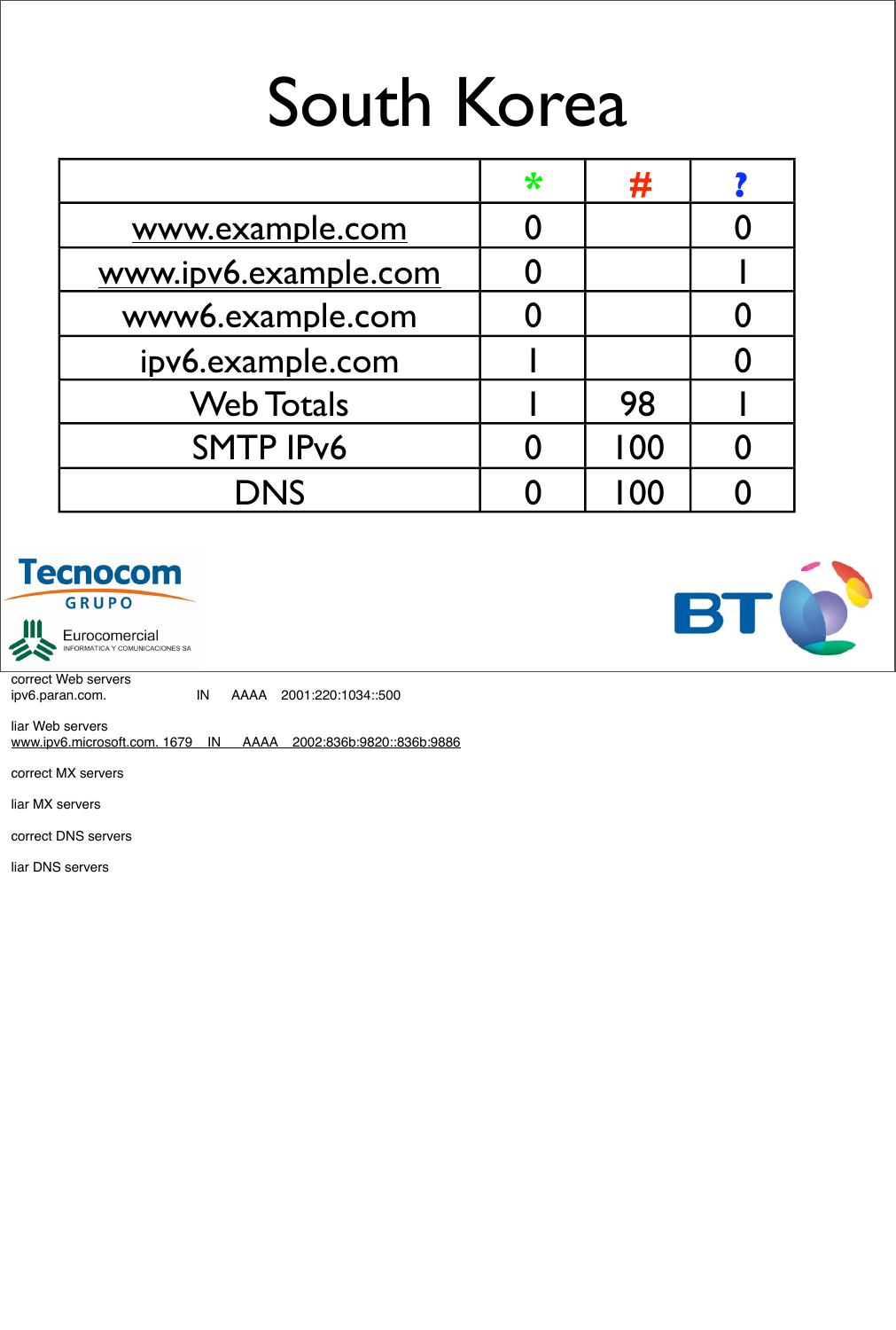# Spain

|                      | $\ast$ | #   |  |
|----------------------|--------|-----|--|
| www.example.com      |        |     |  |
| www.ipv6.example.com |        |     |  |
| www6.example.com     |        |     |  |
| ipv6.example.com     |        |     |  |
| <b>Web Totals</b>    |        | 98  |  |
| <b>SMTP IPv6</b>     |        | 100 |  |
| <b>DNS</b>           |        | 100 |  |
|                      |        |     |  |





Eurocomercial<br>INFORMATICA Y COMUNICACIONES SA

correct Web servers www.ipv6.elmundo.es. IN AAAA 2001:450:9:10::115

liar Web servers www.ipv6.microsoft.com. 1679 IN AAAA 2002:836b:9820::836b:9886

correct MX servers

liar MX servers

correct DNS servers

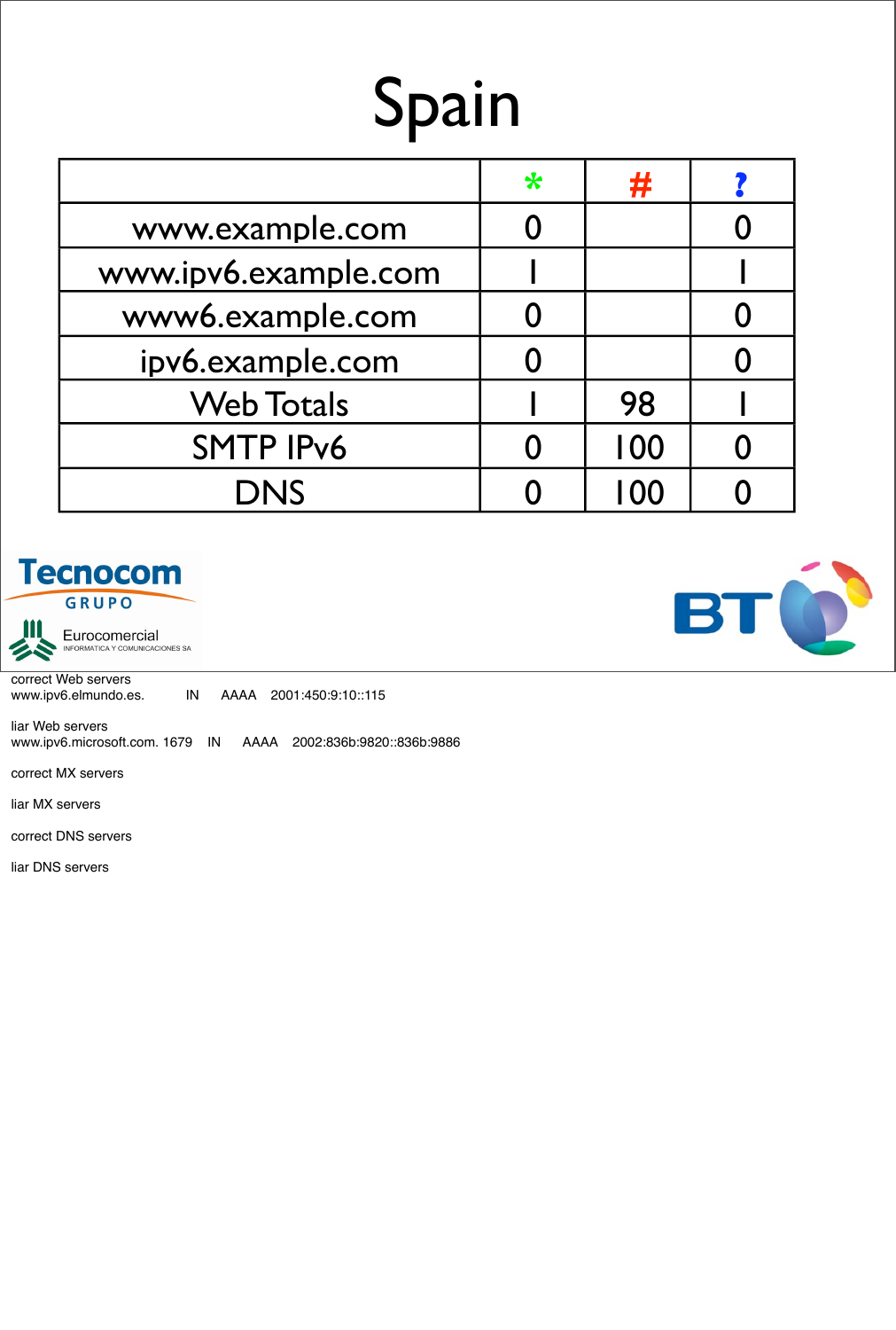## Sudan

|                      | $\ast$ | #    |  |
|----------------------|--------|------|--|
| www.example.com      |        |      |  |
| www.ipv6.example.com |        |      |  |
| www6.example.com     |        |      |  |
| ipv6.example.com     |        |      |  |
| <b>Web Totals</b>    |        | 99   |  |
| <b>SMTP IPv6</b>     |        | 100  |  |
| <b>DNS</b>           |        | I 00 |  |





correct Web servers

liar Web servers www.ipv6.microsoft.com. 1679 IN AAAA 2002:836b:9820::836b:9886

correct MX servers

liar MX servers

correct DNS servers

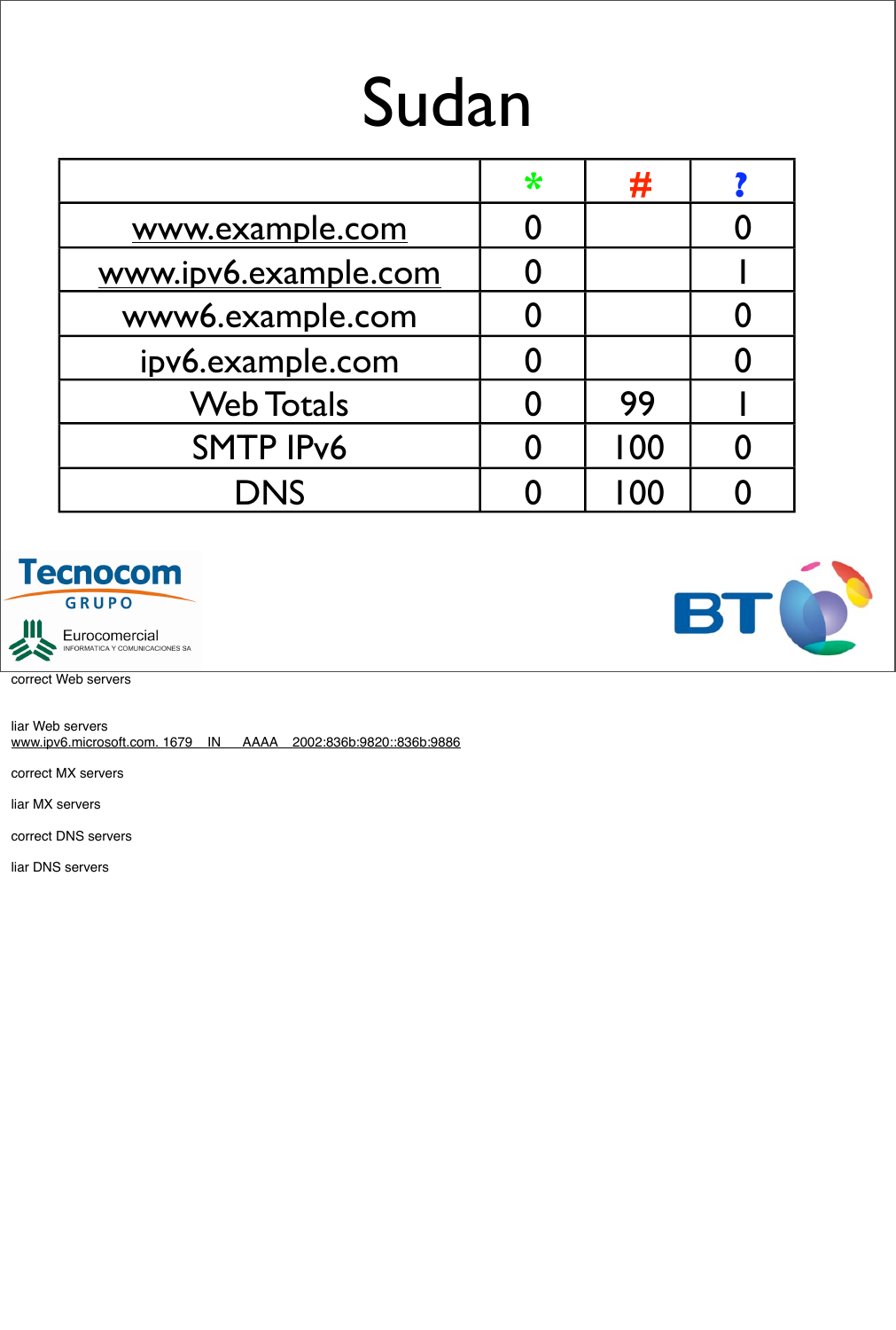#### Sweden

|                      | $\ast$ | 开    |  |
|----------------------|--------|------|--|
| www.example.com      |        |      |  |
| www.ipv6.example.com |        |      |  |
| www6.example.com     |        |      |  |
| ipv6.example.com     |        |      |  |
| <b>Web Totals</b>    |        | 99   |  |
| <b>SMTP IPv6</b>     |        | 100  |  |
| <b>DNS</b>           |        | I 00 |  |





correct Web servers

liar Web servers www.ipv6.microsoft.com. 1679 IN AAAA 2002:836b:9820::836b:9886

correct MX servers

liar MX servers

correct DNS servers

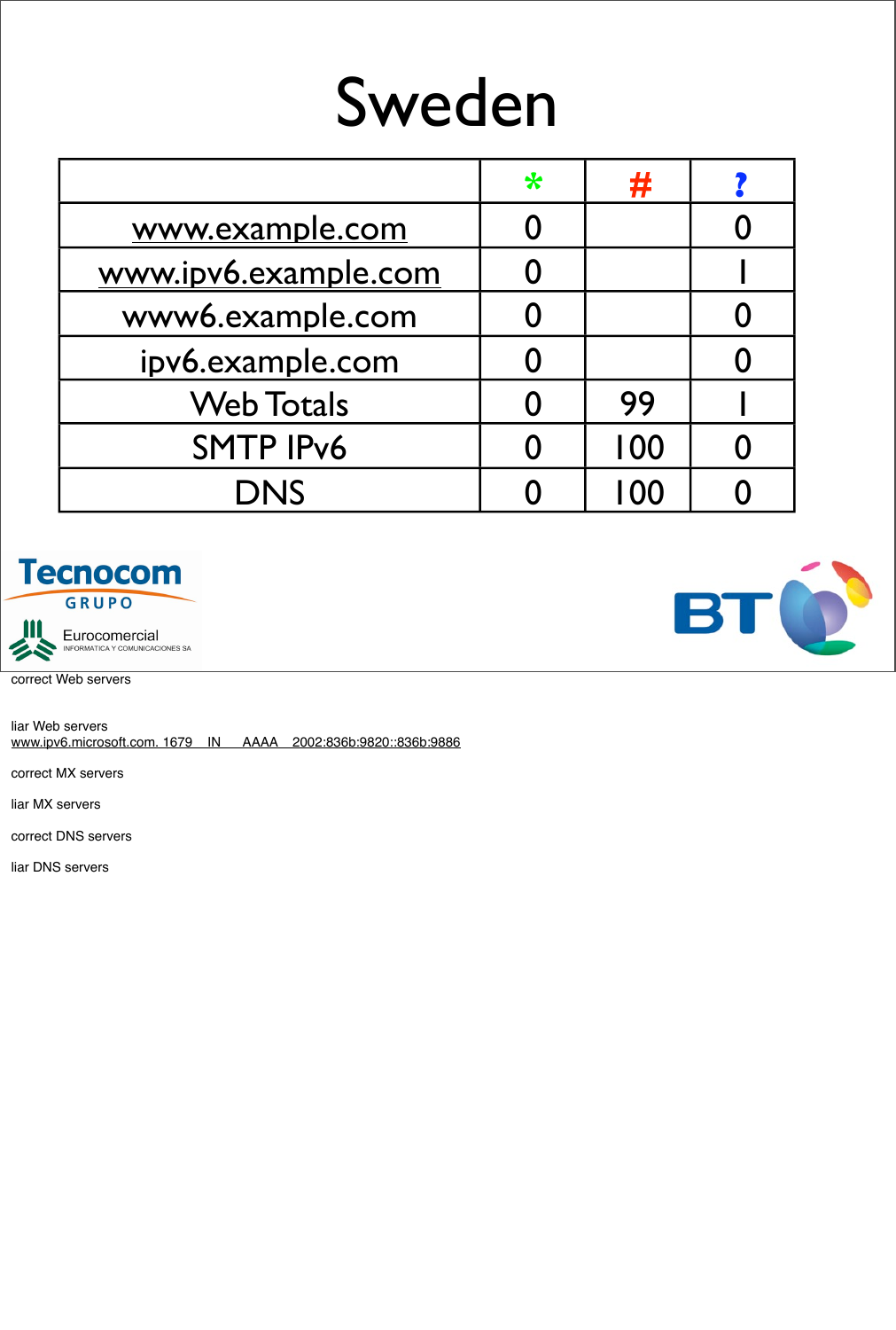#### Switzerland

|                      | $\ast$ | #    |  |
|----------------------|--------|------|--|
| www.example.com      |        |      |  |
| www.ipv6.example.com |        |      |  |
| www6.example.com     |        |      |  |
| ipv6.example.com     |        |      |  |
| <b>Web Totals</b>    |        | 98   |  |
| <b>SMTP IPv6</b>     |        | 100  |  |
| <b>DNS</b>           |        | I 00 |  |





Eurocomercial<br>INFORMATICA Y COMUNICACIONES SA

correct Web servers www.ipv6.t-online.de. 86400 IN AAAA 2003:2:0:f302::1:2

liar Web servers www.ipv6.microsoft.com. 1679 IN AAAA 2002:836b:9820::836b:9886

correct MX servers

liar MX servers

correct DNS servers

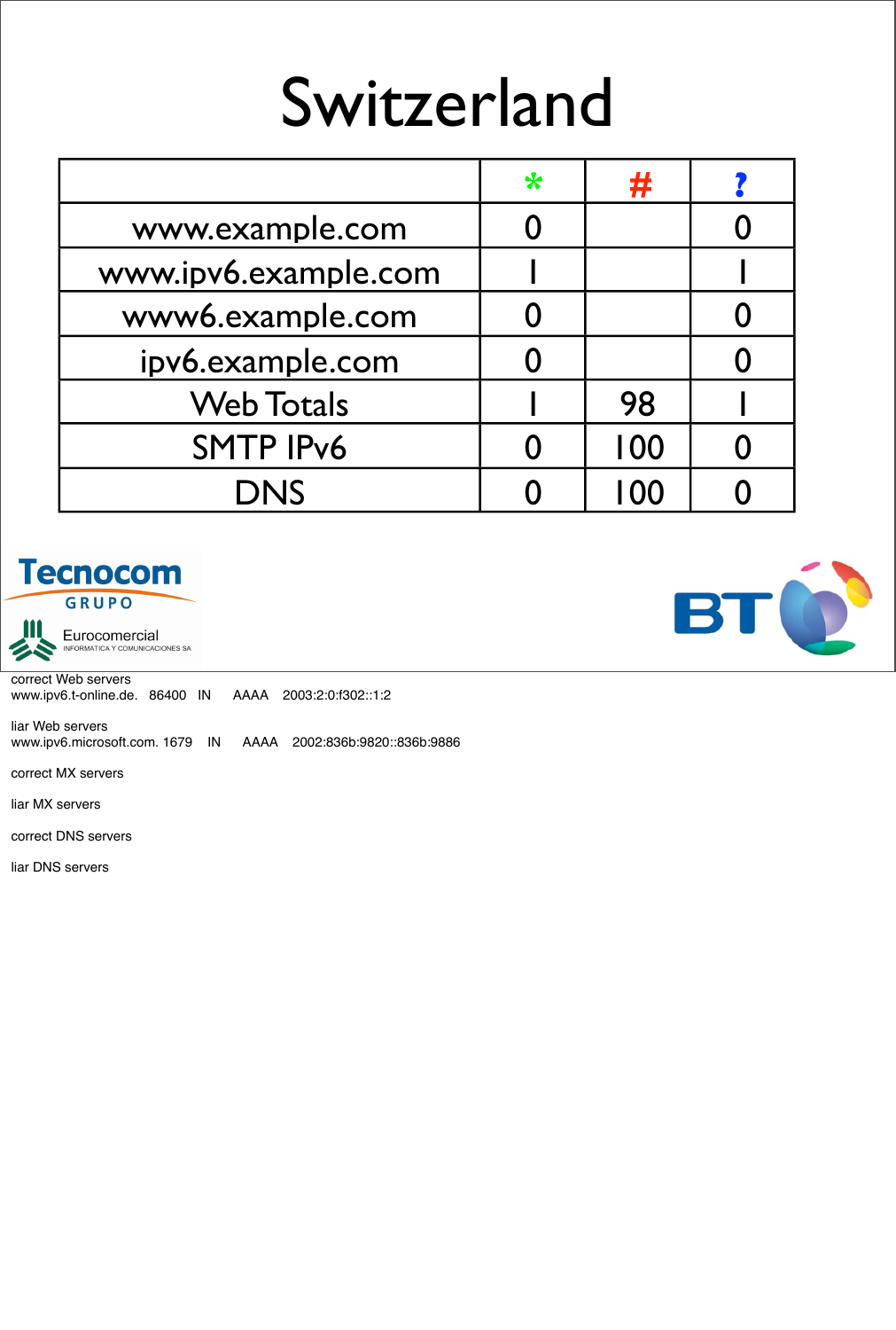# Syrian Arab Republic

|                      | $\ast$ | #   |  |
|----------------------|--------|-----|--|
| www.example.com      |        |     |  |
| www.ipv6.example.com |        |     |  |
| www6.example.com     |        |     |  |
| ipv6.example.com     |        |     |  |
| <b>Web Totals</b>    |        | 99  |  |
| <b>SMTP IPv6</b>     |        | 100 |  |
| <b>DNS</b>           |        | 00  |  |





correct Web servers

liar Web servers www.ipv6.microsoft.com. 1679 IN AAAA 2002:836b:9820::836b:9886

correct MX servers

liar MX servers

correct DNS servers

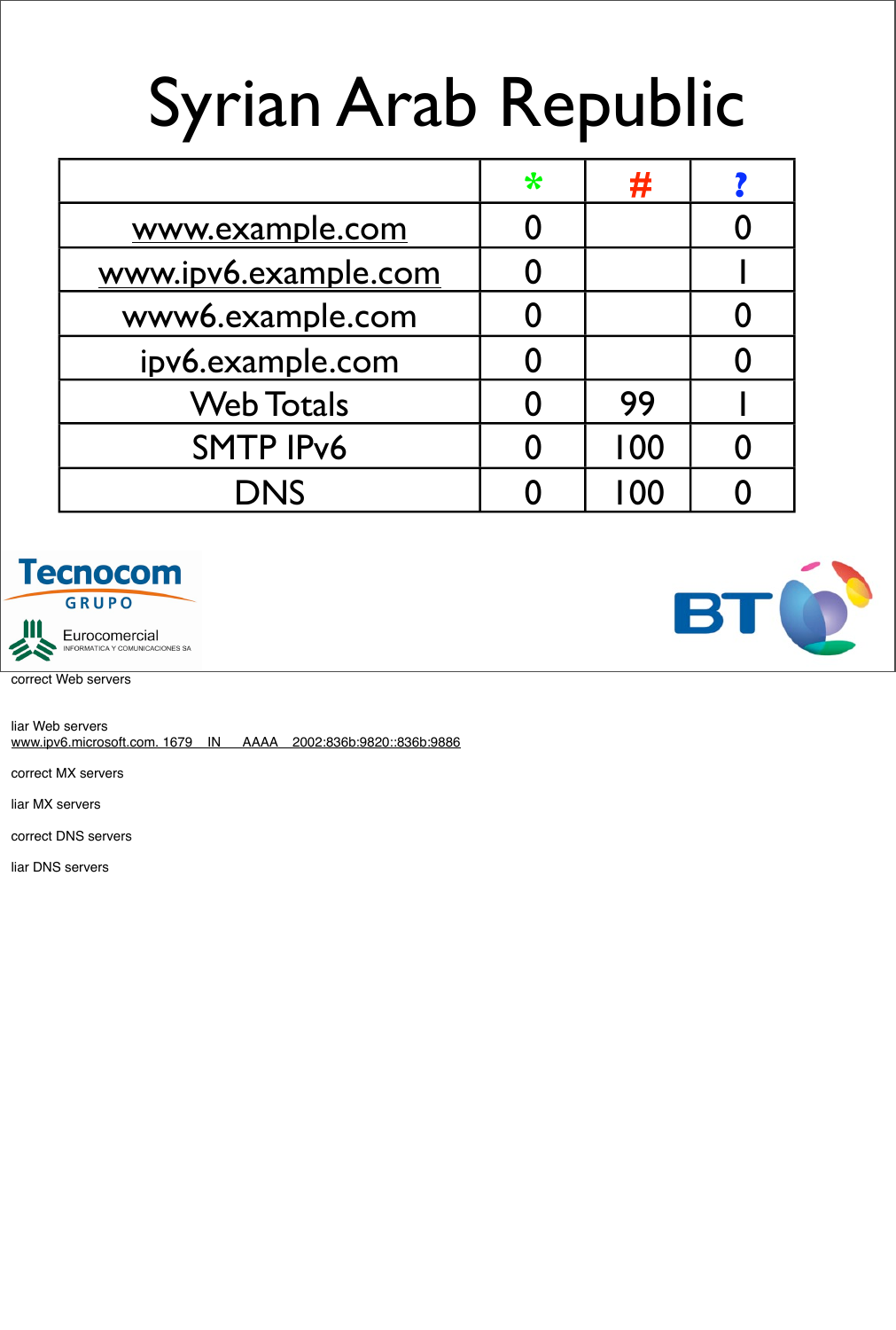#### Taiwan

|                      | $\ast$ | #    |  |
|----------------------|--------|------|--|
| www.example.com      |        |      |  |
| www.ipv6.example.com |        |      |  |
| www6.example.com     |        |      |  |
| ipv6.example.com     |        |      |  |
| <b>Web Totals</b>    |        | 97   |  |
| <b>SMTP IPv6</b>     |        | 100  |  |
| <b>DNS</b>           |        | I 00 |  |





correct Web servers

liar Web servers www.ipv6.microsoft.com. 1679 IN AAAA 2002:836b:9820::836b:9886 www.ipv6.hinet.net. 3600 IN AAAA 2001:238::2 (test site) www.ipv6.ntu.edu.tw. IN AAAA 2001:e10:800:3::83 (test site) correct MX servers

liar MX servers

correct DNS servers

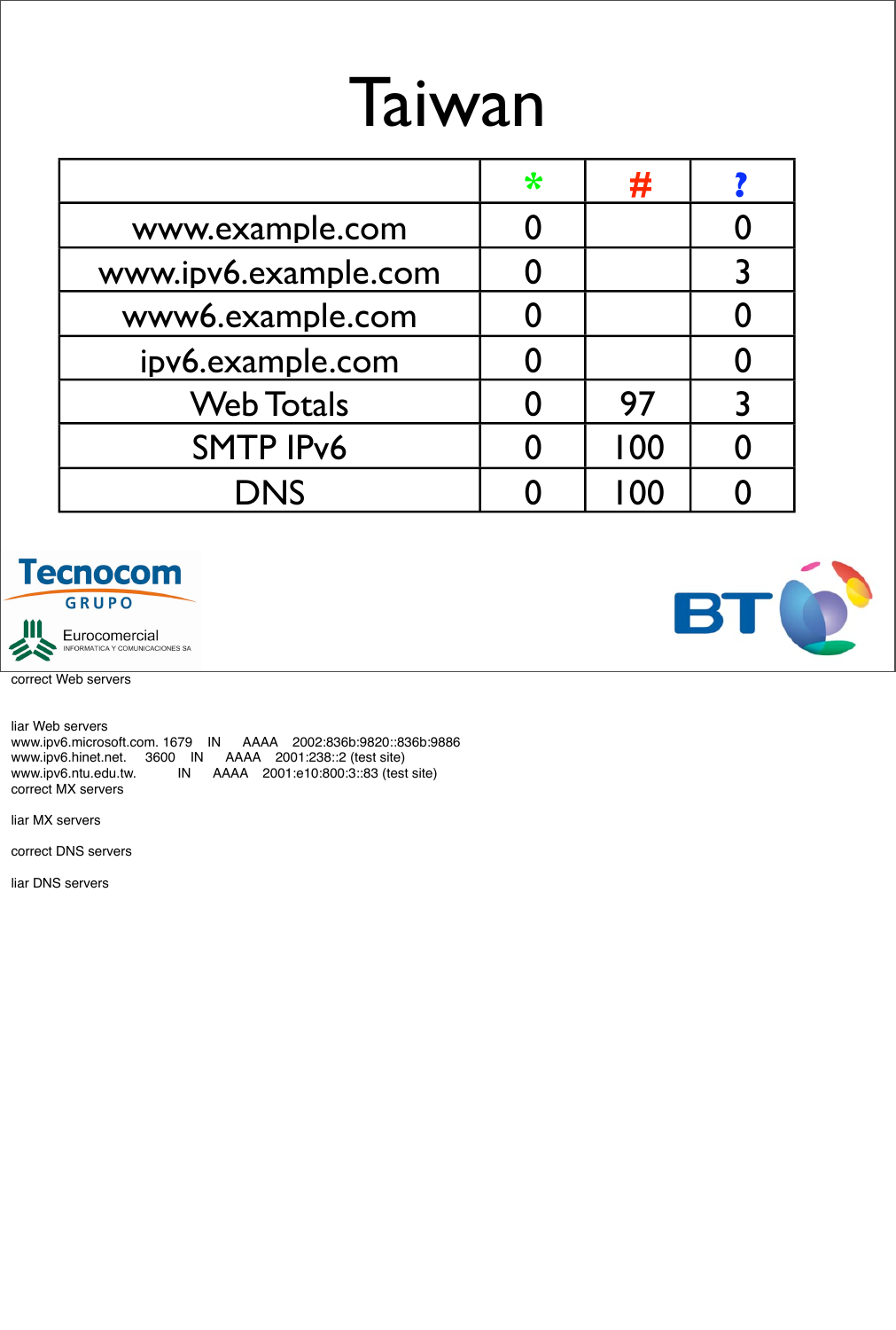# **Turkey**

|                      | $\ast$ | #    |  |
|----------------------|--------|------|--|
| www.example.com      |        |      |  |
| www.ipv6.example.com |        |      |  |
| www6.example.com     |        |      |  |
| ipv6.example.com     |        |      |  |
| <b>Web Totals</b>    |        | 99   |  |
| <b>SMTP IPv6</b>     |        | 100  |  |
| <b>DNS</b>           |        | I 00 |  |





correct Web servers

liar Web servers www.ipv6.microsoft.com. 1679 IN AAAA 2002:836b:9820::836b:9886

correct MX servers

liar MX servers

correct DNS servers

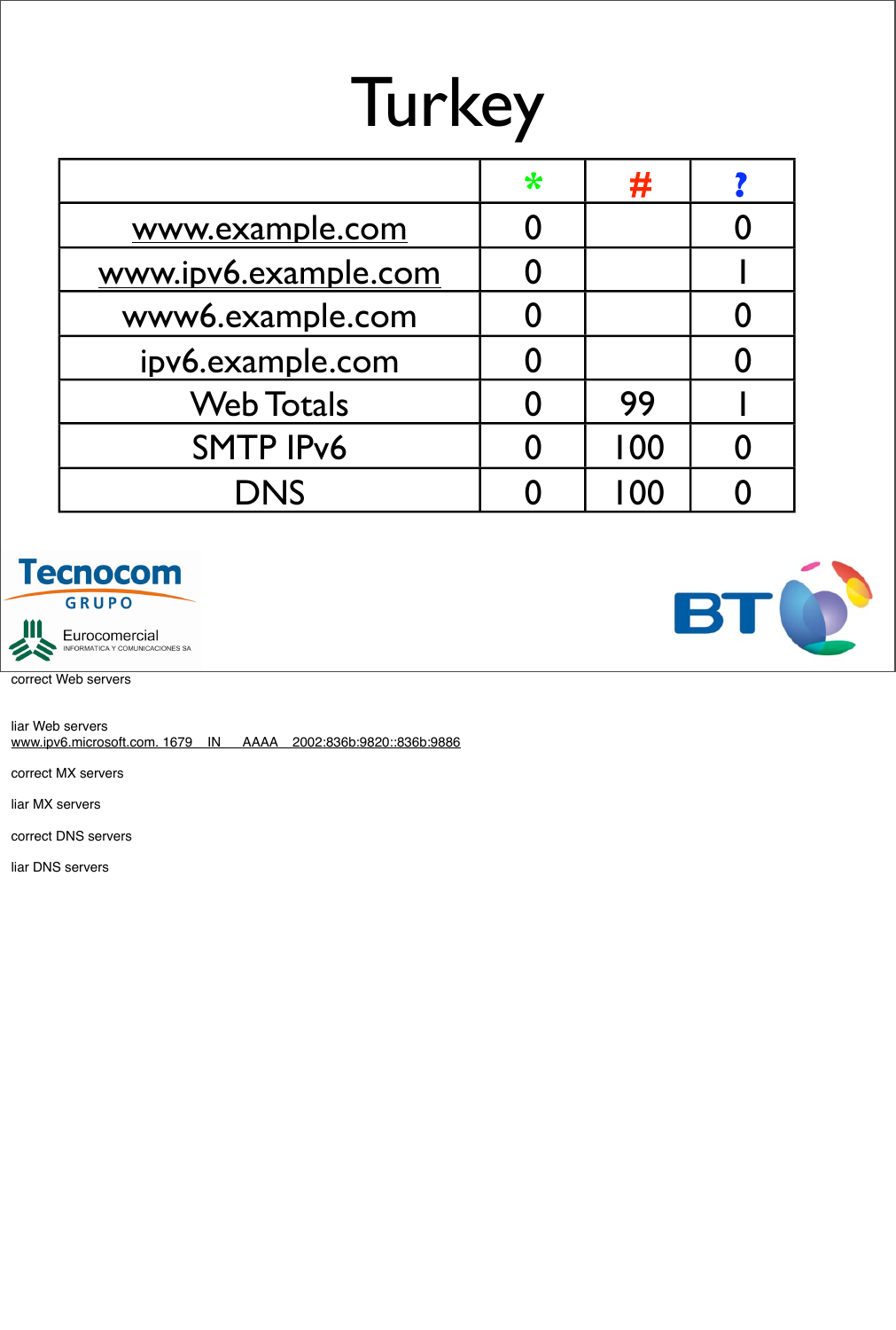## Ukraine

|                      | $\ast$ | #    |  |
|----------------------|--------|------|--|
| www.example.com      |        |      |  |
| www.ipv6.example.com |        |      |  |
| www6.example.com     |        |      |  |
| ipv6.example.com     |        |      |  |
| <b>Web Totals</b>    |        | 99   |  |
| <b>SMTP IPv6</b>     |        | 100  |  |
| <b>DNS</b>           |        | I 00 |  |





correct Web servers

liar Web servers www.ipv6.microsoft.com. 1679 IN AAAA 2002:836b:9820::836b:9886

correct MX servers

liar MX servers

correct DNS servers

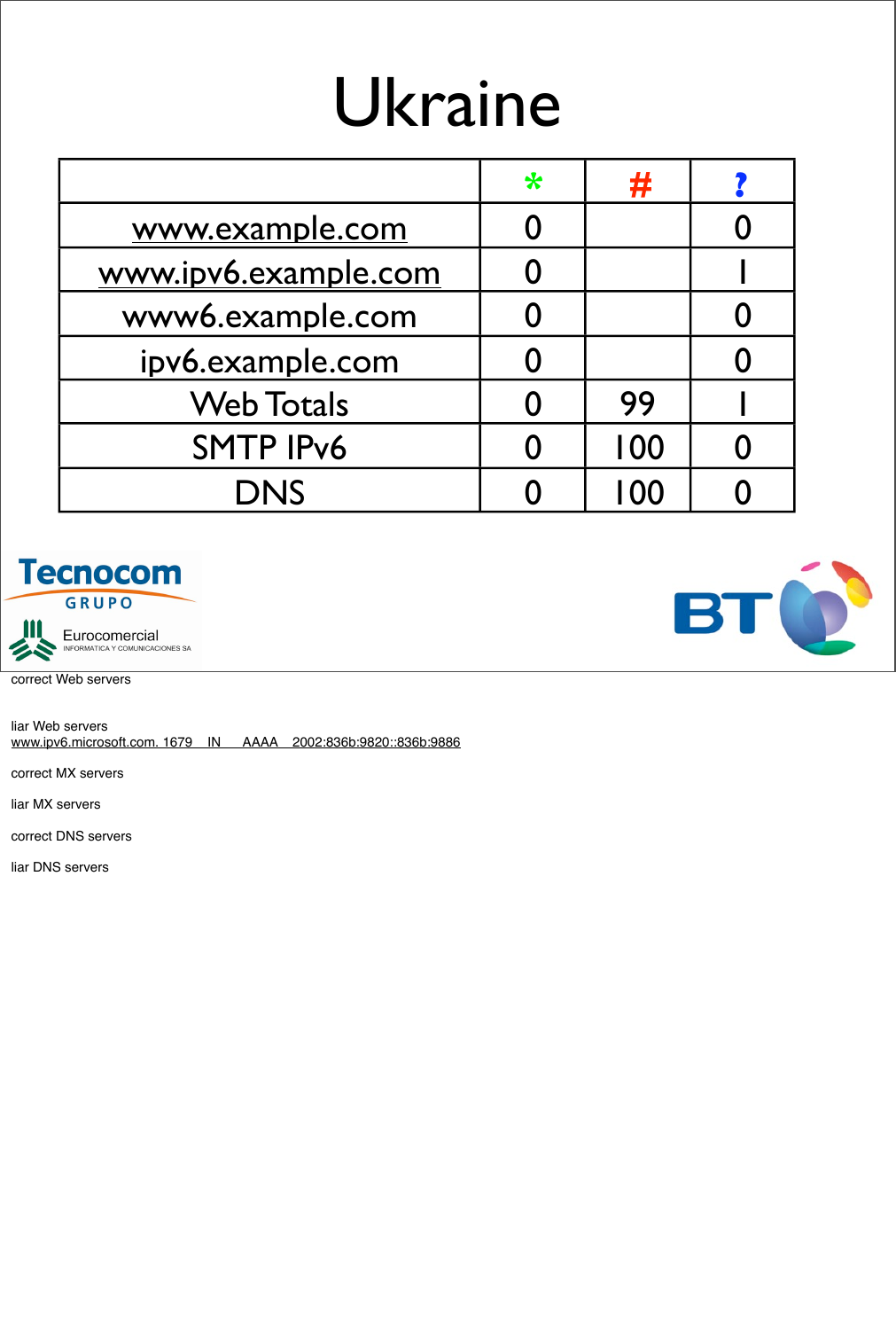## United Arab Emirates

|                      | $\ast$ | #   |  |
|----------------------|--------|-----|--|
| www.example.com      |        |     |  |
| www.ipv6.example.com |        |     |  |
| www6.example.com     |        |     |  |
| ipv6.example.com     |        |     |  |
| <b>Web Totals</b>    |        | 99  |  |
| <b>SMTP IPv6</b>     |        | 100 |  |
| <b>DNS</b>           |        | 100 |  |



Eurocomercial<br>INFORMATICA Y COMUNICACIONES SA

correct Web servers

liar Web servers www.ipv6.microsoft.com. 1679 IN AAAA 2002:836b:9820::836b:9886

correct MX servers

liar MX servers

correct DNS servers

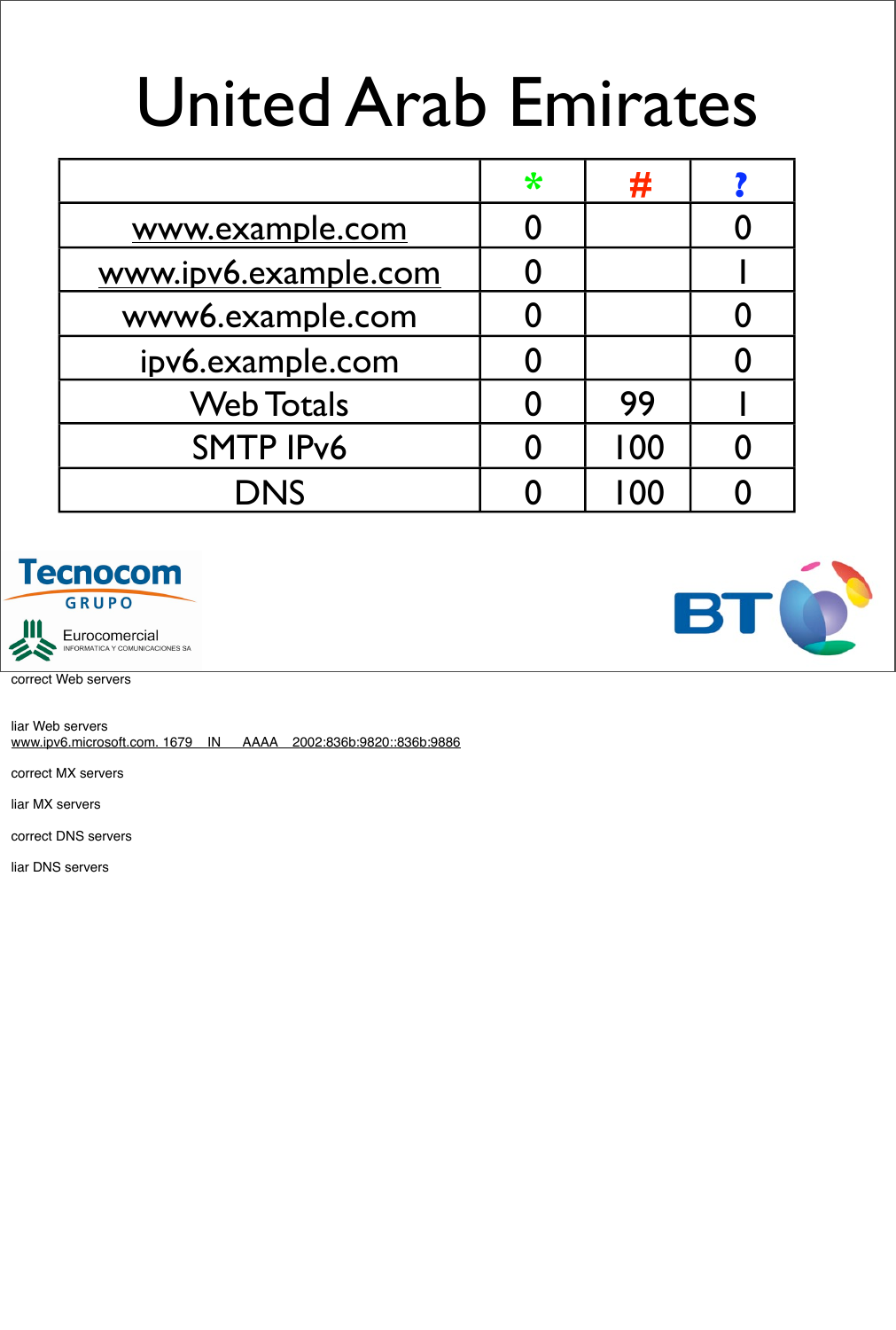# United Kingdom

|                      | $\ast$ | #   |  |
|----------------------|--------|-----|--|
| www.example.com      | O      |     |  |
| www.ipv6.example.com |        |     |  |
| www6.example.com     | 0      |     |  |
| ipv6.example.com     |        |     |  |
| <b>Web Totals</b>    |        | 98  |  |
| <b>SMTP IPv6</b>     |        | 100 |  |
| <b>DNS</b>           |        | 99  |  |





correct Web servers

liar Web servers www.ipv6.microsoft.com. 1679 IN AAAA 2002:836b:9820::836b:9886 www.ipv6.bt.com. 86400 IN AAAA 2001:618:1:8000::5 (test site) correct MX servers

liar MX servers

correct DNS servers

liar DNS servers ns.ipv6.bt.com. 86359 IN AAAA 2001:618:1:1:2d0:b7ff:fe7e:69be

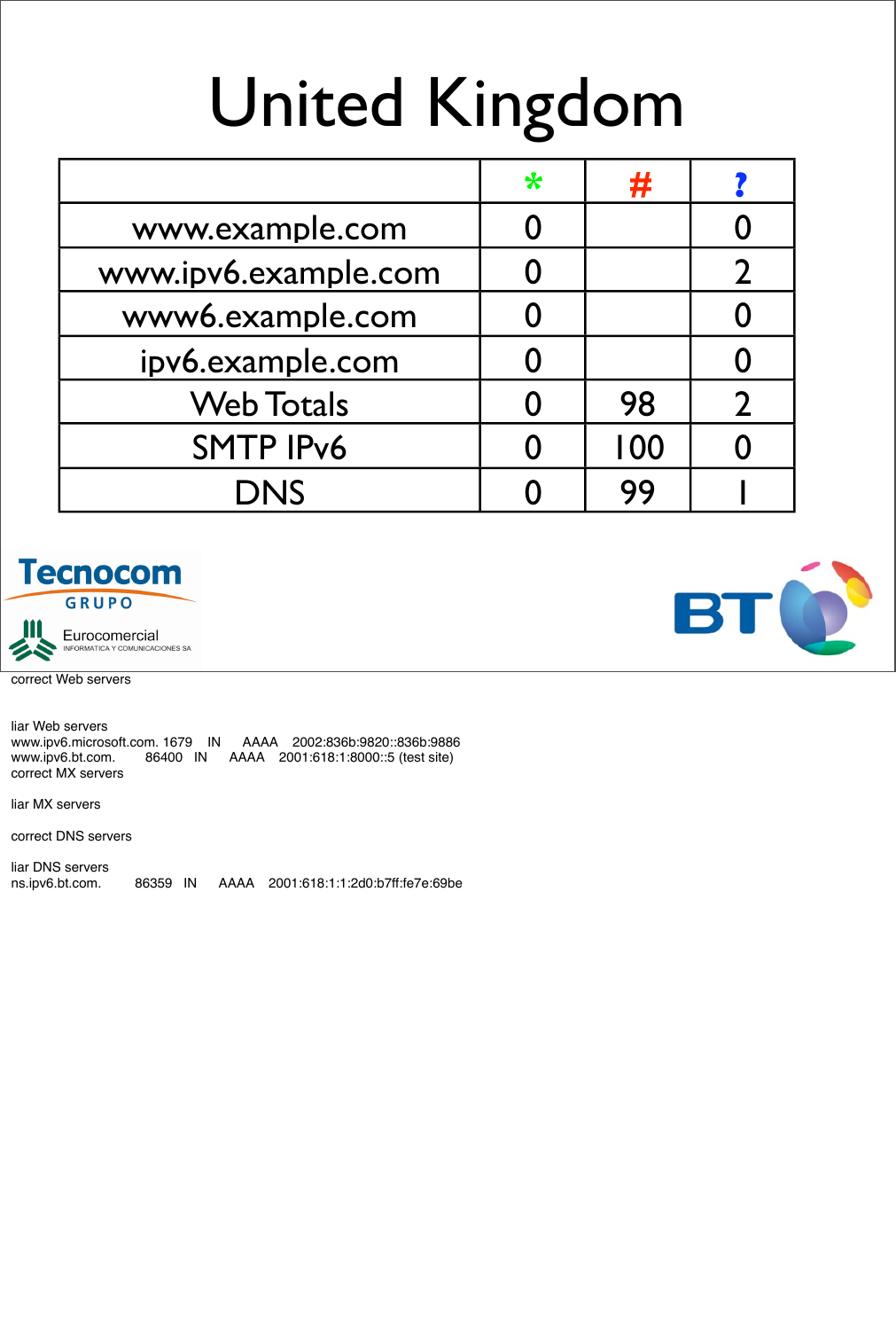## United States

|                      | ₩ | #    |  |
|----------------------|---|------|--|
| www.example.com      |   |      |  |
| www.ipv6.example.com |   |      |  |
| www6.example.com     |   |      |  |
| ipv6.example.com     |   |      |  |
| <b>Web Totals</b>    |   | 97   |  |
| <b>SMTP IPv6</b>     |   | 100  |  |
| <b>DNS</b>           |   | I 00 |  |





Eurocomercial<br>INFORMATICA Y COMUNICACIONES SA

correct Web servers

liar Web servers www.ipv6.microsoft.com. 1679 IN AAAA 2002:836b:9820::836b:9886 www.ipv6.noaa.gov. 14612 IN AAAA 2001:468:504:4010:2c0:f0ff:fe3e:81ed www.ipv6.hp.com. 3600 IN AAAA 2001:1890:1109:fc:20b:cdff:fe6b:a9e8 (test site) correct MX servers

liar MX servers

correct DNS servers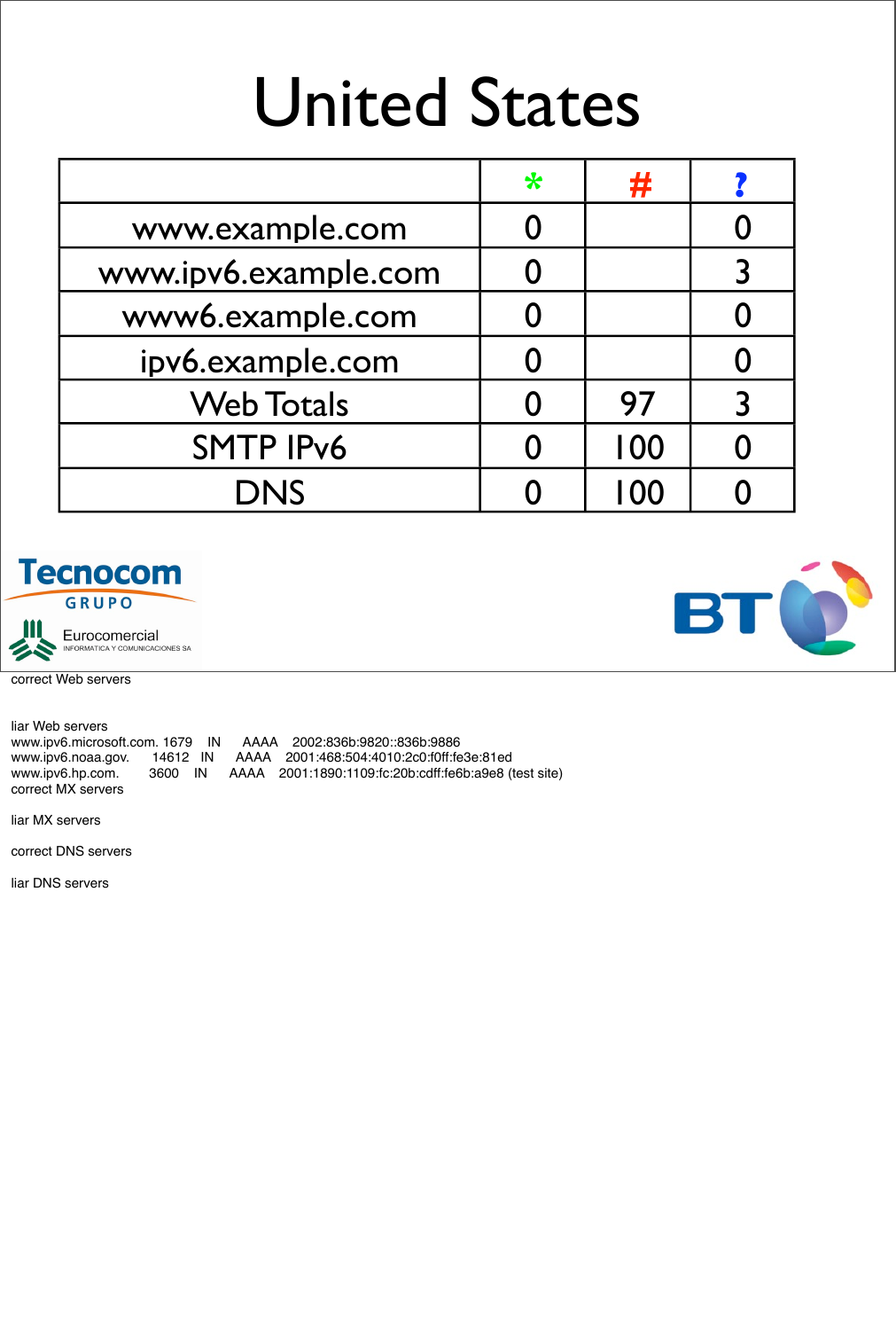#### Venezuela

|                      | $\ast$ | 井   |  |
|----------------------|--------|-----|--|
| www.example.com      |        |     |  |
| www.ipv6.example.com |        |     |  |
| www6.example.com     |        |     |  |
| ipv6.example.com     |        |     |  |
| <b>Web Totals</b>    |        | 97  |  |
| <b>SMTP IPv6</b>     |        | 100 |  |
| <b>DNS</b>           |        | 100 |  |





Eurocomercial<br>INFORMATICA Y COMUNICACIONES SA

correct Web servers www.ipv6.elmundo.es. 28800 IN AAAA 2001:450:9:10::115

liar Web servers www.ipv6.microsoft.com. 1679 IN AAAA 2002:836b:9820::836b:9886<br>ipv6.no-ip.com. 120 IN AAAA 2002:51e7:e65f:1::1 (test site) ipv6.no-ip.com. 120 IN AAAA 2002:51e7:e65f:1::1 (test site) correct MX servers

liar MX servers

correct DNS servers

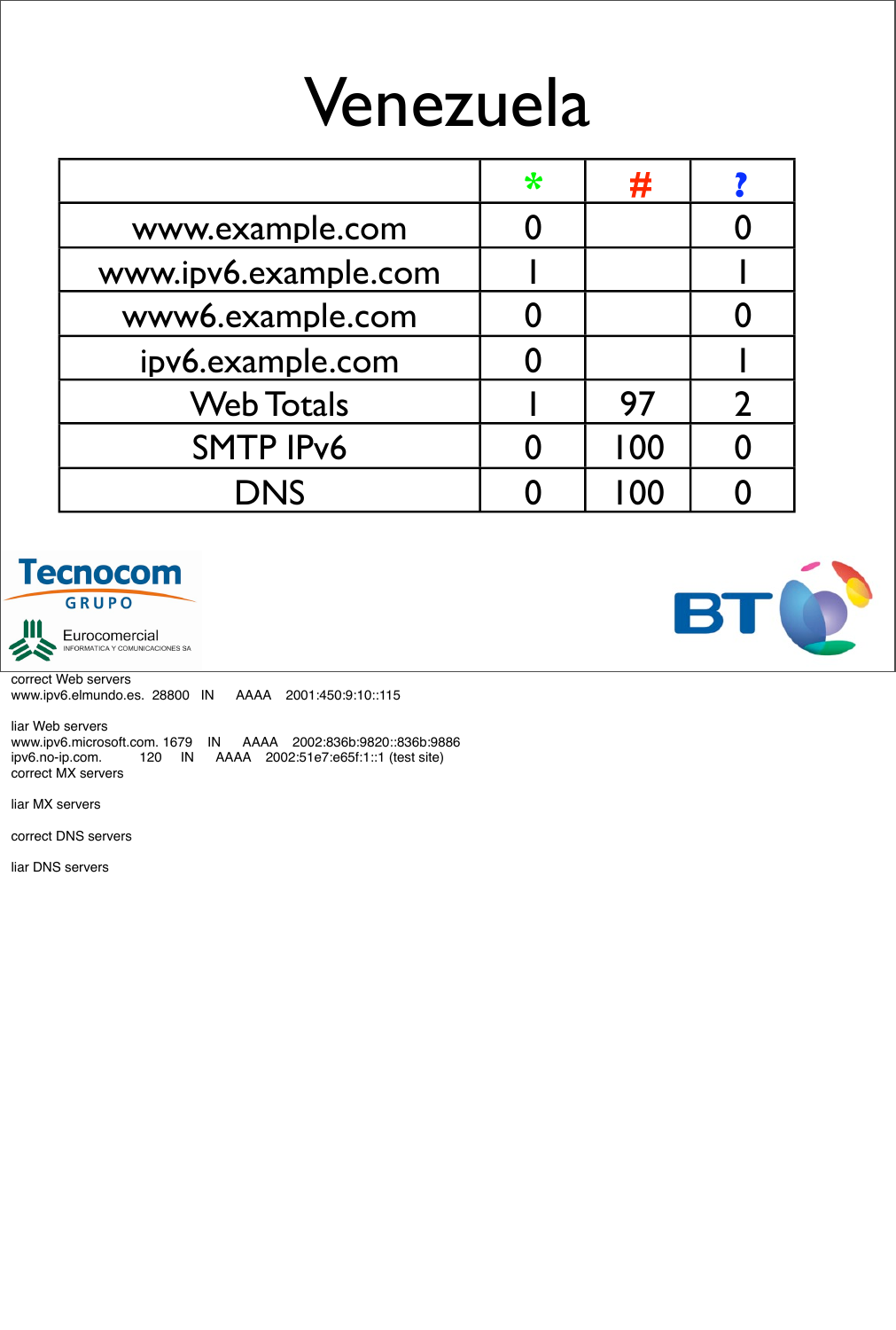## Vietnam

|                      | $\ast$ | 井   |  |
|----------------------|--------|-----|--|
| www.example.com      |        |     |  |
| www.ipv6.example.com |        |     |  |
| www6.example.com     |        |     |  |
| ipv6.example.com     |        |     |  |
| <b>Web Totals</b>    |        | 98  |  |
| <b>SMTP IPv6</b>     |        | 100 |  |
| DNS                  |        | 100 |  |





correct Web servers

liar Web servers www.ipv6.microsoft.com. 1679 IN AAAA 2002:836b:9820::836b:9886 www.ipv6.vnn.vn. 86400 IN AAAA 2001:c20:2001:1101::2 correct MX servers

liar MX servers

correct DNS servers

liar DNS servers